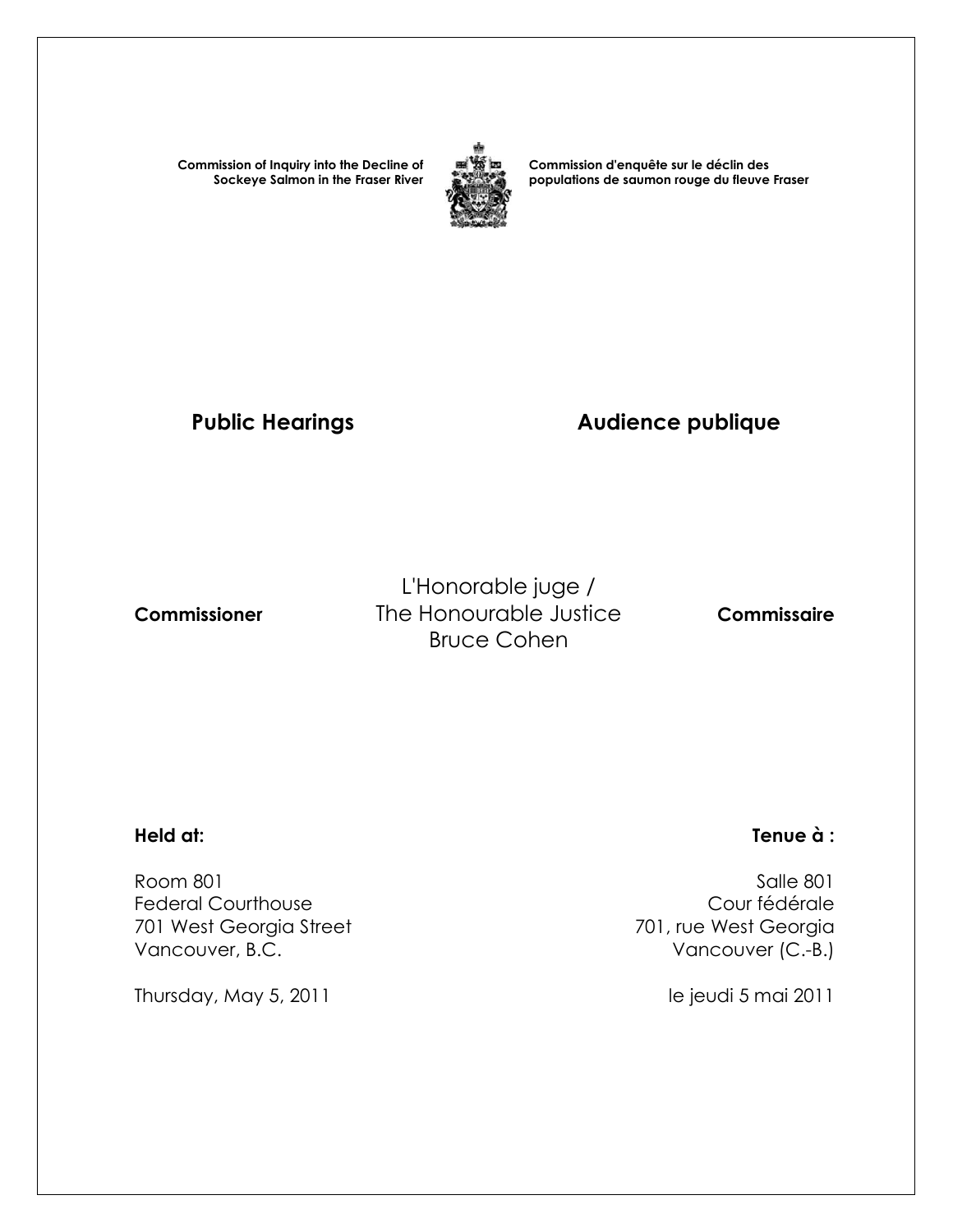### - ii -

# **APPEARANCES / COMPARUTIONS**

| Brian Wallace, Q.C.<br>Lara Tessaro | <b>Senior Commission Counsel</b><br><b>Junior Commission Counsel</b>                                                                                                                                                                                                  |
|-------------------------------------|-----------------------------------------------------------------------------------------------------------------------------------------------------------------------------------------------------------------------------------------------------------------------|
| Tim Timberg<br>Geneva Grande-McNeil | Government of Canada ("CAN")                                                                                                                                                                                                                                          |
| <b>Tara Callan</b>                  | Province of British Columbia ("BCPROV")                                                                                                                                                                                                                               |
| No appearance                       | Pacific Salmon Commission ("PSC")                                                                                                                                                                                                                                     |
| No appearance                       | <b>B.C. Public Service Alliance of Canada</b><br>Union of Environment Workers B.C.<br>("BCPSAC")                                                                                                                                                                      |
| No appearance                       | Rio Tinto Alcan Inc. ("RTAI")                                                                                                                                                                                                                                         |
| No appearance                       | <b>B.C. Salmon Farmers Association</b><br>("BCSFA")                                                                                                                                                                                                                   |
| No appearance                       | Seafood Producers Association of B.C.<br>('SPABC")                                                                                                                                                                                                                    |
| No appearance                       | Aquaculture Coalition: Alexandra<br>Morton; Raincoast Research Society;<br>Pacific Coast Wild Salmon Society<br>("AQUA")                                                                                                                                              |
| Tim Leadem, Q.C.                    | <b>Conservation Coalition: Coastal Alliance</b><br>for Aquaculture Reform Fraser<br>Riverkeeper Society; Georgia Strait<br>Alliance; Raincoast Conservation<br>Foundation; Watershed Watch Salmon<br>Society; Mr. Otto Langer; David Suzuki<br>Foundation ("CONSERV") |
| No appearance                       | Area D Salmon Gillnet Association; Area<br>B Harvest Committee (Seine) ("GILLFSC")                                                                                                                                                                                    |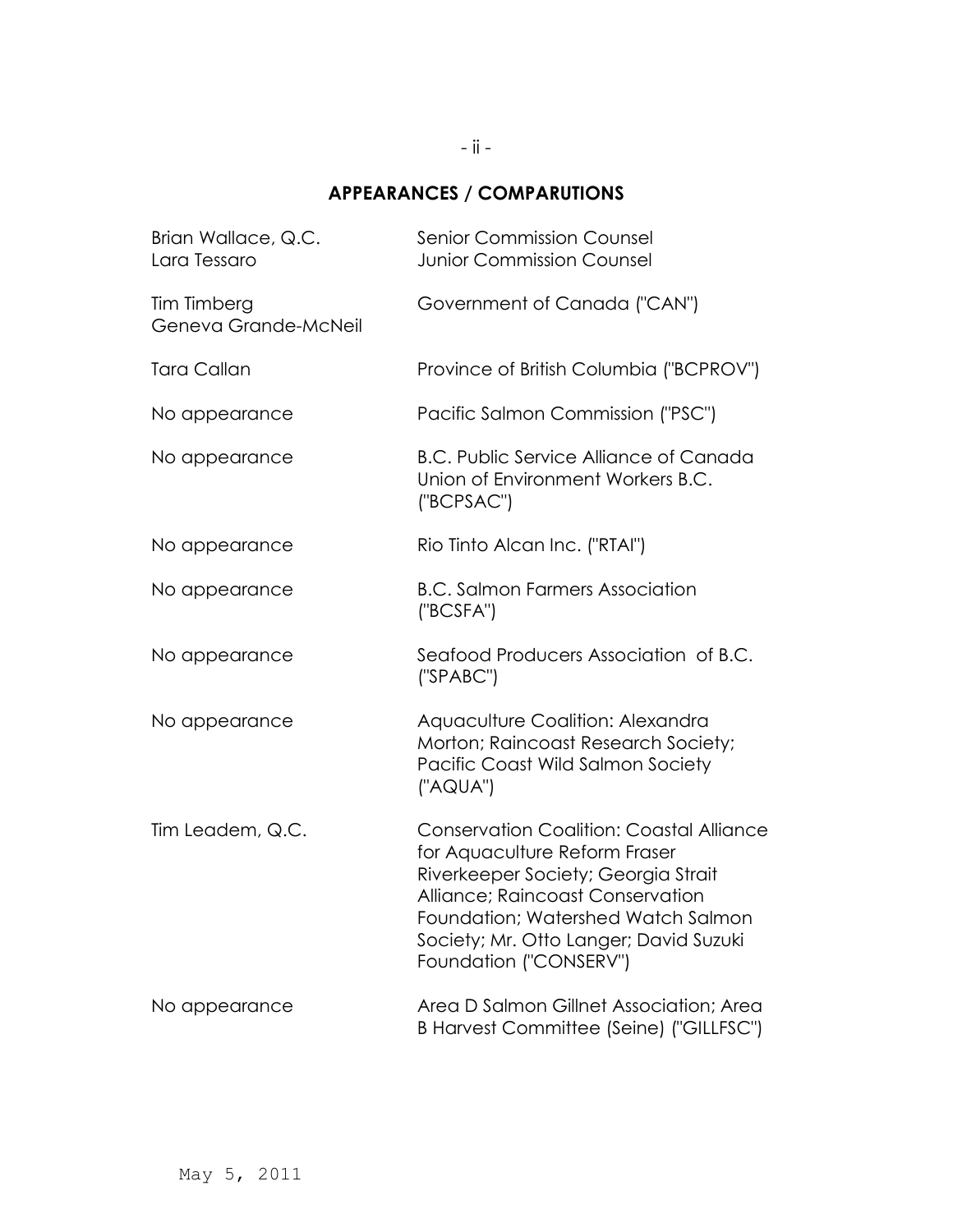## - iii -

# **APPEARANCES / COMPARUTIONS, cont'd.**

| No appearance                                   | Southern Area E Gillnetters Assn.<br><b>B.C. Fisheries Survival Coalition ("SGAHC")</b>                                                                                                                                                                                                                                                                                                                                                                                                                                                                                                              |
|-------------------------------------------------|------------------------------------------------------------------------------------------------------------------------------------------------------------------------------------------------------------------------------------------------------------------------------------------------------------------------------------------------------------------------------------------------------------------------------------------------------------------------------------------------------------------------------------------------------------------------------------------------------|
| Christopher Harvey, Q.C.                        | West Coast Trollers Area G Association;<br>United Fishermen and Allied Workers'<br>Union ("TWCTUFA")                                                                                                                                                                                                                                                                                                                                                                                                                                                                                                 |
| No appearance                                   | B.C. Wildlife Federation; B.C. Federation<br>of Drift Fishers ("WFFDF")                                                                                                                                                                                                                                                                                                                                                                                                                                                                                                                              |
| No appearance                                   | Maa-nulth Treaty Society; Tsawwassen<br>First Nation; Musqueam First Nation<br>("MTM")                                                                                                                                                                                                                                                                                                                                                                                                                                                                                                               |
| No appearance                                   | <b>Western Central Coast Salish First</b><br>Nations:<br>Cowichan Tribes and Chemainus First<br><b>Nation</b><br>Hwlitsum First Nation and Penelakut Tribe<br>Te'mexw Treaty Association ("WCCSFN")                                                                                                                                                                                                                                                                                                                                                                                                  |
| <b>Brenda Gaertner</b><br><b>Crystal Reeves</b> | <b>First Nations Coalition: First Nations</b><br>Fisheries Council; Aboriginal Caucus of<br>the Fraser River; Aboriginal Fisheries<br>Secretariat; Fraser Valley Aboriginal<br>Fisheries Society; Northern Shuswap Tribal<br>Council; Chehalis Indian Band;<br>Secwepemc Fisheries Commission of the<br><b>Shuswap Nation Tribal Council; Upper</b><br>Fraser Fisheries Conservation Alliance:<br>Other Douglas Treaty First Nations who<br>applied together (the Snuneymuxw,<br>Tsartlip and Tsawout); Adams Lake<br>Indian Band; Carrier Sekani Tribal<br>Council; Council of Haida Nation ("FNC") |
| No appearance                                   | Métis Nation British Columbia ("MNBC")                                                                                                                                                                                                                                                                                                                                                                                                                                                                                                                                                               |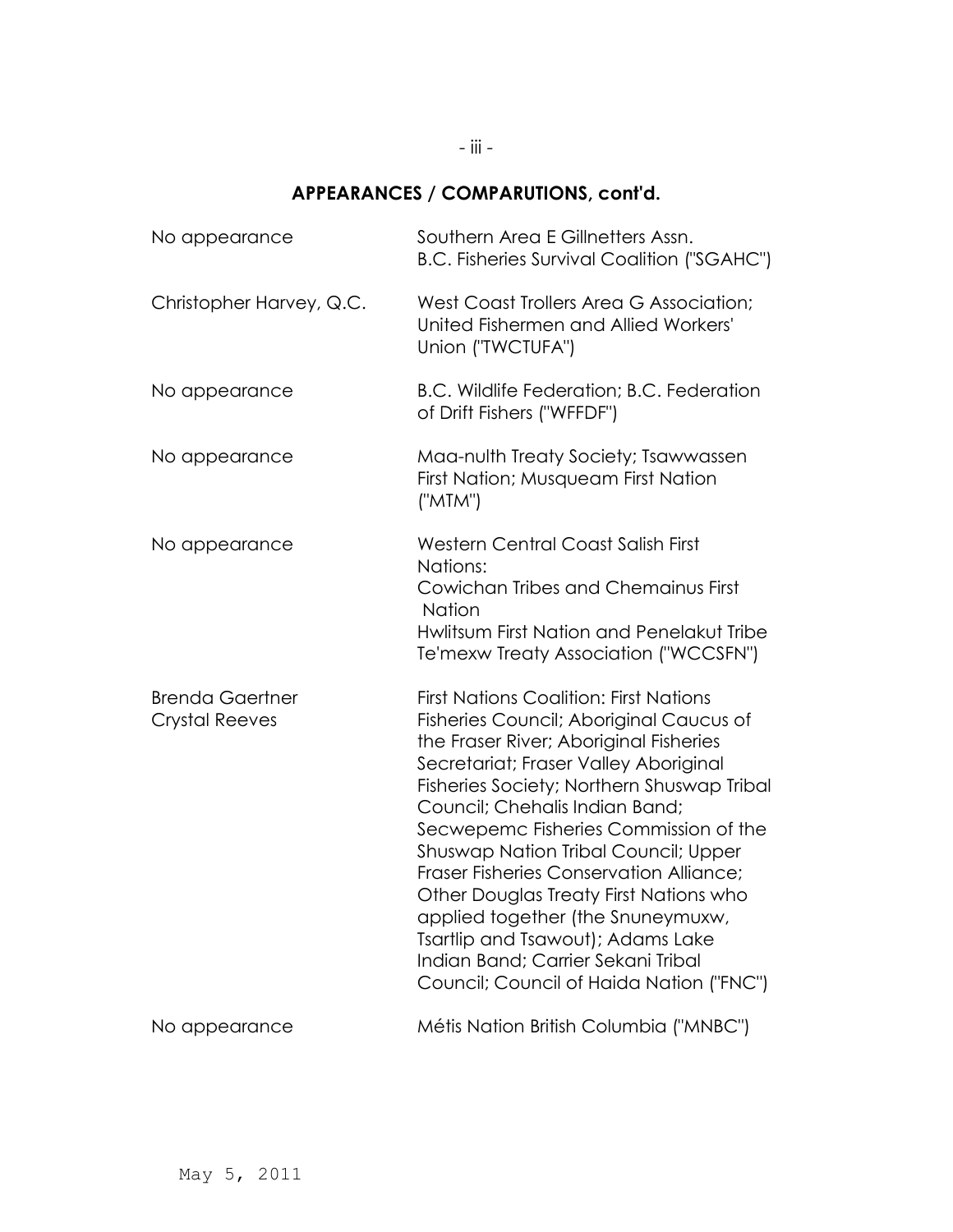#### - iv -

# **APPEARANCES / COMPARUTIONS, cont'd.**

| No appearance | Sto:lo Tribal Council<br>Cheam Indian Band ("STCCIB")                                                 |
|---------------|-------------------------------------------------------------------------------------------------------|
| No appearance | Laich-kwil-tach Treaty Society<br>Chief Harold Sewid, Aboriginal<br>Aquaculture Association ("LJHAH") |
| No appearance | Musgamagw Tsawataineuk Tribal<br>Council ("MTTC")                                                     |
| No appearance | Heiltsuk Tribal Council ("HTC")                                                                       |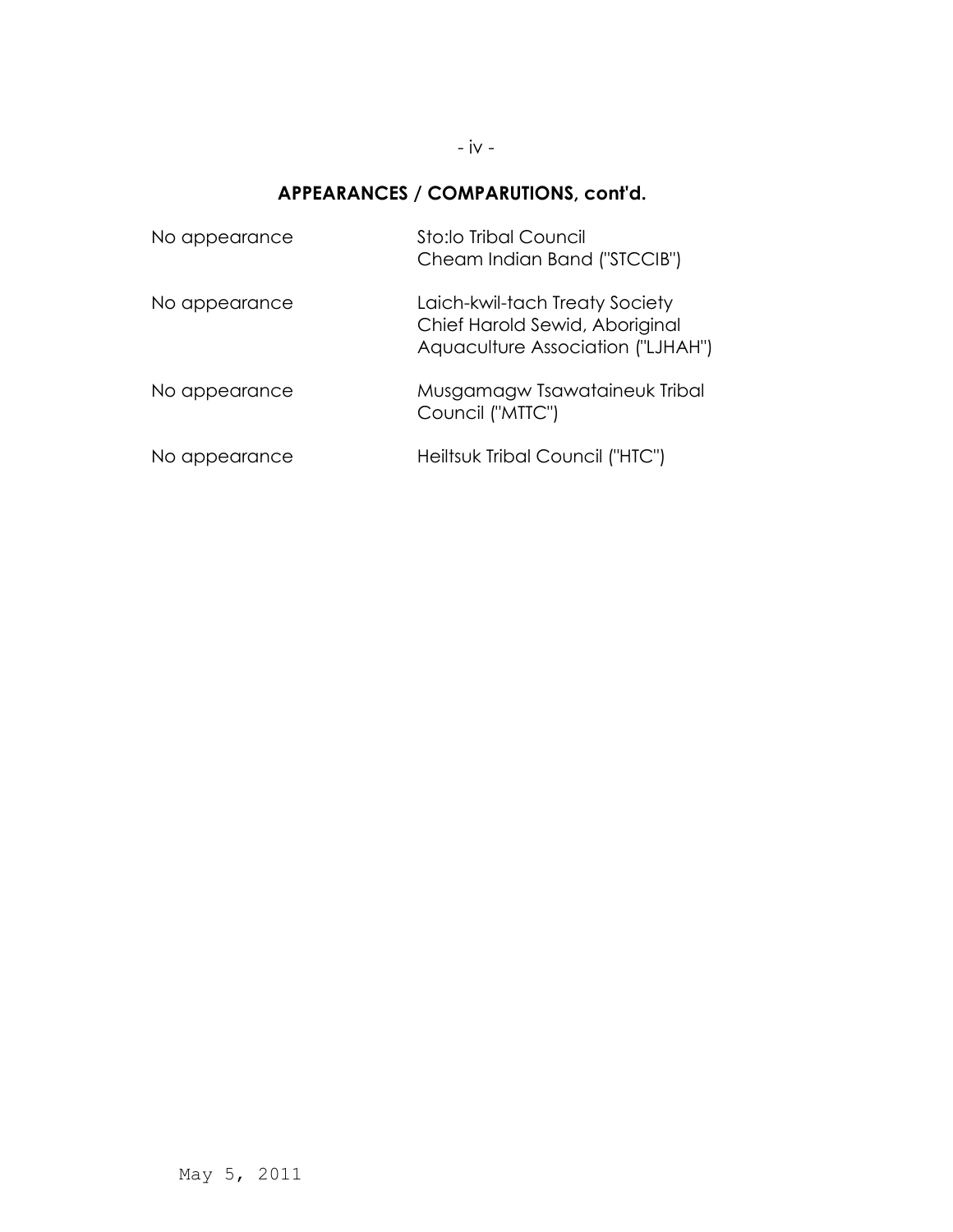### $-V -$

## **TABLE OF CONTENTS / TABLE DES MATIERES**

en de la provincia de la provincia de la provincia de la provincia de la provincia de la provincia de la provi

| PANEL NO. 32                                                                                                                                                                                                                |                                            |
|-----------------------------------------------------------------------------------------------------------------------------------------------------------------------------------------------------------------------------|--------------------------------------------|
| <b>ANDREW TRITES (Recalled)</b><br>Cross-exam by Mr. Leadem (cont'd)<br>Cross-exam by Ms. Reeves<br>Questions by the Commissioner<br>Cross-exam by Ms. Gaertner<br>Re-exam by Ms. Tessaro                                   | 2/4<br>16/17<br>18<br>21                   |
| <b>JOHN FORD (Recalled)</b><br>Cross-exam by Mr. Leadem (cont'd)<br>Cross-exam by Ms. Reeves<br>Questions by the Commissioner<br>Cross-exam by Ms. Gaertner<br>Cross-exam by Mr. Timberg (cont'd)<br>Re-exam by Ms. Tessaro | 1/2/4/6<br>9/12<br>14/17<br>18<br>19<br>22 |
| PETER OLESIUK (Recalled)<br>Cross-exam by Mr. Leadem (cont'd)<br>Cross-exam by Ms. Reeves<br>Questions by the Commissioner<br>Cross-exam by Ms. Gaertner<br>Cross-exam by Mr. Timberg (cont'd)<br>Re-exam by Ms. Tessaro    | 3/5<br>9/12<br>17<br>19<br>19<br>20/21/23  |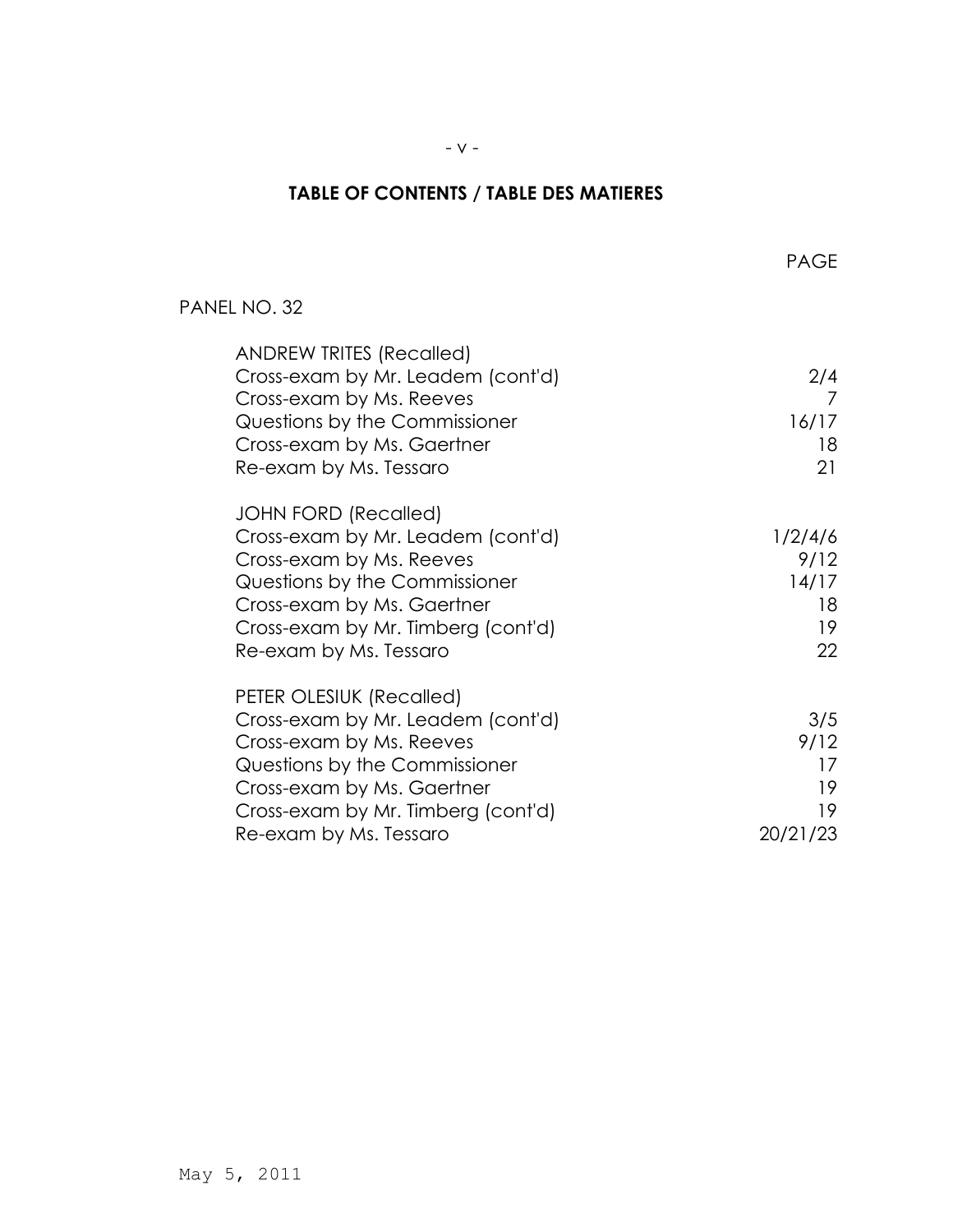# **TABLE OF CONTENTS / TABLE DES MATIERES (cont'd)**

## PANEL NO. 33

| <b>JEREMY HUME (Affirmed)</b>             |             |
|-------------------------------------------|-------------|
| In chief on qualifications by Mr. Wallace | 27          |
| Ruling on qualifications                  | 27          |
| In chief by Mr. Wallace                   | 28          |
| Cross-exam by Mr. Timberg                 | 39/41/42/48 |
| Cross-exam by Mr. Harvey                  | 79/84       |
| <b>GORDON McFARLANE (Affirmed)</b>        |             |
| In chief on qualifications by Mr. Wallace | 25          |
| Ruling on qualifications                  | 26          |
| In chief by Mr. Wallace                   | 32          |
| Cross-exam by Mr. Timberg                 | 39/54       |
| Cross-exam by Mr. Leadem                  | 67          |
| <b>VILLY CHRISTENSEN (Recalled)</b>       |             |
| In chief by Mr. Wallace                   | 36          |
| Cross-exam by Mr. Timberg                 | 41          |
| Cross-exam by Mr. Leadem                  | 64/70       |
| Cross-exam by Mr. Harvey                  | 73/84       |
|                                           |             |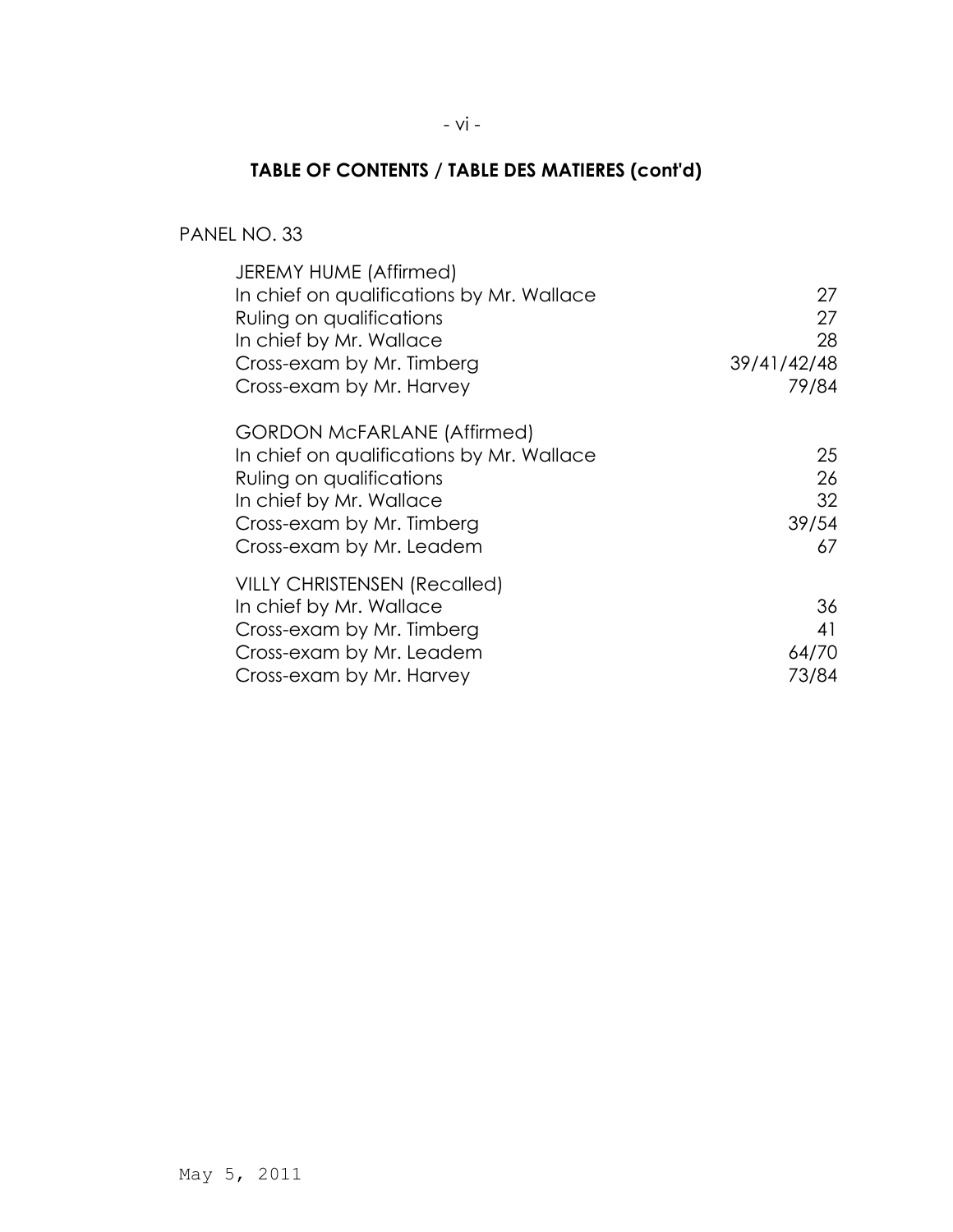## - vii-

# **EXHIBITS / PIECES**

| <u>No.</u> | <u>Description</u>                                                                                                                                                     | Page |
|------------|------------------------------------------------------------------------------------------------------------------------------------------------------------------------|------|
| 799        | Letter from K. Forrest to M. Joyce re Initial Trials of an<br>Electric Pulse Deterrent System to Protect Salmon<br>Catches in Gillnets from Predation by Harbour Seals |      |
|            | in the Fraser, November 2, 2006                                                                                                                                        | 13   |
| 800        | Curriculum Vitae of Gordon McFarlane                                                                                                                                   | 25   |
| 801<br>802 | Curriculum Vitae of Jeremy Hume                                                                                                                                        | 26   |
|            | Size Selective Predation by Rainbow Trout on Two<br>Lacustrine <u>Oncorhynchus nerka</u> Populations by                                                                |      |
|            | Parkinson, Hume and Dolighan, 1989                                                                                                                                     | 29   |
| 803        | Report and Recommendations prepared by William                                                                                                                         |      |
|            | Gazey, April 27, 2005                                                                                                                                                  | 30   |
| 804        | Status of Cultus Lake Sockeye Salmon, CSAS 2010                                                                                                                        | 34   |
| 805        | Shark aggregation in Coastal Waters of British                                                                                                                         |      |
| 806        | Columbia, 2010<br>Environmental control of the breeding success of                                                                                                     | 36   |
|            | rhinoceros auklets at Triangle Island, British Columbia                                                                                                                | 37   |
| 807        | Forage fish of the Pacific Rim as revealed by diet of a<br>piscivorous seabird: synchrony and relationships with                                                       |      |
|            | sea surface temperature                                                                                                                                                | 37   |
| 808        | Rhinoceros Auklet (Cerorhinca monocerata) and Fraser River<br>Sockeye salmon                                                                                           | 37   |
| 809        | Comparative review of Pacific salmon survival rates                                                                                                                    | 42   |
| 810        | Examples of results produced by DFO's Lake                                                                                                                             |      |
|            | Research Program                                                                                                                                                       | 51   |
| 811        | DFO document entitled, "A framework for an                                                                                                                             |      |
|            | ecosystem-based approach to managing the Strait                                                                                                                        |      |
|            | of Georgia" by Ian Perry and Diane Masson                                                                                                                              | 60   |
| 812        | Executive Summary of Exhibit 811, Science Advisory                                                                                                                     |      |
|            |                                                                                                                                                                        |      |
|            | Report                                                                                                                                                                 | 60   |
| 813        | PICES Scientific Report No. 25                                                                                                                                         | 62   |
| 814        | Daphnia biomass charts of Quesnel Lake                                                                                                                                 | 85   |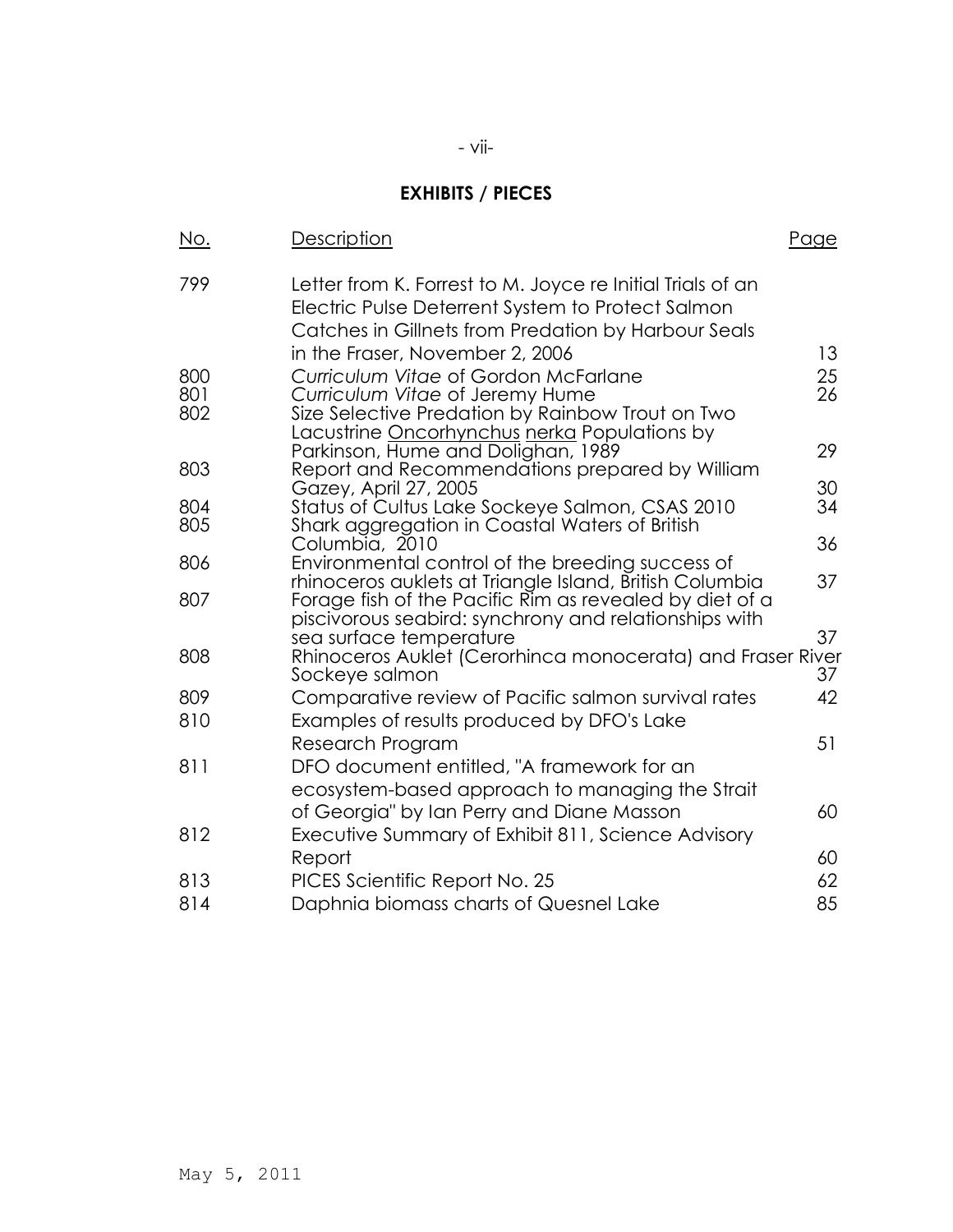1 Vancouver, B.C. /Vancouver<br>2 (C.-B.) 2 (C.–B.)<br>3 May 5, May 5, 2011/le 5 mai 2011  $\frac{4}{5}$ THE REGISTRAR: Order. The hearing is now resumed. 6<br>7 ANDREW TRITES, recalled. 8 JOHN FORD, recalled. 10 11 **PETER OLESIUK, recalled.** 12 13 MR. LEADEM: Good morning, Mr. Commissioner. For the 14 record, Leadem, initial T., appearing as counsel 15 for the Conservation Coalition. 16 17 CROSS-EXAMINATION BY MR. LEADEM, continuing: 18 19 Q Gentlemen, I want to begin by taking up again some<br>20 of the themes I was developing with you vesterday of the themes I was developing with you yesterday 21 afternoon. And invariably we are about halfway 22 through these projects, these research projects, 23 and invariably when one looks at the 24 recommendations, one sees things such as we need 25 to do research in these areas, we need a better 26 dataset, we need this, we need that, and I suspect<br>27 that's what the rest of the projects that are also that's what the rest of the projects that are also 28 going to say, we need more research. And is that 29 just the nature of science, that science always 30 needs more research or needs more data?<br>31 1 1ust throw that open as a genera I just throw that open as a general 32 discussion, and then I want to take up some 33 questions from that. Dr. Ford, you seem to be 34 nodding your head. 35 DR. FORD: Yes, I think that, you know, it's a very 36 good question and certainly worthy of considerable 37 discussion. It's an interesting one. I think in 38 terms of the requirement for more research, when 39 we're being faced with fairly specific questions 40 such as these that have been raised about the 41 effect of marine mammals on sockeye salmon, these<br>42 are difficult animals to study compared to many are difficult animals to study compared to many 43 terrestrial animals, and so some of the questions 44 are fairly straightforward, but are very difficult 45 in practice to collect the kind of information we 46 need to address those questions. And so we are 47 making progress, but at times it's slow.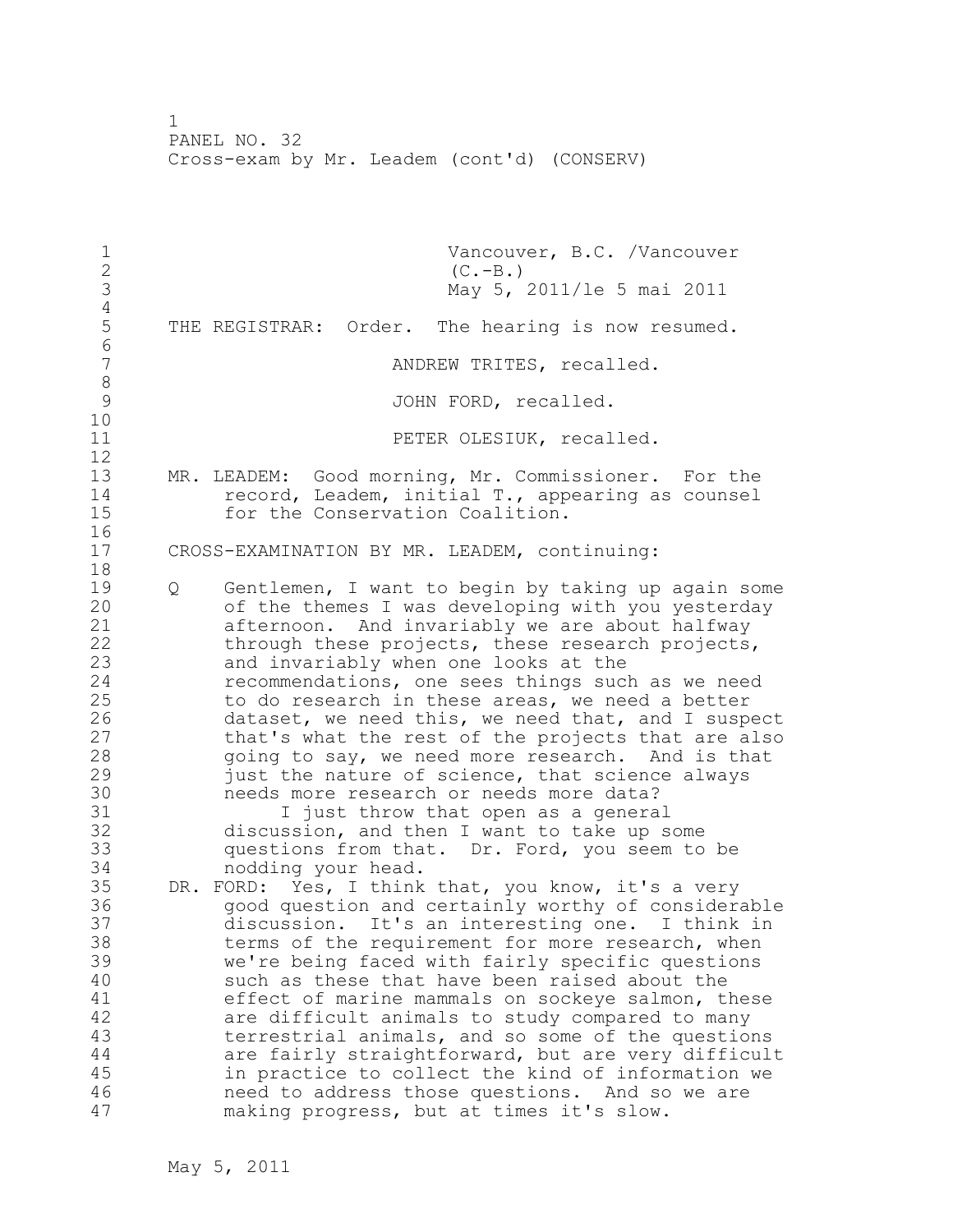1 New technologies have become available to 2 provide greater insight into the diet of marine 3 mammals through chemical tracers like fatty acids 4 and stable isotopes or genetic analysis of prey<br>5 cmains, but these are recent innovations and 5 communis, but these are recent innovations and<br>6 thev're just now being implemented in field 6 they're just now being implemented in field<br>7 studies. So indeed, you know, there is -studies. So indeed, you know, there is -- these 8 animals are fairly data poor, especially with<br>9 regard to some of the pressing questions that 9 egard to some of the pressing questions that<br>10 we've been deliberating on. we've been deliberating on. 11 Q All right. Dr. Trites? 12 DR. TRITES: Yeah, I agree with the point you're 13 making. I mean, so often in science we ask 14 sometimes simple questions, but those questions 15 only give us sometimes, you know, a simple answer. 16 They often raise two or three more new questions. 17 I think the one thing I've learned to appreciate 18 over time is that essentially the more we learn, 19 the more realize how little we truly understood.<br>20 What we tried to do with our recommendation What we tried to do with our recommendations 21 is not do the catchall phrase at the end which 22 just says "Give us more money and we'll answer 23 more questions". 24 Q I'm sure you would take it if were someone were 25 offering it. 26 DR. TRITES: Yeah, but we're trying to sort of focus<br>27 things and where the biggest gaps were, by things and where the biggest gaps were, by 28 identifying six species we think should get some 29 more focus if the primary question is sockeye 30 salmon. And also that final recommendation which<br>31 was the power of using a model to synthesize what was the power of using a model to synthesize what 32 we currently understand to help focus our research 33 to get the best value out of the money that might 34 be put forward to answer the key questions that 35 may resolve some of those key uncertainties. 36 Q And, Dr. Ford, when you were giving me your 37 answer, you talked about some of these issues 38 around research were difficult issues. I take it 39 "difficult" can be equated to "costly"? 40 DR. FORD: Indeed. Marine mammals can, depending on 41 the species of course, be extremely expensive to<br>42 study. They're in often remote areas, at sea, a study. They're in often remote areas, at sea, and 43 require large ships to get out there to undertake 44 field studies. So that is often a limiting factor 45 in progress of towards some of these questions. 46 Q And I would suspect that, Mr. Olesiuk and Dr. 47 Ford, as staff scientists for DFO, that you're in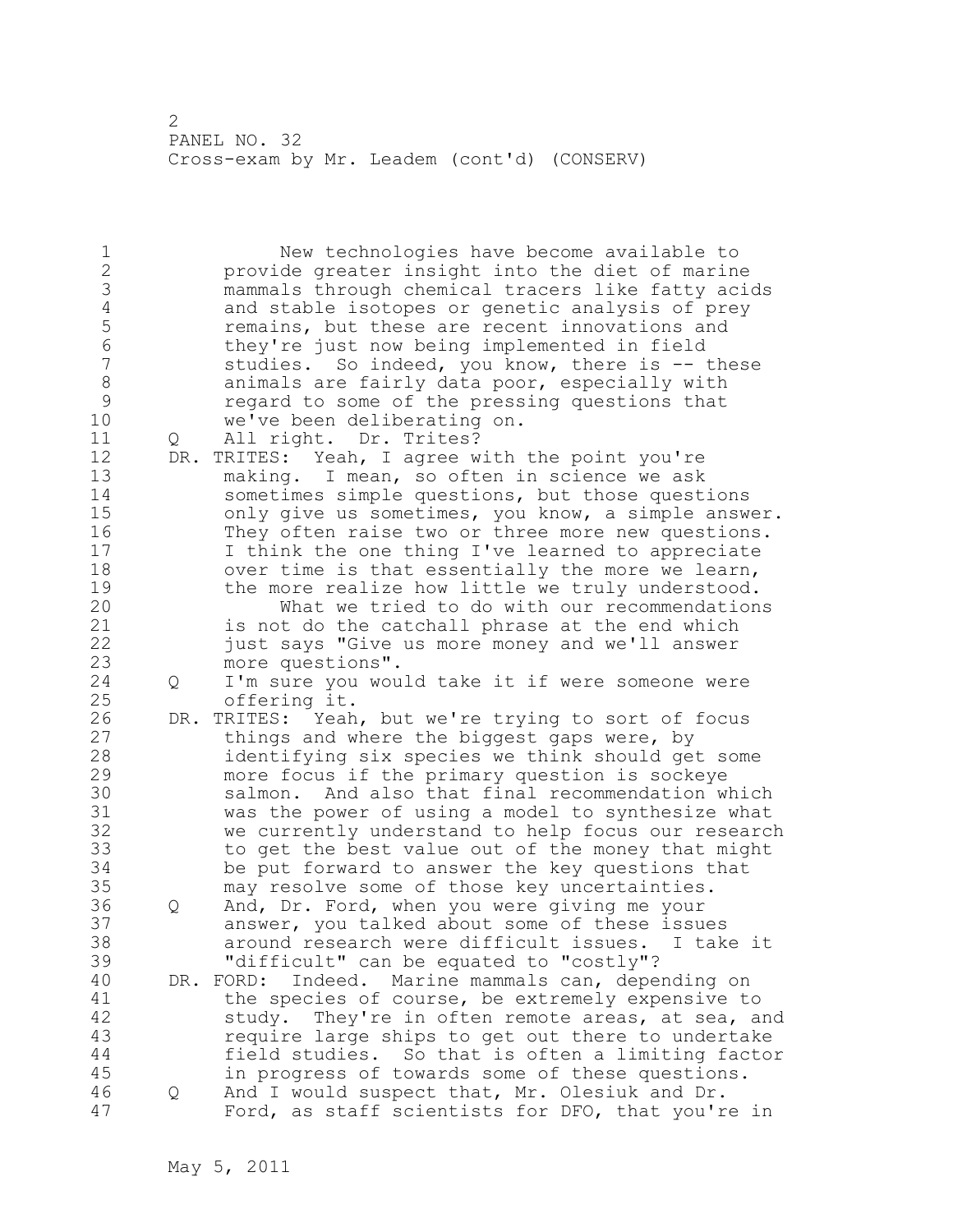1 a world where you're scrambling for dollars, is 2 that right, or is that a fair statement? 3 DR. FORD: We're certainly operating as efficiently as<br>4 we can with the resources we have available, and 4 we can with the resources we have available, and<br>5 there's always more that could be done with 5 there's always more that could be done with<br>6 oreater resources. As I mentioned, you know 6 greater resources. As I mentioned, you know, in my research groups, the priority activities it 8 does involve considerable time at sea, and the 9 reality is that those costs can be prohibitive to<br>10 do everything we'd like to do. do everything we'd like to do. 11 Q Mr. Olesiuk, is your... 12 MR. OLESIUK: Yeah, I was just going to say that, yeah, 13 we are scrambling for research funding, and it is, 14 I think, the nature of science that there's always 15 going to be new questions arising. But I think if 16 you look at the Science program, pinnipeds, we've 17 been at it a little longer than cetaceans, about 18 three decades we've been doing serious science in 19 DFO. And there really has been very measurable<br>20 progress. We know a lot more about abundance, progress. We know a lot more about abundance, 21 status, diet, you know, prey requirements of these 22 animals than we did 30 years ago. And our 23 questions now are becoming more focused on very 24 specific issues and, you know, I think that's the 25 nature of science. 26 Q But if I can get the focus back to the key<br>27 question that this Commission is facing, i question that this Commission is facing, is what 28 was the cause of the 2009 decline. And if you can 29 put it in that stark language, I suspect that at 30 the end of the day we're not going to be able to<br>31 say that "X" is the cause, but we're likely to s 31 say that "X" is the cause, but we're likely to say<br>32 that the salmon have been declining, it's like a that the salmon have been declining, it's like a 33 death by a thousand cuts, as I think you've said, 34 Dr. Trites. It's like this is happening through a 35 number of contributing factors. 36 And that is perplexing, because then if we 37 were depending upon science to provide the 38 answers, then there are two key questions that 39 come out from that: (1) is where are we going to 40 find the funding to allow science to show us the 41 way through this predicament, and (2) who is going<br>42 to control what kind of science gets done? to control what kind of science gets done? 43 Because you are focusing upon predation and that 44 may not -- that may be a contributing cause, but 45 who is going to be pulling the strings and 46 actually saying what science should go forward. 47 And I wonder if any panel members have any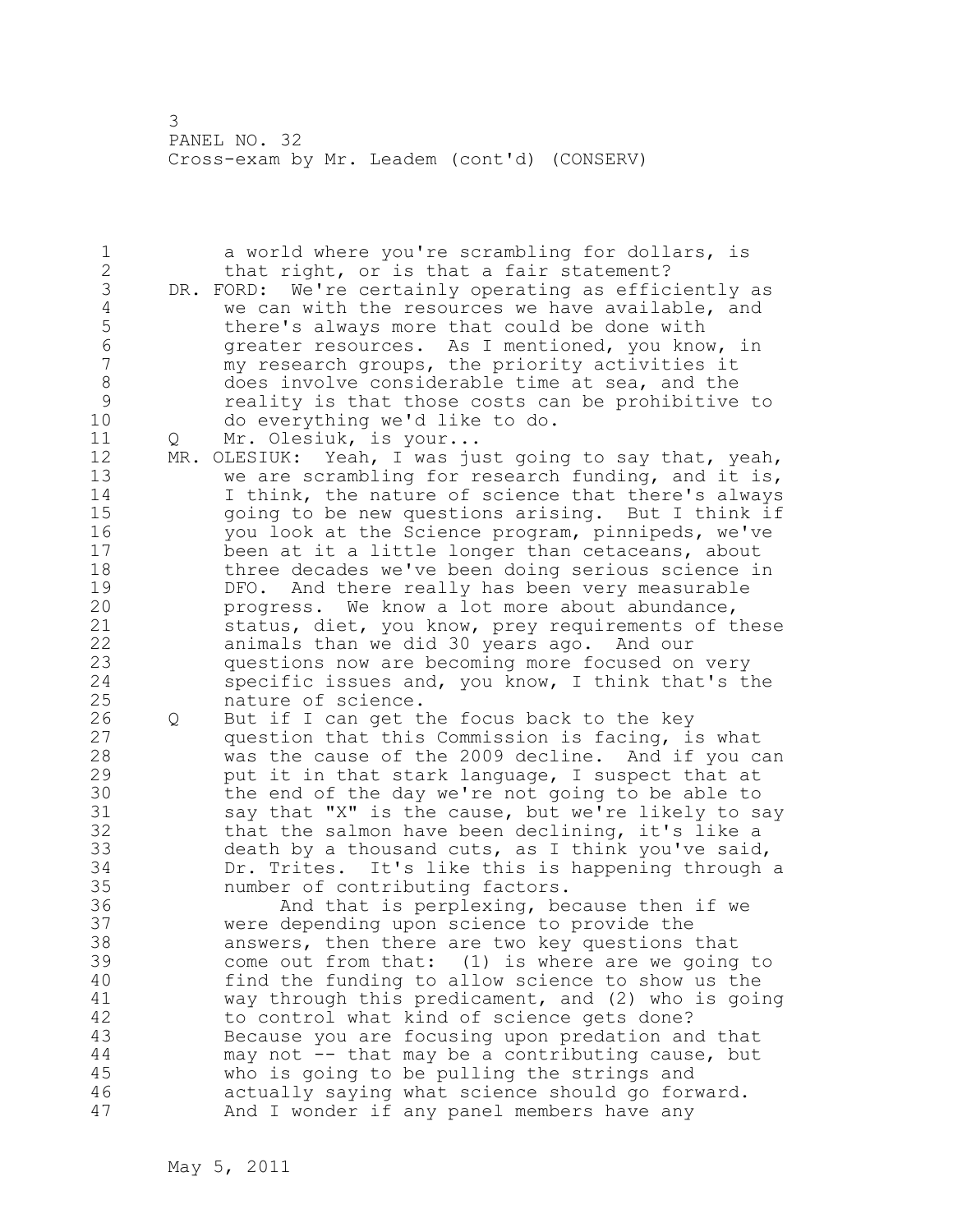1 **reaction to what I've just suggested.** 2 DR. TRITES: Maybe if I can just start on that. You 3 know, there's a big focus on what research has DFO<br>4 done. At the same time there's a lot of research 4 done. At the same time there's a lot of research<br>5 being done on marine mammals by NGOs, by 5 being done on marine mammals by NGOs, by<br>6 academics. So, for example, I lead a pro 6 academics. So, for example, I lead a program that<br>7 has both cetacean and pinniped research, and I has both cetacean and pinniped research, and I 8 have 14 researchers working on pinnipeds. A lot 9 of that money is coming from -- it's not coming<br>10 from the Canadian government, it's coming from from the Canadian government, it's coming from 11 external sources, private foundations, U.S. 12 sources. So there are other people contributing 13 to trying to answer some of these questions. A 14 lot of it are focused on why marine mammals are 15 abundant in some areas, declining elsewhere. 16 In terms of who sets those agendas, it's 17 often by -- I guess there's a variety of ways that 18 that gets done. But I just want to make the point 19 that there are different groups doing research. I<br>20 think all are contributing to answering some of think all are contributing to answering some of 21 these key questions. 22 Q And, Dr. Ford? 23 DR. FORD: If I can, I think if I understand your 24 question, it's really where do we go with 25 predation specifically as a factor in the 2009 26 situation with Fraser River sockeye, as well as<br>27 the decline over the 15-year period under the decline over the 15-year period under 28 consideration. I think what will come from this 29 process here, as well as other related processes, 30 such as the Pacific Salmon Commission Synthesis<br>31 Workshop, last June it was, that addressed Workshop, last June it was, that addressed 32 multiple hypotheses of factors that could have 33 played significant roles in the overall picture, I 34 think the result of these kinds of efforts will 35 ultimately result in the most likely significant 36 factors, you know, in this Fraser River sockeye 37 situation, and that ultimately will steer the 38 future direction for much of the science. 39 I think we're all in agreement that marine 40 mammals seem to not -- there's no evidence that 41 they played a role in the situation in 2009. They<br>42 may have played a role in the overall decline over may have played a role in the overall decline over 43 the past 15 years, as a result of increasing 44 predation levels for various reasons, mostly to do 45 with changes in abundance. And research in this 46 area of the role in the overall ecosystem to 47 include predation on all species, I think will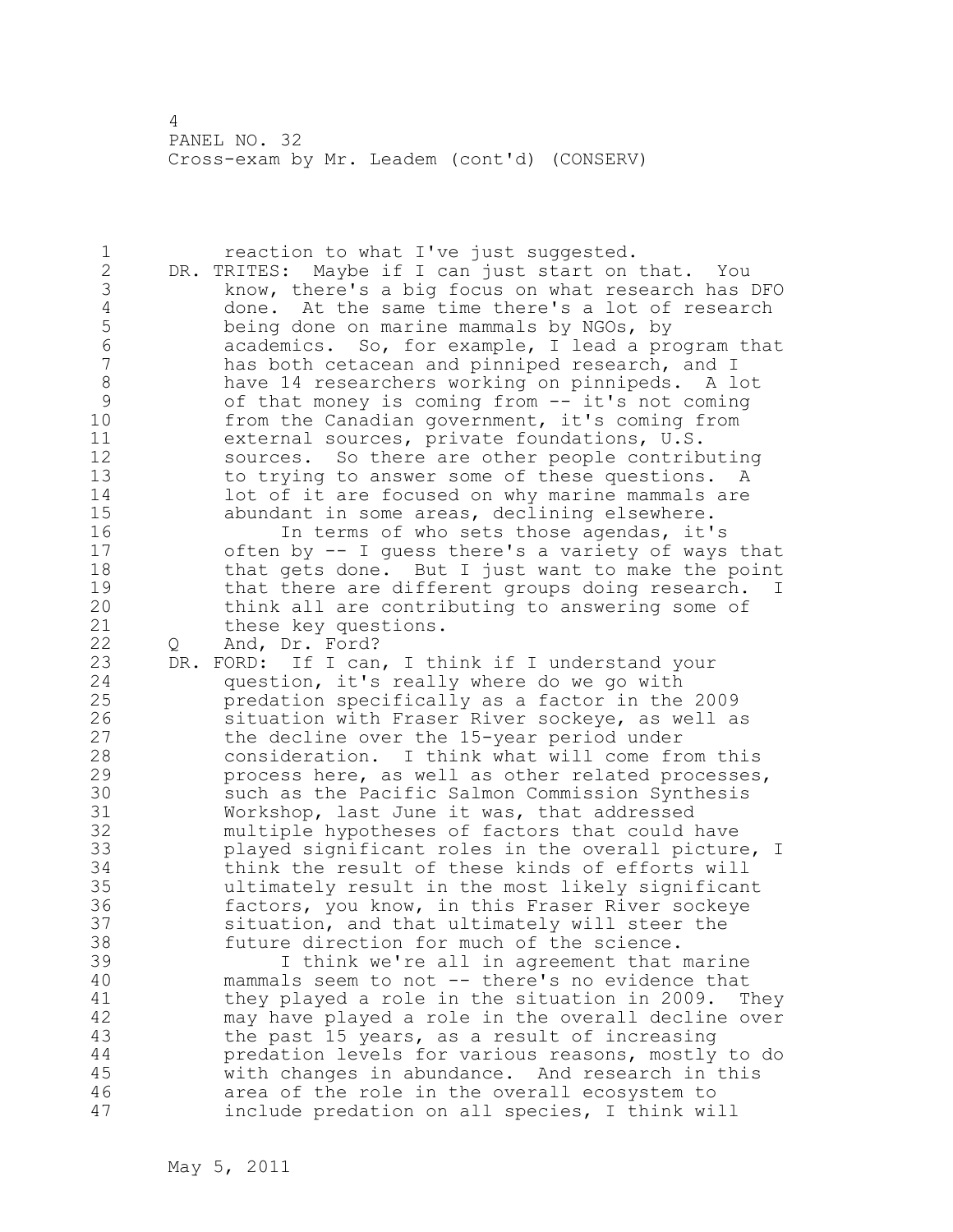1 continue, and may help shed further light on the 2 contributing factor of marine mammals than we now 3 understand.<br>4 Q It strikes 4 Q It strikes me that the scientific community is<br>5 very much a collaborative community. You get 5 very much a collaborative community. You get 6 together from time to time to discuss the results of your research. You share data where it can be 8 shared without somebody scooping your paper. And<br>9 vou basically, it seems, it strikes me that it's 9 you basically, it seems, it strikes me that it's a pretty transparent kind of process that leads to 11 the development of science. Am I completely wrong 12 in that approach? 13 DR. FORD: I think in the case of our work, much of the 14 research that we undertake to provide science 15 advice for DFO management is certainly reviewed by 16 **peers, both internally and externally, especially** 17 if it is ultimately published in the open 18 scientific literature, and that process of review 19 and revision is as hopefully transparent as it can<br>20 be, so it is very much a collaborative effort. be, so it is very much a collaborative effort. 21 Q And you would agree with me, Dr. Ford and Mr. 22 Olesiuk, as DFO scientists that it would be 23 important for you to share the results of your 24 work and to basically get it out to the public so 25 everyone is aware of it. Isn't that accurate? 26 MR. OLESIUK: Yes, I would agree, and it's not just<br>27 detting out the final result, but working with getting out the final result, but working with our 28 colleagues during the intermediate processes so 29 they can identify problems and weaknesses before 30 we get too far along.<br>31 But getting back 31 But getting back to your question as to how<br>32 do we proceed from here and set priorities, and do we proceed from here and set priorities, and 33 identify, as John as said, with a relatively high 34 degree of confidence, we can conclude that marine 35 mammals were not responsible for the low returns 36 in 2009. 37 As far as the general decline in 38 productivity, I think we've narrowed it down to, 39 you know, a couple of marine mammal species. And 40 in the case of sea lions, we've identified when 41 and where they are now feeding on sockeye. Then<br>42 we've had a series of workshops in DFO where we we've had a series of workshops in DFO where we 43 get together with our colleagues that are studying 44 salmon, and they're looking at the migration 45 routes of salmon, where the mortality is 46 occurring, and based on that, we are going to come 47 up with presumably some sort of multidisciplinary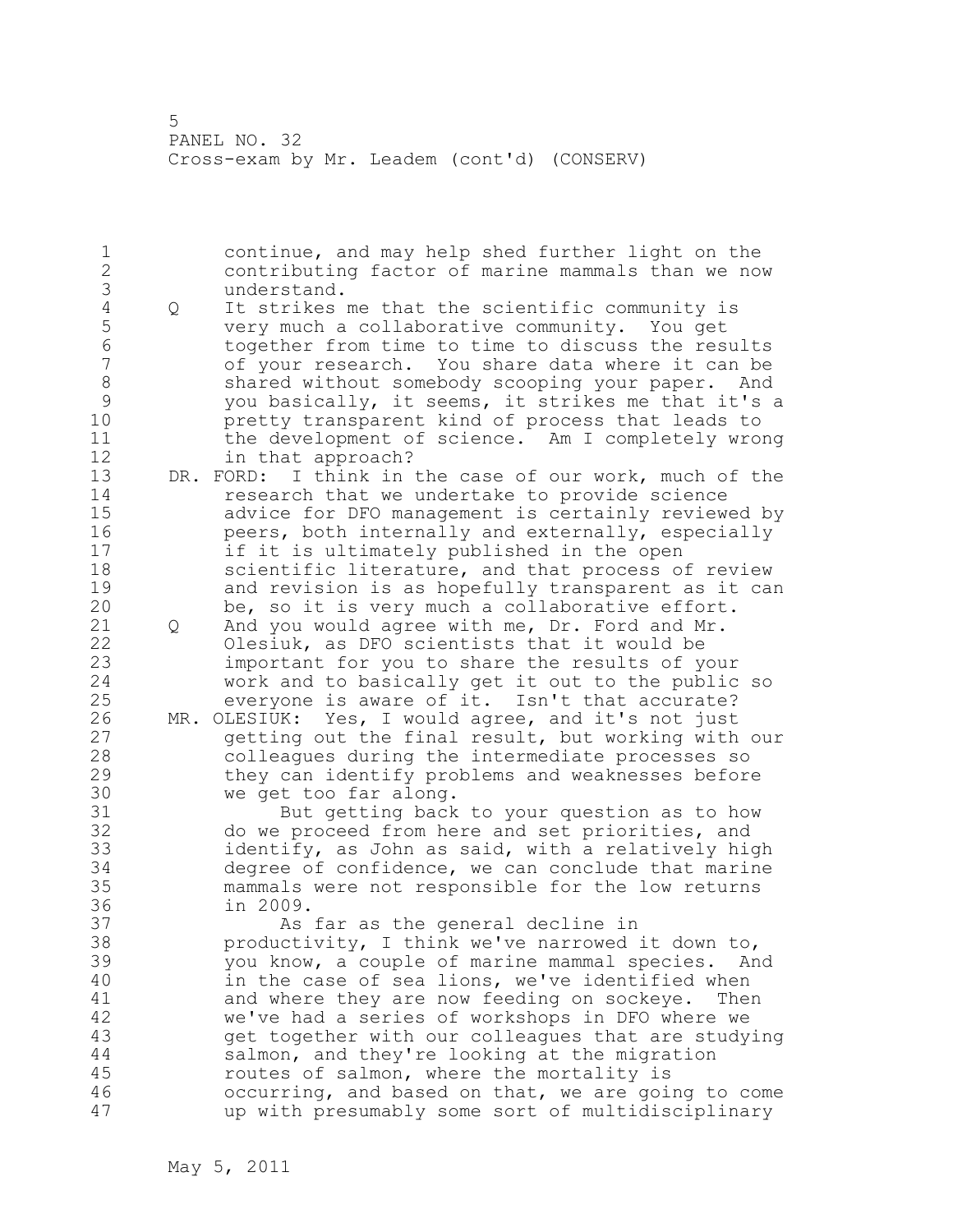6 PANEL NO. 32 Cross-exam by Mr. Leadem (cont'd) (CONSERV) Cross-exam by Ms. Reeves (FNC)

1 projects where we're combining the factors that 2 could be causing mortality with information where 3 that mortality is occurring.<br>4 Q My time is drawing to a clos 4 Q My time is drawing to a close with you. I wanted 5 to just get your reaction to one question I had 6 about Exhibit 795. This was a DFO Synthesis Workshop on the Decline of Fraser River Sockeye. 8 Am I right in assuming that this was a workshop 9 that was conducted by and for DFO scientists alone and not the greater scientific community? 11 DR. FORD: Yes, that's correct. It was just a follow-12 up to the Salmon Commission-sponsored meeting last 13 June. 14 Q Yes. 15 DR. FORD: And it was basically to continue that effort 16 towards reviewing available evidence leading to 17 again, as it says, synthesis to try and keep some 18 momentum going, you know, internally to keep 19 addressing these questions and steering direction<br>20 6 for future research. for future research. 21 MR. LEADEM: Thank you. I'm afraid my time is up. 22 Thank you for the discussion. 23 MS. REEVES: Good morning, Mr. Commissioner, Reeves, 24 initial C., for the First Nations Coalition. And 25 just for the benefits of our panel, the First 26 Nations Coalition includes the First Nations<br>27 Fisheries Commission, which is a provincial Fisheries Commission, which is a provincial 28 organization, the Council of the Haida Nation, 29 three Saanich First Nations, as well as tribes 30 from Chehalis up to the upper headwaters. 31<br>32 CROSS-EXAMINATION BY MS. REEVES: 33 34 Q I have two series of questions and my first 35 questions will be directed towards Dr. Trites. 36 Mr. Lunn, could you please pull up Exhibit 783, 37 the Technical Report, and I'd like to go to page 38 11. And at the second paragraph of the report on 39 page 11, it says: 40 41 Another aspect of environmental conditions<br>42 Telates to the impact of water temperature relates to the impact of water temperature. 43 While temperature will have a direct 44 influence on metabolic rates of sockeye 45 salmon it also impacts other parts of the 46 ecosystem, including the risk of predation. 47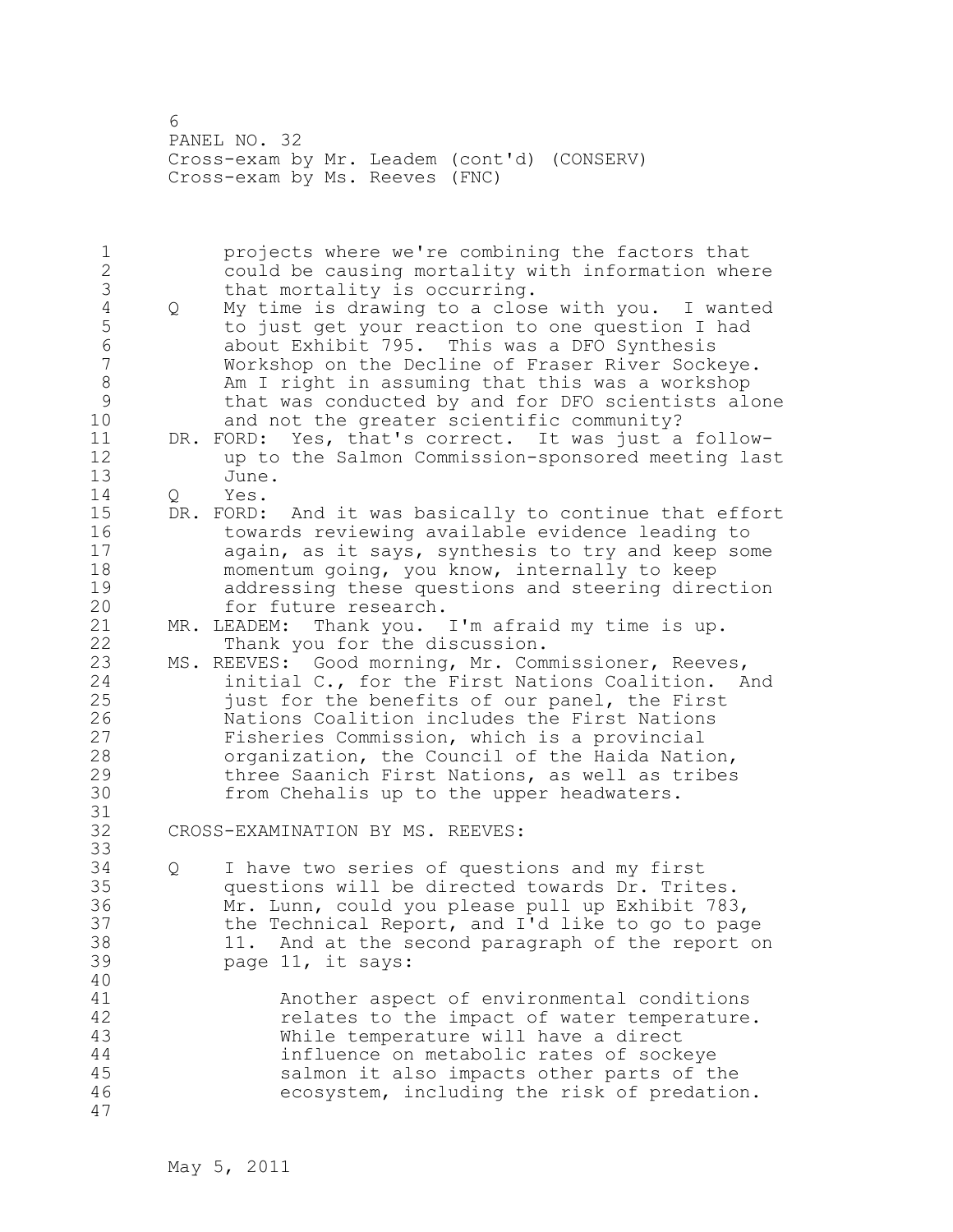1 And then it just talks about how this was 2 illustrated, and Petersen and Kitchell: 3 4 ...predicted that warmer climactic conditions<br>5 ... can lead to an increase in predation rates in 5 can lead to an increase in predation rates in<br>6 the range of 26-31%. the range of 26-31%. 7 8 And our question is this, if warmer climate<br>9 conditions did lead to an increase in preda 9 conditions did lead to an increase in predation<br>10 cates of, sav, 26 to 31 percent in marine water rates of, say, 26 to 31 percent in marine waters, 11 which predators on your list would become an 12 immediate or a significant concern to sockeye 13 salmon, and in this case Fraser River sockeye 14 salmon? 15 DR. TRITES: Yes, good question, but I'm not sure that 16 I can give you a definitive answer to it. What's 17 a bit surprising, I think, to a lot of people is 18 realizing that one of the consequences of warming 19 oceans is that it's going to affect the food<br>20 mequirements of fish. And it's because it's requirements of fish. And it's because it's going 21 to raise their metabolic rates, they're going to 22 have to eat more food to compensate for that. To 23 require more food, they're either going to take 24 greater risks to be out and be exposed to be eaten 25 by other predators that also have increased 26 feeding requirements, as well. so it's hard to<br>27 say at this point who is going to come out the say at this point who is going to come out the 28 victor in all that, except there's a realization 29 that all the fish are going to require more food, 30 and that food has to come within that fish<br>31 community. community. 32 Q But what about migrating animals. How would that 33 impact them? 34 DR. TRITES: Are you referring in this case to fish -- 35 Q Yeah, I mean (indiscernible - overlapping 36 speakers). 37 DR. TRITES: -- or to mammals? 38 Q Or mammals, I guess, if you speak to your -- 39 DR. TRITES: The mammals are not going to be affected 40 in the sense of -- their metabolic rates are not 41 going to be increased. They're breathing air.<br>42 They're not acquiring their oxygen out of the They're not acquiring their oxygen out of the 43 water. So if anything, for the mammals, what will 44 be affecting them is whether or not the 45 distribution of the fish shifts, are they moving. 46 Although some of those fish may also now be 47 exposed to more predation.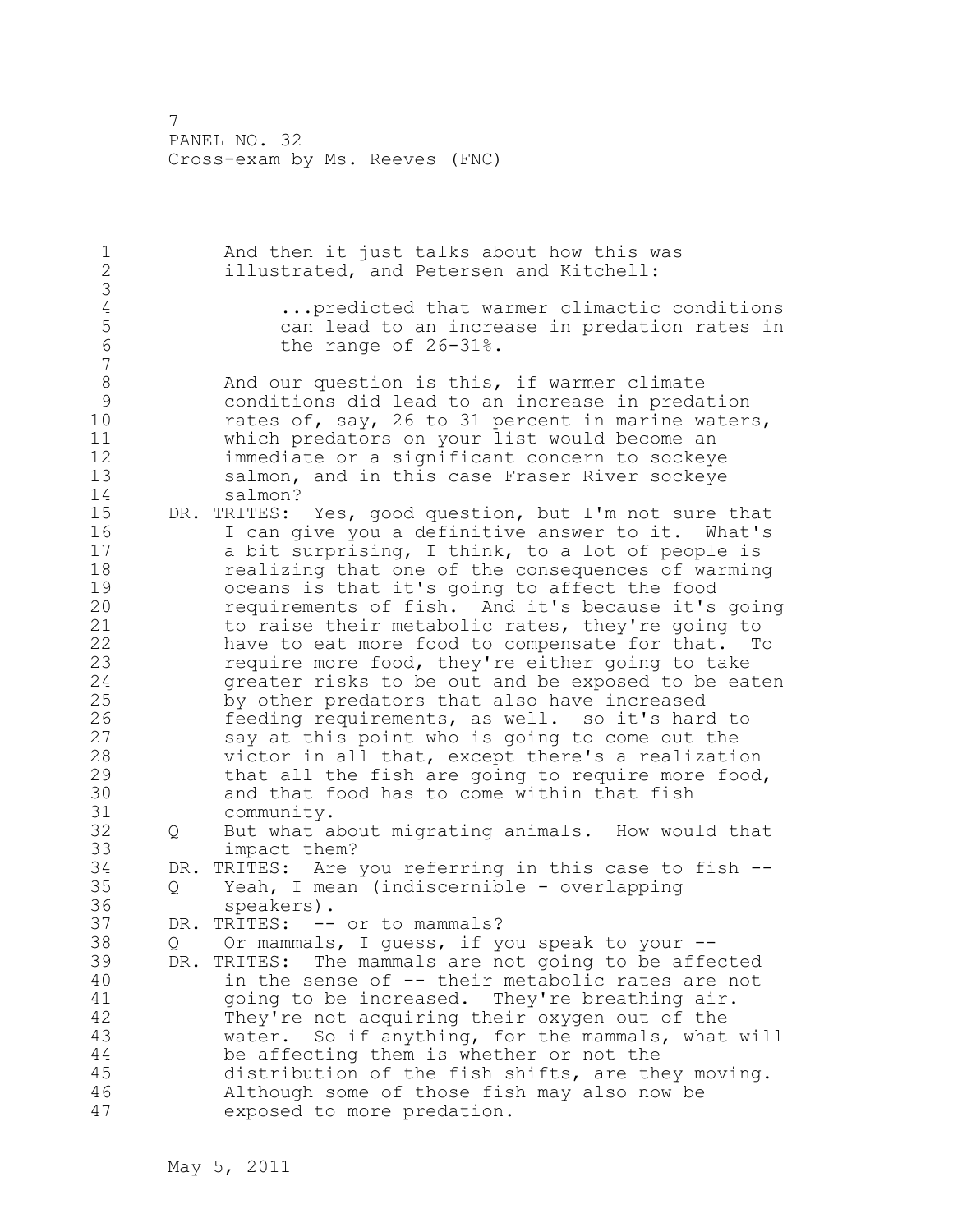1 This is really theoretical and we're 2 guessing, and time will be the -- what will show 3 us in fact what is or will happen and occur.<br>4 Right now the projections of these have been 4 Right now the projections of these have been<br>5 coming from models, are projecting increased 5 coming from models, are projecting increased food<br>6 coming from models, are projecting increased food 6 6 requirements, increased risk of being eaten, and<br>7 for marine mammals, they may not suffer directly. for marine mammals, they may not suffer directly, 8 but they, too, will be playing a role in changing 9 the face of our ecosystems.<br>10 0 Right. And I quess that le 10 Q Right. And I guess that leads into my next 11 question, and one of your last recommendations on 12 page 83 - I don't know if we need to go there - 13 talked about the need to create an ecosystem model 14 as one of your recommendations. And given the 15 complexity of the system, including climate 16 changes, would you agree, I guess, that we would 17 need ongoing monitoring of all these factors, 18 including climate, temperature, and that sort of 19 thing if we're going to keep updating the models?<br>20 DR. TRITES: Yes, I would agree, but at the same time DR. TRITES: Yes, I would agree, but at the same time 21 it may not be necessary to monitor everything in 22 great detail. We have a lot of knowledge already, 23 and the model helped bring what we do know 24 together in a way that we can evaluate it with a 25 common set of indices. So and then over time the 26 model can be updated as better information comes<br>27 in, or we may identify from the model what the k in, or we may identify from the model what the key 28 information gaps are, and therefore help to focus 29 our research efforts, as well as our research 30 dollars to get that information. So the models<br>31 are very valuable tools for such like creating are very valuable tools for such like creating an 32 encyclopaedia of knowledge, in this case here for 33 the sockeye salmon, what we do know and what we 34 need to learn. 35 Q Okay. I'm just wondering about, given ecosystem 36 modelling, and I'm not sure if you're able to 37 answer this question, but are you aware of 38 bringing in traditional ecological knowledge of 39 First Nations indigenous people into ecosystem 40 modelling and... 41 DR. TRITES: I, as a member of COSEWIC, we have a<br>42 Subcommittee that does bring traditional know subcommittee that does bring traditional knowledge 43 to our committees. It influences the status 44 reports we do. And so that information is used. 45 Sometimes it may not be quantitative, but it is 46 qualitative in a way that we can put into the 47 models to look at changes over time, for example.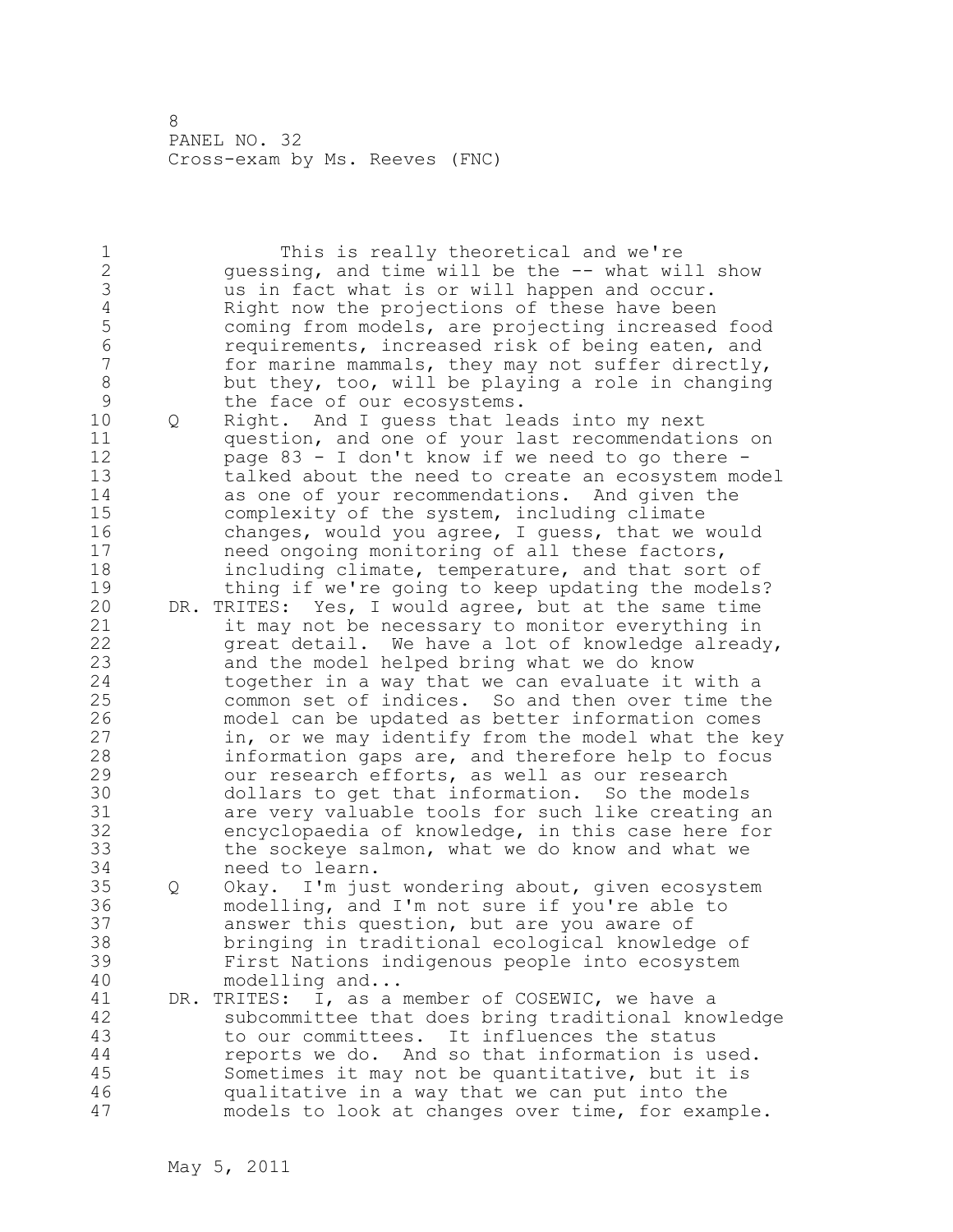1 So the models are built with a wide variety of 2 information, and certainly do value any insights 3 that people have about the systems, how they were<br>4 and what's being seen today. Sometimes the model. 4 and what's being seen today. Sometimes the models<br>5 are also very good for, you know, even verifying 5 are also very good for, you know, even verifying<br>6 betwations that people have made using a 6 observations that people have made using a different set of data, a different set of 8 observations, and then collectively they help to 9 build a fuller understanding of what has happened.<br>10 0 And perhaps I could just ask you, Dr. Ford, or 10 Q And perhaps I could just ask you, Dr. Ford, or 11 you, Mr. Olesiuk, is DFO Science, if you're 12 working on an ecosystem approach, which is 13 suggested in the Strait of Georgia study, is 14 traditional ecological knowledge being used in the 15 creation of indicators for that model? 16 DR. FORD: I can't speak to the modelling exercises, 17 because that's outside of my area. But I can 18 confirm that traditional knowledge is incorporated 19 wherever possible in development of recovery<br>20 strategies for species that are listed under strategies for species that are listed under the 21 *Species at Risk Act*, including all the whale 22 species, and other marine mammals, sea otters that 23 had been listed, so that is an important component 24 of those efforts. 25 MR. OLESIUK: And in the case of my work, the modelling 26 I'm doing, we're working with species that I don't<br>27 think there is a history of any sort for hake in think there is a history of any sort for hake in 28 the Strait of Georgia that I'm aware of. But our 29 general marine mammal, our pinniped assessments, 30 we try to gather as much knowledge from all sources before we go out and survey a new area, 32 for example, and we'll work with all groups, 33 including First Nations, to sort of identify where 34 haul-out sites are and to make sure that we 35 include them in our surveys. 36 Q Okay. Thank you for that. I guess my next set of 37 questions will be directed to you, Mr. Olesiuk, 38 and anyone else can follow up. I am specifically 39 talking about now pinnipeds and harbour seals. 40 And, Mr. Lunn, if you could pull up Exhibit 796 41 and go to slide 30. Thank you.<br>42 Mr. Olesiuk, yesterday in Mr. Olesiuk, yesterday in testimony you 43 talked about that harbour seals had not been 44 systemically studied on the Fraser River and no 45 study had been done, and then you talked about 46 that studies could be done. And I believe 47 yesterday one of the study papers suggested that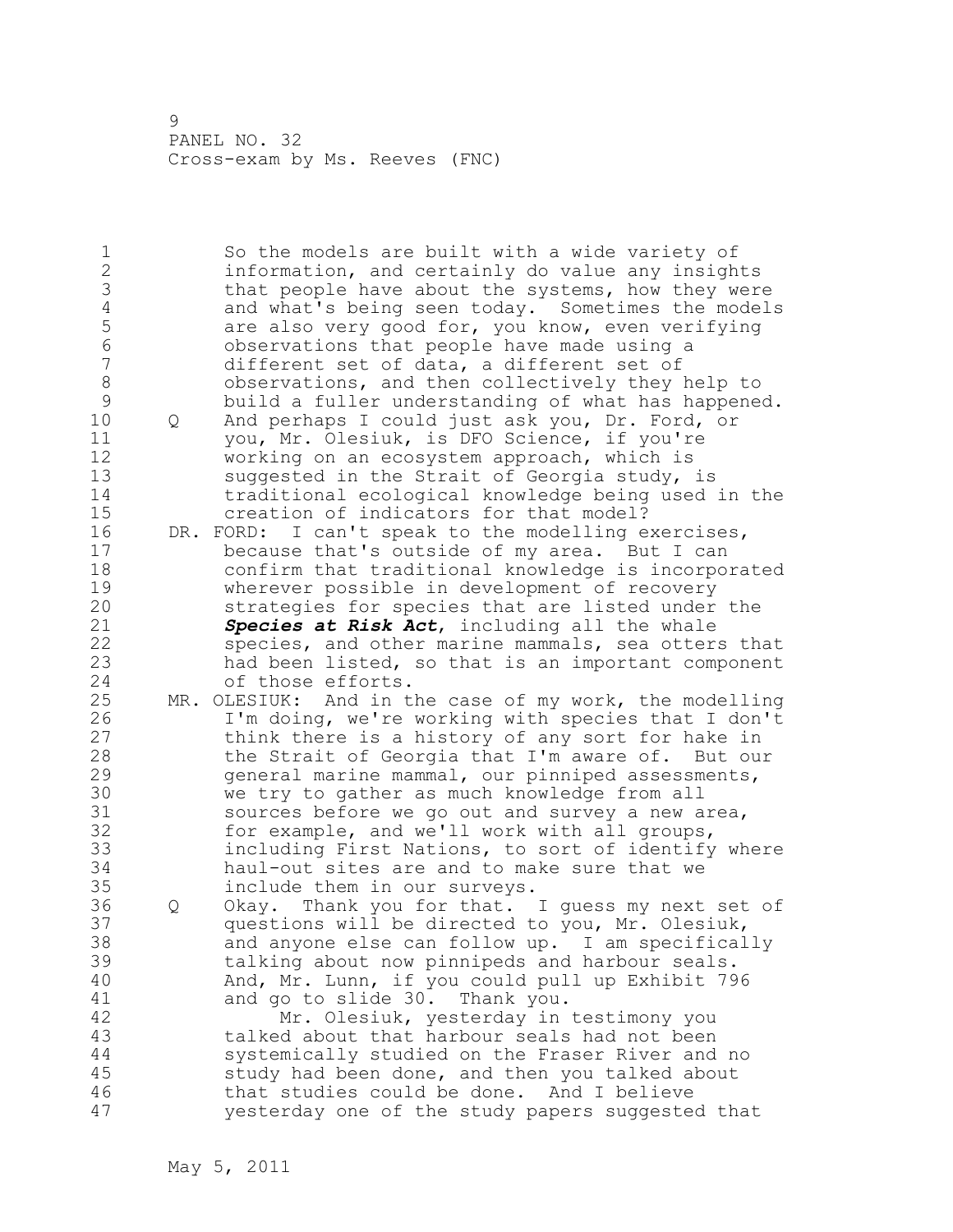1 you had an outline of how that could be done. And 2 I'm wondering about this thing, this table here, 3 and it gives an estimate of harbour seals. Now, 4 did that include in the Fraser River, or this is<br>5 estimate outside of that? estimate outside of that? 6 MR. OLESIUK: It does not include the Fraser River.<br>7 and the information that we have, there were And the information that we have, there were 8 studies done in the '50s at both the upper reaches 9 of the Skeena and Fraser River, and as far as we know there are seals a long ways up the river, but 11 in relatively low abundance. And probably an 12 insignificant number, compared to the B.C. 13 population. 14 Q Right. And what would that be based on, like, how 15 would you know that number of abundance? 16 MR. OLESIUK: It would be based on the surveys that 17 were done up there in the '50s, where they made a 18 concerted effort to -- and noted large 19 concentrations of seals at the mouth of the<br>20 Fraser, but very few seals upriver. We do Fraser, but very few seals upriver. We do include 21 the animals in the lower part of the river in our 22 surveys. And then just anecdotal reports we 23 receive from, you know, fishery officers, whoever 24 are in those areas, what we get are reports of 25 scattered individuals, not -- I don't know of any 26 major haul-out sites.<br>27 0 But other than the 19 27 Q But other than the 1950 study there's nothing more 28 recent to say whether the abundances of harbour 29 seals in the river may have changed since the 30 1950s to today, there's no systematic quantitative data of that? 32 MR. OLESIUK: No systematic quantitative, just these 33 anecdotal reports. 34 Q Okay. And so then yesterday you were speaking of 35 a follow-up workshop with DFO scientists where you 36 worked on sort of the widely perceived predators. 37 You discussed that yesterday. And one of the 38 things I wanted to know is what do you think 39 drives the wide perception, I guess, that harbour 40 seals, because you mentioned harbour seals as one 41 of the widely perceived predators. What do you<br>42 think drives that perception, then, if there is think drives that perception, then, if there isn't 43 actual quantitative data of the number of seals 44 in, say, the Fraser River? 45 MR. OLESIUK: Well, what drives the perception that 46 they're a salmon -- a key salmon predator is that 47 their predation on salmon is concentrated in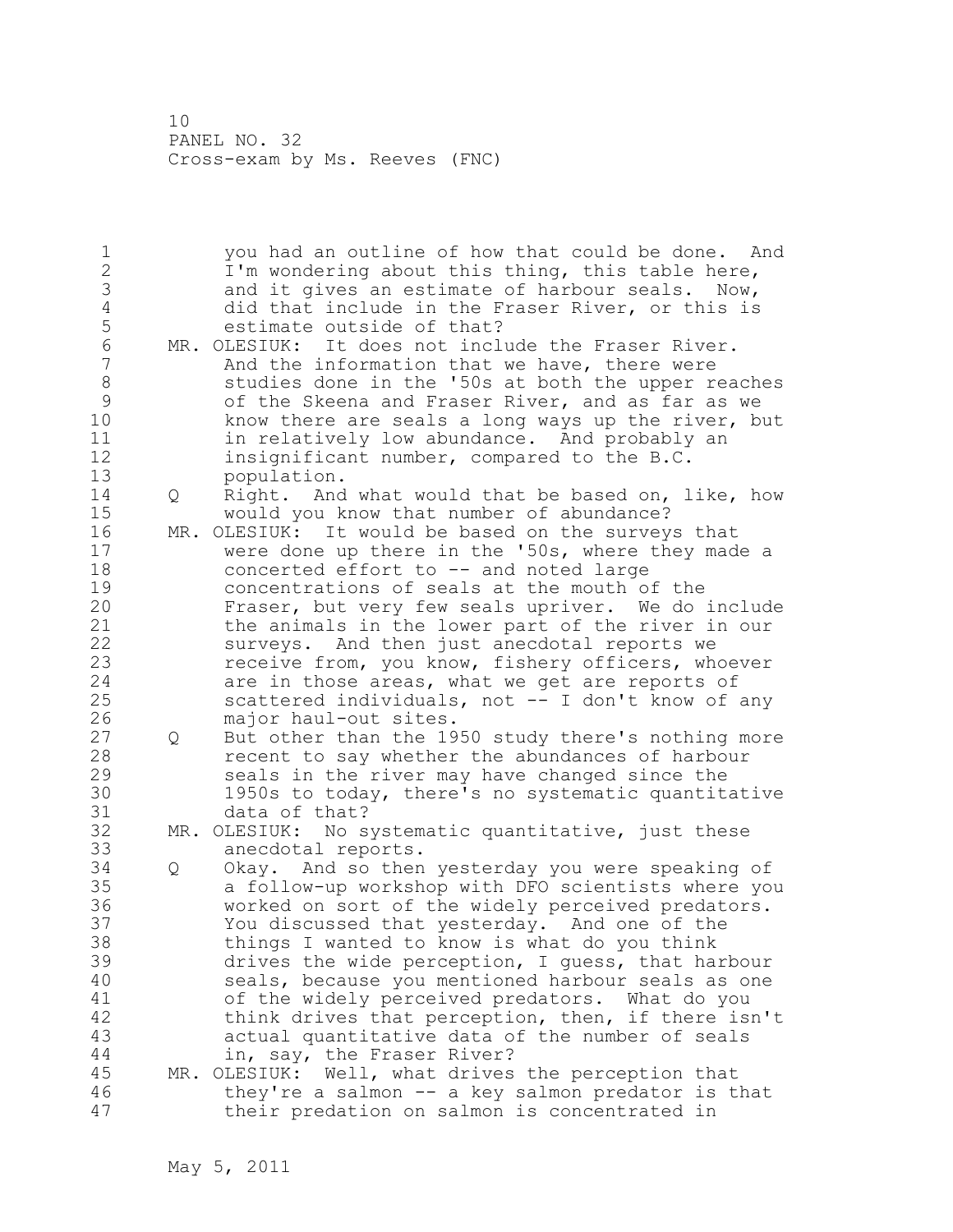1 rivers and estuaries where there tend to be a lot 2 of people. A large prey like salmon are brought 3 to the surface and so you can see seals feeding on<br>4 salmon. Small prey like herring are consumed 4 salmon. Small prey like herring are consumed<br>5 underwater. Hake are consumed at night when 5 underwater. Hake are consumed at night when they 6 migrate up in the water column. So if you watch seals feeding, basically what you see them feeding 8 on is salmon. So that's why they're perceived to<br>9 be the most important pinniped predator. 9 be the most important pinniped predator.<br>10 10 In reality, the Steller sea lions a In reality, the Steller sea lions are the 11 most important predator, but their predation is 12 occurring offshore, ten to 30 to 40 kilometres 13 offshore, as salmon are entering coastal waters. 14 And that's out of sight, out of mind, people don't 15 observe that and you don't appreciate the level of 16 predation that's going on. 17 Q Right. Mr. Lunn, if you could take me to our Tab 18 3, and this a letter to the Marine Mammal 19 Coordinator for Fisheries and Oceans in the<br>20 Pacific Region, and from Keith Forrest, who Pacific Region, and from Keith Forrest, who is a 21 test fishing biologist, and here they're 22 discussing a test fishing site and predation by 23 harbour seals. And in the second paragraph they<br>24 talk about: talk about: 25 26 ...the Cottonwood and Whonnock test fisheries<br>27 severely impacted by seal presence and 27 severely impacted by seal presence and<br>28 series by Seals now consume a signif predation. Seals now consume a significant 29 proportion of salmon that are caught - up to 30 100% of the catch. 31 32 Now, yesterday you referred to marine mammals 33 taking stock at certain specific sites like test 34 fishing sites. Am I to understand that's known as 35 depredation, is that the term that you used? 36 MR. OLESIUK: Yes. 37 Q Okay. And I guess I'm wondering is if the test 38 fishing sites and these kinds of, I guess, letters 39 and that sort of thing, sort of drives that idea 40 that harbour seals are high predators within the 41 Fraser River, when people see them at test sites<br>42 and that, taking a lot of salmon. Would you agre and that, taking a lot of salmon. Would you agree 43 with that? 44 MR. OLESIUK: Yeah, and that's just part of the 45 perception issue. The seals are opportunistic 46 predators. They'll take the fish wherever they 47 are most vulnerable, and if that's in nets and at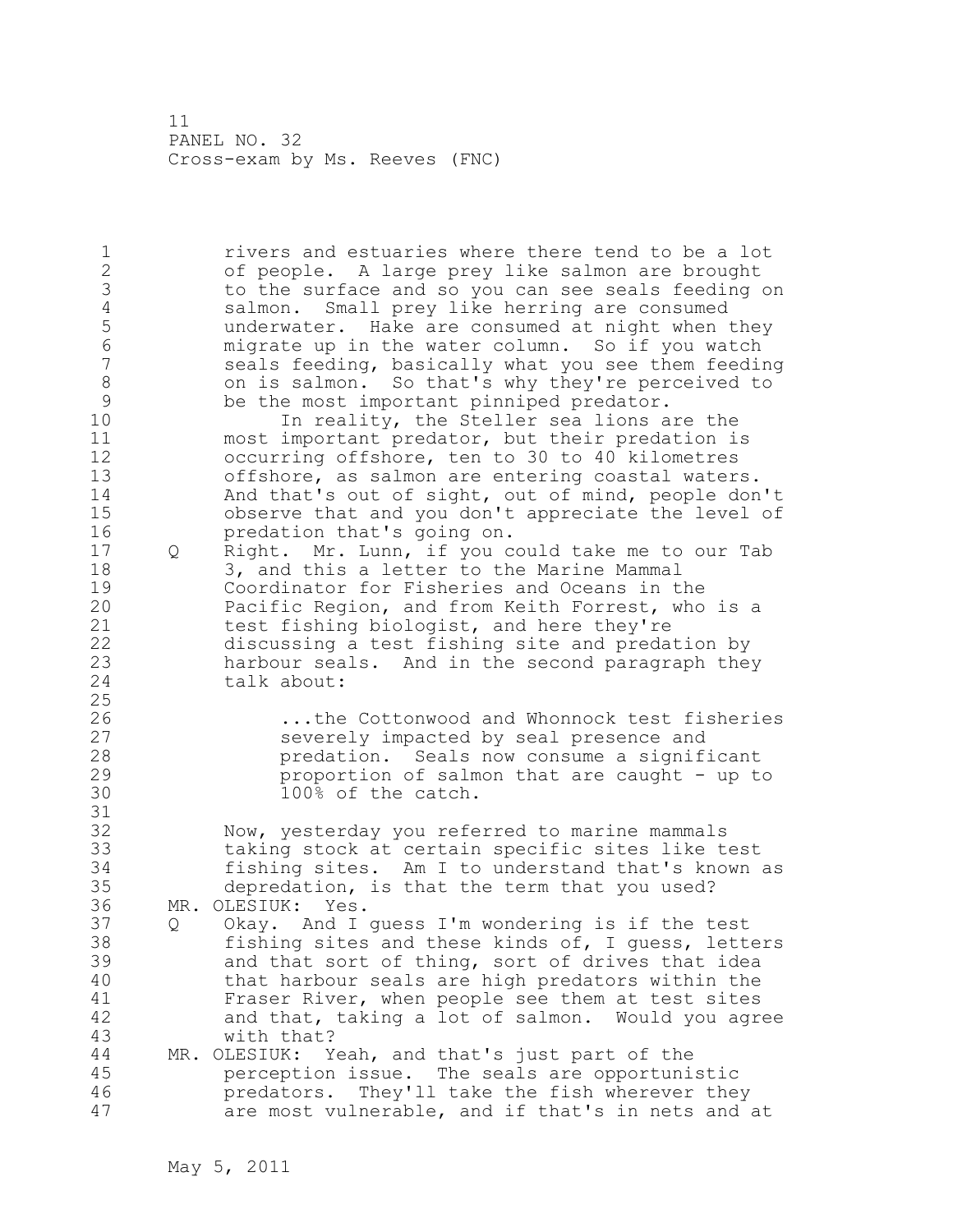1 weirs and things, that's where they'll take fish 2 over rather than free-swimming salmon. 3 Q Right. And I guess my final question in this line 4 of questioning is do you think that the Department 5 maybe perhaps could better communicate the results<br>6 6 of, sav, your research to date, and perhaps the 6 of, say, your research to date, and perhaps the 7 Technical Report, that harbour seals you don't 8 believe are a major predator, somehow to offset 9 that perception, even for our clients who have,<br>10 vou know, a concern or about these issues. Is you know, a concern or about these issues. Is 11 there something that could be done in terms of 12 communicating that low level, lower levels of 13 predation. 14 MR. OLESIUK: There is, and we have in the past, and 15 it's too far in the past, put out sort of 16 brochure-type documents that translate our 17 research into information for public consumption. 18 And we should be doing more of that, it just... 19 Q And perhaps just a follow-up question then is, so<br>20 those pamphlets are no longer being produced for those pamphlets are no longer being produced for 21 the public by DFO? 22 MR. OLESIUK: They're not. The last one was really 23 done in like the late '80s and is outdated. 24 Q Right. And is that just a funding issue, or... 25 MR. OLESIUK: It's a funding and priority issue. I 26 think there's been a more recent cetacean pamphlet<br>27 but out that -- I'll let John answer that. put out that -- I'll let John answer that. 28 DR. FORD: That's true. There are efforts also under 29 -- more so in recent years with providing 30 information on the DFO website, and so that is<br>31 becoming, I think, more and more the sort of f becoming, I think, more and more the sort of forum 32 for interacting with the public in terms of 33 providing science information. 34 Q Right. 35 MR. OLESIUK: And I should add that I forgot that when 36 we write a technical report and it's peer 37 reviewed, there is almost always an accompanying 38 Science Advisory report, and those are written for 39 managers, but the requirement is that we eliminate 40 scientific jargon. And so that a naturalist or an 41 interested person would find those useful, and<br>42 they are posted on our website. they are posted on our website. 43 Q Right. And are these scientific data or science 44 outcomes, if you will, communicated at broader 45 meetings, do you know, I mean, do you report out 46 to managers, and then if there's meetings between 47 First Nations along the Fraser River and managers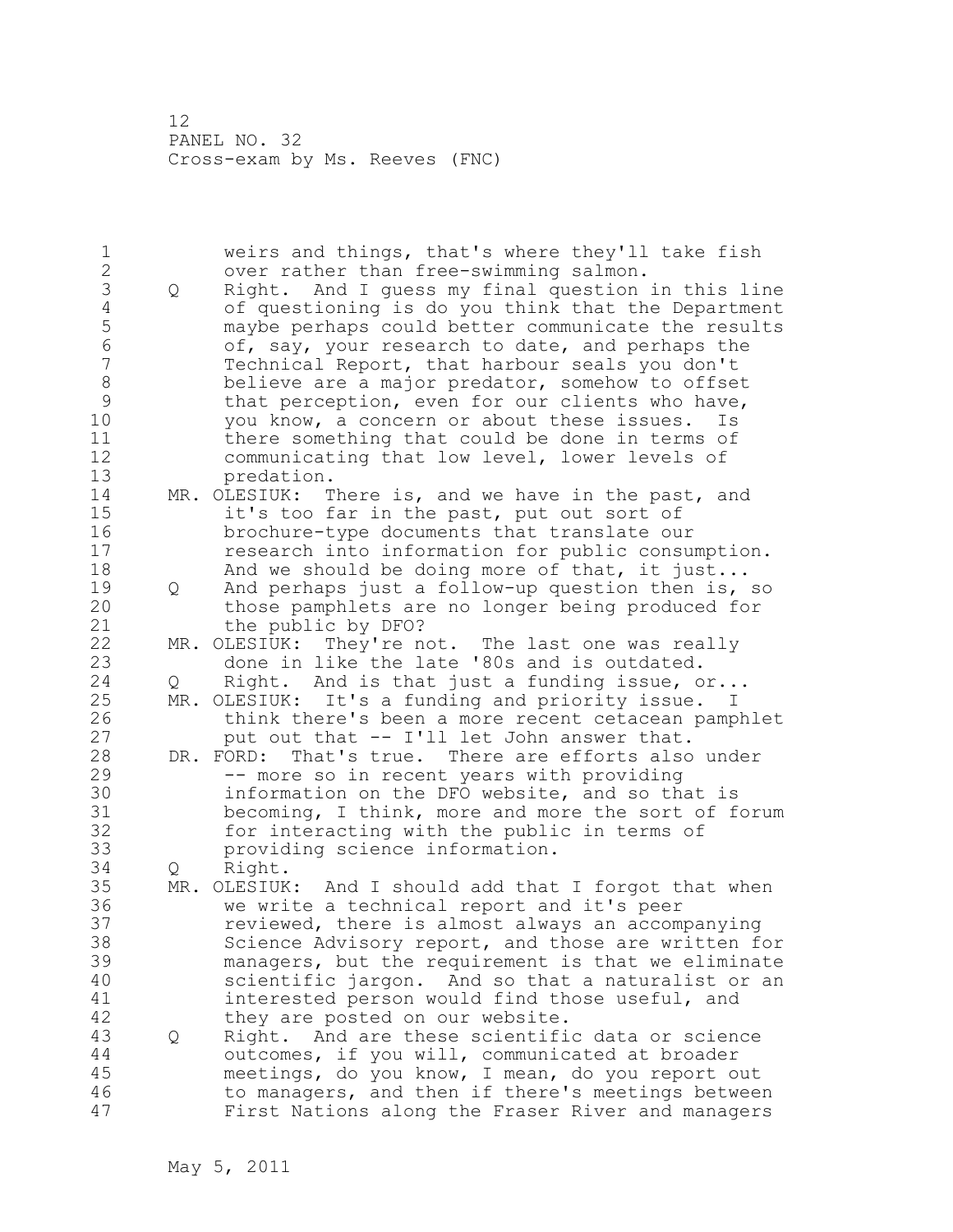1 from DFO, do you know if this information that 2 you've found through your scientific studies is 3 communicated to First Nations?<br>4 MR. OLESIUK: Yeah, and again insof 4 MR. OLESIUK: Yeah, and again insofar as sort of time<br>5 allows, we do, you know, I routinely give talks t 5 allows, we do, you know, I routinely give talks to<br>6 various, from naturalists to sport fishing 6 various, from naturalists to sport fishing organizations, to, you know, commercial fishery 8 management groups, give talks on sort of an update<br>9 of the work we're doing and what the priorities 9 of the work we're doing and what the priorities and issues are. 11 Q Okay. I think I'll just leave that line of 12 questioning there. My last question for you, Mr. 13 Olesiuk, is yesterday you talked about harbour 14 seal impacts, and you mentioned that they may have 15 -- or, you may have actually been speaking also 16 for Steller sea lions, it wasn't clear, had small 17 depressed -- could have an impact on small 18 depressed salmon stocks. 19 Yes, sorry. Perhaps I could just mark our<br>20 Tab 3 as an exhibit, sorry. Tab 3 as an exhibit, sorry. 21 THE REGISTRAR: Exhibit number 799. 22 23 EXHIBIT 799: Letter from K. Forrest to M. 24 Joyce re Initial Trials of an Electric Pulse 25 Deterrent System to Protect Salmon Catches in 26 Gillnets from Predation by Harbour Seals in<br>27 the Fraser, November 2, 2006 the Fraser, November 2, 2006 28 29 MS. REEVES: Thank you. 30 MR. OLESIUK: Yes. And that is particularly an issue 31 for harbour seals.<br>32 0 Harbour seals. Q Harbour seals. 33 MR. OLESIUK: Impacts on salmon stocks. 34 Q And what depressed salmon stocks were you 35 specifically referring to there? 36 MR. OLESIUK: The best-known cases are Puntledge River 37 summer chinook, but I think those, there are 38 similar issues with several chinook stocks in the 39 Strait of Georgia, Cowichan chinook, Quinsam 40 chinook. 41 Q Right. And did it relate at all to Cultus or Sakinaw sockeye? 43 MR. OLESIUK: Well, Sakinaw sockeye is another -- would 44 be a prime example, that there was an anecdotal 45 information that seals were feeding on salmon in 46 the small river that connects Sakinaw Lake to the 47 Strait of Georgia. And we did actually issue --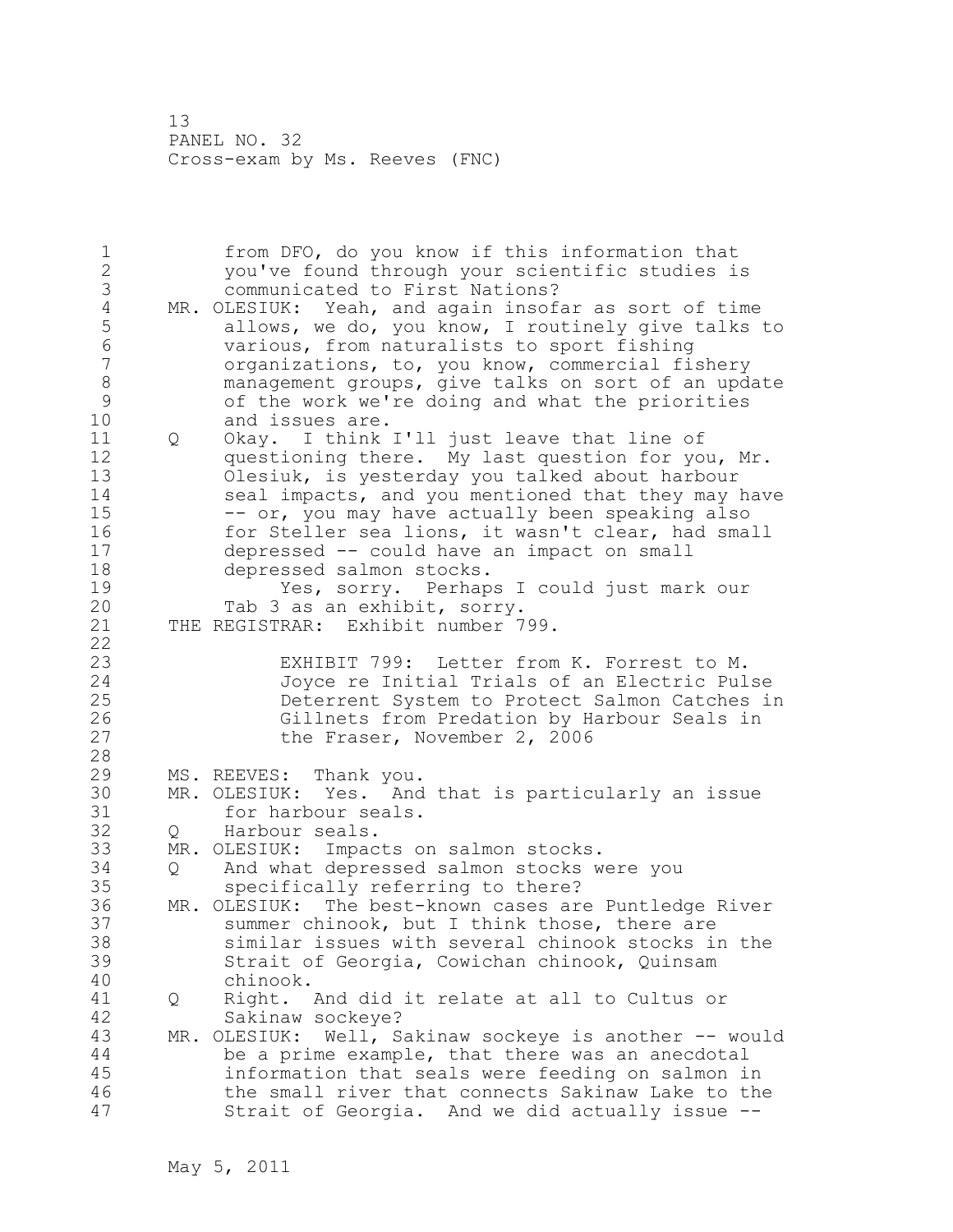14 PANEL NO. 32 Cross-exam by Ms. Reeves (FNC) Questions by the Commissioner

1 there are so few sockeye that it wouldn't be 2 practical to go in there and do a Science 3 assessment, but we did issue a nuisance seal 4 licence to remove any seals feeding in that<br>5 immediate area, just because that run was so 5 immediate area, just because that run was so 6 seriously depressed.<br>7 0 And what about any o 7 Q And what about any of the other Fraser River 8 sockeye, would it impact any of them? 9 MR. OLESIUK: I don't think Fraser River sockeye, but<br>10 if you look at some of the steelhead runs and som if you look at some of the steelhead runs and some 11 of the depressed coho stocks, I would have 12 concerns with seal predation on those stocks. 13 MS. REEVES: Okay. Thank you for that. Those are my 14 questions. 15 MS. TESSARO: I'm not sure if Mr. Timberg has any 16 questions in re-examination. 17 MR. TIMBERG: No. 18 THE COMMISSIONER: Ms. Tessaro, I wonder if I could 19 just ask one brief question of this panel. 20 21 QUESTIONS BY THE COMMISSIONER: 22 23 Q I ask it because Mr. Leadem raised it, and I'm not 24 sure in fairness to the three of you, whether 25 you're the appropriate panel members to answer. 26 But I was trying to -- perhaps, Mr. Lunn, if we<br>27 could bring up Exhibit 795, and I think Dr. Fore could bring up Exhibit 795, and I think Dr. Ford 28 mentioned that this April 2011 in-house DFO 29 session or workshop was a follow-up to the June 30 2010 Pacific Salmon Commission Forum; is that correct? 32 DR. FORD: That's correct. 33 Q Right. What I was trying to understand, and again 34 in fairness to you, you may not be the people to 35 answer this, but within DFO, or within the larger 36 community of science, and I'm talking about 37 Science within DFO and the larger community, is 38 there an ongoing overarching body that does the 39 macro analysis, drawing together all the streams 40 of research that are taking place, trying to 41 understand it, and then share that in a way that<br>42 allows you to draft an agenda for some suggestio allows you to draft an agenda for some suggestions 43 to go forward, other than on a reaction basis 44 where there's some event that you react to, but on 45 an ongoing basis. Now, you may not know because 46 you're working in specific areas, and you may not 47 be aware of this, but I'm just trying to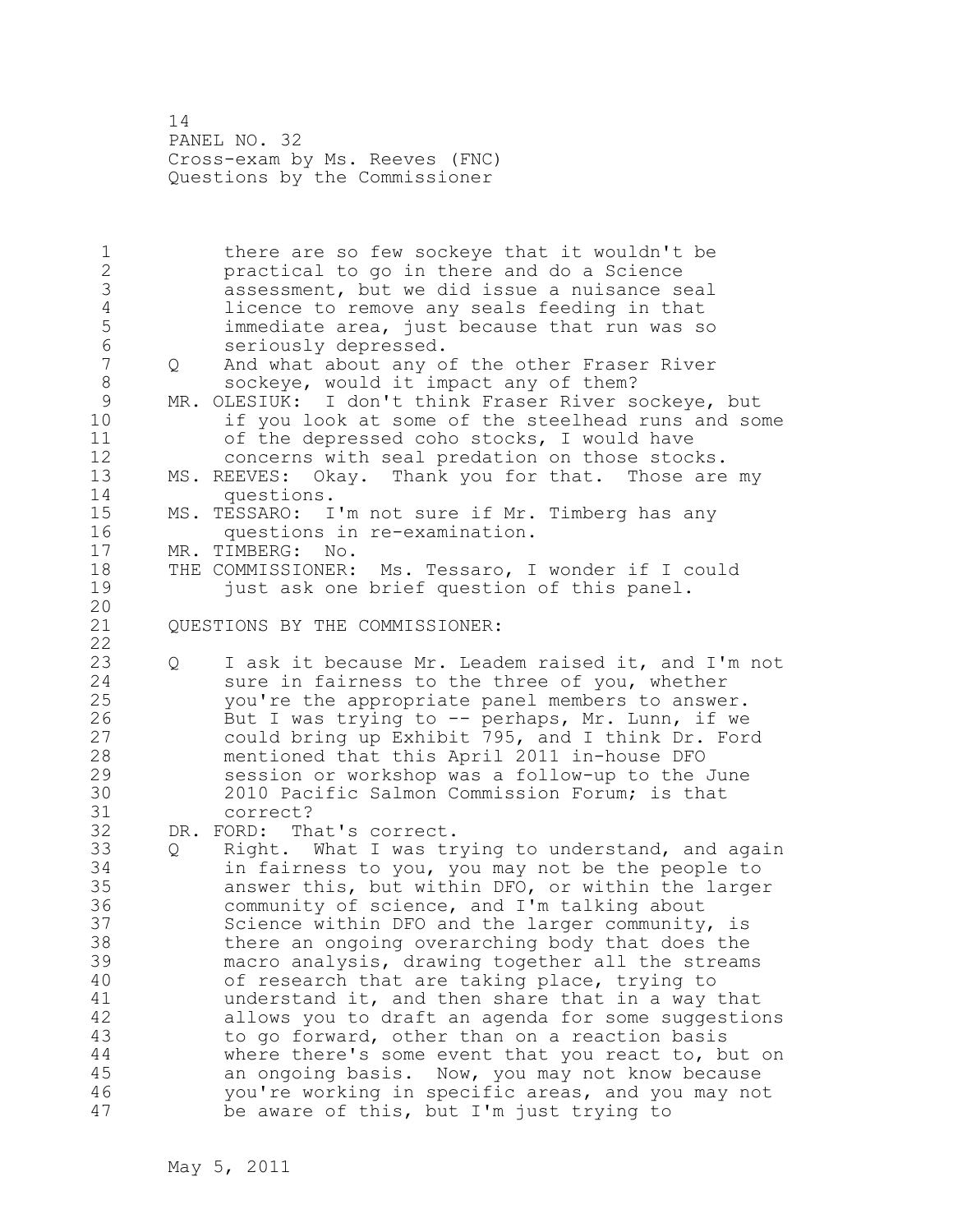15 PANEL NO. 32 Questions by the Commissioner

1 understand, and your answers to Mr. Leadem about 2 who's going to draw the agenda, who's going to 3 drive the research. I think Dr. Trites mentioned<br>4 there are private foundations and obviously 4 there are private foundations and obviously<br>5 universities and others who are involved in 5 universities and others who are involved in a 6 variety of research projects. I'm just trying to get a sense of is this a scrambled situation in 8 our world of research, or is there actually some<br>9 oame plan here now in 2011 and going forward tha 9 game plan here now in 2011 and going forward that<br>10 takes advantage of all this work that's been done takes advantage of all this work that's been done 11 and tries to get a sense of for the politicians 12 and the bureaucrats and the managers, where should 13 they be going forward, and where should they be 14 assigning the resources to go forward? 15 DR. FORD: I think those are excellent questions, and 16 if I could speak broadly, of course, DFO Science<br>17 is involved with a wide diversity of different is involved with a wide diversity of different 18 kinds of research activities on a wide variety of 19 different taxon groups, from whales to seals to<br>20 invertebrates and fish and so on, and those in, invertebrates and fish and so on, and those in, I 21 think, historically, we're rather isolated in 22 their direction. I think with the move broadly 23 towards ecosystem-based management, and I think 24 the Strait of Georgia Research Initiative is an 25 example of how to catalyze those kinds of 26 interactions and those kinds of syntheses that are<br>27 meeded to better understand the interconnections 27 heeded to better understand the interconnections<br>28 hetween predators and prev. for example. between predators and prey, for example. 29 If I could provide perhaps just a quick 30 example in my own area. We about five years ago discovered that resident killer whales, which I 32 was describing yesterday, appeared to be dependent 33 on chinook salmon to the point that several years 34 of depressed chinook salmon abundance availability 35 in the late '90s caused a very significant 36 increase in the mortality rate of killer whales. 37 And so it appeared that there's a strong 38 connection there. And when chinook stocks 39 recovered in the early 2000s and went above the 40 long-term average, the killer whale mortality 41 rates went down below normal. And so as a result<br>42 of that, we've been working with internally to of that, we've been working with internally to 43 work with chinook salmon managers to better 44 understand the -- how for us in the marine mammal 45 section, how salmon management functions and how 46 predation is incorporated into the management 47 plans.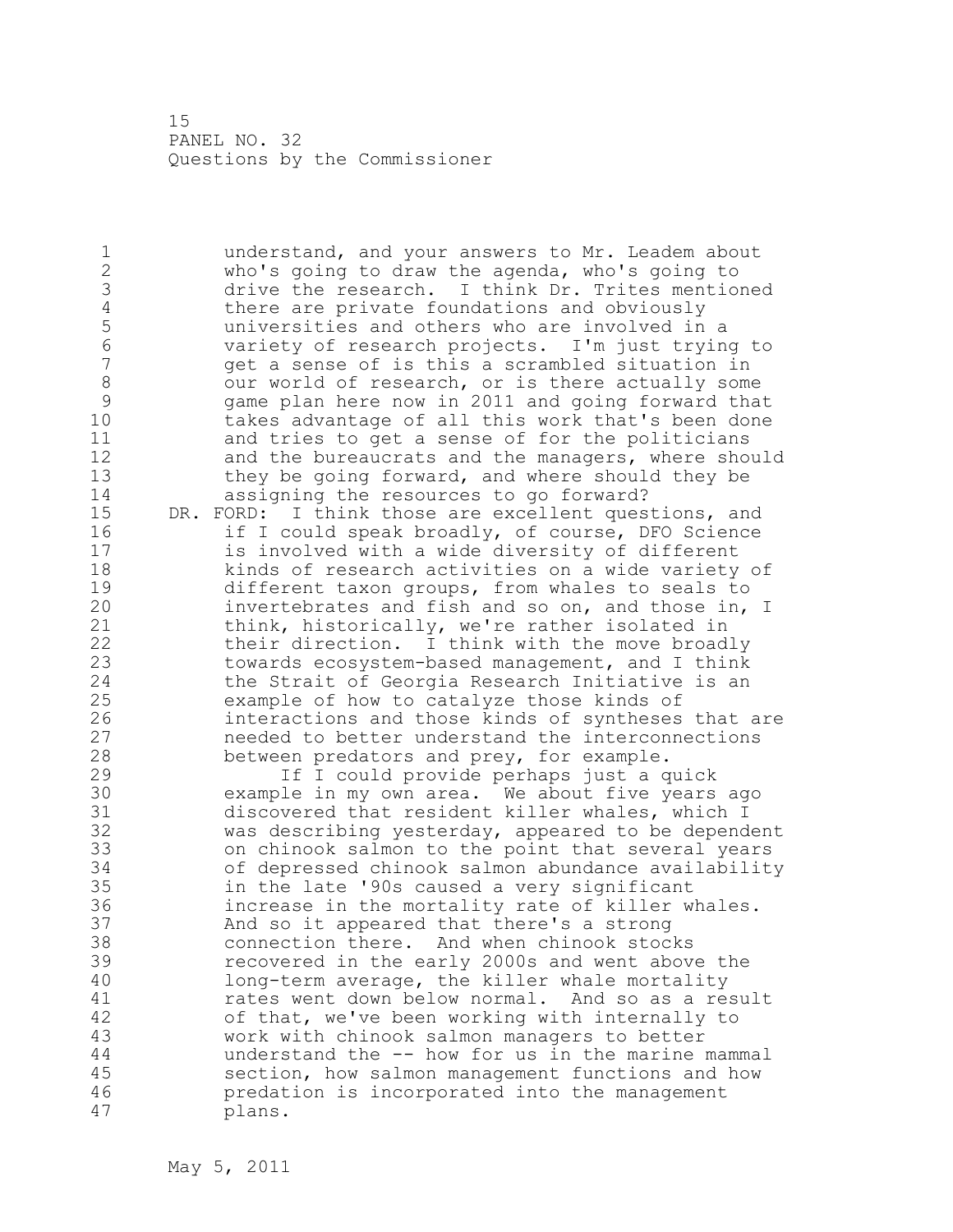16 PANEL NO. 32 Questions by the Commissioner

1 And this has then led to an upcoming series 2 -- or I should say a recent meeting that took 3 place in March where we brought together experts<br>4 from DFO Science, in terms of salmon and marine 4 from DFO Science, in terms of salmon and marine<br>5 mammals, DFO salmon managers, and also our 5 mammals, DFO salmon managers, and also our 6 colleagues from the U.S. National Oceanic and Atmospheric Administration, and science personnel 8 in both mammals and salmon, to start better<br>9 understanding what can be done to accommoda 9 understanding what can be done to accommodate the needs of these predators in the management of 11 fisheries. And this now is going to lead to a 12 series of workshops co-sponsored by DFO and NOAA 13 in the U.S. over the next two years to better 14 **refine the kinds of management tools that we have** 15 at our disposal to ensure that these ecosystem 16 connections are recognized in fisheries management 17 to provide for, in this case, the recovery of 18 killer whales. 19 So that's just an example of how these<br>20 different disciplines are brought together. different disciplines are brought together. 21 Q Thank you. Dr. Trites? 22 DR. TRITES: Maybe I can give you sort of my 23 perceptions as an academic. I think the killer 24 whale example that Dr. Ford just gave is a good 25 one in a sense, but that's a cross-boundary issue 26 and almost by definition then brings in the U.S.<br>27 esearchers from the other side. 27 **researchers from the other side.**<br>28 T think in terms of fisheri I think in terms of fisheries management, 29 let's say within British Columbia, as an academic, 30 I don't feel that there is a game plan. I think<br>31 We look towards DFO to take leadership in this. 31 we look towards DFO to take leadership in this.<br>32 But often I think the academics would feel that But often I think the academics would feel that 33 their opinion is that we are training the graduate 34 students to ultimately be fisheries managers or 35 the major fisheries researchers. I think there's 36 a tendency to feel quite cut off from that as a 37 result. There are a number of independent 38 initiatives. I think some of the foundations 39 would probably share some of those same views. I 40 think we could be doing a lot more together. 41 This ecosystem research initiative was a<br>42 wonderful initiative, but the academics aren' wonderful initiative, but the academics aren't 43 involved. There was no money to include. And so 44 I think that there are initiatives that could be 45 taken to make sure we have all the brightest minds 46 in British Columbia working together to solve 47 these problems. But at this point I think there's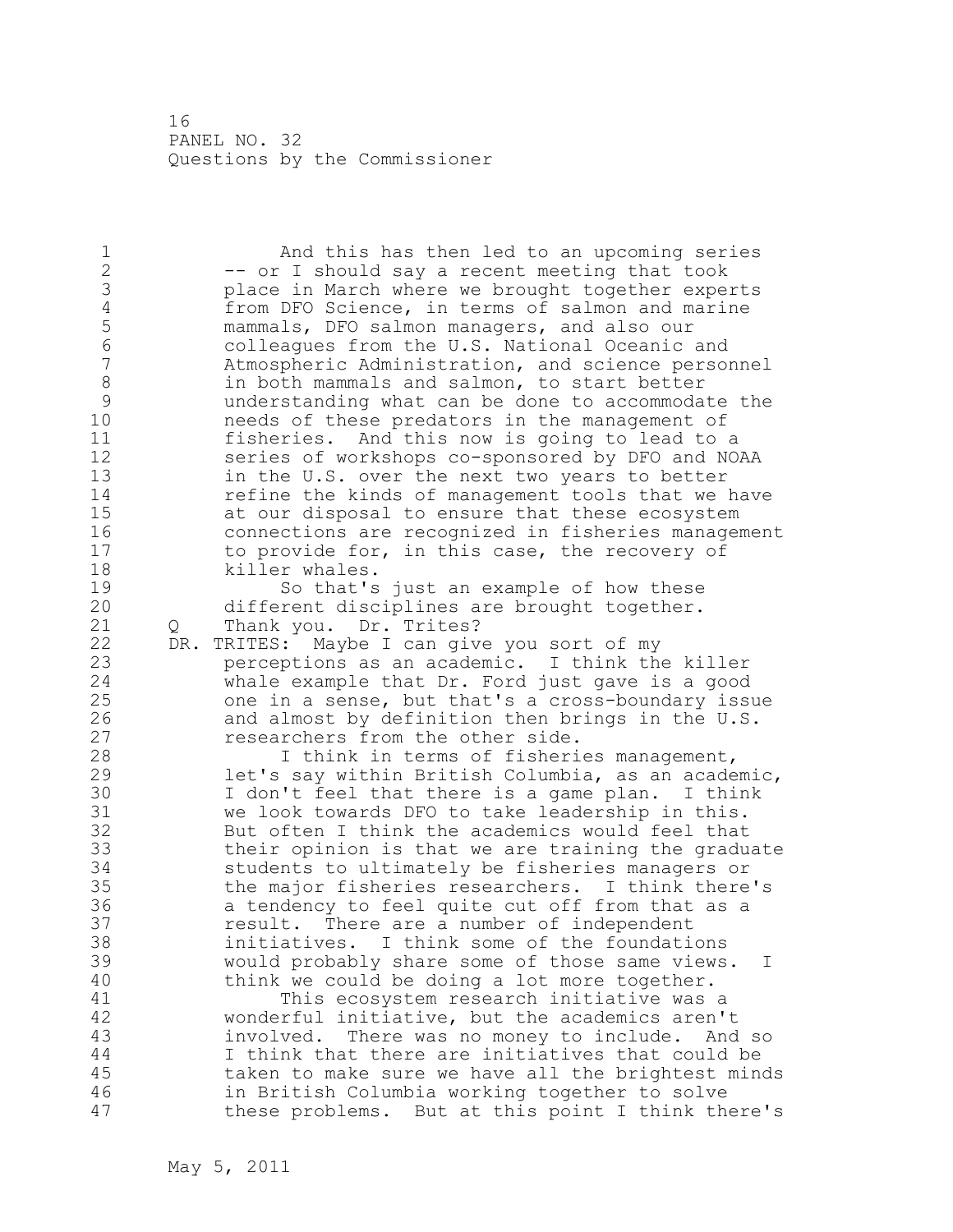17 PANEL NO. 32 Questions by the Commissioner

| 1<br>$\overline{2}$<br>3 | too many independent initiatives and we can do a<br>lot more by working together.<br>THE COMMISSIONER: Mr. Olesiuk? |
|--------------------------|---------------------------------------------------------------------------------------------------------------------|
| 4                        | MR. OLESIUK: Yeah, and I was just going to follow up.                                                               |
| 5                        | And again I think the ecosystem research                                                                            |
| 6                        | initiative stands out as an example of a project                                                                    |
| $\overline{7}$           | that was not reactionary to any issue, it was more                                                                  |
| 8                        | visionary. We recognize the Strait of Georgia is                                                                    |
| 9                        | an important ecosystem, and the theme of the whole                                                                  |
| 10                       | project was to sort of plan for what the Strait                                                                     |
| 11                       | will look like 30 years from now in the future.                                                                     |
| 12                       | And I think what's happened, though, is that                                                                        |
| 13                       | we now have the <b>Oceans Act</b> . It used to be the                                                               |
| 14                       | Department of Fisheries operated solely under the                                                                   |
| 15                       | Fisheries Act, which was basically resource                                                                         |
| 16                       | management. I think we now, with the Oceans Act                                                                     |
| 17                       | have a much broader mandate that will hopefully                                                                     |
| 18                       | increasingly consider the broad ecosystem                                                                           |
| 19                       | interactions.                                                                                                       |
| 20                       | THE COMMISSIONER: Dr. Ford, did you want to add                                                                     |
| 21<br>22                 | DR. FORD: I just wanted to follow-up on a comment Dr.<br>Trites made, and I neglected to mention that in            |
| 23                       | these upcoming -- in this recent meeting to do                                                                      |
| 24                       | with killer whales and chinook salmon, there were                                                                   |
| 25                       | in fact representatives from academia, from non-                                                                    |
| 26                       | governmental organizations involved in the                                                                          |
| 27                       | workshop that was a three-day workshop, I believe.                                                                  |
| 28                       | And in these upcoming joint meetings with our U.S.                                                                  |
| 29                       | colleagues, it's actually going to be -- these                                                                      |
| 30                       | meetings, these workshops are going to be modelled                                                                  |
| 31                       | after the PSC meeting from last June, where                                                                         |
| 32                       | there's an expert panel who will be overseeing all                                                                  |
| 33                       | the science that's presented and discussed, and                                                                     |
| 34                       | they will synthesize recommendations from those                                                                     |
| 35                       | discussions. And that panel will not include, it                                                                    |
| 36                       | will be dominated by non-governmental science                                                                       |
| 37<br>38                 | representatives from universities and elsewhere.<br>THE COMMISSIONER:                                               |
| 39                       | Thank you.<br>DR. TRITES: And just as a final point, I think that                                                   |
| 40                       | killer whale workshop is a great example and a                                                                      |
| 41                       | great model of the way things could be, and it                                                                      |
| 42                       | would be nice to see that extended to other                                                                         |
| 43                       | species, such as sockeye salmon.                                                                                    |
| 44                       | THE COMMISSIONER:<br>Thank you very much.                                                                           |
| 45                       | Mr. Commissioner, I wonder if I might<br>MS. GAERTNER:                                                              |
| 46                       | follow with one question based on your question,                                                                    |
| 47                       | if that's possible, and I think it's an important                                                                   |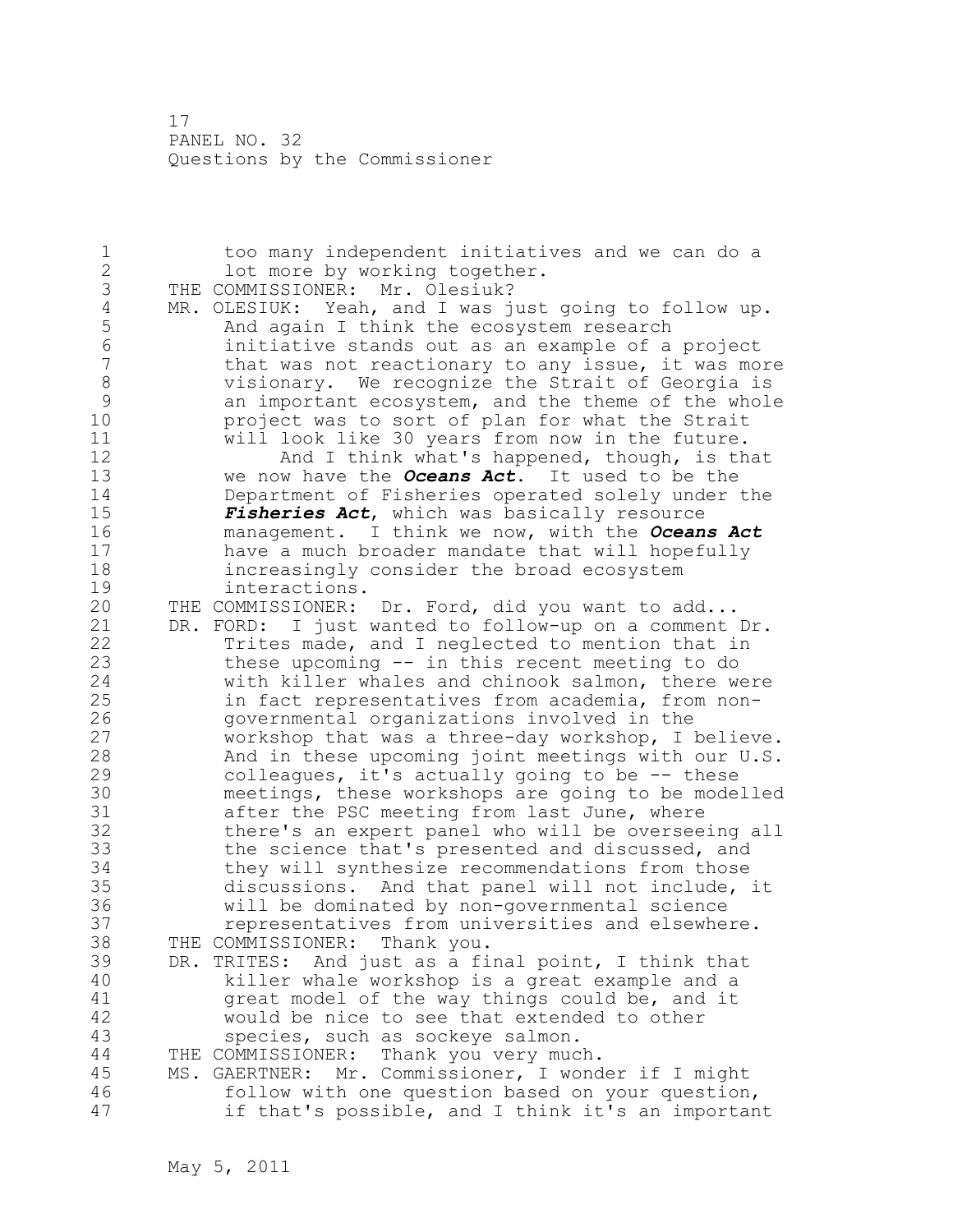18 PANEL NO. 32 Cross-exam by Ms. Gaertner (FNC)

1 -- I mean, I very much appreciate the nature of 2 the importance of your question, and it's one 3 that's been one that my clients watch with much<br>4 care. And so if I could just contribute to thi: 4 care. And so if I could just contribute to this<br>5 dialoque, I would like to. And it's Brenda 5 dialogue, I would like to. And it's Brenda<br>6 Gaertner for the First Nations Coalition. 6 Gaertner for the First Nations Coalition. 7 8 CROSS-EXAMINATION BY MS. GAERTNER:  $\begin{array}{c} 9 \\ 10 \end{array}$ 10 Q I heard in the question, a part of the 11 Commissioner's question, this notion that science 12 should take the lead. My clients, of course, 13 might take issue with that, Commissioner Cohen, 14 because in our view ecosystem management, of 15 course, is something First Nations have been doing 16 all their life, and so they believe they have 17 something very important to contribute in that. 18 And that ecosystem management requires a 19 collaborative look, right from the get-go, on how<br>20 we look at the environment, how we feel as part o we look at the environment, how we feel as part of 21 the ecosystem, how we are a part of the ecosystem, 22 what indicators we look at, what questions we ask 23 of science, who reviews the results, all of those 24 things. 25 And so I wonder if you, as learned people in 26 this field with different perspectives, might also<br>27 want to add a comment on how important it is to want to add a comment on how important it is to 28 have the body that's asking the questions to 29 reflect deeply, a multidisciplinary approach, 30 including very respectfully the First Nations'<br>31 approach to the ecosystem. approach to the ecosystem. 32 DR. TRITES: Perhaps I'll start on that. I wasn't 33 saying that science should take the lead. My 34 feeling was that DFO as the management agency 35 should be playing a greater leadership role in 36 this. In doing so, I believe they should be more 37 inclusive. I feel particularly academics, NGOs, 38 First Nations, people who are concerned about the 39 health of our oceans, and long-term 40 sustainability. So I think indeed it does take a 41 more collaborative approach. I think the workshop<br>42 that Dr. Ford made reference to is a good example that Dr. Ford made reference to is a good example 43 of bringing people together. And I think even 44 that initiative can be expanded. Hopefully we'll 45 see more of that in the future. 46 Q Dr. Ford. 47 DR. FORD: I'm definitely not the best to address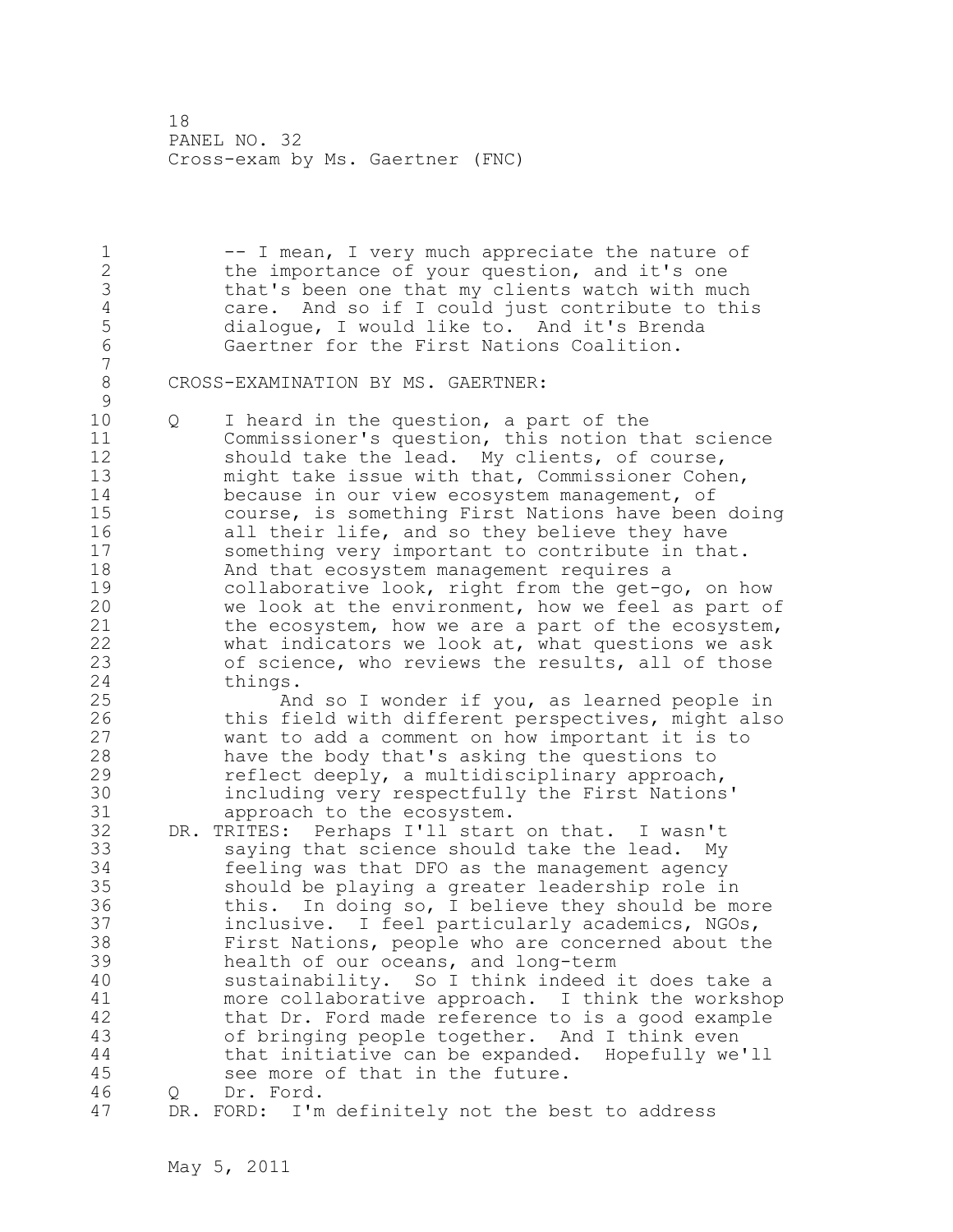19 PANEL NO. 32 Cross-exam by Ms. Gaertner (FNC) Cross-exam by Mr. Timberg (cont'd) (CAN)

1 broader policy issues for DFO. I can only really 2 speak to my own area of experience in interaction 3 with First Nations in the science that we<br>4 and undertake. And we do work very closely w 4 undertake. And we do work very closely with<br>5 various different First Nation groups on sur 5 various different First Nation groups on surveys 6 for marine mammals, cetaceans, in various regions of the British Columbia coast that are funded by 8 the *Species at Risk* program. We work very closely<br>9 with them to -- in survey designs, in collection 9 with them to -- in survey designs, in collection of data, and in basically providing guidance to 11 help address the kinds of questions they have in 12 regions, in the different regions of the coast. 13 So we have and are working quite closely with<br>14 different First Nations groups at that level. different First Nations groups at that level. 15 MR. OLESIUK: And I'll just say I do think there has 16 been an improvement in our sort of consultation 17 and inclusion of all interests, including First 18 Nations. If you look at, you know, recovery 19 **planning of something under SARA,** or development<br>20 of that sea lion management plan, those things w of that sea lion management plan, those things we 21 tend to have workshops that are, or meetings that 22 are inclusive rather than exclusive and try to 23 have all interests represented including First 24 Nations, I believe. 25 MS. GAERTNER: I'm not going to take any more time, 26 Commissioner Cohen. This is a topic that we're<br>27 oping to pursue hopefully more with the next going to pursue hopefully more with the next 28 panel, so it's great that we have the opportunity 29 now. 30 THE COMMISSIONER: Thank you very much, Ms. Gaertner.<br>31 MR. TIMBERG: Mr. Commissioner, I have one brief MR. TIMBERG: Mr. Commissioner, I have one brief 32 question just to follow up on your question. 33 34 CROSS-EXAMINATION BY MR. TIMBERG, continuing: 35 36 Q The question is who at DFO is the person who could 37 provide the Commissioner with an answer to this 38 question about a macro analysis of science 39 projects? 40 DR. FORD: I believe it would be Dr. Ian Perry, who has 41 been overseeing the Strait of Georgia Ecosystem<br>42 Research Initiative. I think he would be the be Research Initiative. I think he would be the best 43 person to go to first. 44 Q Okay, thank you. Mr. Olesiuk, do you have 45 anything further? 46 MR. OLESIUK: No, but and if you -- for who is included 47 in these discussions, I would look at the Marine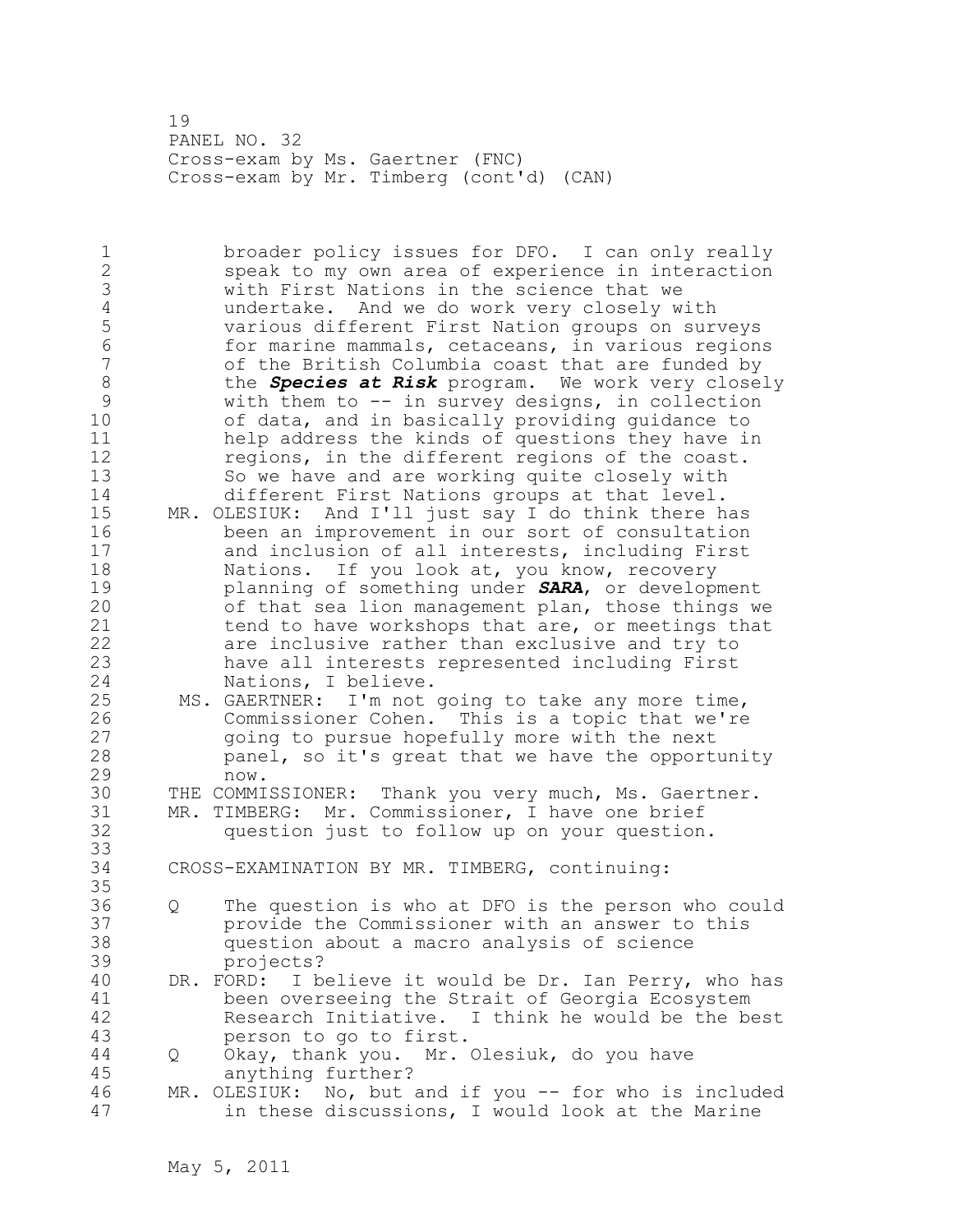1 Mammal Coordinator and the *SARA* Coordinator to see 2 who are invited to participate in these processes. 3 MR. TIMBER: Thank you.<br>4 MS. TESSARO: Mr. Commi 4 MS. TESSARO: Mr. Commissioner, I have just three quick<br>5 issues in re-examination, which will take us no 5 issues in re-examination, which will take us no<br>6 further than 11:00. further than 11:00. 7 8 RE-EXAMINATION BY MS. TESSARO:  $\begin{array}{c} 9 \\ 10 \end{array}$ 0 The first question is for Mr. Olesiuk and Dr. 11 Trites. I'm going to see if we can achieve some 12 agreement on slide 27 of Exhibit 796. Both of you 13 commented on either this slide or another version 14 of it. Mr. Timberg put this slide to you, Mr. 15 Olesiuk, and a similar version was commented on by 16 Dr. Trites, although the fish, the species were 17 ordered differently in the other version. And my 18 question is, looking at that red bar of sockeye or 19 pink -- I'll ask you, Mr. Olesiuk, first. As a<br>20 basic default scientific assumption, wouldn't or basic default scientific assumption, wouldn't one 21 assume that that large -- that 15 percent bar 22 there would mostly likely break down in similar 23 proportions as the sockeye and pink in the other 24 bars? 25 MR. OLESIUK: That -- 26 Q Could I ask you to turn on your mike, please.<br>27 MR. OLESIUK: Yes. That concept is right. If you MR. OLESIUK: Yes. That concept is right. If you 28 could go to maybe the next slide or the slide 29 after, can we just advance one at a time here. I 30 will -- yeah, that's actually the slide, that's<br>31 the key slide right there. And that you have, the key slide right there. And that you have, you 32 would partition the unknowns based on what is 33 known. 34 Q Right. 35 MR. OLESIUK: And so most of the sockeye that sea lions 36 are consuming are on the Scott Islands, that pie 37 to the left. And there are -- I would draw your 38 attention to the three sections on the right: the 39 dark red is the known sockeye, the red is the 40 unknowns, and the pink are pink salmon. And so 41 you would partition them based on where the<br>42 unknowns occurred, not just in the whole sam unknowns occurred, not just in the whole sample. 43 And so based on that, I would kind of assume that 44 about half of the unknowns would be pink and half 45 sockeye. And then the rest of the sockeye are 46 being consumed along the West Coast, a much lower 47 fraction of the total. And in that case the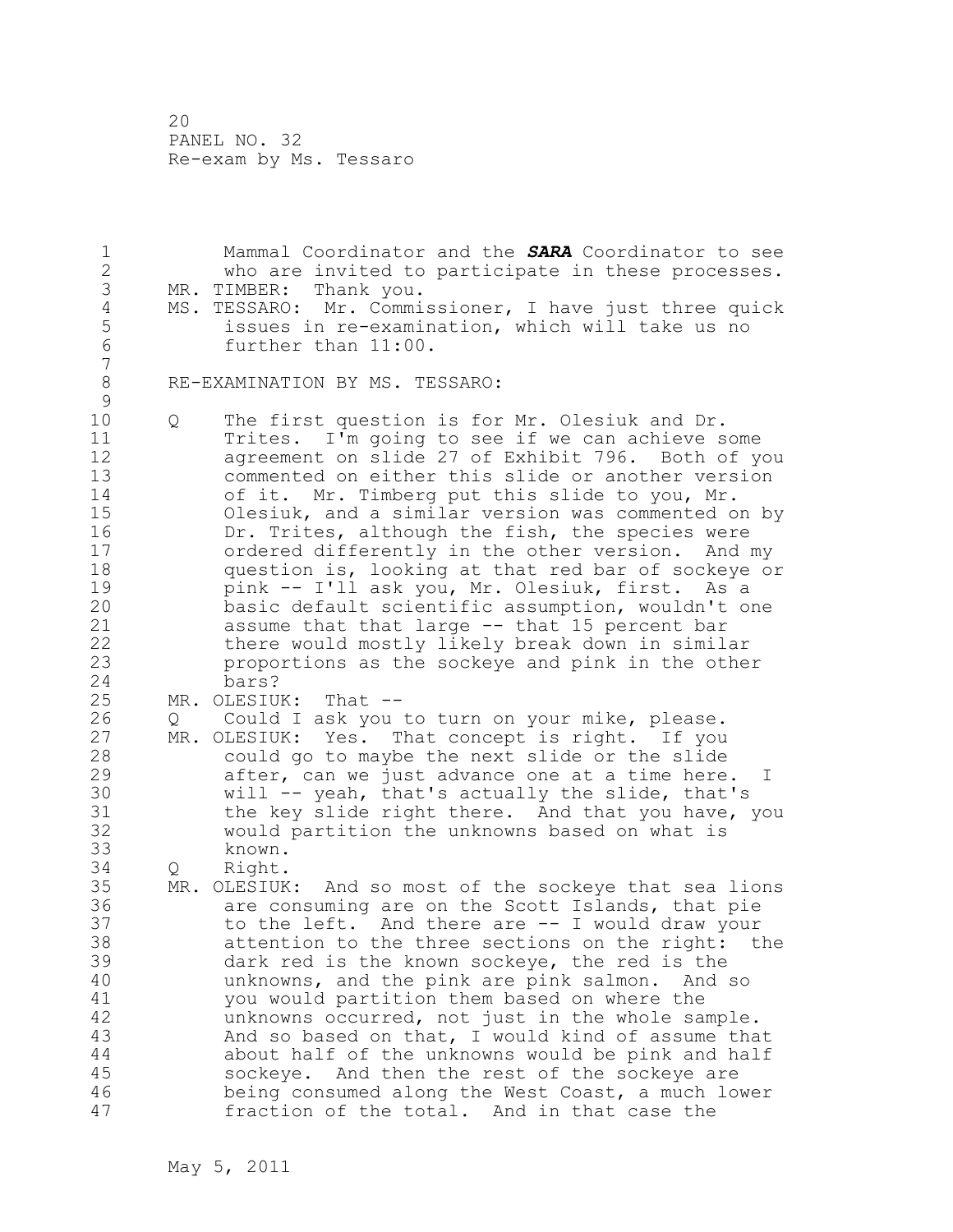1 unknowns occur where relatively few sockeye were 2 identified and lots of pink, and I would partition 3 those based on -- the unknowns based on the<br>4 selative percentage of the knowns. And the 4 relative percentage of the knowns. And then you<br>5 meed to weight these according to how many socke 5 need to weight these according to how many sockeye 6 are being consumed in each of those areas. But it's kind of 50/50, because most of the sockeye 8 are in the Scott Islands.<br>9 And just that I real 9 And just that I realize that the timing is<br>10 awkward, but I expect to have the results of th awkward, but I expect to have the results of those 11 unknowns next week, so it's... 12 Q Oh, you shouldn't offer things like that. I'm 13 just teasing you. I'm just teasing you. 14 I'm going to ask Dr. Trites if he could 15 comment on that assessment of how one would, in 16 Mr. Olesiuk's words, "partition the unknown". 17 DR. TRITES: No, I would do just as he's done, and 18 expect the results will come out that way. And 19 we'll see when those DNA results come back, if the<br>20 expectation that there's probably more pinks in expectation that there's probably more pinks in 21 that unknowns than sockeye stands up or not. But 22 that would be my quess. 23 And maybe one other point to make in this is 24 you have to keep in mind that these were samples 25 that didn't come from the mouth of the Fraser. 26 They came in this case from the Scott Islands.<br>27 And so we're making assumptions that all those And so we're making assumptions that all those are 28 Fraser River sockeye. Some of those could have 29 been Columbia River or other runs. And so you 30 have to keep in mind that without doing more work,<br>31 vou have to fiqure out the origins of that DNA, you have to figure out the origins of that DNA, 32 which runs they were. We're making some 33 assumptions here about how to break that up by 34 rivers. 35 Q That's helpful, thank you. My second question is 36 for Dr. Ford and Mr. Olesiuk, and this relates to 37 Exhibit 797, if we could pull that up, Mr. Lunn. 38 Mr. Olesiuk, you were asked by Mr. Timberg whether 39 you agreed that the Steller sea lion management 40 plan is similar to resident killer whale 41 management that Dr. Ford had described earlier.<br>42 Do you remember that question? Do you remember that question? 43 MR. OLESIUK: Vaguely. 44 Q Could I ask you to turn on your mike. 45 MR. OLESIUK: Yeah, I vaguely remember it. 46 Q And your answer to the question was yes, and I'm 47 going to suggest to you and to Dr. Ford that the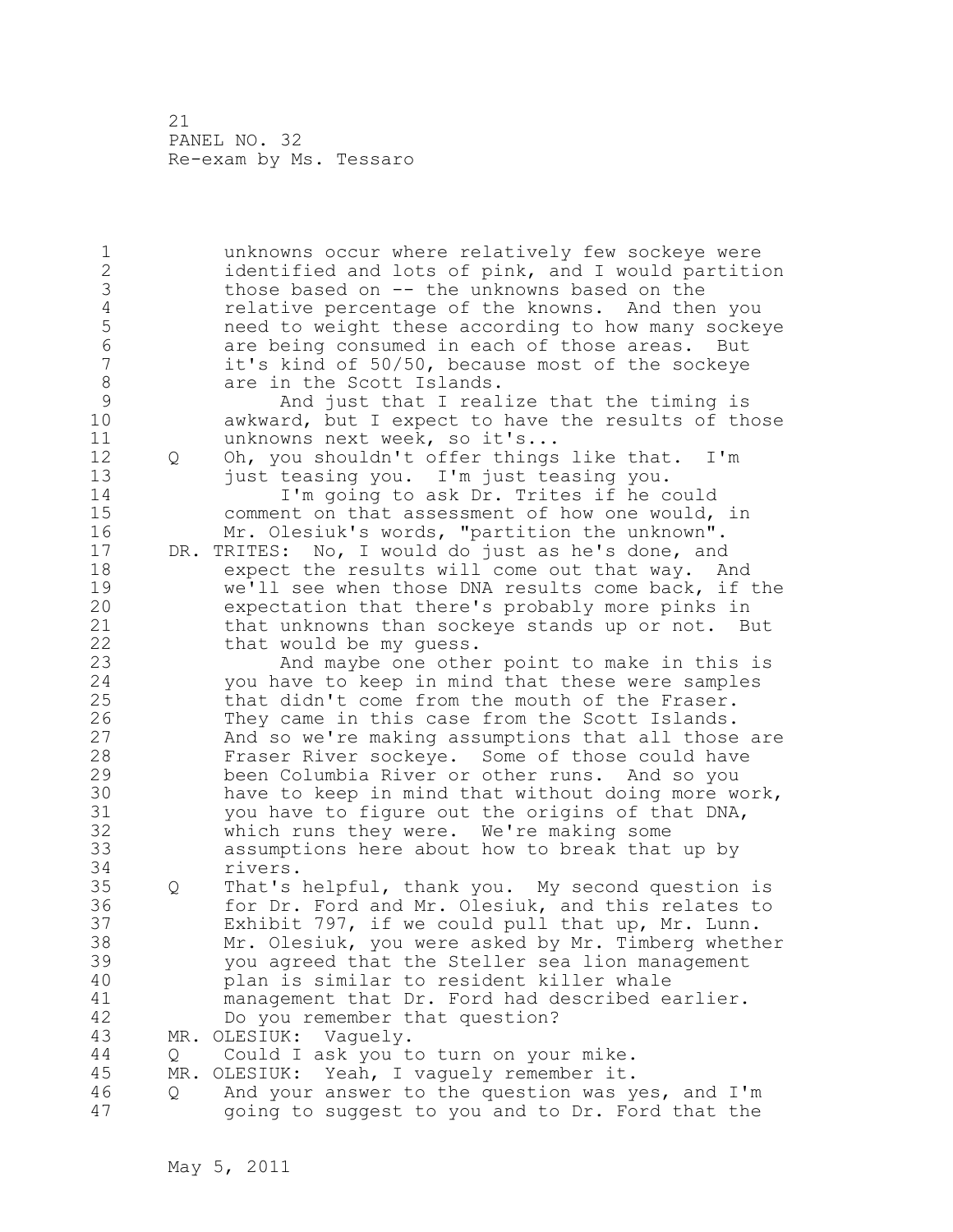1 way that DFO manages salmon and resident killer 2 whales on one hand, and the way that DFO manages 3 salmon and Steller sea lions on the other hand, is<br>4 clearly different in one fairly obvious respect. 4 clearly different in one fairly obvious respect.<br>5 And so my first question for you, Mr. Olesiuk, i 5 And so my first question for you, Mr. Olesiuk, is<br>6 that this Management Plan for the Steller Sea Lio: 6 that this Management Plan for the Steller Sea Lion obviously does not identify critical habitat, 8 right? 9 MR. OLESIUK: Correct. And I think there was a<br>10 denotion I was asked of what are the requing question I was asked of what are the requirements 11 for a species of special concern, and the 12 requirement is a management plan, but not 13 definition of critical habitat. If a species is 14 threatened or endangered, that requires a recovery 15 plan, which is different than a management plan, 16 and designation of critical habitat. 17 Q Exactly. And so, Dr. Ford, in contrast, for the 18 resident killer whales, DFO as a function of that 19 **19** recovery strategy is actually required to legally<br>20 **protect salmon availability as a part of the** protect salmon availability as a part of the 21 resident killer whales' critical habitat, right? 22 DR. FORD: That's correct. 23 Q And so my final question is one that arose out of 24 the discussion we've been having with -- arising 25 from the Commissioner's question about is there an 26 overall game plan for all these science pieces to<br>27 come together, and my question is, in your work a come together, and my question is, in your work as 28 marine mammal scientists doing this research and 29 looking at the relationship between marine mammals 30 and their prey, and salmon, who at DFO gives you,<br>31 if anybody, direct quidance on ensuring that your if anybody, direct guidance on ensuring that your 32 science is part of that overall management game 33 plan. Who do you understand to be the captain of 34 the team? Who's creating that game plan and 35 saying, we need this science from you, Dr. Ford, 36 or we need this science from you, Mr. Olesiuk, to 37 ensure that the marine mammal piece of our big 38 game plan is fit. Do you know of that person 39 exists? 40 DR. FORD: In terms of marine mammal interactions with 41 management, it's really facilitated by the Marine<br>42 Mammal Management Coordinator, Paul Cottrell, who Mammal Management Coordinator, Paul Cottrell, who 43 is in Fisheries and Aquaculture Management, and 44 interacts with various fisheries managers as well 45 as with habitat issues that would potentially 46 impact marine mammals. So major construction 47 projects, seismic exploration surveys for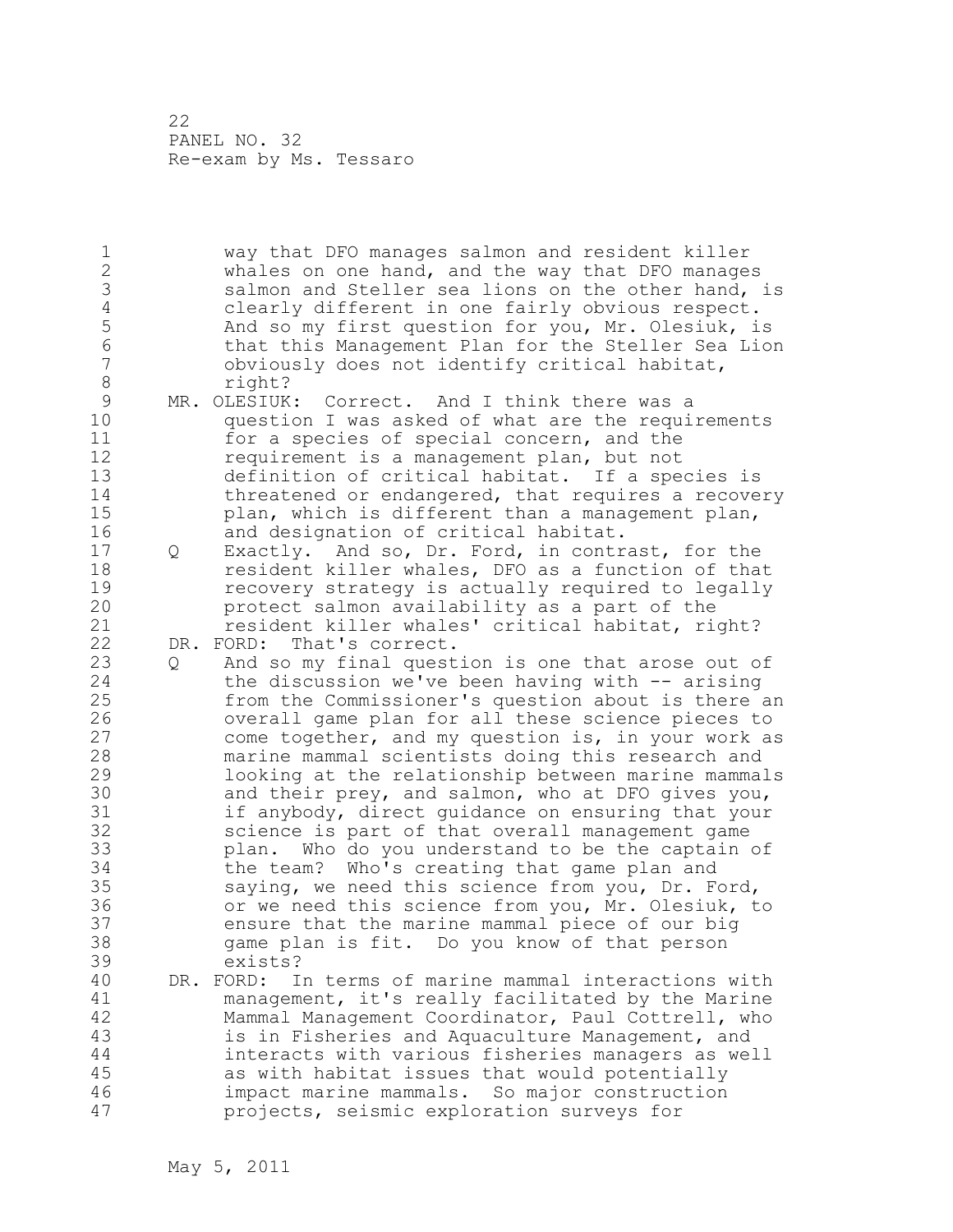| $\mathbf 1$<br>$\overline{c}$<br>3<br>$\overline{4}$<br>5<br>$\sqrt{6}$<br>$\overline{7}$<br>8<br>9 | Q | geophysical research, you know, these kinds of<br>things could have impacts on marine mammals. So<br>the marine mammal management coordinator is the<br>key sort of liaison with all these other sectors.<br>So "liaison" is a very interesting word, and<br>that's how I also understand Paul Cottrell's very<br>important role, he's liaising between the managers<br>and the scientists. But who is making -- who's<br>designing the game plan that Mr. Cottrell is being                                                                                                                                                                                                                          |
|-----------------------------------------------------------------------------------------------------|---|-------------------------------------------------------------------------------------------------------------------------------------------------------------------------------------------------------------------------------------------------------------------------------------------------------------------------------------------------------------------------------------------------------------------------------------------------------------------------------------------------------------------------------------------------------------------------------------------------------------------------------------------------------------------------------------------------------|
| 10<br>$11$<br>12<br>13<br>14<br>15<br>16<br>17                                                      |   | responsive to? That's more the question. Who's<br>deciding, for example, how marine mammals and<br>their pretty will be co-managed in the Strait of<br>Georgia. Do you know who on the other end of Paul<br>Cottrell is making that decision, or giving that<br>direction?<br>DR. FORD: That's a difficult question. It depends on,<br>you know, the species involved, the kinds of                                                                                                                                                                                                                                                                                                                   |
| 18<br>19<br>20<br>21<br>22<br>23<br>24<br>25<br>26                                                  |   | interactions that are -- that reveal themselves to<br>be significant. And I think I can just speak<br>again to the resident killer whale/chinook<br>interaction as an example of the kinds of -- the<br>process that was involved. When it was -- as soon<br>as it was recognized that chinook salmon were sort<br>of counter-intuitively so important to these<br>animals, that triggered a series of interactions<br>with management to better understand again how                                                                                                                                                                                                                                 |
| 27<br>28<br>29<br>30<br>31<br>32<br>33                                                              |   | predation is taken into account and then what the<br>next steps might be.<br>So I just think it really is through an<br>ongoing sort of dialogue interaction between<br>Science and Management, and again facilitated by<br>the Marine Mammal Manager to bring those groups<br>together.                                                                                                                                                                                                                                                                                                                                                                                                              |
| 34<br>35<br>36<br>37<br>38<br>39<br>40<br>41<br>42<br>43<br>44<br>45<br>46<br>47                    | Q | Dr. Olesiuk, is there anything you disagree with<br>in that?<br>MR. OLESIUK: I don't disagree, but I was going to say<br>that we are, like I mentioned before, it's a two-<br>way street. We are constantly feeding up to<br>managers what we think are issues that might be<br>important. But ultimately, we don't decide what<br>assessments to do, you know, whether to go out and<br>do a sea lion study or a harbour seal study in a<br>Those come through management<br>certain area.<br>questions, requests for science advice. And then<br>that in turn translates to allocating and<br>identifying priorities for funding, and that would<br>be done, at my level, the priorities are set by |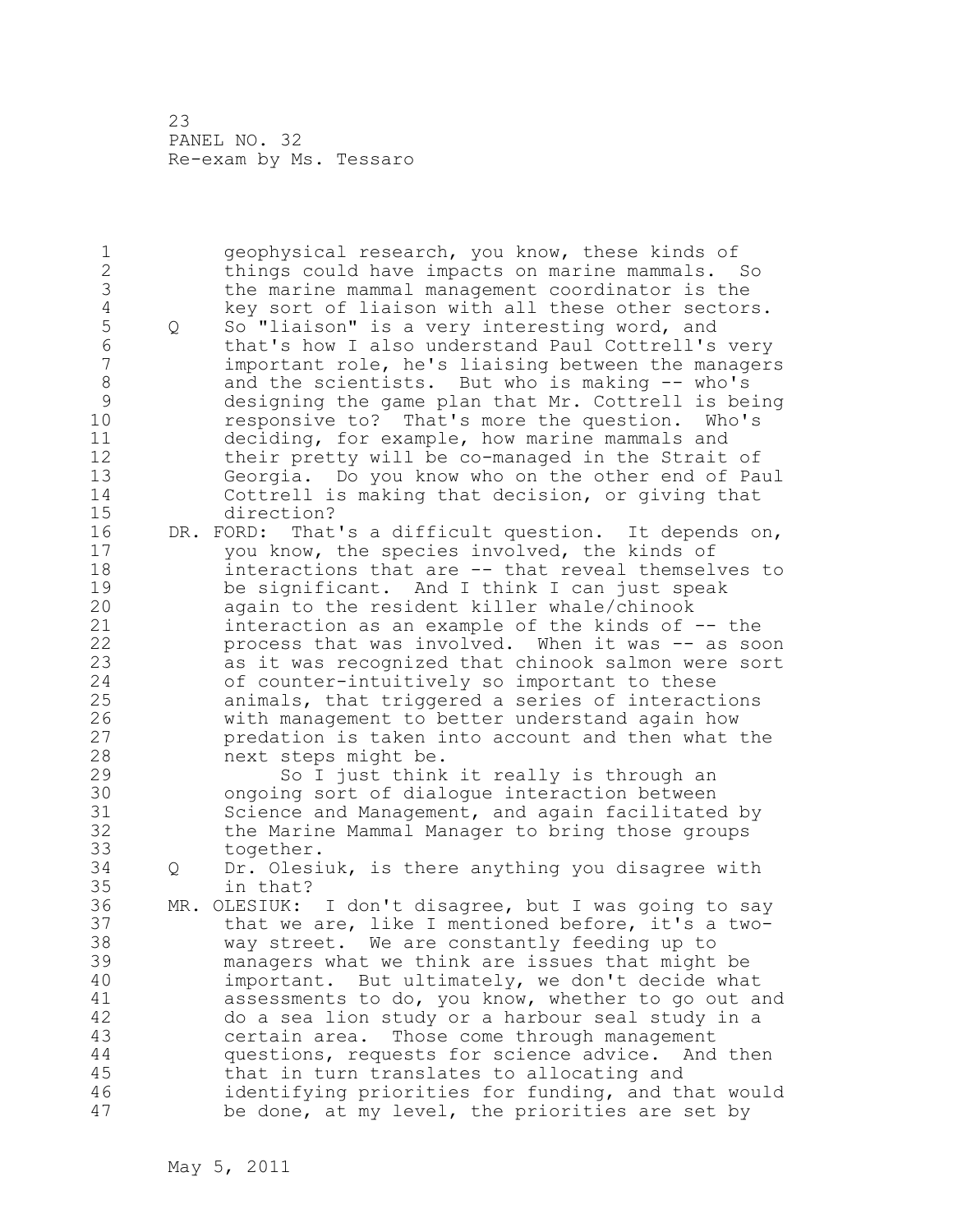1 our Division Chief, who would, "Okay, well, 2 management is asking for this particular advice. 3 Can we afford to do it? How are we going to, you<br>4 know, how much is it going to cost?" 4 know, how much is it going to cost?"<br>5 0 My last question is just who is your 5 Q My last question is just who is your Division<br>6 Chief, what's that person's name? 6 Chief, what's that person's name?<br>7 MR. OLESIUK: Laura Brown. MR. OLESIUK: Laura Brown. 8 Q Right, thank you.<br>9 MR. OLESIUK: So that 9 MR. OLESIUK: So that she is Marine Ecosystems and<br>10 Mauaculture Division. Aquaculture Division. 11 MS. TESSARO: Thank you. Mr. Commissioner, we're at 12 eleven o'clock. I'm going to suggest that we take 13 an early break to facilitate the panellists 14 changing. 15 THE COMMISSIONER: Thank you very much, Ms. Tessaro. 16 MS. TESSARO: Thank you. 17 THE REGISTRAR: The hearing will now recess for 15 18 minutes.  $\frac{19}{20}$ 20 (PROCEEDINGS ADJOURNED FOR MORNING RECESS) 21 (PROCEEDINGS RECONVENED) 22 23 THE REGISTRAR: Order. The hearing is now resumed.<br>24 MR. WALLACE: Good morning, Mr. Commissioner, Brian MR. WALLACE: Good morning, Mr. Commissioner, Brian 25 Wallace, Commission counsel. I am here to 26 introduce the second panel on the predation<br>27 hearings. These gentlemen will address the hearings. These gentlemen will address the issues 28 principally of fish predation but also there will 29 be some discussion of birds. Dr. Christensen has 30 been here before, yesterday, and has been<br>31 affirmed. And next to him is Mr. Jeremy affirmed. And next to him is Mr. Jeremy Hume and 32 Mr. Gordon McFarlane. And I wonder, Mr. Giles, if 33 you could affirm the new witnesses. 34 THE REGISTRAR: Yes. 35 36 JEREMY HUME, affirmed. 37 38 GORDON McFARLANE, affirmed. 39 40 THE REGISTRAR: Would you state your name, please? 41 MR. HUME: Jeremy Hume.<br>42 THE REGISTRAR: Thank v THE REGISTRAR: Thank you. Would you state your name, 43 please? 44 MR. McFARLANE: Gordon McFarlane. 45 THE REGISTRAR: Thank you. Counsel? 46 MR. WALLACE: Thank you. 47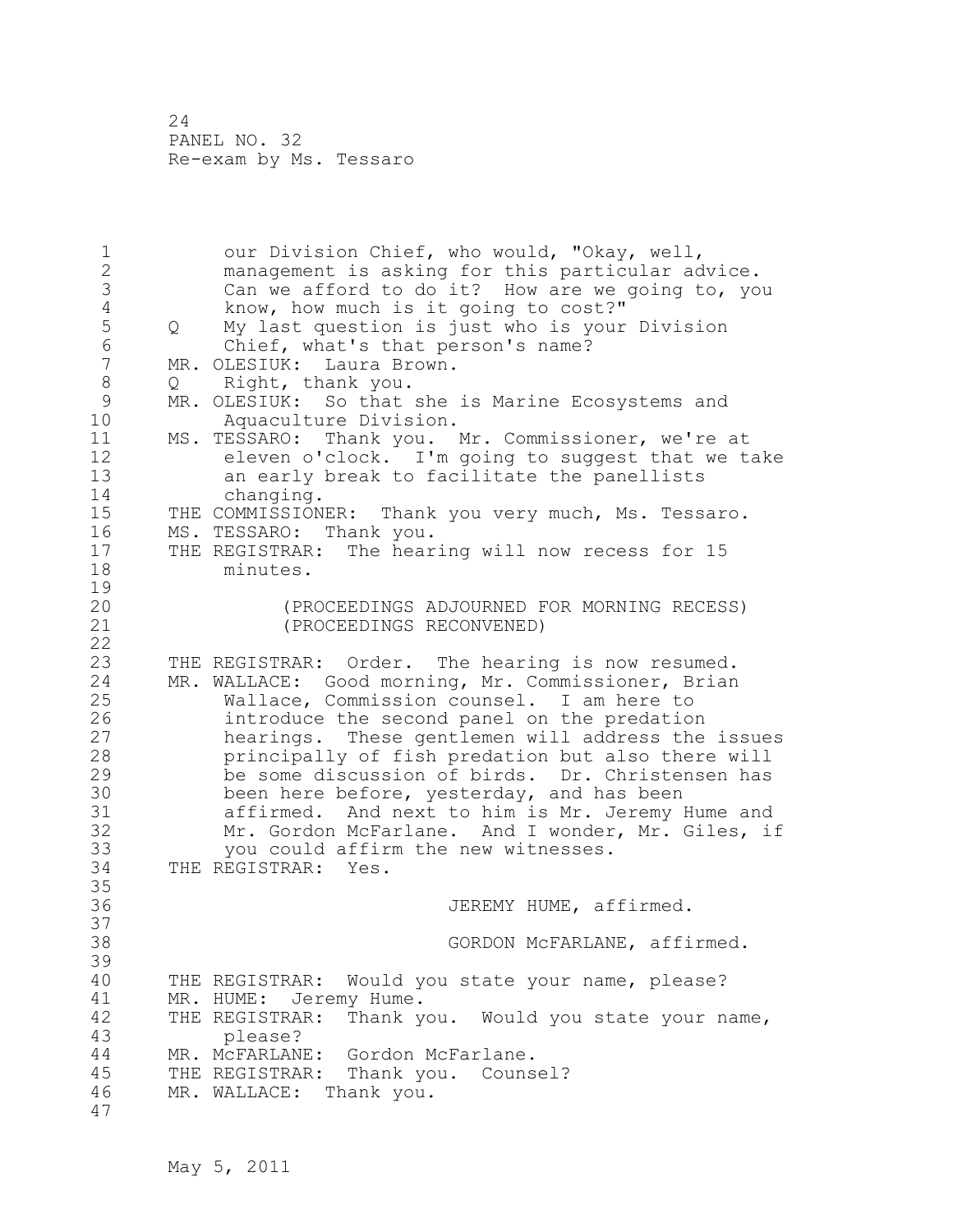25 PANEL NO. 33 In chief on qualifications by Mr. Wallace

1 EXAMINATION IN CHIEF ON QUALIFICATIONS BY MR. WALLACE: 2 3 Q Mr. McFarlane, let me start with you.<br>4 MR. WALLACE: I would ask, Mr. Lunn, if yo 4 MR. WALLACE: I would ask, Mr. Lunn, if you could put<br>5 Tab 24 from the Commission's documents on the 5 Tab 24 from the Commission's documents on the 6 screen, which -- I'm sorry. That's the wrong one.<br>7 Mr. McFarlane is Tab 25. Mr. McFarlane is Tab 25. 8 Q Just, if I may, briefly, Mr. McFarlane, the<br>9 document on the screen, is that your *curric* 9 document on the screen, is that your *curriculum*   $vitate?$ 11 MR. McFARLANE: Yes, it is. 12 MR. WALLACE: Mr. Giles, could we mark that, please, as 13 the next exhibit? 14 THE REGISTRAR: Exhibit 800. 15 MR. WALLACE: A milestone. 16 17 EXHIBIT 800: *Curriculum Vitae* of Gordon 18 McFarlane  $\frac{19}{20}$ MR. WALLACE: 21 Q Mr. McFarlane, you are a DFO scientist *emeritus*? 22 MR. McFARLANE: Yes. 23 Q At the Pacific Biological Station. And you<br>24 araduated from the University of Winnipeg in graduated from the University of Winnipeg in 25 science in 1971 and have been involved, I think, 26 in fisheries research ever since?<br>27 MR. McFARLANE: Yes, that's correct. MR. McFARLANE: Yes, that's correct. 28 Q And for the last 30 years, you have studied marine 29 life extensively in the Georgia Strait, correct? 30 MR. McFARLANE: As well as other parts of our coast, 31 yes.<br>32 O Than 32 Q Thank you. And that research centres on 33 biological parameters, that is, age, growth and 34 mortality, et cetera, to be used in stock 35 assessments and examining climatic and oceanic 36 factors influencing the dynamics of marine fish 37 and the physical, biological and fisheries 38 oceanographic linkages of large marine ecosystems. 39 Does that cover it? 40 MR. McFARLANE: Yes, that covers it. 41 Q Thank you. In the course of this research, am I<br>42 Correct that you have done a fair amount of fiel correct that you have done a fair amount of field 43 research collecting and analyzing stomach content 44 data on predator-prey relationships in British 45 Columbia waters? 46 MR. McFARLANE: Yes. 47 Q And you have studied the biology and distribution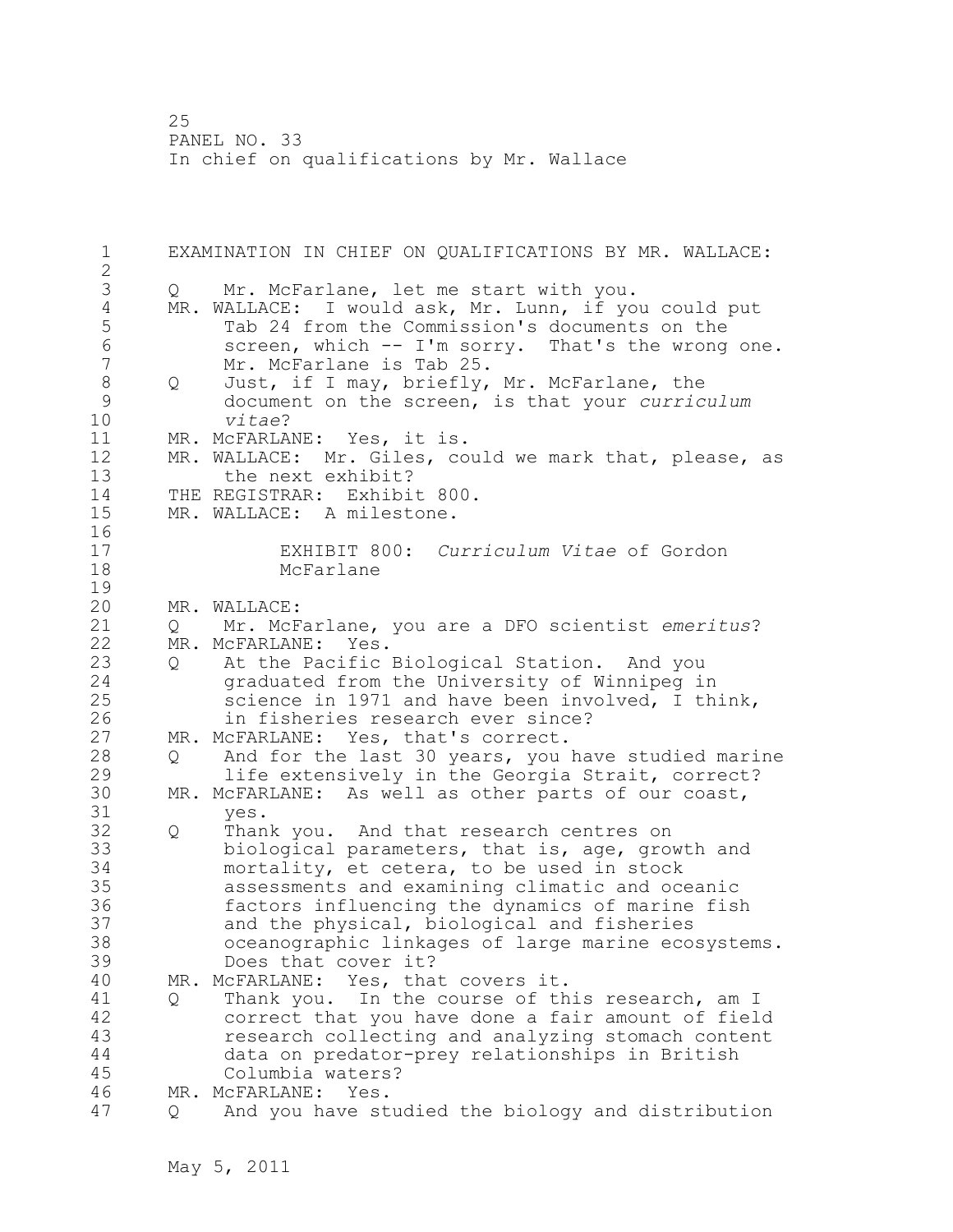26 PANEL NO. 33 In chief on qualifications by Mr. Wallace

1 of sharks and skates off the west coast of Canada? 2 MR. McFARLANE: Yes, I have. 3 Q You were, I think, the head of Marine Fish 4 Population Dynamics at PBS from '92 to 2000? 5 MR. McFARLANE: Yes.<br>6 0 And the head of 6 Q And the head of the Groundfish Research Section prior to that? 8 MR. McFARLANE: Correct.<br>9 0 You're a long-time: 9 Q You're a long-time member and advisor to the<br>10 10 International Negotiating Teams for the INPF International Negotiating Teams for the INPFC, the 11 Canada/U.S. Groundfish Committee PICES, the 12 Pacific Hake Scientific Working Group, that's 13 correct? 14 MR. McFARLANE: Yes. 15 Q And you've participated in the development and 16 conduct of a number of international research 17 projects? 18 MR. McFARLANE: Correct. 19 Q I understand you've authored some more than a<br>20 hundred primary publications on biology and o hundred primary publications on biology and over a 21 hundred technical publications relating to stock 22 assessment of pacific marine fish? 23 MR. McFARLANE: Correct. 24 MR. WALLACE: Mr. Commissioner, I would submit that Mr. 25 McFarlane is qualified, by his experience, as an 26 expert to speak to marine fish predation on<br>27 sockeye salmon. sockeye salmon. 28 THE COMMISSIONER: Thank you. 29 MR. WALLACE: Thank you. 30 Q Mr. Hume, I'll ask Mr. Lunn to put your *c.v.* on 31 the screen.<br>32 THE COMMISSIONER THE COMMISSIONER: Did you wish to mark the earlier 33 *c.v.*? 34 MR. WALLACE: Oh, thank you, Mr. Commissioner. 35 THE COMMISSIONER: Or has it been marked? 36 THE REGISTRAR: That was marked as 800. 37 THE COMMISSIONER: That's 800? 38 MR. WALLACE: Thank you. 39 Q Mr. Hume, can you identify this document on the 40 screen as your *curriculum vitae*? 41 MR. HUME: Yes, it is.<br>42 MR. WALLACE: And Mr. 42 MR. WALLACE: And Mr. Giles, could you mark that,<br>43 blease, as the next exhibit? please, as the next exhibit? 44 THE REGISTRAR: Exhibit 801. 45 46 EXHIBIT 801: *Curriculum Vitae* of Jeremy Hume 47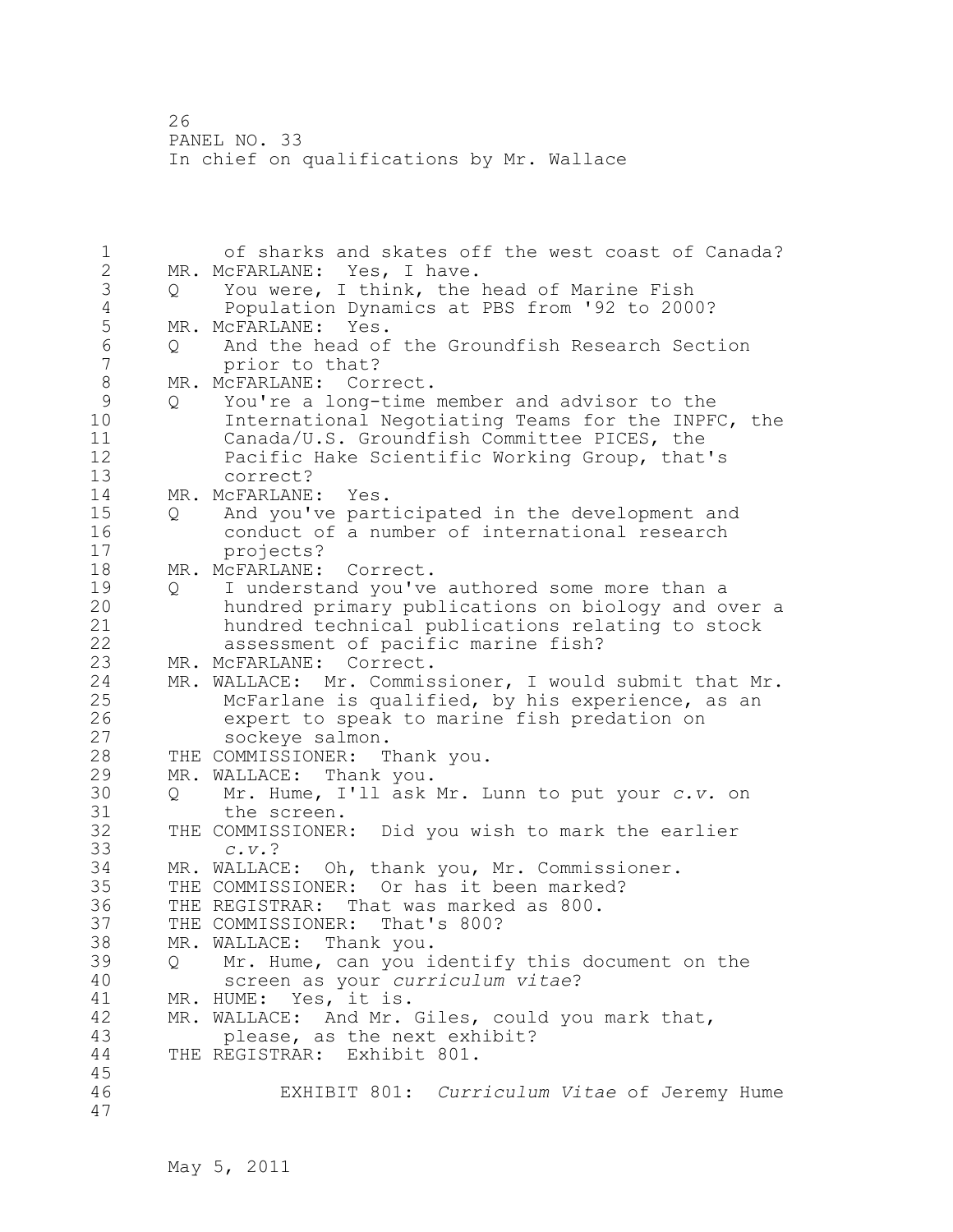27 PANEL NO. 33 In chief on qualifications by Mr. Wallace Ruling on qualifications In chief by Mr. Wallace 1 MR. WALLACE: 2 Q Mr. Hume, you have a Masters degree in aquatic 3 ecology from UBC in 1979, correct?<br>4 MR. HUME: That's correct. 4 MR. HUME: That's correct.<br>5 Q And your career has f 5 Q And your career has focused principally on 6 research into the ecology of juvenile salmonids,<br>7 particularly sockeve salmon? particularly sockeye salmon? 8 MR. HUME: That's correct.<br>9 0 You first conducted r 9 Q You first conducted research, I believe, for DFO<br>10 on juvenile sockeve in Babine Lake. You were the on juvenile sockeye in Babine Lake. You were then 11 with the B.C. Ministry of Environment where you 12 conducted research into management-related 13 freshwater fishery problems, correct? 14 MR. HUME: Yes. 15 Q And for the last 24 years, you have been the 16 senior fisheries biologist for DFO's lake research 17 program, the principal objectives of which are to 18 determine the trophic status, productive 19 capacities and limiting factors for sockeye salmon rearing in nursery lakes? 21 MR. HUME: That's correct. 22 Q Okay. Am I correct that during the course of this 23 work, you have also dealt in field research 24 collecting and analyzing data on the abundance, 25 survival and growth of juvenile sockeye in lakes, 26 and in recent years you have initiated and<br>27 conducted and reported on the Predator Con conducted and reported on the Predator Control 28 Program for northern pikeminnow in Cultus Lake? 29 MR. HUME: That's correct, yes. 30 Q You have authored some ten primary and over 50 technical publications concerning the biology and 32 ecology of juvenile salmonids in freshwater 33 ecosystems? 34 MR. HUME: Yes. 35 MR. WALLACE: Mr. Commissioner, I submit Mr. Hume is 36 qualified by his education and experience to speak 37 to freshwater predation on sockeye salmon. 38 THE COMMISSIONER: Thank you. 39 MR. WALLACE: Thank you. 40 41 EXAMINATION IN CHIEF BY MR. WALLACE: 42 43 Q Thank you. I wonder if I might start -- 44 MR. TIMBERG: Mr. Commissioner, I'm just wondering if 45 we could change the exhibit number. We provided 46 the Commission with a redacted version of the 47 résumés that took out personal information. We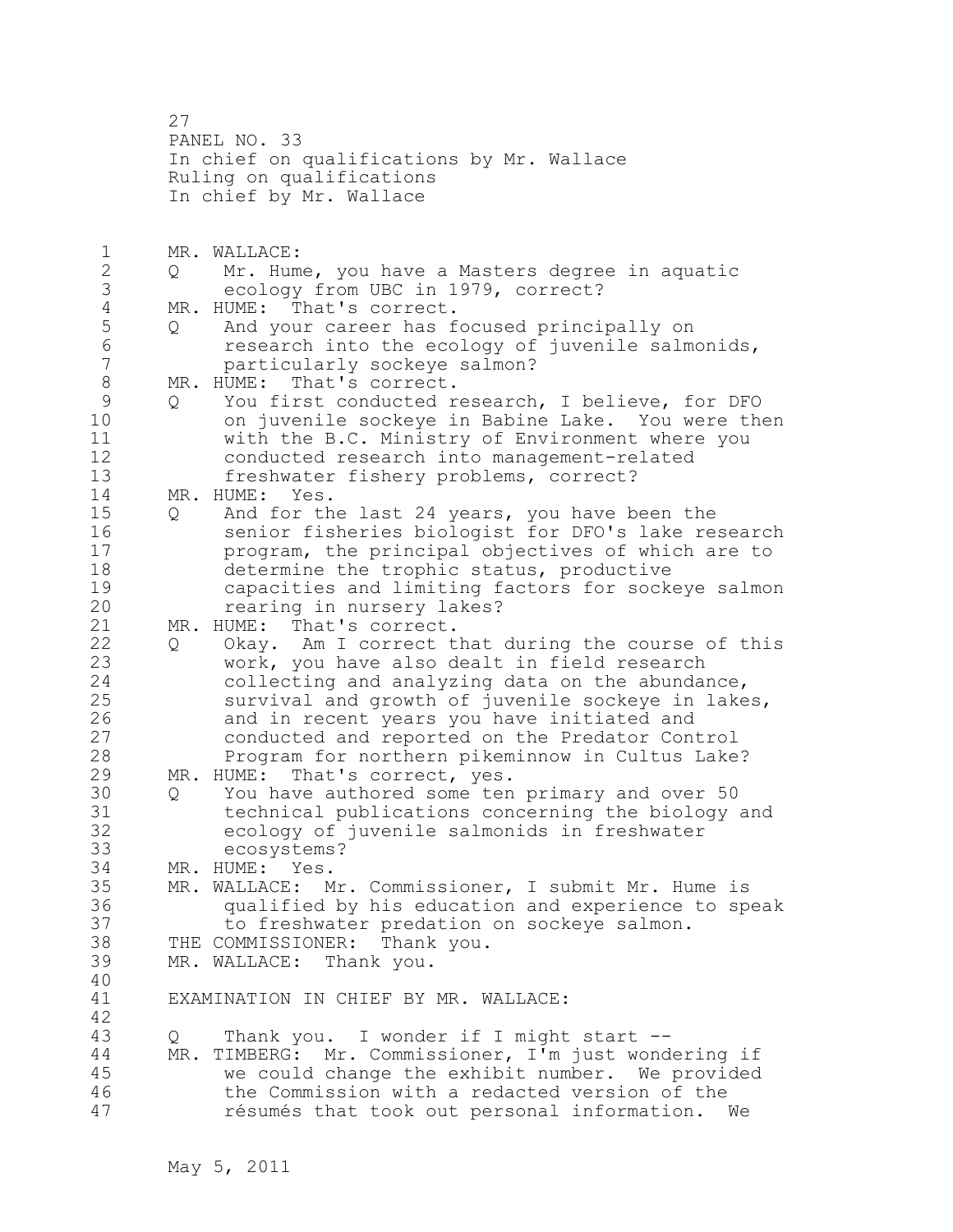28 PANEL NO. 33 In chief by Mr. Wallace

1 have that in the list at the -- this is the 2 Commission's list of documents at Tab 24. And 3 then I have a CAN number, also. The Commission 4 provided a redacted version at Tab 24.<br>5 MR. LUNN: The Commission list? 5 MR. LUNN: The Commission list?<br>6 MR. TIMBERG: The Commission li 6 MR. TIMBERG: The Commission list, yeah.<br>7 MR. WALLACE: The one I have is not reda MR. WALLACE: The one I have is not redacted. May I 8 suggest that we find the redacted version and<br>9 replace --9 replace -- MR. TIMBERG: We have it right here and I have the CAN 11 number, too, if Mr. Lunn wants that; it's 185597. 12 MR. LUNN: That's the document that we filed. It is 13 listed as Tab 24 with that CAN number so I imagine 14 there's a redacted version elsewhere. 15 MR. TIMBERG: Okay. Well, we have a redacted version. 16 Okay. Well, sorry about that. We'll have to deal 17 with this later. 18 MR. WALLACE: I suggest that we will replace this with 19 our redacted version, taking out Mr. Hume's<br>20 opersonal information today, I hope. The sa personal information today, I hope. The same 21 issue arises with respect to Mr. McFarlane's *c.v.* 22 Q Thank you. Mr. Hume, you've had an opportunity to 23 review the Project 8 report that the Commission 24 had from Dr. Christensen and Dr. Trites? 25 MR. HUME: Yes, I have. 26 Q Do you have any comments on the assessment in that<br>27 seport of the potential impacts of freshwater fish report of the potential impacts of freshwater fish 28 predators? 29 MR. HUME: Yes, I do. I agree in general with their 30 assessment that freshwater predators probably did not contribute to the decline in sockeye 32 production in the Fraser River. I base that on my 33 own research looking at a fry abundance in 34 Quesnel, Shuswap and Chilko Lakes and finding no 35 change in survival rates with time in those lakes, 36 which indicates the mortality problems are not 37 occurring in freshwater. So in general, I agree 38 with their conclusions. 39 I note that they have missed a few important 40 documents in their research. The first one was in 41 1941 by Dr. Ricker on consumption of sockeye<br>42 Salmon by predacious fish in Cultus Lake. T salmon by predacious fish in Cultus Lake. The 43 second one would be a paper by Ward and Larkin on 44 cyclic dominance in Shuswap Lake where they 45 studied rainbow trout predation as well. And a 46 third one that's also in Shuswap Lake in 1989 by 47 Gilhousen and Williams where they studied a number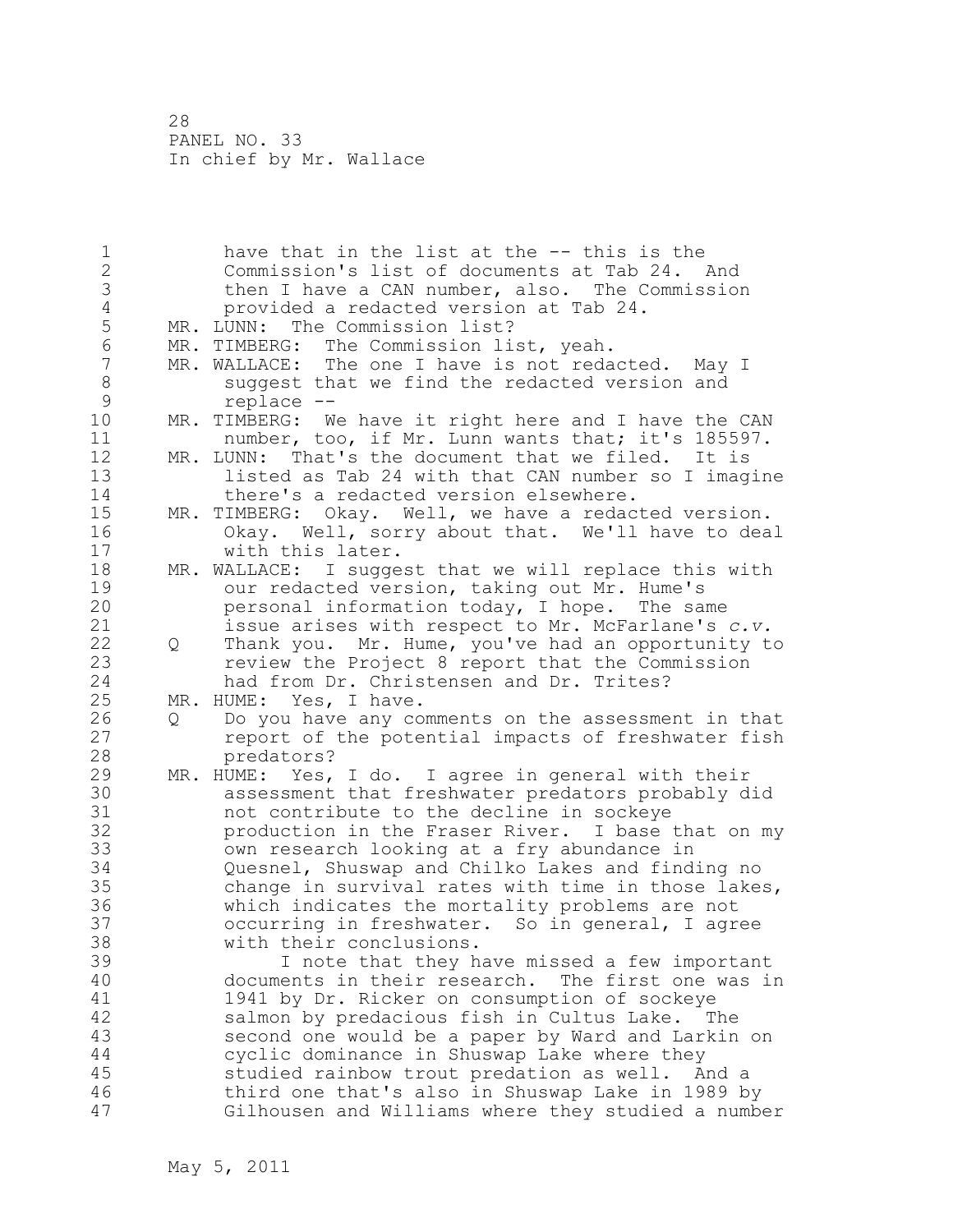29 PANEL NO. 33 In chief by Mr. Wallace

1 of predators of sockeye salmon, including rainbow 2 and cutthroat and burbot as well. 3 Q Thank you. You have also written on the issue of 4 rainbow trout predation on sockeye, correct?<br>5 MR. HUME: I have, yes. 5 MR. HUME: I have, yes.<br>6 MR. WALLACE: And I won 6 MR. WALLACE: And I wonder, Mr. Lunn, if we could have<br>7 Tab 30 from the Commission's documents? Tab 30 from the Commission's documents? 8 Q And this is a document that you were a co-author<br>9 on I see, Mr. Hume, in 1989, which deals with 9 on I see, Mr. Hume, in 1989, which deals with<br>10 rainbow trout predation on sockeve. What was rainbow trout predation on sockeye. What was your 11 overall conclusion in that report? 12 MR. HUME: For the larger rainbow size classes, kokanee 13 and sockeye salmon are a major food source for 14 these fish and, in fact, the larger, what they 15 call trophy rainbow trout, require the presence of 16 either kokanee or sockeye in the lake with them in 17 order to reach their large size. We were looking 18 at this study from a rainbow trout point of view 19 19 rather than from a sockeye point of view so their<br>20 actual impact on sockeye wasn't considered in the actual impact on sockeye wasn't considered in the 21 study but they did provide, particularly in 22 dominant years, a major source of food for the 23 rainbow trout in the lake. 24 Q Thank you. And does this paper reflect your 25 current view on this relationship? 26 MR. HUME: Yes, it does.<br>27 MR. WALLACE: Thank you. 27 MR. WALLACE: Thank you. I wonder, Mr. Giles, if we<br>28 a could mark the 1989 paper referred to of could mark the 1989 paper referred to of 29 Parkinson, Hume and Dolighan as the next exhibit? 30 THE REGISTRAR: Exhibit 802. 31<br>32 EXHIBIT 802: Size Selective Predation by 33 Rainbow Trout on Two Lacustrine Oncorhynchus 34 nerka Populations by Parkinson, Hume and 35 Dolighan, 1989 36 37 MR. WALLACE: 38 Q Next paper I would like to direct your attention 39 to, Mr. Hume -- actually, let me just introduce 40 this by referring to your work in Cultus Lake. 41 You've been actively involved there with respect<br>42 to the pikeminnow and the removal program over the to the pikeminnow and the removal program over the 43 years? 44 MR. HUME: Yes, I have. 45 Q I have a couple of papers here that I'd just like 46 to refer you to and perhaps you can use those as a 47 vehicle to tell us how information and knowledge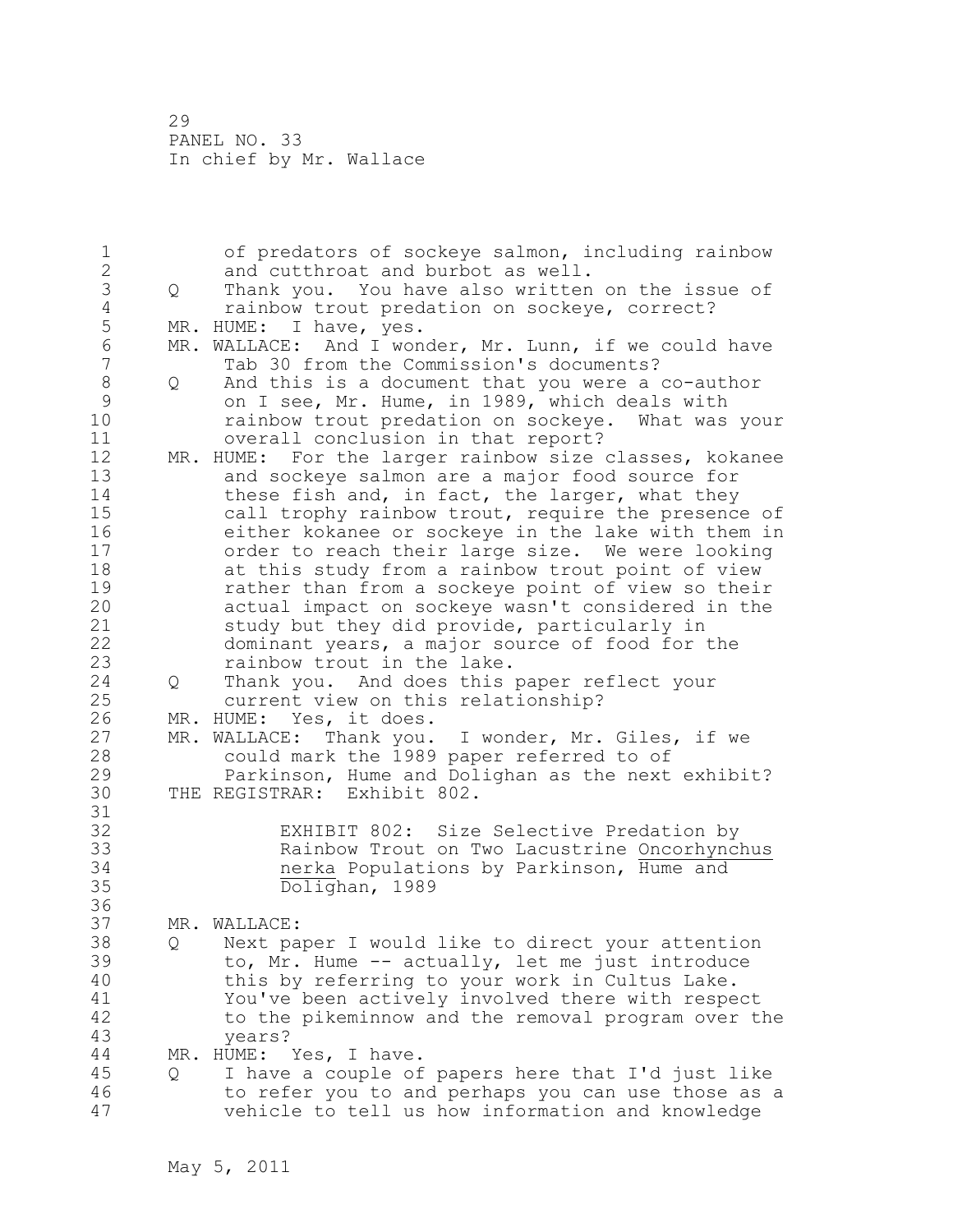1 on the pikeminnow and the effectiveness of the 2 program have developed over the years. And the 3 first paper I would refer to is at Tab 34 of the 4 Commission's book of documents. And this is a<br>5 2005 paper by William Gazey. And you're famil 5 2005 paper by William Gazey. And you're familiar 6 with that paper? MR. HUME: Yes, I am. Sorry. It's not what's up on 8 the -- oh, yeah, okay. 9 Q I think the copy we have is missing the cover<br>10 bage. page. 11 MR. HUME: Right. 12 Q So you really have to go to the third page to see 13 the author's name. And that paper identifies 14 depensatory predation as the causal mechanism for 15 low freshwater productivity. 16 MR. HUME: I believe that's on the next page. 17 Q Yes. That conclusion is on page 3 under 18 "Conclusions". Thank you. Now, first of all, can 19 19 you explain in lay language what that means and<br>20 19 provide us your views as to whether that is an provide us your views as to whether that is an 21 accurate assessment? 22 MR. HUME: Depensatory mortality is -- I always have a 23 hard time explaining this one. Basically, say, if 24 you have a fixed number of predators that are 25 always hungry so that they try to eat as much as 26 they can. If there's a small number of fish in<br>27 the lake, the predation rate on those fish will the lake, the predation rate on those fish will be 28 higher than if there's a larger abundance of fish. 29 So in very low prey densities, the mortality rate 30 will be higher on the fish than at the high prey densities. 32 Q Thank you. And is that the issue in Cultus Lake? 33 MR. HUME: Yes, it is. 34 MR. WALLACE: Mr. Giles, could you mark that paper by 35 Mr. Gazey, please, as the next exhibit? 36 THE REGISTRAR: Exhibit 803. 37 38 EXHIBIT 803: Report and Recommendations 39 prepared by William Gazey, April 27, 2005 40 41 MR. WALLACE: Now, if I may ask you, Mr. Lunn, to put 42 Tab 32 on the screen, please? Tab 32 on the screen, please? 43 Q Now, Mr. Hume, this is a paper that you co-44 authored, the CSAS paper, in 2010. And that's a 45 more recent assessment of the status of Cultus 46 Lake sockeye, correct? 47 MR. HUME: Yes, it is.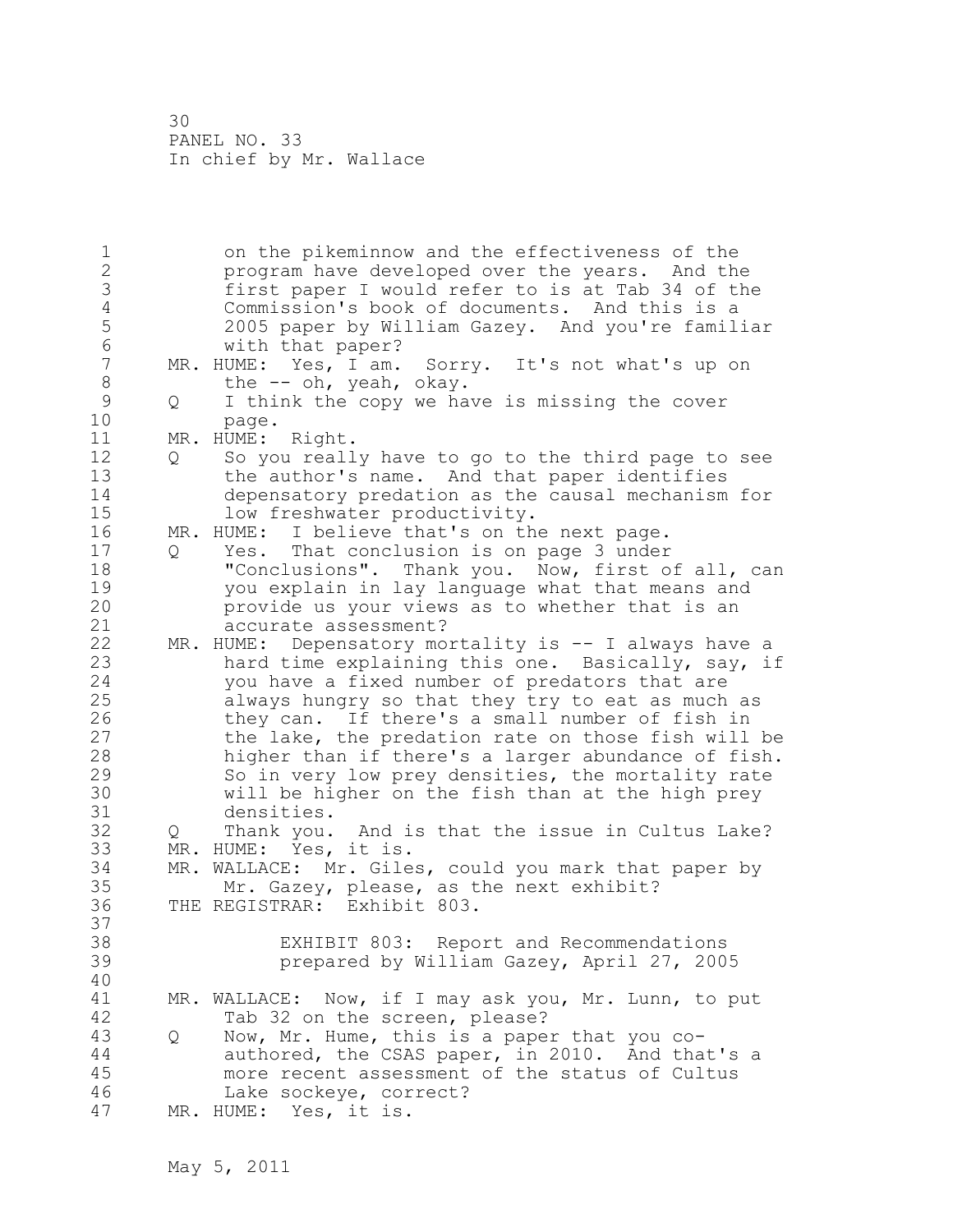1 Q And it discusses, I think, the efficacy of the 2 recovery measures up to 2010 as well? 3 MR. HUME: That's correct.<br>4 Q Now, that assessment 4 Q Now, that assessment looked at the predator 5 control measures?<br>6 MR. HUME: Yes, it did 6 MR. HUME: Yes, it did. 7 Q Can you give us your views on the efficacy of the 8 predator control? The predator at issue here is<br>9 the northern pikeminnow, correct? 9 the northern pikeminnow, correct?<br>10 MR. HUME: Yes, we removed only northe MR. HUME: Yes, we removed only northern pikeminnow 11 from the lake. 12 Q Okay. Can you just describe that program and the 13 limits or not on its effectiveness? 14 MR. HUME: In 2004, we did a mark-recapture population 15 estimate of the pikeminnow in the lake and came up 16 with approximately 60 to 70,000 adult northern 17 pikeminnow in the lake. From starting in 2005 18 through to, well, currently, right now, it's still 19 ongoing. we removed approximately 45,000 adult<br>20 pikeminnow from the lake. Of course, there's pikeminnow from the lake. Of course, there's been 21 replacement from the younger-year classes into the 22 adult life history stage but we removed a 23 significant proportion of the northern pikeminnow 24 from the lake. This has resulted in increased 25 survival at the current densities of sockeye in 26 the lake, as we saw increased survival for those<br>27 fish relative to years to when no pikeminnow fish relative to years to when no pikeminnow 28 removal occurred. 29 Q Is there a lesson to be learned about the 30 effectiveness of predator removal programs from the Cultus Lake circumstance? 32 MR. HUME: It's hard to expand this study to other 33 lakes in the system. Every system will be 34 different. Cultus Lake is a fairly small sockeye-35 rearing lake with a relatively easy population of 36 predators that we could capture and remove. 37 Certainly, in Cultus, it's shown to be an 38 effective method to work at low sockeye densities. 39 Actually, if we go to Figure 11, I believe it is, 40 in this paper. I'm not sure what page number that 41 is, I'm sorry. Towards the end. Figures are all<br>42 at the end. at the end. 43 Q Page 41. 44 MR. HUME: So this figure shows survival on the 45 vertical axis potted against the total number of 46 spawners in the lake. The diamonds are there's no 47 pikeminnow removal and the circles are years when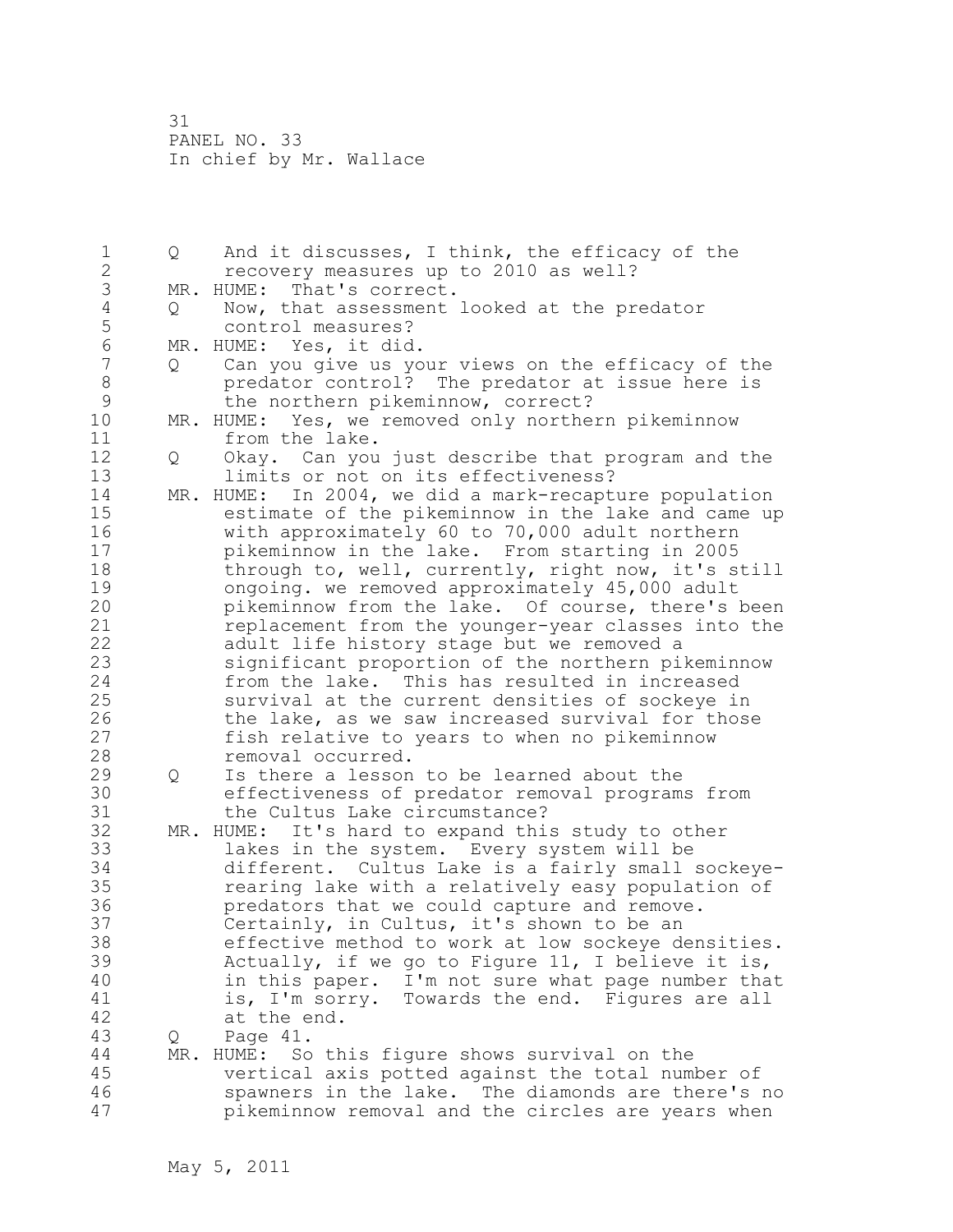1 we did have pikeminnow removal. You can see at 2 higher densities that there's no apparent effect 3 on survival at the high densities, whereas at the<br>4 low densities, we seem to have a -- we appear to 4 low densities, we seem to have a -- we appear to<br>5 have a much higher survival rate for fish, say, 5 have a much higher survival rate for fish, say,<br>6 1 less than 6,000 spawners in the lake. So I que 6 less than 6,000 spawners in the lake. So I guess what we can learn from this is that for 8 populations that are in trouble, low densities and<br>9 spawners, this may be a way to help rebuild the 9 spawners, this may be a way to help rebuild the population by increasing their survival. The lake 11 is very small. It's unknown whether this 12 technique could be transferred to other larger 13 systems. 14 Q The turning point in this model seems to be around 15 6,000 spawners and this is in a lake that would 16 support how large a spawning population? 17 MR. HUME: We estimate that it could support anywhere 18 in the 70 to 80,000, 60 to 80,000 range. 19 Q Has there been any study on the impact on other<br>20 ecosystem impacts from the predator removal ecosystem impacts from the predator removal 21 program in Cultus Lake? 22 MR. HUME: There is some work being done, yes. Our 23 regular mid-water trawl work that we do on the 24 lake monitors all pelagic fish in the region. As 25 well, we do an annual spawning or beach seine 26 survey around the lake, usually in September,<br>27 and looking to detect gross changes in population looking to detect gross changes in population 28 estimates and populations of other fish. 29 Q Are you able to draw any conclusions about the 30 impact of the program on other parts of the<br>31 (indiscernible - overlapping speakers)? (indiscernible - overlapping speakers)? 32 MR. HUME: The data hasn't been completely analyzed but 33 certainly there's been nothing that's looked 34 surprising in a quick examination of the datasets. 35 Q You say nothing that looks surprising? 36 MR. HUME: Sorry. There's no obvious increase in 37 abundance of any species that we -- seeing the 38 same sorts of abundance of species that we've 39 always seen previous years. 40 Q Thank you, Mr. Hume. Mr. McFarlane, let me ask 41 you the same question. Do you have any comment on<br>42 the assessment of the Project 8 report on the assessment of the Project 8 report on 43 potential impacts on Fraser River sockeye of 44 marine fish predators? 45 MR. McFARLANE: I've read the report. And I don't have 46 any differences of opinion on their final 47 conclusions, which is that marine fish probably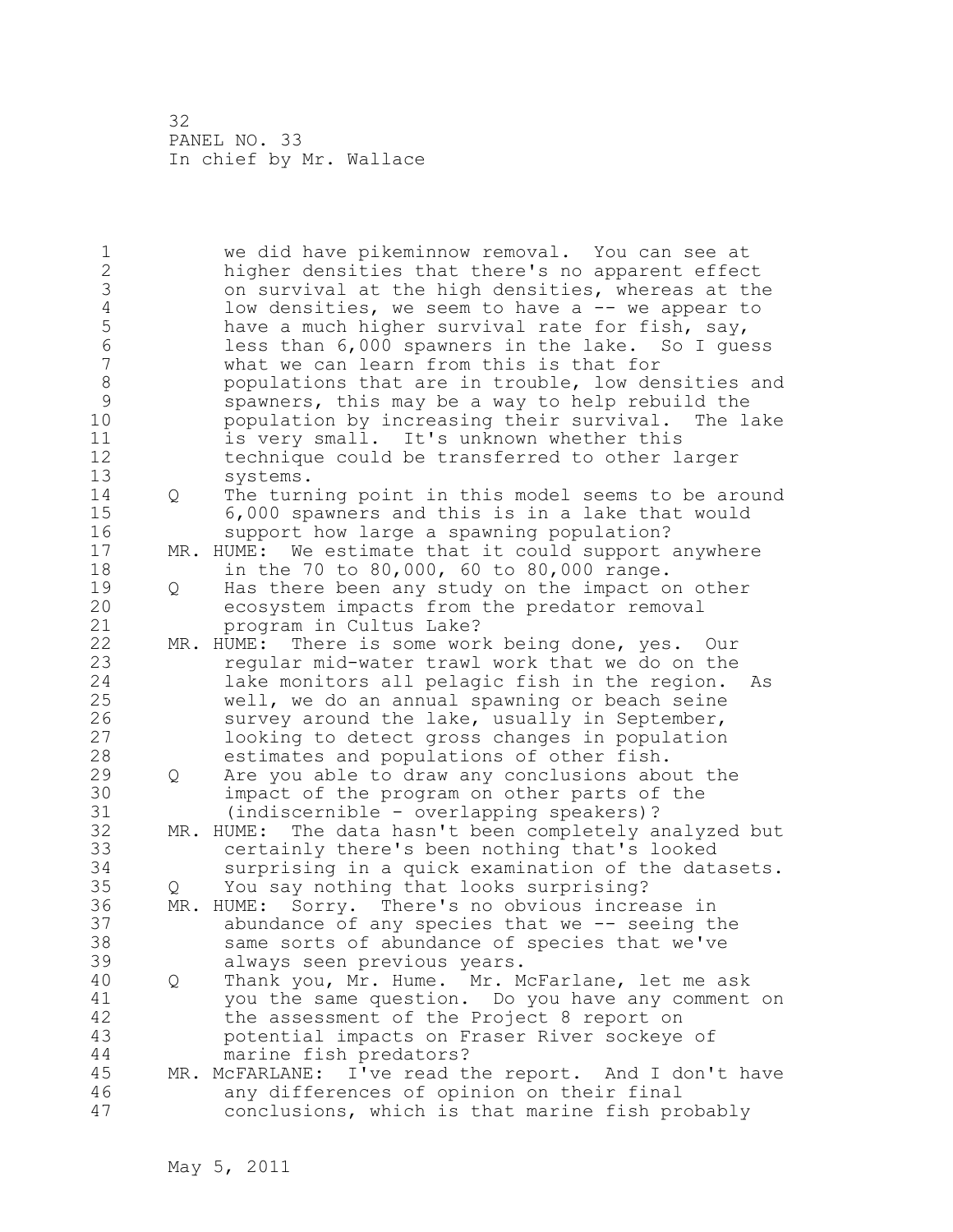1 was not a major factor in the 2009 reduced 2 returns. I also agree that much of this is based 3 on limited data on many of these species and that,<br>4 in general, it would be nice to be able to look a 4 in general, it would be nice to be able to look a<br>5 little more closely at some of the species, as 5 little more closely at some of the species, as<br>6 they suggest. 6 they suggest.<br>7 0 Okav. So vou 7 Q Okay. So you would agree with the recommendations 8 as well? 9 MR. McFARLANE: I agree with the recommendations in<br>10 (oneral, although I would change one or two of general, although I would change one or two of 11 them up a little bit in terms of species group, 12 which we looked at in terms of the development of 13 a predator or a prey diet database. 14 Q Can you be more specific? 15 MR. McFARLANE: Yes, on which one? 16 Q What changes would you make on the species? 17 MR. McFARLANE: There's a number of things. If you 18 want to stick to the Strait of Georgia versus the 19 open ocean, there's different species groups you<br>20 would want to concentrate some of your efforts or would want to concentrate some of your efforts on. 21 If you were looking at the Strait of Georgia only, 22 I would concentrate on a number of species and I 23 haven't got in front of me, sorry, which ones I'm 24 thinking of. 25 Q Perhaps have a look at page 82 of the Project 8 26 report. I'm sorry. I've forgotten the exhibit 27 27 number. 28 MR. LUNN: Could you say the name of the document 29 again? 30 MR. WALLACE: It's the Project 8 report. MR. LUNN: 780. 32 MR. WALLACE: 780, thank you. 33 MR. McFARLANE: Okay. They've basically come up with 34 six species that they would recommend are 35 potential predators of interest that more 36 information is probably needed on. Most of those 37 species are outside of the Strait of Georgia. I 38 don't disagree that it would be nice to have more 39 information on those species but there are a 40 number of other species outside of the Strait of 41 Georgia that they also have talked about in their<br>42 Feport where more diet data would be needed. report where more diet data would be needed. 43 I'm thinking specifically of things like 44 northern stocks of arrowtooth flounder and some of 45 the other groundfish species. In the Strait of 46 Georgia, I think it's important to concentrate 47 studies not only on the two species mentioned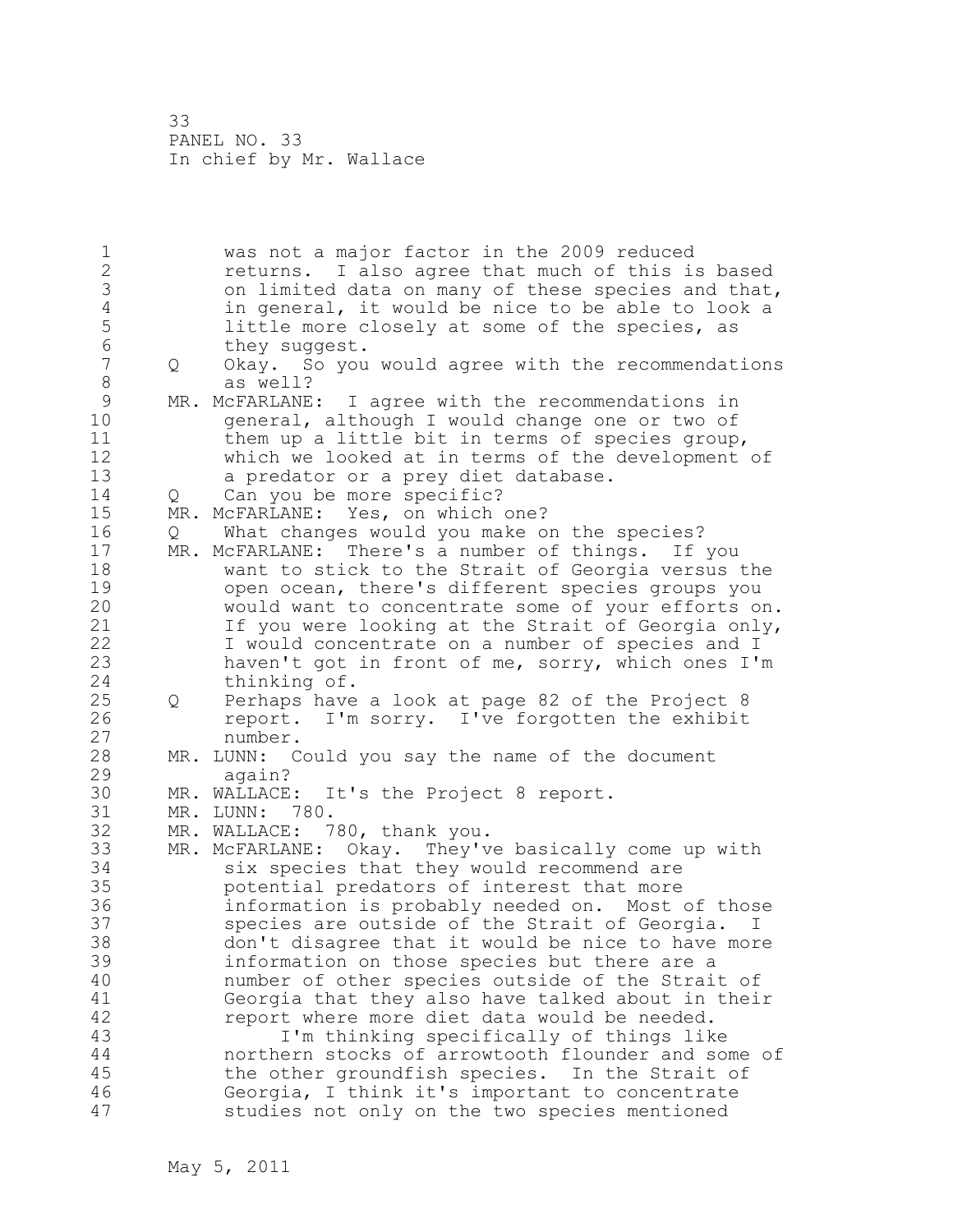1 here, which are river lamprey and the common 2 murre. 3 I would suggest that there should be a lot<br>4 more work on some of the other species, such as 4 more work on some of the other species, such as<br>5 dogfish sharks. Now, that's as a potential 5 dogfish sharks. Now, that's as a potential 6 predator but there are other species in the ecosystem context that should be looked at as 8 well, which are not predators but may be<br>9 competitors. 9 competitors.<br>10 MR. WALLACE: Tha MR. WALLACE: Thank you. Mr. Giles, did I mark the 11 2010 CSAS report on the status of Cultus sockeye 12 as an exhibit? 13 THE REGISTRAR: You did not. That will be Exhibit 804. 14 MR. WALLACE: Thank you.  $\frac{15}{16}$ 16 EXHIBIT 804: Status of Cultus Lake Sockeye<br>17 Salmon, CSAS 2010 Salmon, CSAS 2010 18 19 MR. WALLACE:<br>20 0 Thank v 20 Q Thank you. Mr. McFarlane, you have some expertise 21 in salmon shark, I think, among other sharks. 22 MR. WALLACE: I wonder if I could have Tab 26 put on 23 the screen, please? 24 Q This is a 2010 report done by Williams and others. 25 You're familiar with this report, Mr. McFarlane? 26 MR. McFARLANE: Yes.<br>27 0 And do you agre And do you agree with the conclusions of the 28 authors on the salmon shark? 29 MR. McFARLANE: Well, there's a number of conclusions. 30 One is that they wanted to attempt to come up with<br>31 Some sort of reasonable biomass estimate. Another 31 some sort of reasonable biomass estimate. Another<br>32 is that they don't actually conclude much in the is that they don't actually conclude much in the 33 way of importance of salmon shark. They present a 34 lot of their interpretations of what might be 35 important, for example, predation on Fraser River 36 sockeye, predation on other species, which 37 apparently are in the hot zone that they speak of, 38 those types of things. So do I agree that what 39 they've done is reasonable and are the conclusions 40 reached reasonable based on their analysis? In 41 general, I think. I was confused as to why they<br>42 1imited their data in certain ways. I'm not sure limited their data in certain ways. I'm not sure 43 I agree with the idea of using these types of 44 techniques for sharks. 45 The line transect theory and whatnot and 46 models are difficult at the best of times, let 47 alone for sharks. However, given that these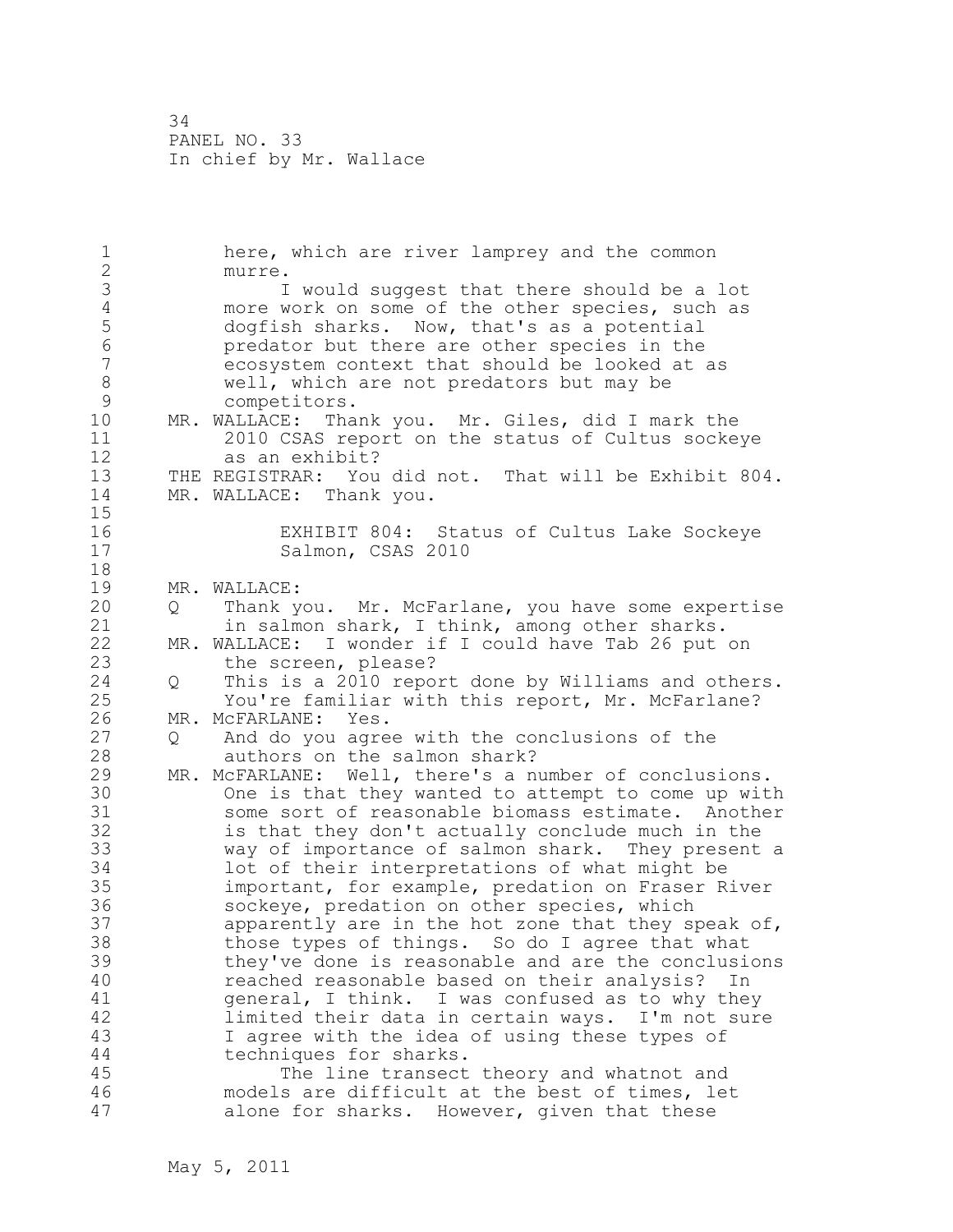1 people are good at this type of work for marine 2 mammals, I think if we accept that their 3 conclusion is that in the hotspot that they speak<br>4 of, which is the southern tip of Queen Charlotte 4 of, which is the southern tip of Queen Charlotte 5 Sound or Queen Charlotte Island in Queen Charlotte<br>6 Sound, that there may be in the neighbourhood of 6 Sound, that there may be in the neighbourhood of 10,000 sharks, of which possibly 4,500 sharks are 8 salmon sharks, okay, I accept that that's an<br>9 sestimate that comes out of their analysis. 9 estimate that comes out of their analysis. You<br>10 then have to say to yourself, okay, does 4,500 then have to say to yourself, okay, does  $4,500$ 11 sharks over the course of July and August in 12 certain years because in some years they found no 13 sharks, does it mean anything in terms of impacts 14 on the actual dynamics of the stock? Obviously, 15 it means something to the individual fish that got 16 eaten but does it mean anything to the dynamics? 17 And there's not a lot of information. 18 **In Project 8, it recognizes a lack of diet** 19 information on salmon sharks but they're episodic<br>20 feeders. They're also opportunistic feeders. feeders. They're also opportunistic feeders. 21 They feed on a lot of things other than salmon. 22 That particular area is fairly rich in other 23 species of forage fish, particularly in the last 24 number of years, sardine. One of the reasons the 25 whales seem to congregate off that area is the 26 presence of sardine. So all those things together<br>27 indicate to me that, yes, there's salmon shark indicate to me that, yes, there's salmon shark 28 there. In my own studies of look at bycatch in 29 other fisheries, that also shows up as an area of 30 salmon shark abundance, as does other areas on our<br>31 coast. It's not the only one. 31 coast. It's not the only one.<br>32 And so the question reall And so the question really comes down to, is 33 there evidence that they are feeding on salmon in 34 that area? There is no evidence and that doesn't 35 mean they aren't. It means there's actually no 36 data from that area. However, in areas where 37 there is data, salmon shark definitely feed on 38 salmon, hence their name. But there has been no 39 linkage between salmon shark predation and 40 declines or increases, for that matter, in salmon 41 population. And I'm speaking specifically of<br>42 Prince William Sound where most of the work o Prince William Sound where most of the work on 43 salmon shark has been done. 44 MR. WALLACE: Thank you. Mr. Giles, could that 45 document, Shark aggregation in coastal waters of 46 British Columbia of Williams *et al*, 2010, be 47 marked as the next exhibit, please?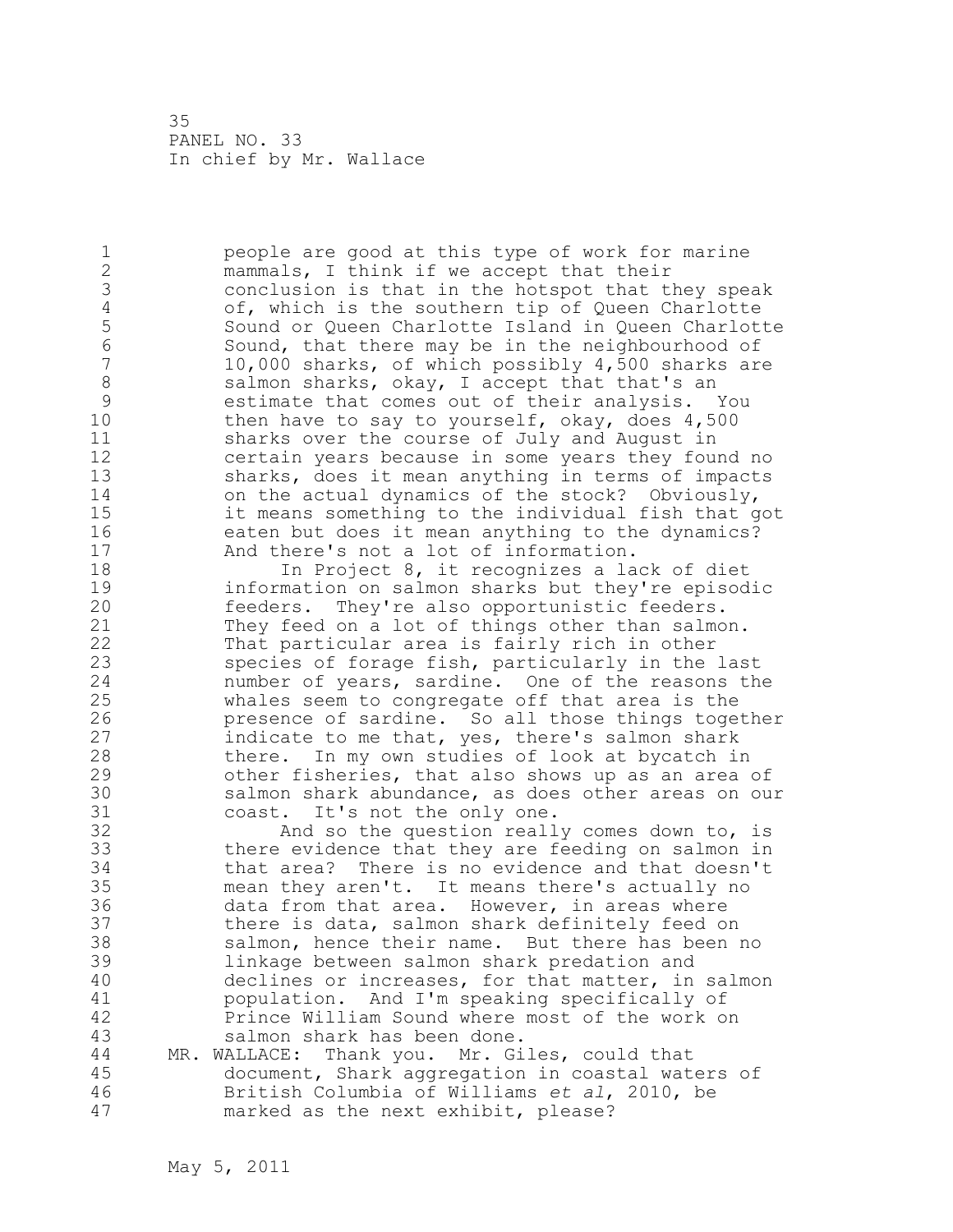1 THE REGISTRAR: Exhibit 805. 2 3 EXHIBIT 805: Shark aggregation in Coastal Waters of British Columbia, 2010 5 6 MR. WALLACE:<br>7 0 Dr. Chr 7 Q Dr. Christensen, I'll take you to Canada's Tab 13 8 and 14. These are two papers that relate to the 9 Thinoceros auklet, a bird found on Triangle Island<br>10 off the northwest coast of Vancouver Island, I off the northwest coast of Vancouver Island, I 11 think. And these two papers, you're familiar with 12 those? 13 DR. CHRISTENSEN: Yes, I am. 14 Q And I take it, they both come to the conclusion 15 that the rhinoceros auklet is a bird that we ought 16 to be paying attention to in the context of 17 predation on early sockeye migrants into the 18 ocean, correct? That's their conclusion? 19 DR. CHRISTENSEN: Yes.<br>20 0 And yet the rhino 20 Q And yet the rhinoceros auklet didn't make the cut 21 in your analysis. I'm wondering if you've 22 considered these remarks and what your views are? 23 DR. CHRISTENSEN: We did look at information about the 24 species when we wrote the report. We had a lot of 25 species to cover. We did not find it likely that 26 this would be an important species based on that<br>27 information. And in examining what we could fine information. And in examining what we could find 28 of information about abundance and trends in the 29 species, the conclusion was it was a fairly rare 30 species and that there was no indication that its<br>31 abundance had been increasing in recent decades. 31 abundance had been increasing in recent decades.<br>32 So they were the reasons why we did not include So they were the reasons why we did not include 33 it. 34 In examining it again now, I find it very 35 unlikely that it would have any significant impact 36 on the Fraser River sockeye salmon given the very 37 limited time that there's an overlap in spatial 38 distribution, given the numbers. Compared, for 39 instance, to salmon shark we just heard about, 40 rough indications would be that salmon sharks 41 could probably eat to order of magnitude more than<br>42 the rhinoceros auklets. So overall, I do not the rhinoceros auklets. So overall, I do not 43 think that this is a species that may have 44 contributed significantly to the predation 45 mortality of Fraser River sockeye salmon. 46 MR. WALLACE: Thank you. Mr. Giles, may I ask you 47 please to mark first the Environmental Control of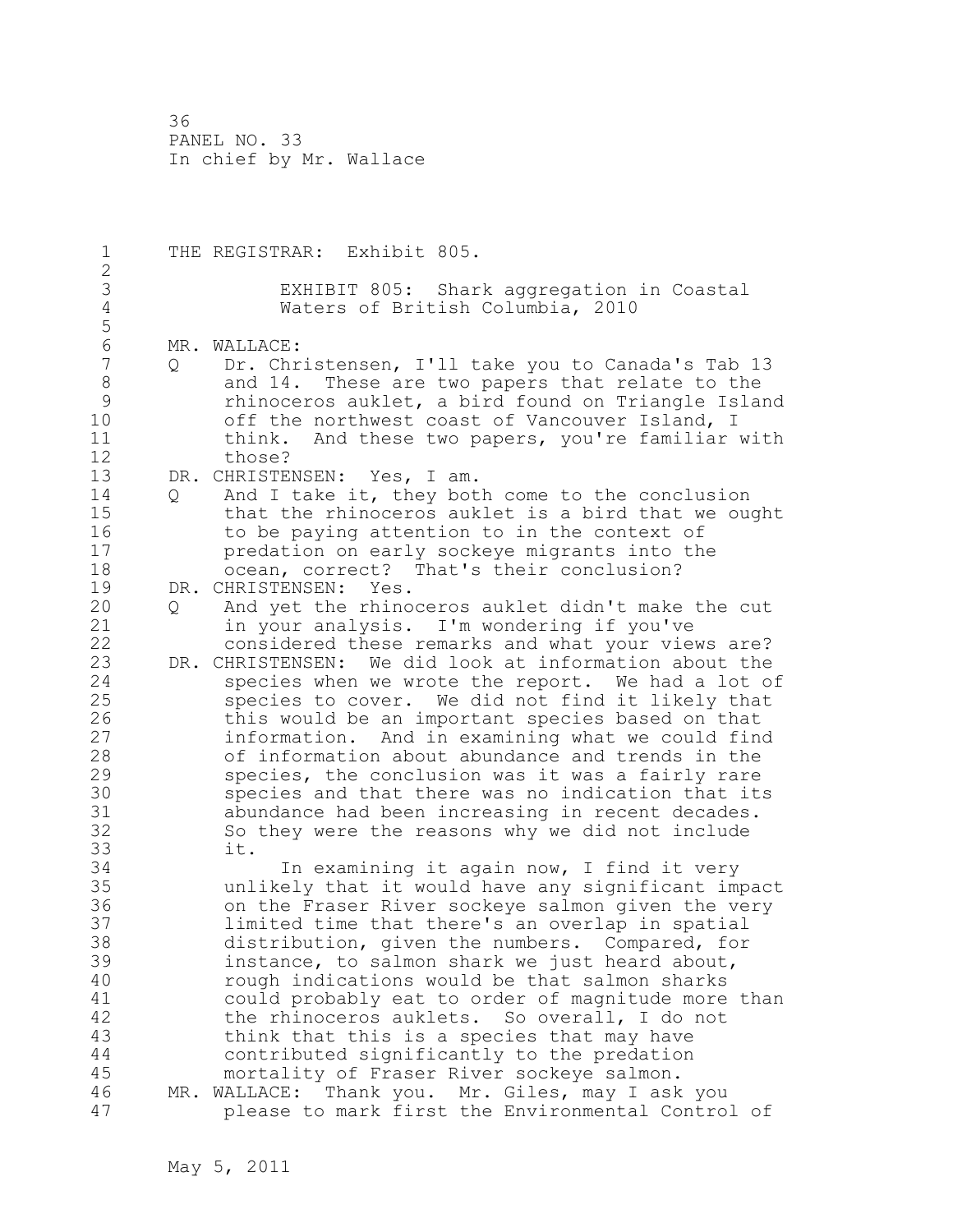1 the Breeding Success of Rhinoceros Auklets at 2 Triangle Island as the next exhibit? 3 THE REGISTRAR: Exhibit 806.  $\frac{4}{5}$ 5 EXHIBIT 806: Environmental control of the 6 breeding success of rhinoceros auklets at 7 Triangle Island, British Columbia 8<br>9 9 MR. WALLACE: And the document that's at Tab 14 of<br>10 Canada's book, Forage Fish of the Pacific Rim Canada's book, Forage Fish of the Pacific Rim as 11 Revealed by Diet of a Piscivorous Seabird 12 Synchrony and Relationships with Sea-Surface 13 Temperatures as the next exhibit? 14 THE REGISTRAR: 807. 15 16 EXHIBIT 807: Forage fish of the Pacific Rim 17 as revealed by diet of a piscivorous seabird: 18 synchrony and relationships with sea surface 19 temperature 20 21 MR. WALLACE: 22 Q And Dr. Christensen, I believe you have summarized 23 what you've just told us in a short document that 24 you provided to us and we've circulated. 25 MR. WALLACE: Could that be put on the screen, please, 26 Mr. Lunn, Dr. Christensen's response?<br>27 0 Do you recognize that as the response 27 Q Do you recognize that as the response, which is in 28 written form, pretty much what you just gave in 29 evidence? 30 DR. CHRISTENSEN: That's correct, yes, though this one<br>31 does not talk about the -- how much they would 31 does not talk about the -- how much they would have consumed. 33 MR. WALLACE: Thank you. I'd ask, Mr. Giles, if this 34 could be marked as the next exhibit? 35 THE REGISTRAR: Be 808. 36 37 EXHIBIT 808: Rhinoceros Auklet (Cerorhinca 38 monocerata) and Fraser River sockeye salmon 39 40 MR. WALLACE: 41 Q Finally, Dr. Christensen, this morning, there was<br>42 a discussion about DFO's ecosystem research a discussion about DFO's ecosystem research 43 initiative arose and this is a topic that you and 44 Dr. Trites address at page 78 of the Project 8 45 report. 46 MR. WALLACE: If that could be put on the screen, 47 please, Mr. Lunn?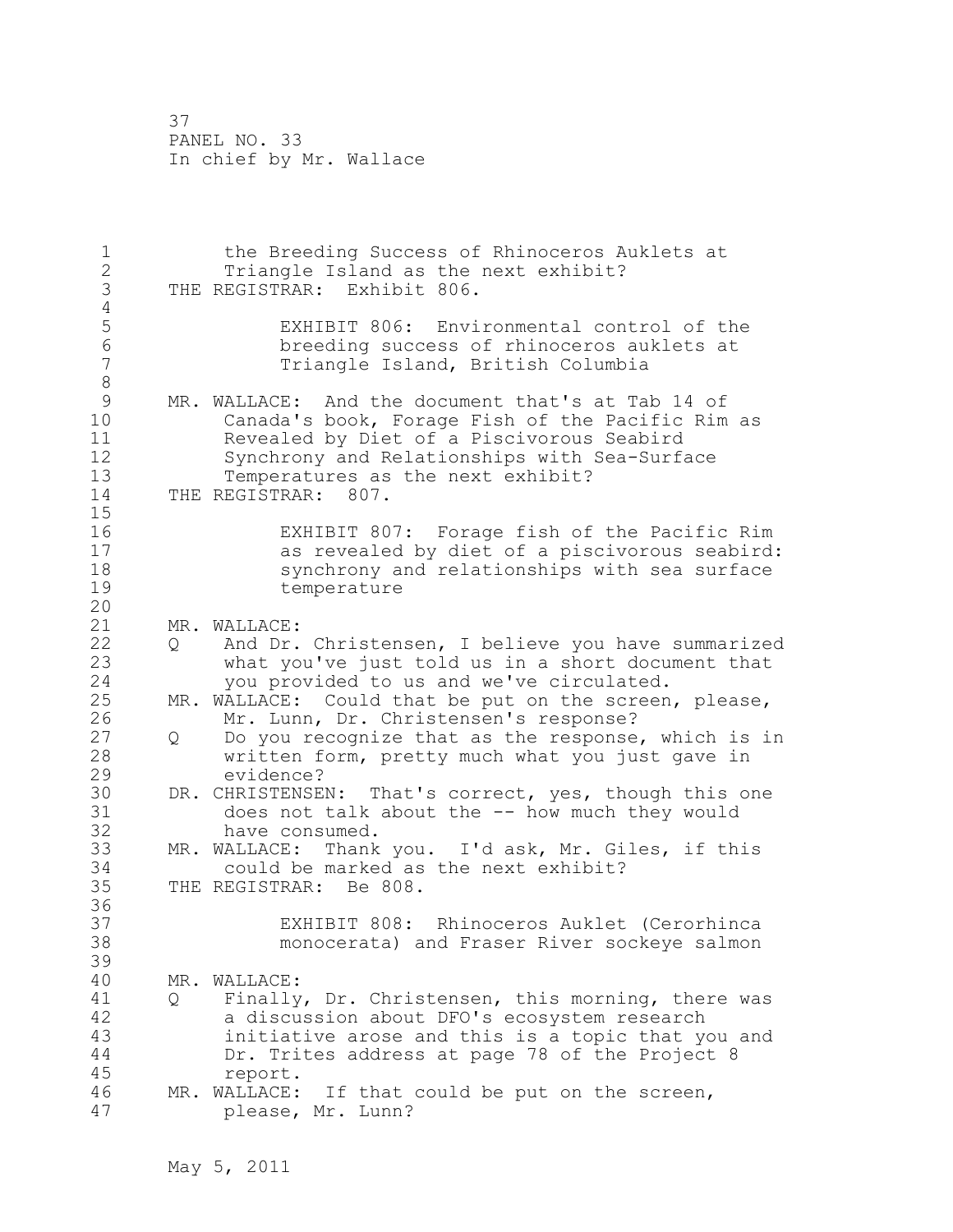1 Q I think the tenor of your comments in the report 2 itself are that the level of support for this 3 initiative is insufficient to ever meet the goals<br>4 of integrated management. Could you care to 4 of integrated management. Could you care to<br>5 expand on that and any other comments from w 5 expand on that and any other comments from what 6 you heard on the discussion of the ecosystem 7 research initiatives at DFO? 8 DR. CHRISTENSEN: It is clear that the scientists at 9 DFO are doing an incredibly good job from movin 9 DFO are doing an incredibly good job from moving the research ahead and that they are doing this 11 with very limited resources. If I look at the 12 ecosystem research initiative and the documents 13 that describes this, I find a lot of good 14 intention in it. I do, however, not see a clear 15 strategy in the way it has been implemented. The 16 funding envelope of, I think, around 500,000 -- 17 well, it's 2.3 million for five areas, which on 18 average, would be four to 500,000 is a very 19 11 limited amount of funding for a research<br>20 11 initiative that is fundamental for where initiative that is fundamental for where DFO is 21 moving with its integrated management. The way 22 that this funding has been broken up into 23 piecemeal practice to me indicates a lack of 24 strategy. 25 It's small projects and I have problem seeing 26 how this initiative is going to prepare DFO and<br>27 the overall community here on the west coast whe the overall community here on the west coast when 28 it comes to predicting how the Strait of Georgia 29 will look in 2030, which is a key objective of 30 this research. So I really feel that this funding<br>31 has been used to do more of the good work we are has been used to do more of the good work we are 32 already doing. That was in quotation mark, as 33 "we" not "me". But the good work that the DFO 34 scientists is always doing, it's been allocated 35 for that use, as far as I can see from the 36 documents. And it has not been used strategically 37 to promote the chief objective. 38 MR. WALLACE: Thank you. Mr. Commissioner, I have no 39 further questions for this panel. And Mr. Timberg 40 is next in line. 41 MR. TIMBERG: Yes, for the record, Tim Timberg for the 42 Government of Canada. And with me, my colleague, Government of Canada. And with me, my colleague, 43 Geneva Grande-McNeill. 44 45 46 47 CROSS-EXAMINATION BY MR. TIMBERG: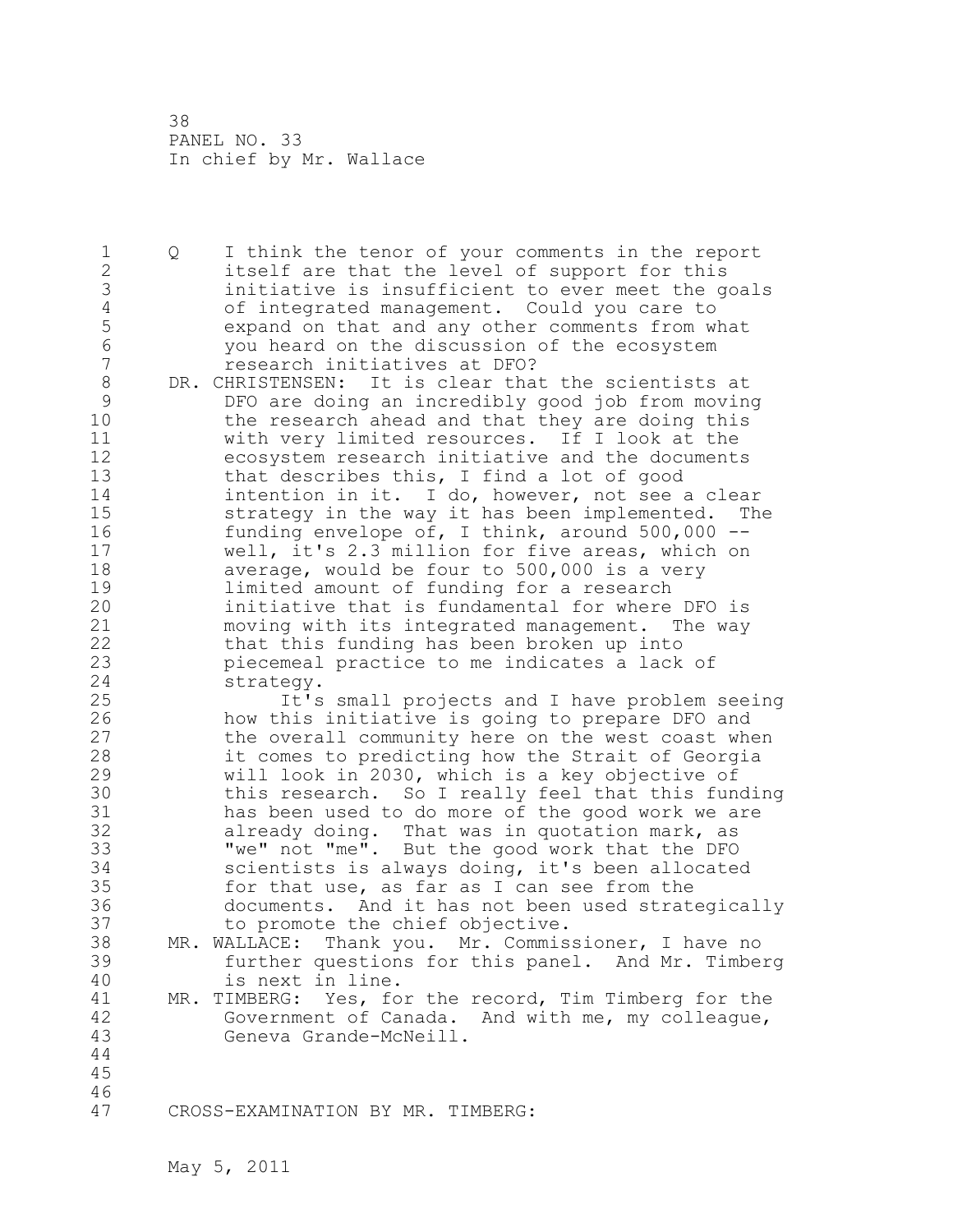$\frac{1}{2}$ 2 Q We've heard this morning about conversation about 3 the importance of data and the importance of<br>4 ecosystem modelling. And I'd like to start w 4 ecosystem modelling. And I'd like to start with<br>5 you, Mr. Hume. Can you explain for the 5 you, Mr. Hume. Can you explain for the<br>6 Commissioner, whether your work include 6 Commissioner, whether your work includes collection of freshwater data? 8 MR. HUME: Yes, it does.<br>9 0 And can you describ 9 Q And can you describe what that means? What do you<br>10 do to collect that? do to collect that? 11 MR. HUME: Our lakes research program studies juvenile 12 sockeye fry in lakes, well, obviously in lakes. 13 We collect physical, chemical and biological and 14 limnological data from the various trophic levels 15 that supply food to the sockeye salmon, as well as 16 occasionally look at the predators of salmon as 17 well but also their competitors, too. The fish 18 part of the data is collected through 19 hydroacoustic population estimates and was with<br>20 actual physical sampling through mid-water actual physical sampling through mid-water 21 trawling. 22 Q Okay. And can you describe generally the areas 23 where that data is collected? 24 MR. HUME: We've sampled just about every sockeye-25 rearing lake in the Fraser River system except for 26 a few of the very small ones or lakes with very<br>27 10w populations of sockeye. And we have detaile low populations of sockeye. And we have detailed 28 data over a long time series going back to 1975 29 for Quesnel, Shuswap Lake, Cultus Lake and off-30 and-on for Chilko Lake as well. And a few other lakes as well we have time series but not as long 32 as those. 33 Q Thank you. And Mr. McFarlane, can you explain 34 whether you in your work collect marine data and, 35 if so, what kind of data do you collect? 36 MR. McFARLANE: Yes, I do. Generally crews go out to 37 answer a question or a specific set of questions 38 and it could be things like examining the 39 abundance and distribution of specific species or 40 a specific group of species. As part of that, we 41 would also collect other types of information:<br>42 age, sex, length, all of the biological parame age, sex, length, all of the biological parameters 43 that would allow us to say something about the 44 stock structure. In many cases, in my own 45 surveys, I generally try to take diet information 46 from the key species as well as the incidental 47 species I'm taking. Some other groups do the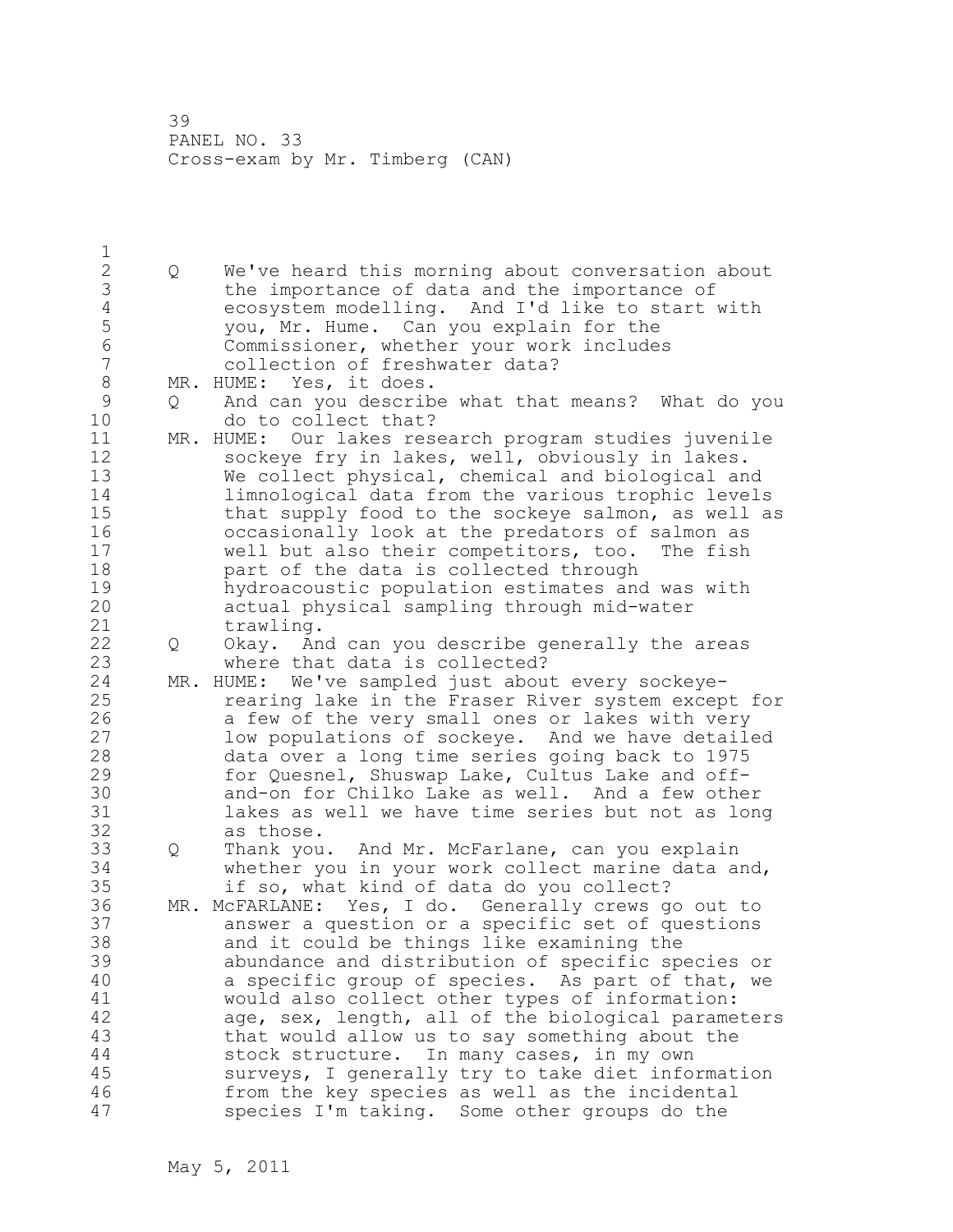1 same. Some do all the first parts but not the 2 diet part. It is time consuming. 3 We also take physical oceanographic and<br>4 biological oceanographic, so lower trophic le 4 biological oceanographic, so lower trophic level<br>5 abundance of copepods, euphausiids, that type of 5 5 abundance of copepods, euphausiids, that type of<br>6 thing, along with all the other information. So 6 thing, along with all the other information. So<br>7 at sea, those are basically the types of at sea, those are basically the types of 8 information that we would use. And we use<br>9 equipment, such as trawl nets, traps and l 9 equipment, such as trawl nets, traps and long<br>10 lines, as well as, in some cases, we might pu lines, as well as, in some cases, we might put out 11 specialized gear for specific purpose such as 12 modified gillnets in some cases, very seldom. All 13 of our diet work comes from trawl nets because, of 14 course, they're passive in terms of they're not 15 drawing the fish to a bait of any kind. 16 Q Right. And Dr. Christensen, do you collect any 17 data in your work in the freshwater or marine 18 waters? 19 DR. CHRISTENSEN: Not in my current work, no. 20 Q Okay. And I was just wondering if, Mr. McFarlane, 21 you could comment on the relationship between data 22 and ecosystem modelling? And we've heard that 23 ecosystem modelling earlier is not very expansive 24 but I'm wondering about the cost to collect this 25 data and the relationship between data and 26 ecosystem modelling?<br>27 MR. McFARLANE: Yes, depe MR. McFARLANE: Yes, depends on the ecosystem model, I 28 suppose, but if we're talking about the type of 29 modelling that's suggested in the report, which is 30 ecopath with ecosim, it is very data-hungry in 31 terms of diets, consumptions, abundance estimates 32 for numerous species and that type of information 33 so collected at sea and transferred into databases 34 which can then be used. Building the model, I 35 mean, Villy's the guru of building these types of 36 models and I'm sure he's correct in saying that he 37 can build them pretty quickly. The ones I've 38 worked on are very nice to work with but the 39 collection of the data is incredibly expensive in 40 terms of dollars and in terms of ship time. 41 Q Okay. So would it be fair to say that you need both then? You need the data to feed the model? 43 MR. McFARLANE: Well, it would be fair to say to me, 44 absolutely. 45 Q Okay. 46 MR. McFARLANE: Otherwise, you have to make the data 47 up.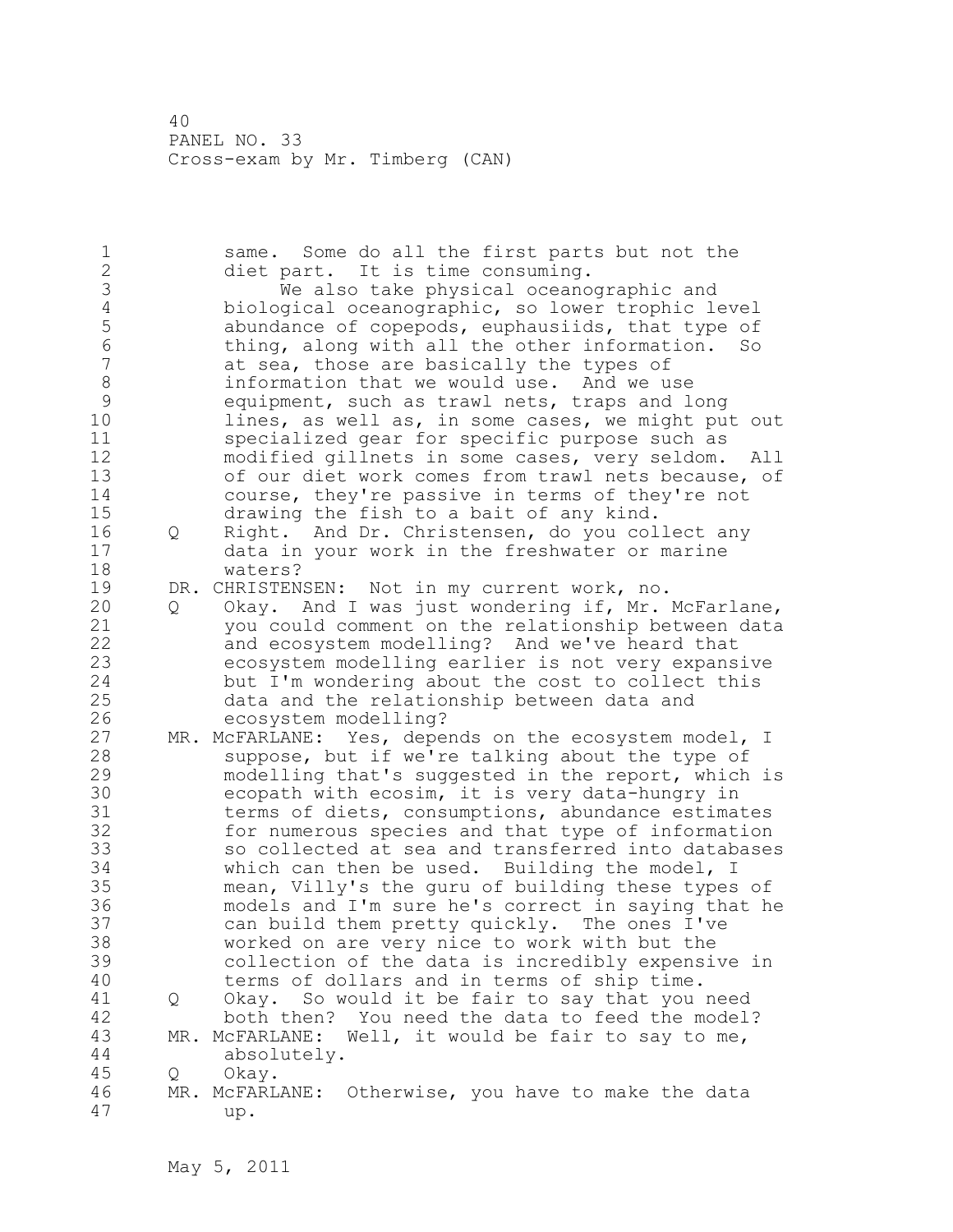1 Q All right. And does anybody else on the panel 2 have a comment with respect to that relationship? 3 DR. CHRISTENSEN: What Sandy McFarlane said is totally<br>4 correct. One question, though, is what data do we 4 correct. One question, though, is what data do we<br>5 heed? As it was pointed out this morning, 5 1 1 need? As it was pointed out this morning,<br>6 5 1 1 scientists always want more data. We cann 6 scientists always want more data. We cannot collect all the data and it's very important that 8 we use models to guide us with regards to what<br>9 kind of data do we need to collect? So a star 9 kind of data do we need to collect? So a starting point is what policy questions are important? We 11 use the models to guide us and to guide not the 12 least a very expensive data collection. That can 13 be much more efficient if it is driven by model 14 studies. 15 Q Thank you. Mr. Hume, if we could -- 16 MR. TIMBERG: Mr. Registrar, actually, if we could turn 17 to Canada's list of documents, Tab 1. And if we 18 could turn to page, it's 1330 in the top right-19 hand corner. And we'll be looking at the text on<br>20 the right-hand side of the page. the right-hand side of the page. 21 Q Mr. Hume, before I get to a specific question with 22 this document, would you agree that over the 23 entire lifetime of a sockeye population, most 24 mortality occurs in freshwater? 25 MR. HUME: Yes, I would. 26 Q And using this document, could you explain to us<br>27 the freshwater mortality and in stages? I'm goi 27 the freshwater mortality and in stages? I'm going<br>28 to sort of break down the stages from egg to frv. to sort of break down the stages from egg to fry. 29 What is the freshwater mortality between going 30 from egg to fry?<br>31 MR. HUME: Around 8 p MR. HUME: Around 8 percent overall for all salmonids. 32 Sockeye, probably a little bit higher than that, 33 around maybe 10 percent, 10 to 15 percent. Sorry. 34 Survival, that is, not mortality. 35 Q Okay. And we're looking here and so, first of 36 all, can you identify this document that we have 37 in front of us? 38 MR. HUME: Yes, I can. 39 Q Okay. What is it? 40 MR. HUME: It's a comparative review of Pacific salmon 41 survival rates by Dr. Bradford.<br>42 0 And he's a colleague of vours? 42 Q And he's a colleague of yours? 43 MR. HUME: Yes, he is. 44 MR. TIMBERG: If we could have this marked as the next 45 exhibit? 46 THE REGISTRAR: Exhibit 809. 47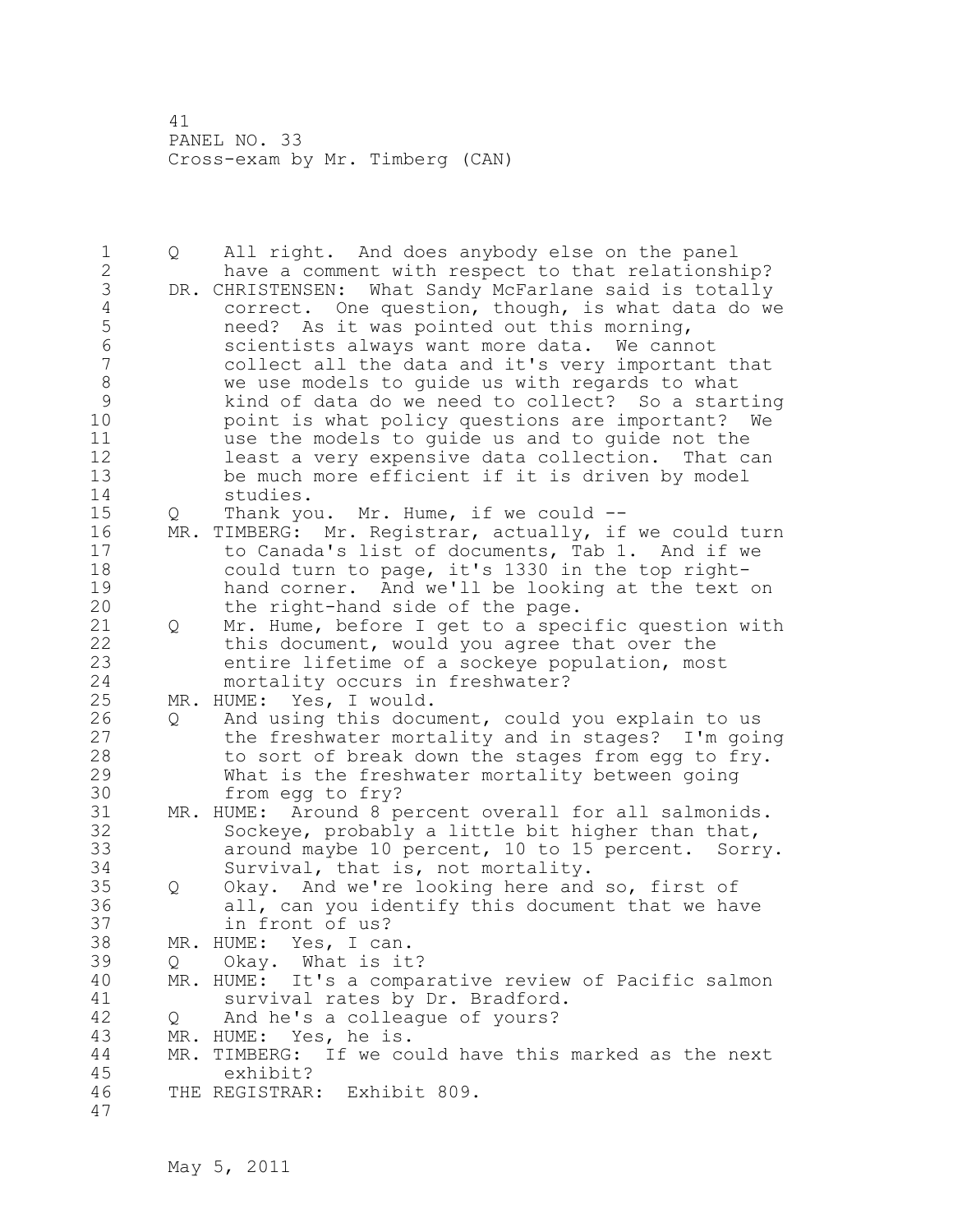| $\mathbf 1$                      |                   | EXHIBIT 809: Comparative review of Pacific             |
|----------------------------------|-------------------|--------------------------------------------------------|
| $\overline{2}$<br>$\mathfrak{Z}$ |                   | salmon survival rates                                  |
| $\sqrt{4}$                       |                   | MR. TIMBERG: And going back to page 1330.              |
| 5                                | Q                 | Then what you've just said about the rate of           |
| $6\,$                            |                   | mortality, the 8 percent, then you're getting that     |
| $\overline{7}$                   |                   | in the end of the first column on the right-hand       |
| 8                                |                   | side there?                                            |
| $\mathcal{G}$                    |                   | MR. HUME: Yeah, it's 8 percent survival; it's 92       |
| 10                               |                   | percent mortality.                                     |
| 11                               | $Q \qquad \qquad$ | Okay. That's helpful. And then can you explain         |
| 12                               |                   | the freshwater mortality from the smolt stage to       |
| 13                               |                   | entering marine waters? What have I missed? Oh,        |
| 14                               |                   | we've done egg-to-fry. Sorry.                          |
| 15                               |                   | MR. HUME: We don't actually know what --               |
| 16                               | $Q \qquad \qquad$ | Sorry. I'm going to backtrack. I've missed a           |
| 17                               |                   | step here. We've done egg-to-fry and I'd like to       |
| 18                               |                   | now ask you from fry-to-smolt. And I understand        |
| 19                               |                   | that's at the bottom of the next paragraph.            |
| 20                               |                   | MR. HUME: Actually, the next numbers that he provides  |
| 21                               |                   | there are total mortality from eggs to smolt?          |
| 22                               | $Q_{\rm max}$     | Yeah.                                                  |
| 23                               |                   | MR. HUME: So that includes the egg-to-fry mortality as |
| 24                               |                   | well. But it's 2 percent survival or 98 percent        |
| 25                               |                   | mortality on average occurs.                           |
| 26                               | $Q \qquad \qquad$ | And that's for the sockeye salmon?                     |
| 27                               |                   | That's for sockeye salmon, yes.<br>MR. HUME:           |
| 28                               | Q                 | All right. And then my third question then is,         |
| 29                               |                   | what can you tell us about freshwater mortality        |
| 30                               |                   | from smolt to the marine waters?                       |
| 31                               |                   | MR. HUME: Well, we can't say a lot about that at the   |
| 32                               |                   | moment actually because until very recently            |
| 33                               |                   | there's been virtually no work done on mortality       |
| 34                               |                   | within the smolt migratory corridor. There's been      |
| 35                               |                   | one study done by Dr. Welch using acoustic tags        |
| 36                               |                   | and the POST system, which I believe mortality         |
| 37                               |                   | from -- that was large atypical smolts released        |
| 38                               |                   | from Cultus Lake. They were very large, about          |
| 39                               |                   | double the size, well, more than double the size       |
| 40                               |                   | of normal smolts. And they had a high mortality,       |
| 41                               |                   | I believe around 40 percent mortality by the time      |
| 42                               |                   | they left Cultus Lake until they passed receivers      |
| 43                               |                   | at the mouth of the Fraser River.                      |
| 44                               | Q                 | All right. And so what would you say then is the       |
| 45                               |                   | overall freshwater survival?                           |
| 46                               |                   | MR. HUME: Very low. Again, it's somewhere in the       |
| 47                               |                   | range of 2 percent.                                    |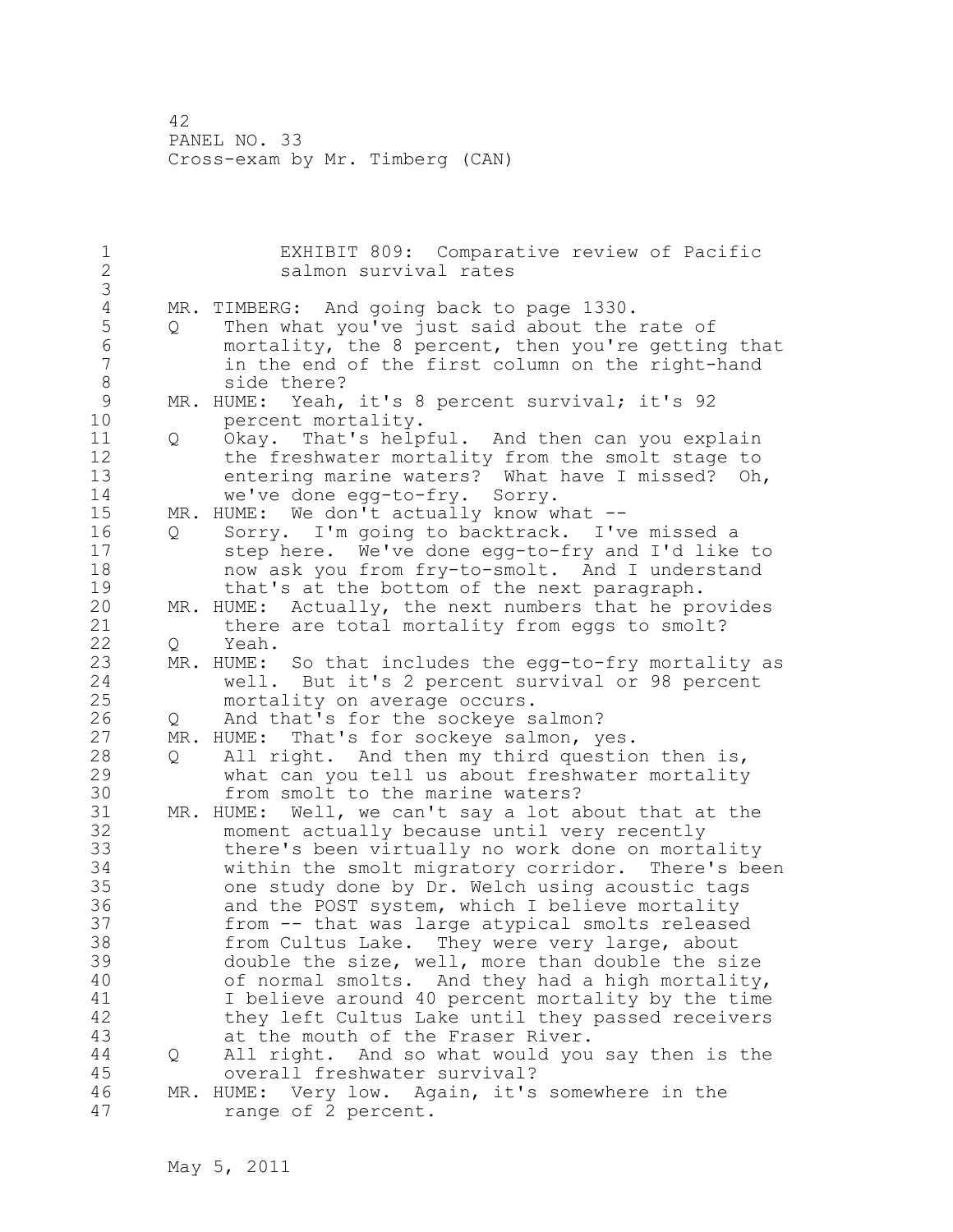1 Q All right. And what would be the percentage of 2 survival in a year for a good return? 3 MR. HUME: Freshwater?<br>4 0 Yeah. I'm trying 4 Q Yeah. I'm trying to ask for a range so if the<br>5 average is 2 percent, I'm wondering if you cou 5 average is 2 percent, I'm wondering if you could 6 give us a range like a bad year and a good year.<br>7 MR. HUME: Well, a bad year would has certainly been MR. HUME: Well, a bad year would has certainly been 8 observed in some years to be less than 1 percent.<br>9 and up to maybe 7 percent survival. 9 And up to maybe 7 percent survival.<br>10 0 And 7 percent for a good vear? 10 Q And 7 percent for a good year? 11 MR. HUME: For a good year, yeah. 12 Q All right. And can you explain the role that 13 predation plays in this low freshwater survival 14 rate? 15 MR. HUME: Well, the causes of mortality in the 16 freshwater is quite varied and not very well 17 understood, to be quite honest, presumably. From 18 the egg deposition to emerging fry, mortality 19 certainly plays a role. Sculpins and other small<br>20 fish and invertebrates such as dragonfly nymphs fish and invertebrates such as dragonfly nymphs 21 and things like that will be large causes of 22 mortality. But also in that stage, just simple 23 physical forces, excessive stream flows caused 24 physical disruption of the eggs, just being 25 dislodged from the gravel and floating downstream 26 causes problems.<br>27 0ther facto Other factors would be disease and parasites 28 at various stages. The fry are very vulnerable to 29 predation presumably when they first leave the 30 gravel and are migrating down the stream and then 31 they typically spend quite a bit of time along the<br>32 shorelines before they get out into deeper water. shorelines before they get out into deeper water. 33 Q Okay. 34 MR. HUME: And they'd be quite vulnerable there as 35 well. 36 Q So what information would be helpful to better 37 understand then Fraser River sockeye in a 38 freshwater environment? 39 MR. HUME: Well, a continuation of what we're doing, 40 looking at longer-term datasets and other lake 41 systems would be very useful. But I think our<br>42 biggest area of lack of knowledge is what's biggest area of lack of knowledge is what's 43 happening the smolt migratory corridor. We don't 44 even know what the mortality rate is or what 45 causes mortality or whether there is points where 46 mortality is higher than in other points along the 47 system. So that would probably be my major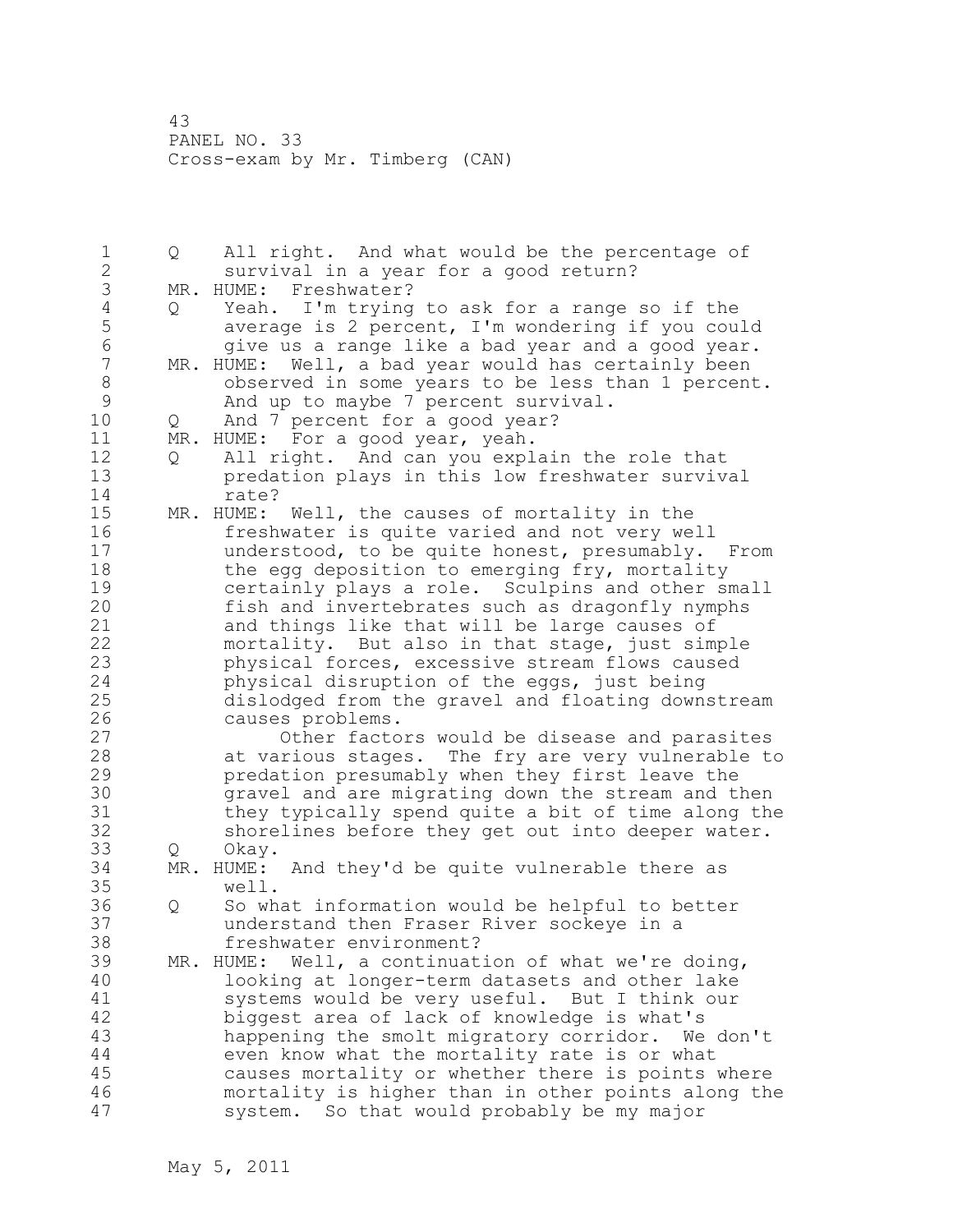1 recommendation would be look at both the smolts 2 and also look at the condition of the smolts as 3 they leave the lakes for energy content, see their<br>4 ability to withstand the rigours coming up. 4 ability to withstand the rigours coming up.<br>5 0 Okay. Thank you. And can you describe whe 5 Q Okay. Thank you. And can you describe whether 6 your work takes into account ecosystems?<br>7 MR. HUME: Yes, it does. We certainly study 1 MR. HUME: Yes, it does. We certainly study both the 8 physical and chemical environment that the fish 9 live in. We do primary and secondary trophiclevel studies as well. We've developed models 11 looking at primary production as a predictor of 12 care and capacity for sockeye-rearing lakes. Not 13 to the same extent, but we've also done studies on 14 top down control of sockeye salmon through 15 predator work that we've done on both Cultus and 16 Quesnel Lake. 17 Q Okay. And is your work incorporated into 18 forecasting models at DFO? 19 MR. HUME: Yes, it is.<br>20 0 Okay. I think yo 20 Q Okay. I think you answered this question this 21 morning but just for clarification. I think you 22 said that there's no evidence that mortality of 23 Fraser River sockeye in freshwater is increasing.  $24$  Is that  $-$ 25 MR. HUME: That's correct. Well, the lakes that we've 26 studied. So we have fry data collected in the<br>27 fall of the year for a number of years for Ques fall of the year for a number of years for Quesnel 28 and Shuswap Lakes and as well as the long terms. 29 That goes back to 1975. And we also have long-30 term smolt data from Chilko Lake, which goes back<br>31 to 1948. And in all three of those cases, there's to 1948. And in all three of those cases, there's 32 no indication that there's been any downward trend 33 or upward trend, for that matter, in survival over 34 that time period. 35 Q And what's the importance of the long-term data 36 series? Why is it important to have long-term 37 data? 38 MR. HUME: So we can answer the questions just like 39 what you asked me. 40 Q All right. Thank you. Mr. McFarlane -- 41 THE COMMISSIONER: Mr. Timberg, I wonder if I could<br>42 iust - $just$  --43 MR. TIMBERG: Certainly. 44 THE COMMISSIONER: -- for my understanding, if I could 45 just go back a step through Mr. Hume. You've 46 asked him about survival rates and he's talking 47 about some of the elements that bear upon this and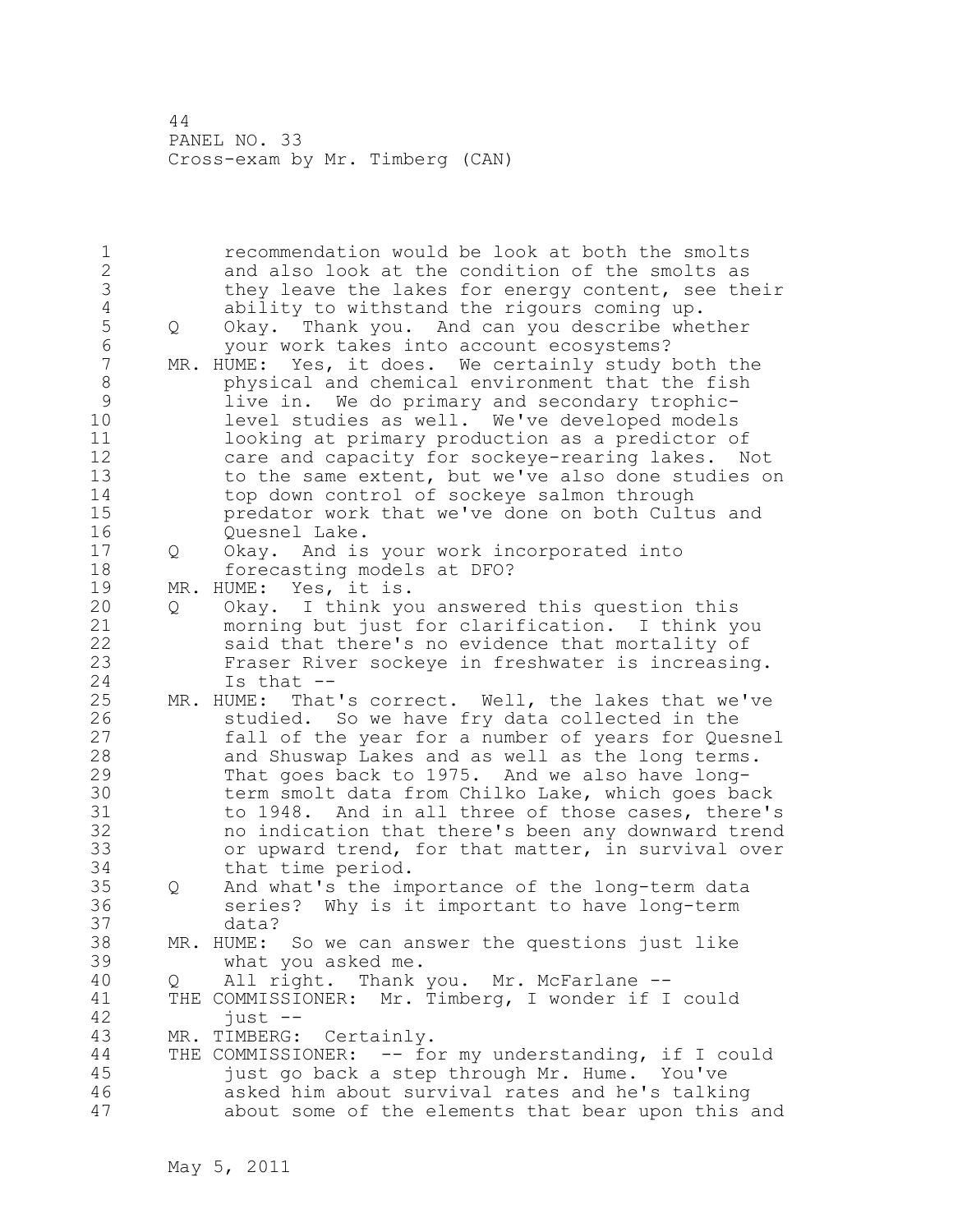1 he mentioned Cultus, for example. But just so I 2 understand, are we talking about where the 3 spawning is in the river or are we talking about<br>4 where the spawning is in the lake? Are there 4 where the spawning is in the lake? Are there<br>5 differences between those two aspects of spaw 5 differences between those two aspects of spawning 6 history?<br>7 But But more importantly, I'm not quite sure I 8 fully understand what are the elements, how he's<br>9 tying this together with, for example, he talked 9 tying this together with, for example, he talked<br>10 about the data that he's collected with regard to about the data that he's collected with regard to 11 the rearing capacity of these lakes? How is this 12 all tied together in terms of answering your 13 question about survival rates? For example, he 14 mentioned disease but he's mentioned parasites. 15 He's mentioned some of the elements that make the 16 fry vulnerable to predation. 17 I'm just trying to understand where food 18 comes into this in terms of what's available for 19 these fry in the lake system and how that bears<br>20 mpon their survival. So I'm just not sure I'm upon their survival. So I'm just not sure I'm 21 getting the picture here of all of the elements 22 that bear upon the survival of the fry. 23 certainly understand some of the elements he's 24 talked about but how do I tie together all of 25 these elements? 26 So where the fish spawn, to me, is something<br>27 that would be helpful to understand where he's that would be helpful to understand where he's 28 making these and the relationship of the lake to 29 survival and the relationship of these other 30 elements to survival, be it parasites, disease,<br>31 whatever. Are there different studies going on whatever. Are there different studies going on 32 here or are you talking about one study, or is 33 this different data that he's collected or is it a 34 single set of data? I'm just not clear on this. 35 MR. TIMBERG: I'll do my best, Mr. Commissioner, to 36 walk you through that. I've been given 60 minutes 37 to do so much. It's difficult so we're rushing. 38 THE COMMISSIONER: I realize that. I'm just getting a 39 bit lost here. 40 MR. TIMBERG: No, fair enough. I'm just noting the 41 pressures we're all under to try to explain a lot<br>42 in a short period of time. in a short period of time. 43 Q Mr. Hume, what I'll ask you to do is walk us 44 through. And you tell me if this is the 45 appropriate approach to help unpack this. My 46 thought is that you should first talk about the 47 egg-to-fry stage in the river and the different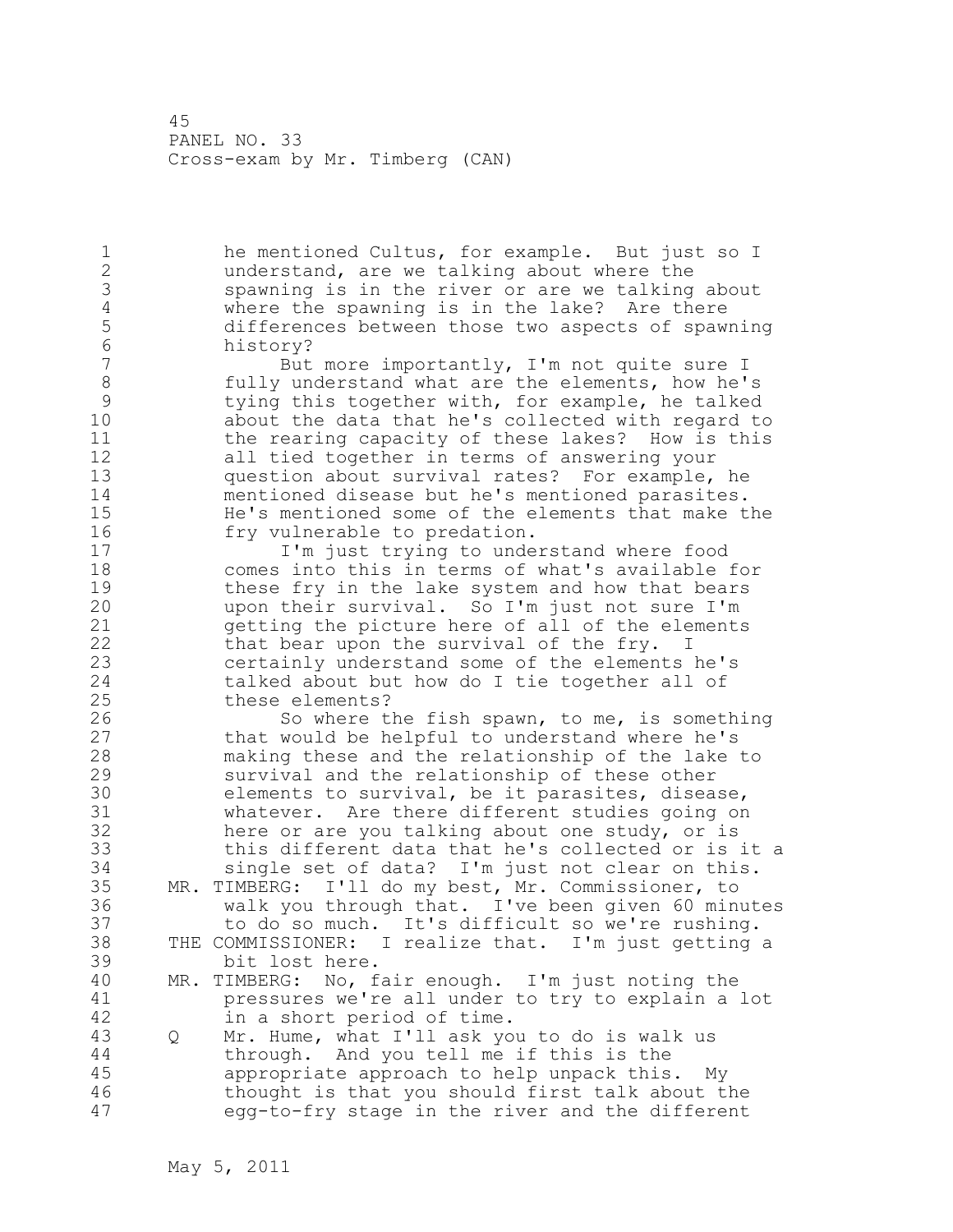1 impacts that happen with respect to freshwater 2 survival in the river, in the egg-to-fry stage. 3 Then perhaps you could talk about the fry-to-smolt 4 stage with the lakes and survival in freshwater<br>5 1akes. And I think then the third stage is the 5 1akes. And I think then the third stage is the<br>6 5 molt-to-ocean part, which you've said we don't 6 smolt-to-ocean part, which you've said we don't really know very much about yet. So my thought is 8 if you could unpack the first two stages, perhaps<br>9 sort of the first year in the river, the egg-to-9 sort of the first year in the river, the egg-to-<br>10 fry and then move on to the year in the lake? fry and then move on to the year in the lake? 11 MR. HUME: Perhaps I should first just say a little bit 12 about what we do do and what we don't do. 13 Q Sure. 14 MR. HUME: Our work doesn't look that much at the 15 causes of mortality for sockeye. We're looking 16 mostly at the results of the various mortality 17 factors that have been happening to the fry 18 sockeye populations. 19 Q And when you say the results, why is that?<br>20 MR. HUME: So we do that by determining abundan MR. HUME: So we do that by determining abundance. We 21 know the number of spawners and we determine 22 abundance at various life history stages. 23 Sometimes we do summer surveys and as well as fall 24 surveys so we can break that mortality down to 25 various life history stages. We do very little 26 work on actual factors that are causing the<br>27 mortality to these fish at the time. Certa mortality to these fish at the time. Certainly, 28 there's a difference in survival rates between -- 29 well, I'll just stop there. 30 Q So perhaps I'll just ask you if you could focus 31 then on the work that's being done and the<br>32 information you have on the first stage be information you have on the first stage between 33 the egg and the fry stage in the rivers. 34 MR. HUME: Our larger freshwater research group has 35 done some work on egg-to-emergent-fry, which we 36 call the fish as they leave the gravel and migrate 37 down to the lake. But I haven't personally been 38 involved with that. 39 Q Okay. And are you able to comment on any of the 40 factors that are at play that result in such a low 41 survival rate at that stage?<br>42 MR. HUME: Well, from my Cultus L. MR. HUME: Well, from my Cultus Lake project, we've 43 certainly seen the fry-to-smolt survive work 44 that's not published yet but we're just developing 45 the data now, is that by removing the pikeminnow 46 from the lake or reducing the numbers of 47 pikeminnow in the lake, we're increased the over-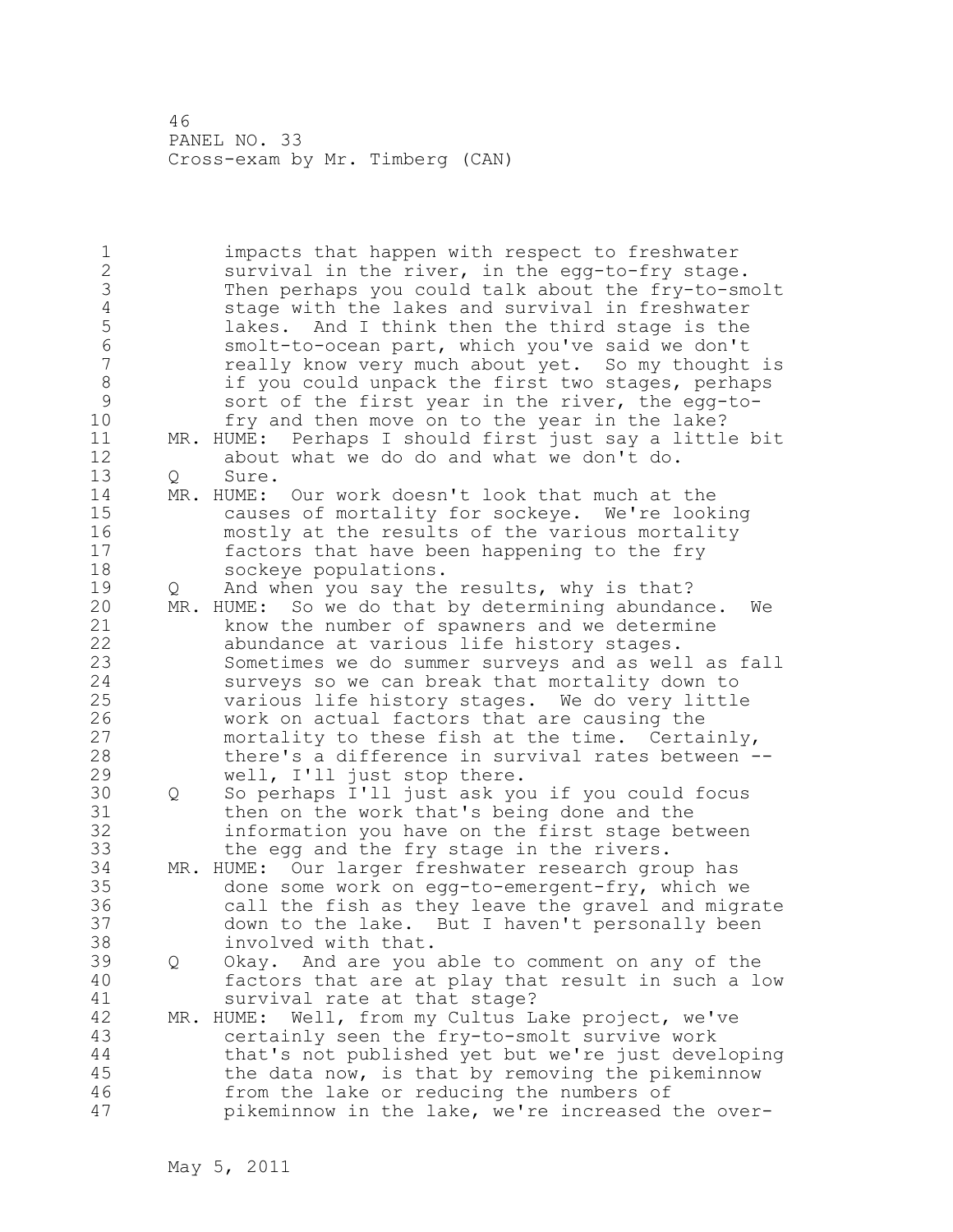1 winter survival of these fish by almost double. 2 So on average, we were getting about 22 percent 3 survival from fall fry to smolts going out of the<br>4 lake in the following spring and now it's more 4 lake in the following spring and now it's more<br>5 than double; it's around 50 percent, 55 percen 5 than double; it's around 50 percent, 55 percent<br>6 survival on average. 6 survival on average.<br>7 0 All right. Q All right. 8 MR. HUME: So indicating that predation is certainly a 9 major factor in mortality during at least that time period of their life history. 11 Q And are there other factors that you're aware of 12 with respect to that life stage between egg and 13 fry? And if not, is there someone that could 14 inform us on that stage? 15 MR. HUME: It's an area of research that we haven't 16 **really looked into all that much, to be quite** 17 honest. 18 Q Okay. Moving then from the fry-to-smolt stage, 19 can you describe for the assistance of the<br>20 Commissioner, the work that you're doing w Commissioner, the work that you're doing with 21 respect to the lake survival and your 22 understanding of how the lake operates with 23 respect to salmon productivity? 24 MR. HUME: Certainly. Survival in lakes tends to be 25 density-dependent. What we do know is that 26 survival is density-dependent in the lakes in most<br>27 cases. The causes of the mortality, we haven't cases. The causes of the mortality, we haven't 28 put a handle on. We know that predation must play 29 a fairly large role given the fact, well, our 30 Cultus experiment, but also sockeye fry are found<br>31 in large amounts in certain fish species such as in large amounts in certain fish species such as 32 the trout, cutthroat and rainbow trout. Burbot 33 are also found to contain large numbers of sockeye 34 fry. Fry predation rates are lower but pikeminnow 35 tend to be very abundant so they make up for low 36 predation rates by large abundance. 37 MR. TIMBERG: Okay. And I'm just wondering if we could 38 turn to Tab 45 of Canada's list of documents? 39 Q And I understand this document is some of the 40 results of DFO's lake research program. Perhaps 41 you could use this to explain these results for us? 43 MR. HUME: Well, this is the results of our fall fry 44 acoustic estimates of the abundance of sockeye fry 45 in Quesnel Lake. It's plotted against effective 46 female spawners on the bottom axis. 47 Q That's the amount of female spawners. And on the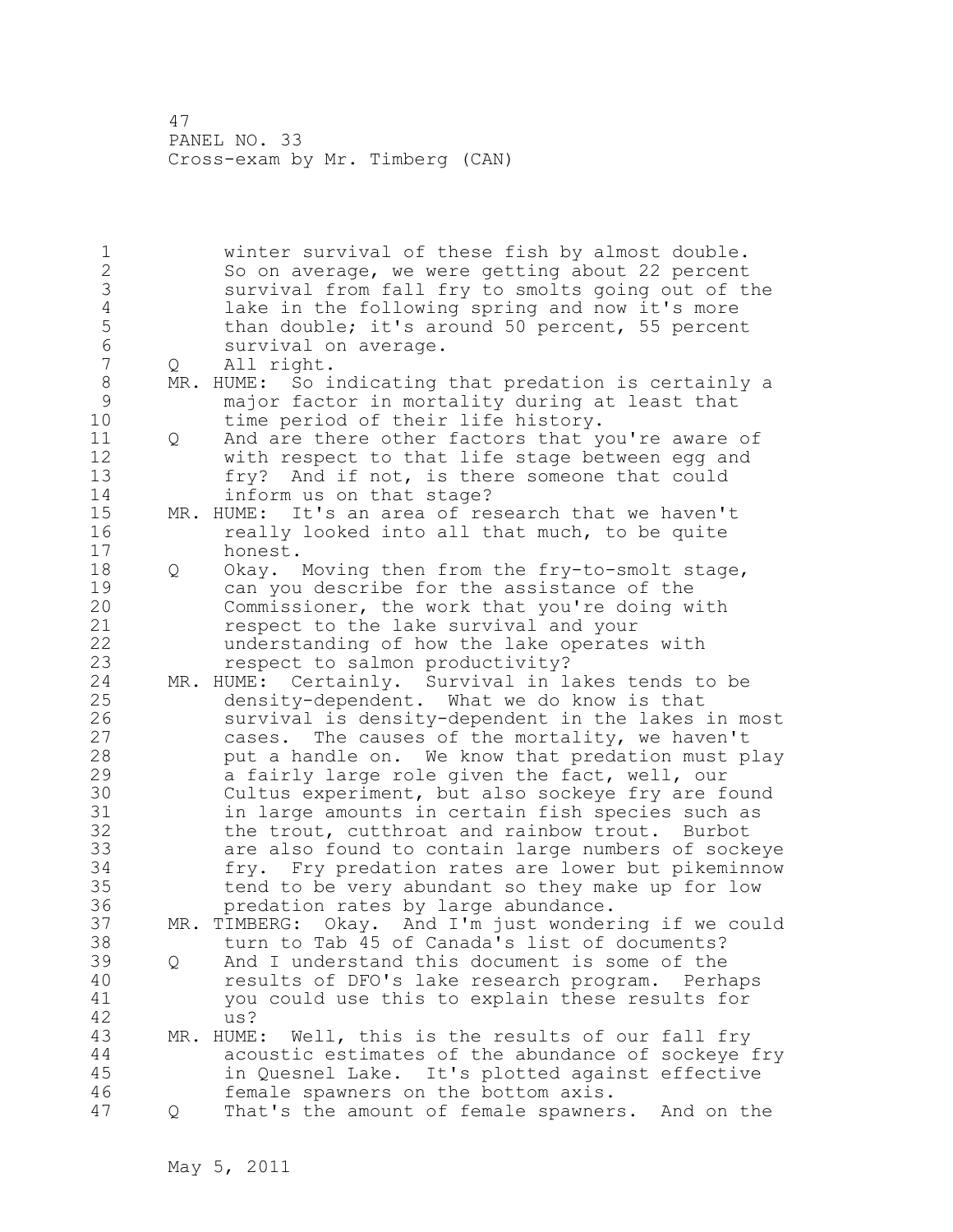1 left is the fall fry. What does this tell us? 2 MR. HUME: Well, what it tells us is that at a certain 3 density of abundance female spawners, the<br>4 mortality rate increases to keep the fall 4 mortality rate increases to keep the fall fry<br>5 abundance basically at a constant level. We'' 5 abundance basically at a constant level. We've 6 fitted a Ricker curve to this dataset and you can<br>7 see at the far end that it's decreasing. The see at the far end that it's decreasing. The 8 solid line is dropping down but in actual fact the<br>9 measured abundance estimates that we received, the 9 measured abundance estimates that we received, the<br>10 abundance of fall frv, we've measured and those abundance of fall fry, we've measured and those 11 really high densities has not decreased, as the 12 model would predict, indicating that perhaps 13 another model that doesn't decline at high 14 densities would be more appropriate. 15 MR. TIMBERG: All right. And Mr. Commissioner, perhaps 16 this is time for the lunchtime break. And I'll 17 work with the witness to help fully explain this 18 issue for you. 19 THE COMMISSIONER: Could you scroll down just a little<br>20 bit? All right. Thanks very much. bit? All right. Thanks very much.<br>'IMBERG: Thank you. 21 MR. TIMBERG: 22 THE REGISTRAR: The hearing is now adjourned till 2:00 23 p.m. 24 25 (PROCEEDINGS ADJOURNED FOR NOON RECESS) 26 (PROCEEDINGS RECONVENED) 27 28 THE REGISTRAR: The hearing is now resumed. 29 MR. TIMBERG: And it's Tim Timberg for Canada, with my 30 colleague, Geneva Grande-McNeill. 31<br>32 CROSS-EXAMINATION BY MR. TIMBERG, continuing: 33 34 Q Mr. Hume, I'd like to review the various factors 35 affecting freshwater survival with you and then 36 I'll turn to Mr. McFarlane to discuss marine 37 freshwater survival. 38 Going back to a conversation before the lunch 39 break, can you summarize the factors that affect 40 freshwater -- perhaps first, before we talk about 41 freshwater egg to emerging fry freshwater<br>42 survival, where do fish spawn? Where do survival, where do fish spawn? Where do sockeye 43 salmon spawn in the Fraser River system? 44 MR. HUME: In the Fraser River, most of them spawn 45 upstream, tributaries upstream to their rearing 46 lakes. A few of them spawn downstream from the 47 rearing lakes, such as Chilko Lake. A few spawn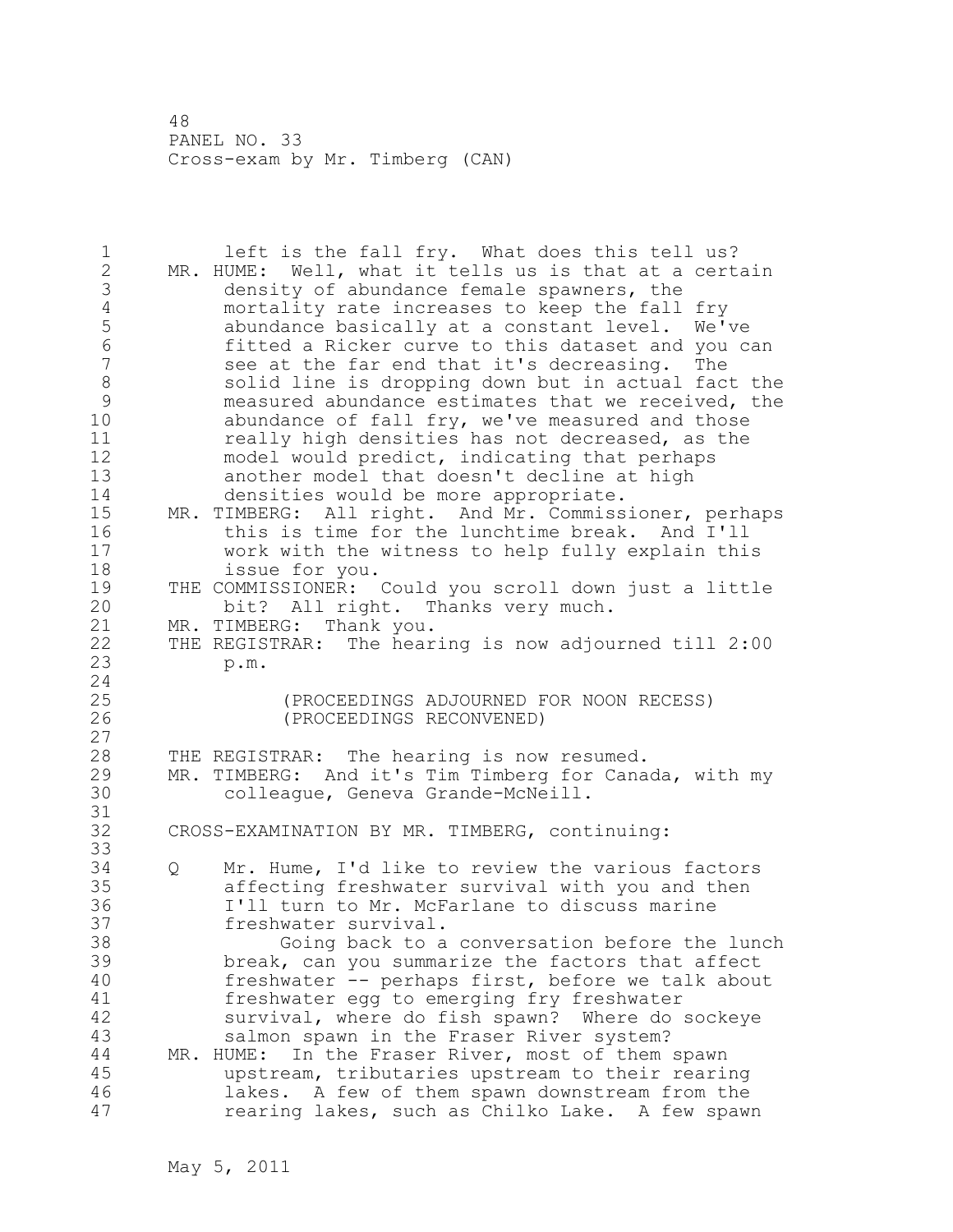1 in the lake itself, in the gravel beds along the 2 shoreline. In most cases, that's just a few. 3 They'll be a combination of upstream spawners and<br>4 1ake spawners. But in Cultus Lake, they're 4 lake spawners. But in Cultus Lake, they're<br>5 entirely lake spawners. 5 entirely lake spawners.<br>6 0 So Cultus Lake is uniqu 6 Q So Cultus Lake is unique in that it's entirely lake spawners? 8 MR. HUME: Unique in the Fraser River system, yes.<br>9 0 Okay. All right. And so, then, with that 9 Q Okay. All right. And so, then, with that knowledge about the locations, what are the 11 factors that affect freshwater survival on eggs to 12 emerging fry? 13 MR. HUME: Well, they're all affected by disease, 14 parasites, predation, possibly lack of oxygen. In 15 the rivers they have another extra factor that 16 would include high flood events, which actually 17 just move the gravels, dislodge the eggs and 18 actually physically damage the eggs as well. 19 Both lakes and river spawners would be also<br>20 affected by sedimentation. affected by sedimentation. 21 Q All right. And then if we move on to -- if you 22 could explain what are the factors that affect 23 freshwater survival from emerging fry to smolts, 24 and perhaps again, first you should talk about the 25 location where emerging fry to smolts live. 26 MR. HUME: Well, depending on where the eggs were<br>27 deposited, the fry that spawned in rivers wi deposited, the fry that spawned in rivers will 28 come out of the gravel and migrate either down to 29 the lake or swim upstream to the lake depending on 30 where they were born. Then, typically, they<br>31 migrate along the shoreline as they disperse 31 migrate along the shoreline as they disperse<br>32 throughout the lake. As the season progress throughout the lake. As the season progresses, 33 they'll migrate offshore and into deeper water -- 34 Q Okay. 35 MR. HUME: -- and start undergoing vertical migration 36 so they'll actually migrate down, deep water 37 during the day, to avoid predation. 38 Q And you're talking about in the lakes? 39 MR. HUME: In the lake itself, once they've moved 40 offshore. So this would be, say, a typical lake 41 such as Shuswap, they'd come out of the gravel in<br>42 around late April, May, migrate along the around late April, May, migrate along the 43 shoreline, start moving offshore in early June and 44 through to the end of July. Then from end of July 45 onwards, they would be out in deep water mostly. 46 Q All right. Do some emerging fry to smolts not 47 move to the lakes but stay in the river?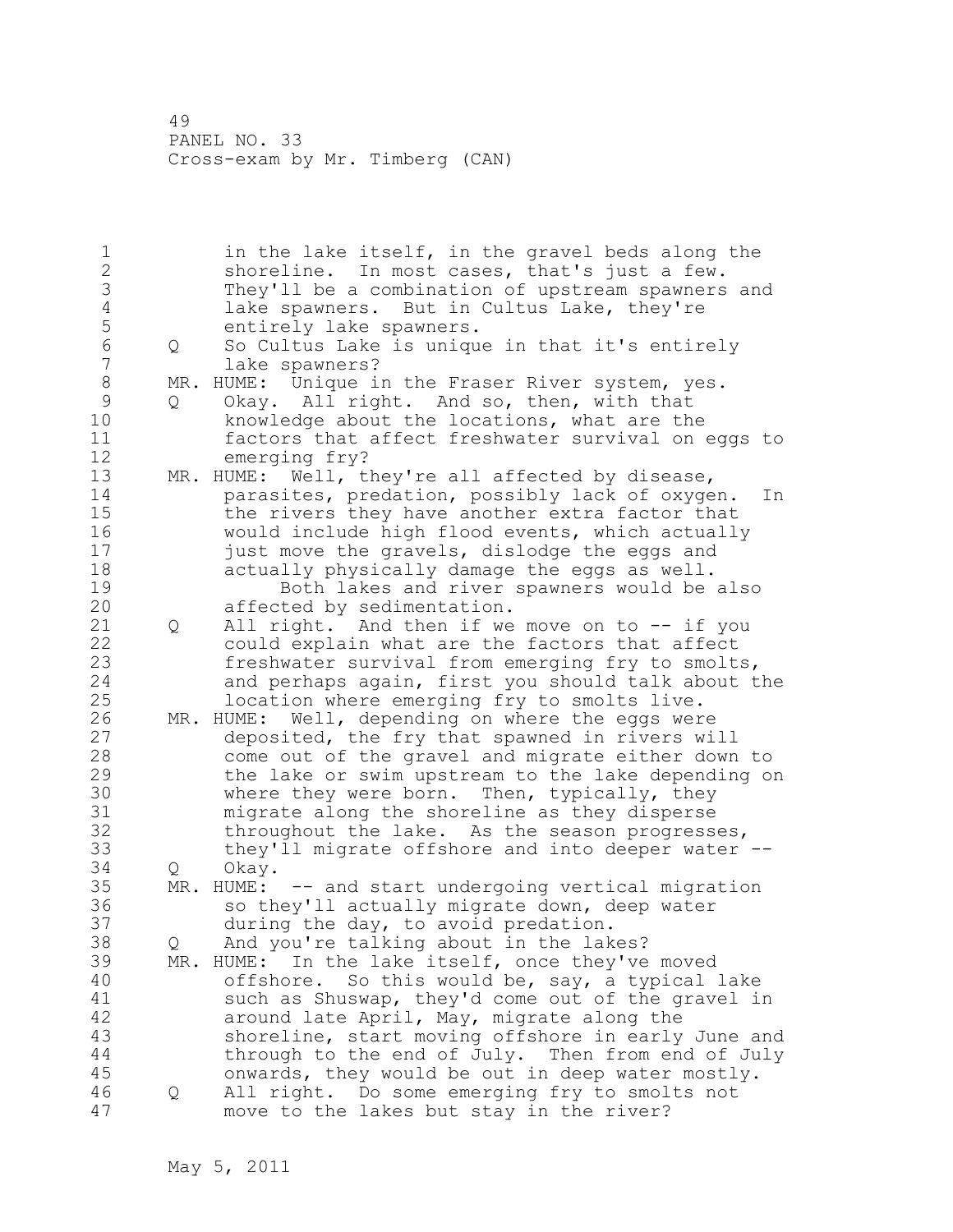1 MR. HUME: There is a river type of sockeye, yes, such 2 as at the Harrison. It's the main example in the 3 Fraser River.<br>4 Q And so that's 4 Q And so that's a unique characteristic of the 5 Harrison?<br>6 MR.HUME: It' 6 MR. HUME: It's not unique to sockeye in general, but 7 it is -- I believe actually Widgeon Slough is also 8 a river-type sockeye. They basically come out of 9 the gravel and migrate downstream immediately to<br>10 the ocean. Then they go a very short time perio the ocean. Then they go a very short time period 11 where they're -- well, the smolt, they spend a 12 very short time in fresh water. 13 Q Right. And so can you then, for the assistance of 14 the Commissioner, what are the factors that affect 15 the freshwater survival in lakes and/or rivers of 16 the emerging fry to smolt stage? 17 MR. HUME: Predation is obviously one factor. Food 18 supply may be problem if the high densities or the 19 lake is nutrient poor which may not actually<br>20 directly kill them, it may make them more -directly kill them, it may make them more  $--$ 21 because they're slow-growing makes them more 22 vulnerable to predation for a longer time period, 23 and therefore may actually increase the mortality 24 rate. 25 At the same time, they may also be more 26 susceptible to disease. It's very hard to<br>27 distinguish, to tell -- we do have very li distinguish, to tell  $--$  we do have very little 28 information on diseases actually killing off fry 29 because basically we can't observe that in the 30 wild. 31 Q Okay. Just so I can get a list in my head, what 32 you've said is that the factors that affect 33 freshwater survival from merging fry to smolts are 34 predation, nutrients in the lakes and disease. 35 Are there any others or are those the three 36 factors? 37 MR. HUME: Those would be -- well, parasites also. 38 There's a parasitic copepod which can affect some 39 stocks particularly. 40 Q Okay. And I'd like to sort of talk about lake 41 **productivity, then, with this nutrient point that**<br>42 vou've raised. How do we understand lake you've raised. How do we understand lake 43 productivity? How do we look at that? 44 MR. HUME: Well, lake productivity is driven mainly by 45 the nutrients in the lake itself. So most Fraser 46 River lakes are, relative to lakes in general, 47 say, throughout North America, are quite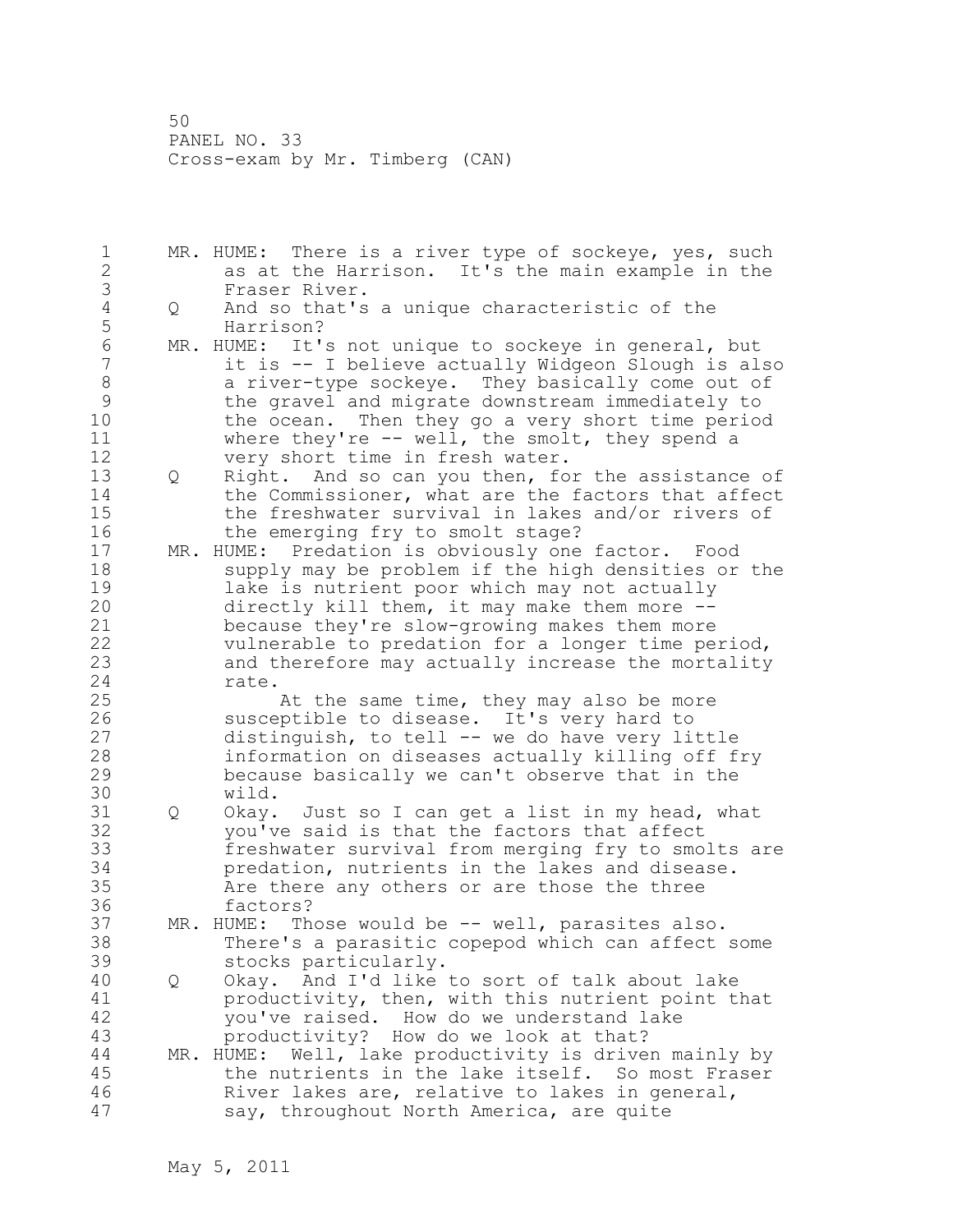1 oligotrophic. It means that they have very low 2 nutrient levels. This is fairly typical of 3 sockeye-rearing lakes, though. But it's atypical 4 of lakes in general.<br>5 Q Okay. 5 Q Okay.<br>6 MR.HUME: 6 MR. HUME: But the level of nutrients that are<br>7 available determines how much phytoplankt available determines how much phytoplankton can 8 grow, and that in turn controls the zooplankton<br>9 which the sockeve feed upon. 9 which the sockeye feed upon.<br>10 0 That's their food at that st 10 Q That's their food at that stage? 11 MR. HUME: Yeah. 12 Q And is that what we call a "bottom-up process"? 13 MR. HUME: Yes, it is. 14 Q All right. And with that description of lake 15 productivity, how does predation fit into this? 16 MR. HUME: Predation is a top-down process. 17 Q And what does that mean? 18 MR. HUME: It means the bottom-up process means the 19 **production of the fish are controlled by things**<br>20 **coming from the lower trophic levels and** coming from the lower trophic levels and 21 nutrients. Top down means a higher trophic level 22 such as predatory fish, piscivorous fish feeding 23 on them, control the abundance of the sockeye, the 24 fry in the lake. 25 MR. TIMBERG: Okay. And then if we could then return 26 to Exhibit -- oh, we have Exhibit 45. Perhaps we<br>27 could have this marked as the next exhibit. That could have this marked as the next exhibit. That 28 was Tab 45, for the record. 29 THE REGISTRAR: Exhibit 810. 30<br>31 31 EXHIBIT 810: Examples of results produced by DFO's Lake Research Program 33 34 MR. TIMBERG: 35 Q So looking at Exhibit 810, can you just help us 36 understand what the "x" and the "y" axes shows 37 here? 38 MR. HUME: The "x" axis is effective female spawners. 39 This is a graph of Quesnel Lake, Quesnel Lakes. 40 The bottom axis is effective female spawners in 41 millions of fish starting -- it goes up to two<br>42 million fish on the right-hand side. The "v" million fish on the right-hand side. The "y" 43 axis, or left-hand axis is the number of fall fry 44 estimated, abundance of fall fry done through our 45 acoustic and bottom trawl surveys. 46 Q All right. And what does the red square show us? 47 MR. HUME: The red dot is the results of a model that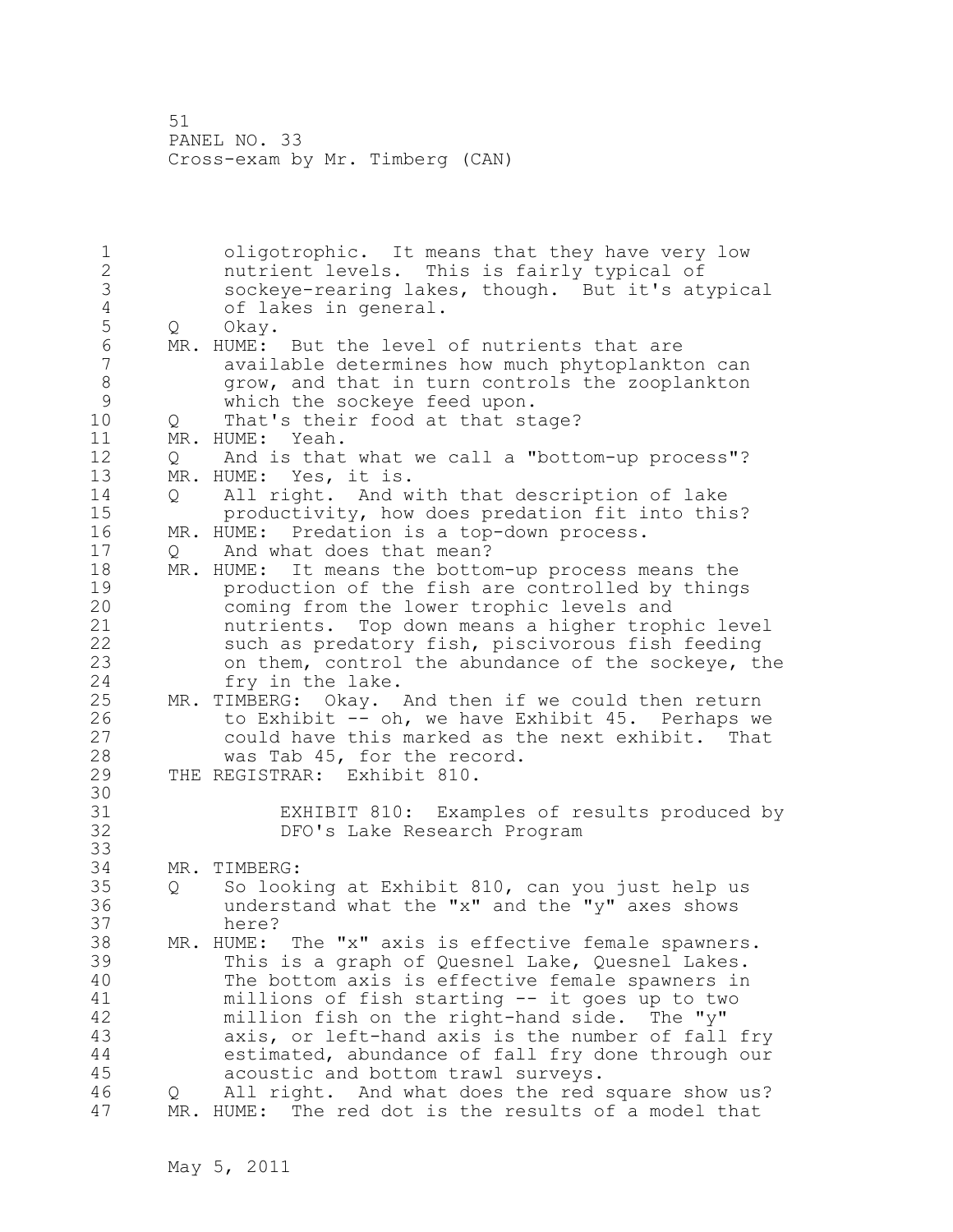1 we built based on the primary productivity of the 2 lake, and what the model does is estimates the 3 carrying capacity, optimum escapement to the lake,<br>4 and also the -- actually, what it really estimates 4 and also the -- actually, what it really estimates<br>5 is the maximum biomass of the lake in support, and 5 is the maximum biomass of the lake in support, and<br>6 then it uses some rough numbers to estimate the 6 then it uses some rough numbers to estimate the 7 optimum escapement to the lake that would produce 8 that biomass.<br>9 Then it' 9 Then it's further using an average fry size.<br>10 We can actually then use and turn that into We can actually then use and turn that into 11 estimating the total number of fall fry or smolts 12 that would be produced by that optimum escapement. 13 Q And so in this instance, what does it tell us 14 about Quesnel Lake? 15 MR. HUME: So from Quesnel Lake, what we're suggesting 16 is we can produce -- the lake can support about 60 17 million smolts. It would take approximately 18 750,000 effective female spawners, 1.5 million 19 spawners in total.<br>20 0 And where are you 20 Q And where are you getting that from? Is that the 21 start, or is that the -- 22 MR. HUME: No, the 1.5 -- sorry, I just multiplied 23 effective females by two. So total returns to the 24 lake would be 1.5 million. 25 Q Okay. 26 MR. HUME: The graph shows 750 (sic) female spawners.<br>27 0 All right. And then if we could turn to the nex 27 Q All right. And then if we could turn to the next<br>28 ange of this exhibit. If you could assist us to page of this exhibit. If you could assist us to 29 let us know what this graph shows us. 30 MR. HUME: We've applied our PR - we call it a PR model<br>31 or photosynthetic rate model - we've applied this 31 or photosynthetic rate model - we've applied this<br>32 model to many of the Fraser River's sockeve model to many of the Fraser River's sockeye 33 rearing lakes. So the blue bars in this graph, so 34 they're showing - when we're presenting the data 35 in this case - is the number of spawners per 36 hectare lake surface area so that we can compare 37 all the graphs, the relative productivity of each 38 lake to each other. 39 Q So you've done this for 18 sockeye lakes? 40 MR. HUME: Yes. 41 Q And should we be careful about the green bar? The 42 green bar says "Maximum observed spawners". 43 That's not an average. Could you explain -- 44 MR. HUME: It's not an average, no. It's in the last 45 20 years. This is maximum observed spawner ever 46 that we've seen for each one of these lakes. 47 Q All right. And so if the blue bar is tall, like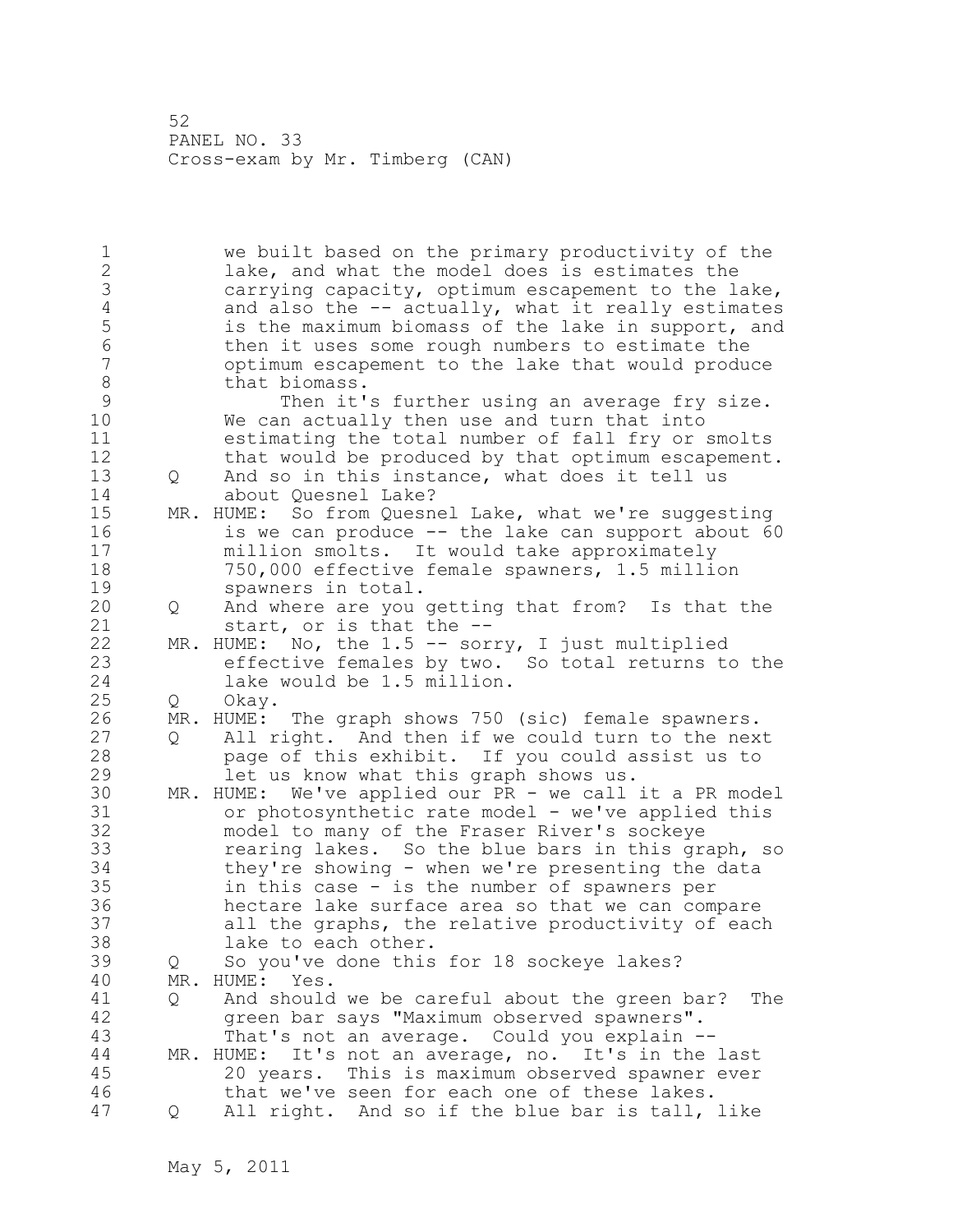1 take for example Anderson Lake, and the green bar 2 is low, what does that tell us? 3 MR. HUME: Anderson Lake is capable of spawner density<br>4 of about approximately 100, 110 spawners per 4 of about approximately 100, 110 spawners per<br>5 hectare, and so far we've only, in the last 5 hectare, and so far we've only, in the last 20<br>6 vears, observed about 40 spawners per hectare 6 years, observed about 40 spawners per hectare in that lake. 8 Q And that was the maximum observed?<br>9 MR. HUME: That's the maximum observed, 9 MR. HUME: That's the maximum observed, yes.<br>10 0 Do we need to consider the fact that th 0 Do we need to consider the fact that these salmon 11 co-migrate when we look at this chart? 12 MR. HUME: It's one way of looking at relative 13 productivity of various lakes, various sockeye 14 conservation units. So, in this case, the Shuswap 15 and Cultus Lake are an example of two stocks that 16 migrate at the same time. Cultus Lake is 17 obviously, in recent years, has not produced 18 anything near its capability, whereas Shuswap has 19 been over -- has at least one year which is well<br>20 over its estimated carrying capacity. over its estimated carrying capacity. 21 Q So fisheries management, they have to balance 22 those lakes out to ensure that they're -- that you 23 ensure sufficient returns of each lake. 24 MR. HUME: This is one measure of that. Stock 25 productivity is partly due to freshwater factors, 26 but also marine survival and marine productivity<br>27 would affect it as well. This is just one factor would affect it as well. This is just one factor 28 that goes into the whole mix. 29 Q Okay. Thank you. I'd like to then move onto the 30 question of -- now moving from smolt to the marine 31 water.<br>32 THE COMMISS THE COMMISSIONER: Mr. Timberg, is this graph on the 33 screen part of Exhibit 45 -- I'm sorry, Exhibit 34 810? 35 MR. TIMBERG: Yes, it's the second page. 36 THE COMMISSIONER: Thank you. 37 MR. TIMBERG: 38 Q Mr. Hume, then, earlier, before the lunch break, 39 we were talking about smolts to marine and you 40 talked about the need for further data on that 41 information.<br>42 MR. TIMBERG: I'm MR. TIMBERG: I'm wondering if we could turn, Mr. 43 Registrar, to Exhibit 804. This is a document 44 that Commission counsel entered this morning. 45 Q If we could turn to page 37. I understand that 46 this graph shows on the left side, smolt-to-47 recruitment survival, so that's outgoing smolt.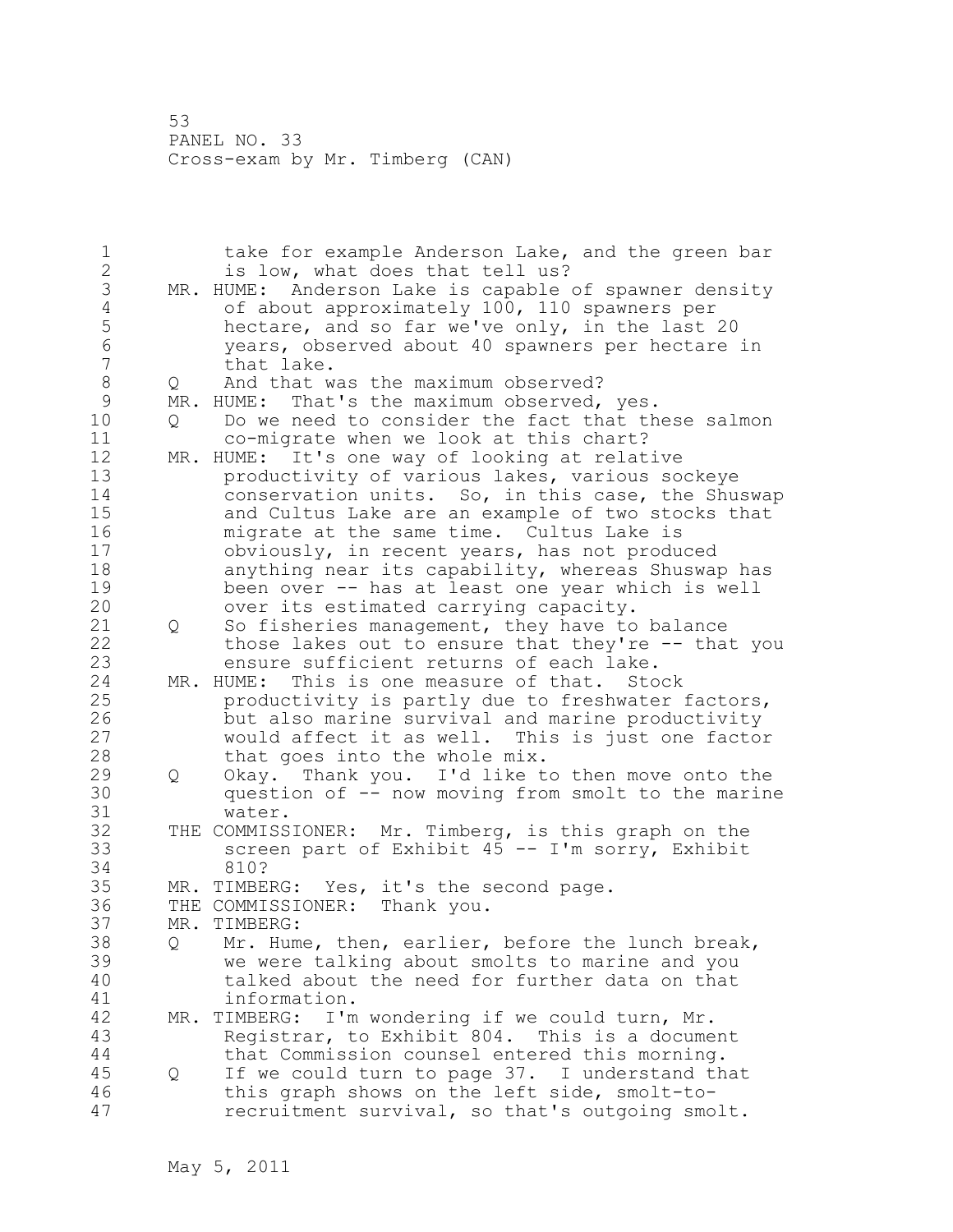1 And then their returns as adult fish -- 2 MR. HUME: Yes. 3 Q -- on the left-hand side. Then on the bottom,<br>4 it's the brood vear, so that's the vear that t 4 it's the brood year, so that's the year that the<br>5 eqqs were laid. 5 eggs were laid.<br>6 MR. HUME: That's co 6 MR. HUME: That's correct.<br>7 0 So what does this gra So what does this graph tell us about freshwater 8 to marine survival from smolts to recruitment<br>9 seturns? 9 returns?<br>10 MR. HUME: It MR. HUME: It shows a number of things. One is it 11 shows that the Cultus -- if you look at the 12 "Cultus Wild" line, which is the solid black line, 13 and compare that to the Chilko line, you can see 14 that they're fairly well together, so it appears 15 that maybe mortality factors that affect one are 16 affecting both stocks at the same time. 17 Secondly it can show us that for Chilko, 18 **Survival is being slowly decreasing over time, so** 19 it started off in 1999 at approximately eight<br>20 percent survival, and it's decreased now down percent survival, and it's decreased now down to 21 2005, which is the brood year in question for the 22 inquiry, to well less than one percent survival. 23 Q Okay. Thank you, Mr. Hume. 24 I'd like to now turn to discussing marine 25 survival rates, and Mr. McFarlane, can you 26 describe the most vulnerable stage for salmon in<br>27 the marine waters? the marine waters? 28 MR. McFARLANE: I believe the most vulnerable stage is 29 immediately upon ocean entry, probably within the 30 first four, maybe five weeks.<br>31 0 And so where would that be? 31 Q And so where would that be? That would be in Georgia Strait? 33 MR. McFARLANE: For these stocks, yes. 34 Q Okay. And why is that your opinion? 35 MR. McFARLANE: Well, I'm not a salmon biologist, but I 36 think it's becoming generally accepted that this 37 is the case. There's been a fair amount of recent 38 work on what's called the critical time-critical 39 period hypothesis which indicates you sort of have 40 to make it or break it very early in your ocean 41 career, not unlike us.<br>42 0 Okav. All right. And 42 Q Okay. All right. And so what's your opinion on 43 the causes of decline, then, of the Fraser River 44 sockeye salmon in 2009? 45 MR. McFARLANE: From the evidence I've seen, I believe 46 that the problems were with the Strait of Georgia 47 system in early 2007, and it was related to a very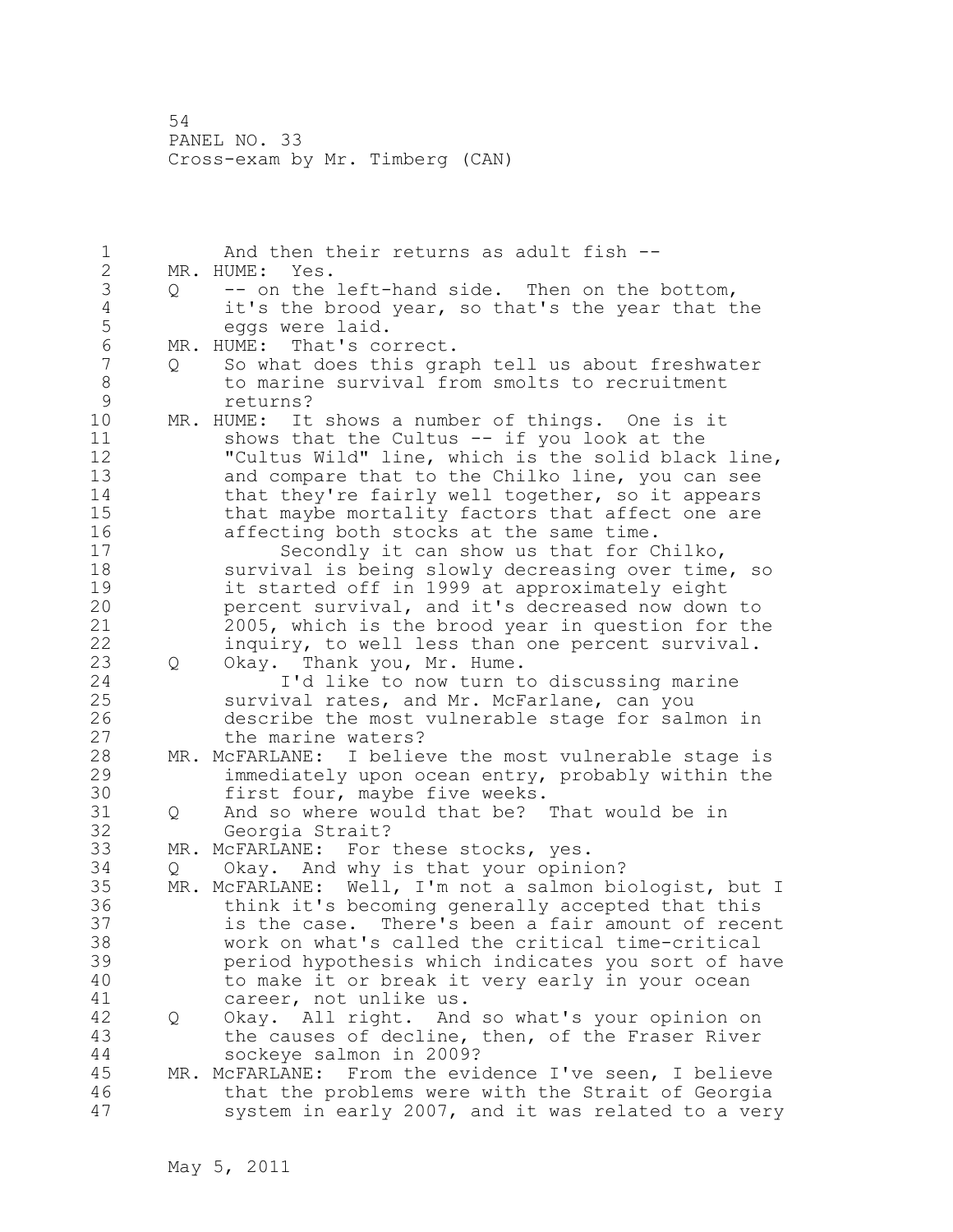1 low productivity of the Strait, and by 2 "productivity", I mean the same as Jeremy just 3 explained for fresh water. It's the lower trophic 4 level success of the feed.<br>5 0 Okay. So it's sort of a n 5 Q Okay. So it's sort of a nutrient issue. What are 6 the species in the Georgia Strait that are competing with sockeye salmon when they enter the 8 marine waters?<br>9 MR. McFARLANE: Wel 9 MR. McFARLANE: Well, the dominant species that would<br>10 be considered competitors would be herring, chum. be considered competitors would be herring, chum, 11 pinks. Although in 2007, I believe that wasn't a 12 major pink year. You would also have other 13 species such as chinook and coho. 14 Q All right. Is that the only other species 15 competing with sockeye salmon in the Georgia 16 Strait? 17 MR. McFARLANE: Probably not. There are other species 18 which -- their early life history stages would 19 also eat much of the same types of food. That<br>20 would include things like Pacific hake. There would include things like Pacific hake. There's 21 two other small what you could consider forage 22 fishes which have a fairly significant abundance 23 we think, although there's been virtually no work 24 done recently on them, are one called a 25 Leurroglossus, one called a Myctophid or 26 midshipmen, and they are in fair quantities in the<br>27 mid-water. They're not right at the surface like mid-water. They're not right at the surface like 28 these other species. 29 Q I think for the record, somebody's going to have 30 to spell those words, or provide them in writing<br>31 after your oral testimony, so we'll do it after 31 after your oral testimony, so we'll do it after<br>32 vour oral testimony. We'll get that in writing your oral testimony. We'll get that in writing to 33 help the record here. 34 MR. McFARLANE: Okay. I know how to spell them. 35 Q Well, we'll keep moving. 36 MR. McFARLANE: Okay. 37 Q And so going back, then, in the spring of 2007, 38 what was your understanding of the ocean entry of 39 the sockeye salmon in the Georgia Strait? 40 MR. McFARLANE: Well, again, this is from other 41 people's work, but the data I've seen indicates<br>42 that the overall abundance -- and this is based that the overall abundance  $-$  and this is based on 43 trawl surveys in the Strait in around June and 44 July. The overall abundance of these species was 45 reduced. We're talking all of the species, not 46 just sockeye. And the condition factor of these 47 smolts, so that -- you could think of it as their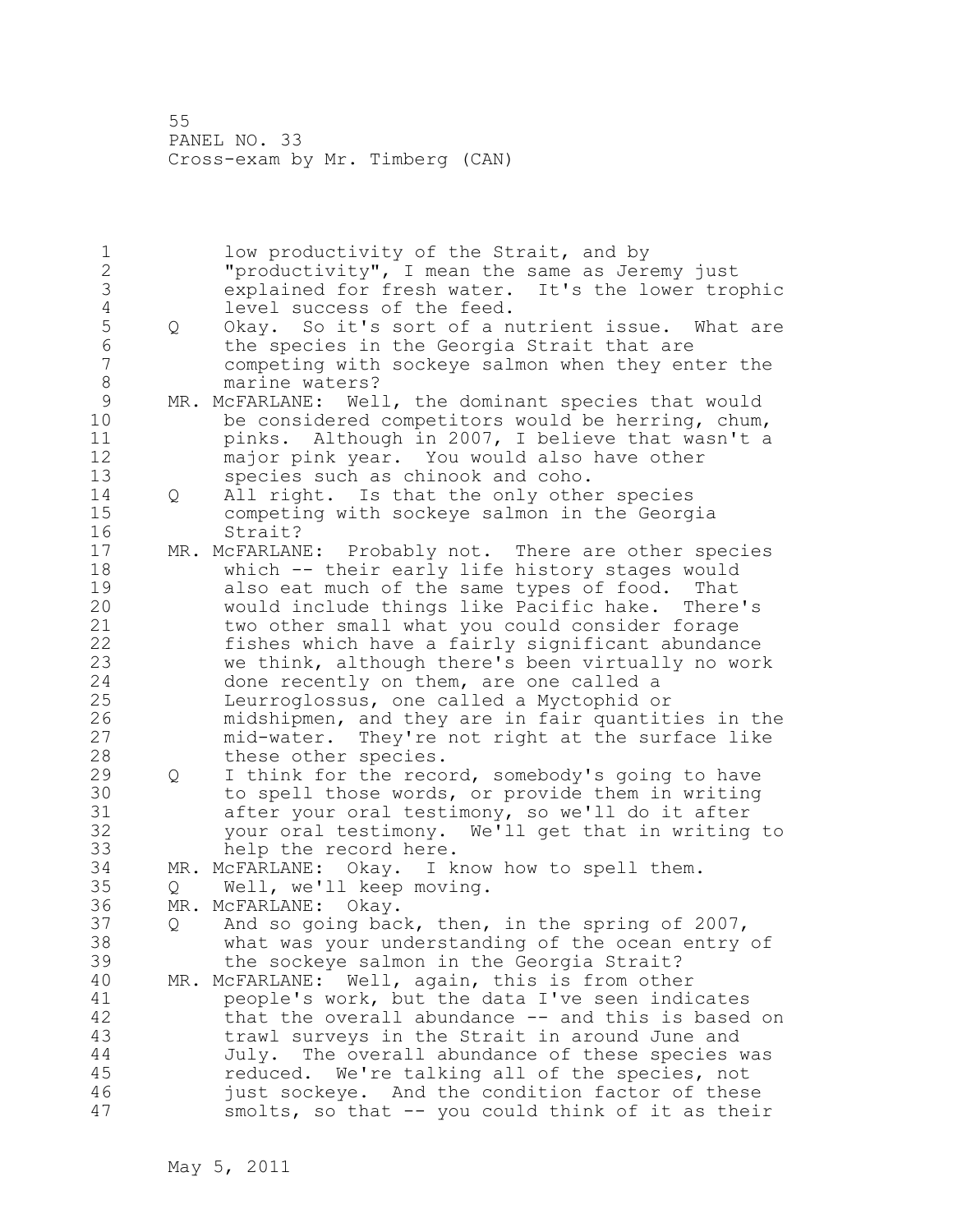1 robustness, their fatness. It's a relationship 2 between the length of the smolt and the weight of 3 the smolt. It was the lowest on record for many<br>4 of these species. 4 of these species.<br>5 The same app 5 The same applies to herring. The juvenile 6 herring were in extremely poor condition. This generally relates to ability to survive through 8 the critical period of time. The predation might<br>9 have an impact. 9 have an impact.<br>10 So the imp So the important thing is, I think, that you 11 might want to take from this is that when you have 12 fish in the poorest condition at this time, you'll 13 see some immediate types of mortalities. But it's 14 also indicative that there'll be mortalities 15 following this time. It basically says they're 16 going to be in a bad state. So they all don't die 17 on the same day, they may continue to die over the 18 next number of weeks, possibly even number of 19 months because, like other animals, as they get<br>20 sicker or don't respond to any other food sourc sicker or don't respond to any other food sources, 21 they can't make it. 22 Q Okay. And do you have a recommendation on how to 23 better understand this early entry of sockeye 24 salmon into the Georgia Strait? 25 MR. McFARLANE: Well, if you mean -- 26 Q What more information would be of assistance to<br>27 conderstand this? understand this? 28 MR. McFARLANE: If you wanted to design a program that 29 looked directly at the relationship between 30 sockeye smolts and some of these factors we've been talking about in terms of predation and 32 competition and whether it's a bottom-up or top-33 down system, I would design the survey to go out 34 there at the specific time, so this would be -- I 35 would look at it in early spring to early summer, 36 so let's say April to June or early July, and I 37 would study all aspects of the system at that 38 particular time. 39 That would include the physics of the system, 40 wind patterns and nutrient patterns which would 41 give you initial indication of productivity<br>42 levels, study the lower trophic levels which levels, study the lower trophic levels which is 43 again the feed for these species, and then study 44 the species themselves, the upper pelagic species 45 which are the salmon species we mentioned, 46 herring. 47 I'd also look at the other potential predator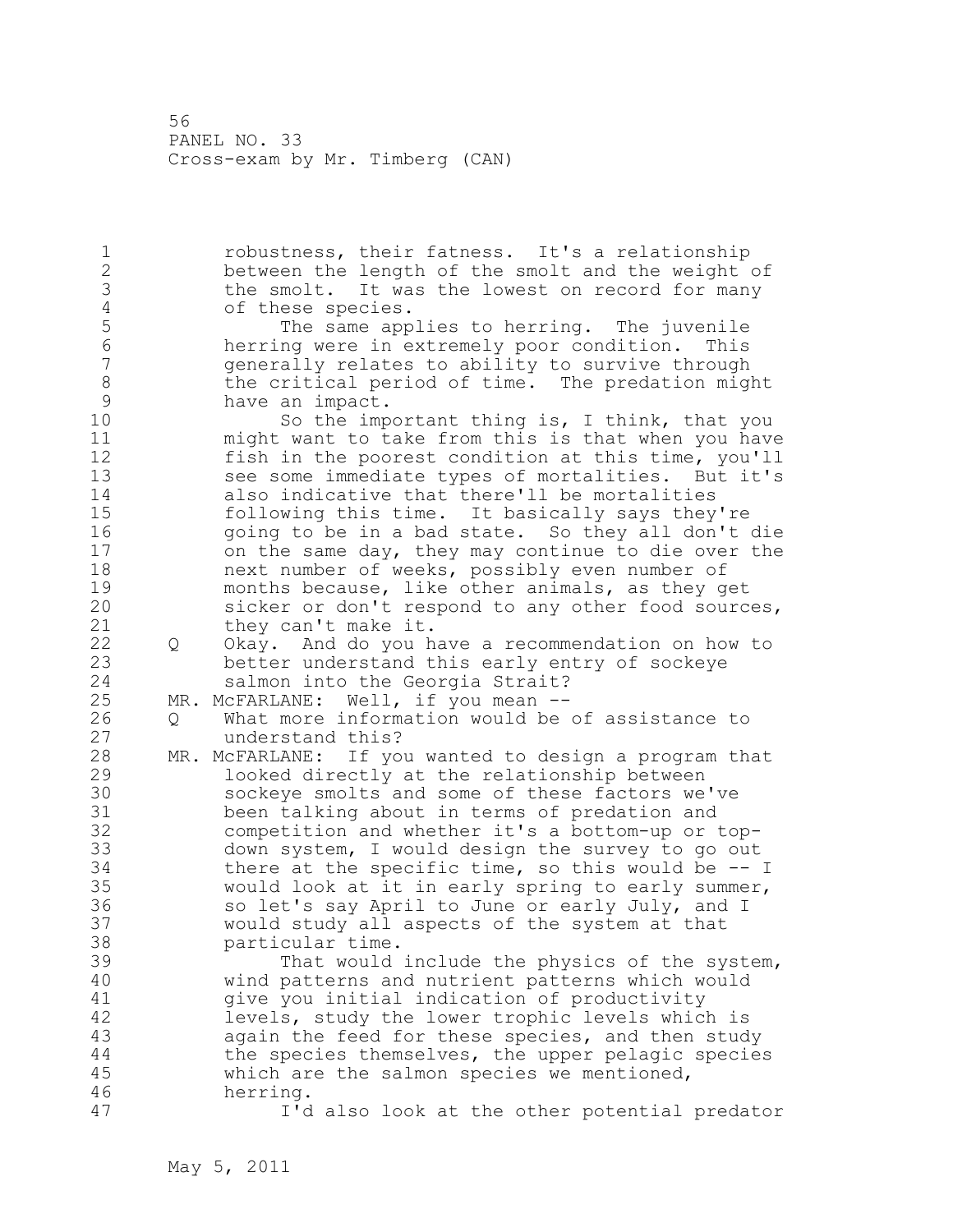1 species -- 2 Q Mm-hmm. 3 MR. McFARLANE: -- which Villy and Andrew Trites had in<br>4 their report, which would include things like 4 their report, which would include things like<br>5 hake, dogfish, pollock. But I'd also look at 5 hake, dogfish, pollock. But I'd also look at some 6 of the other potential competitors which would include the other species I mentioned such as 8 Leurroglossus and Myctophids.<br>9 Myctophids, now -- so yo 9 Myctophids, now -- so you're directing or making a very directed ecosystem-type study to 11 answer a very specific question. So you're not 12 going out there -- it's not like what the ERI 13 program is designed to look at, which is a much 14 broader, broader approach. 15 Q Okay. Perhaps we could turn to Project number 8 16 and turn to the recommendations at page 83. I 17 note that the report recommends further data on 18 six species, of which four of them are not located 19 19 in the Georgia Strait. The report only recommends<br>20 further study on river lampreys and common murre. further study on river lampreys and common murre. 21 Would you care to comment on that, or would you 22 add to that list just to -- 23 MR. McFARLANE: I would add to it. This list is -- I 24 mean, some of these potential predators occur in 25 waters just north of Georgia Strait and on up 26 towards Alaska. So if you're looking at it<br>27 through its whole life history, I think you through its whole life history, I think you would 28 want to examine those species, and others, in 29 those other areas as well. So these would be in 30 addition to what I said for the Strait of Georgia.<br>31 0 Okav, thank you. And you mentioned dogfish and Q Okay, thank you. And you mentioned dogfish and 32 pollock. 33 MR. McFARLANE: Yes. 34 Q Can you perhaps describe why we would look at 35 pollock in the Georgia Strait? 36 MR. McFARLANE: It's a species that's present in the 37 Strait. It tends to be in the southern part of 38 the Strait and it is a fish eater, so that it is a 39 potential predator, has been identified. I'm not 40 suggesting it is a predator of any consequence as 41 far as sockeye are concerned, but I think when<br>42 vou're looking at trying to answer the question you're looking at trying to answer the question 43 you are, which is what happened to these sockeye 44 once they entered ocean waters, you want to 45 examine all the potential predators. So this is 46 why I would conclude that, remembering that when 47 they enter the water, there's a lot of mortalities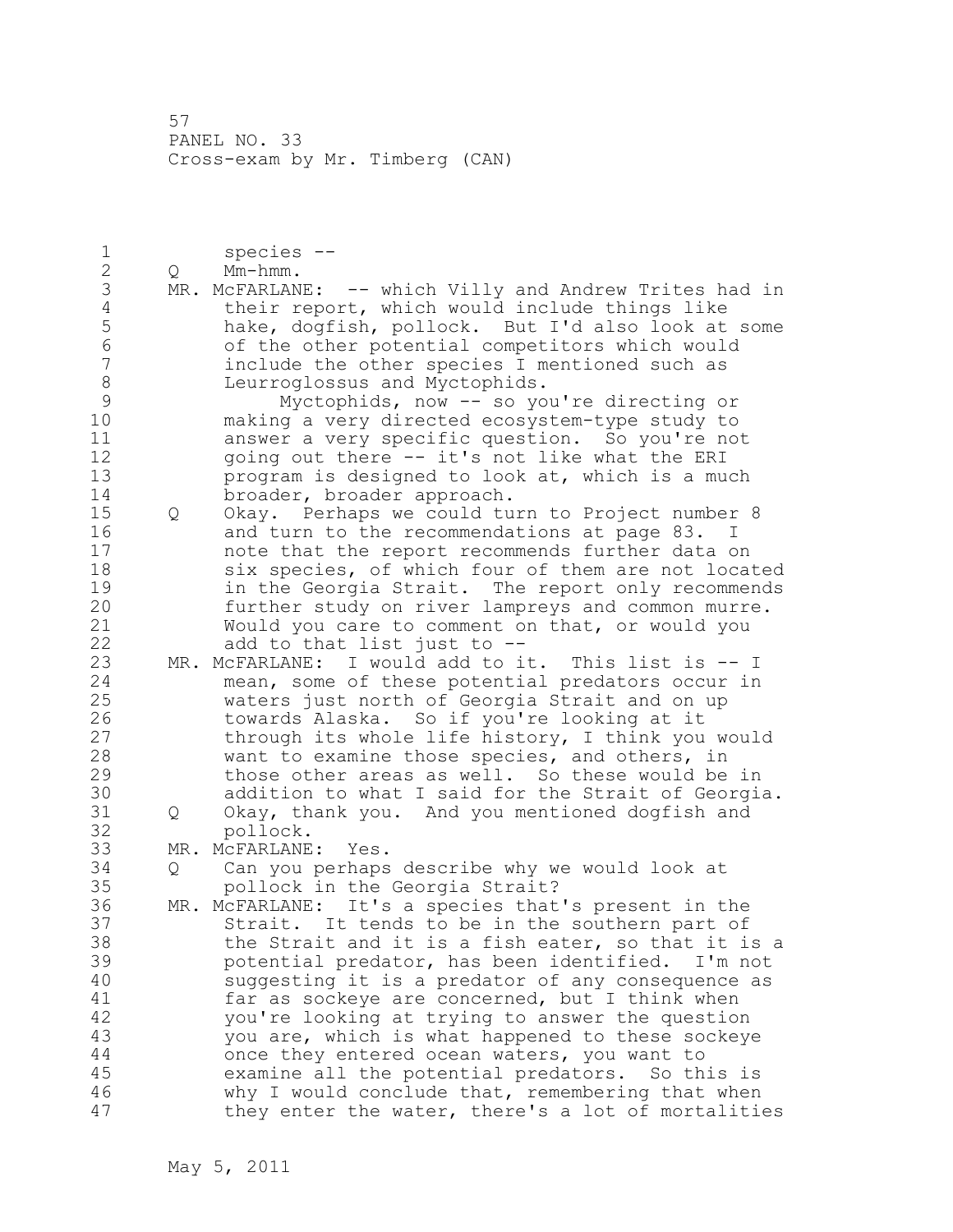1 and in going on for a fair amount of time, so we're 2 looking at -- I don't think anyone would disagree 3 that salmon are being eaten by a number of<br>4 species. That's just the way it is in thim 4 species. That's just the way it is in this world.<br>5 The question is are these species having an 5 The question is are these species having an 6 impact on the dynamics of those salmon? My belief is that it is a bottom-up situation which is a 8 productivity controlled area, but in order to 9 actually ascertain that and in order to study that into the future, you want to look at both top-down 11 and bottom-up. A program such as I just said 12 would give you that ability. 13 Q Okay. Thank you. Before we move off of the 14 recommendations, recommendation number 3 on page 15 83, it's the third paragraph, calls for a central 16 database. Do you have any comments with respect 17 to that recommendation? 18 MR. McFARLANE: My comment would be that, to begin 19 with, and to get it off the ground, number one I<br>20 agree on central databases. I think it would be agree on central databases. I think it would be a 21 good thing. But I think the best way to go about 22 this would be to have it as an actual metadatabase 23 where you identify what data there is, the area of 24 whatever data you have is taken, and the custodian 25 of the -- the timeframes that are available, and 26 the custodian of that data and the contact<br>27 information for that custodian. I think th information for that custodian. I think that 28 would give everyone access to what they need. It 29 would let them know what's available, but it would 30 also ensure that the proper explanations came<br>31 along with the data, how it was taken, all th along with the data, how it was taken, all those 32 sorts of things, and probably, I would think, lead 33 to collaborations. I've certainly done this type 34 of thing with other datasets and I find it very 35 useful. 36 Q All right. Thank you. Before we move off of the 37 recommendations, did you have any other comments 38 on the other four recommendations? 39 MR. McFARLANE: Well, I certainly agree with the next 40 one as we just talked about, which is focus some 41 of this salmon research work once the fish enter<br>42 the sea, so no arqument there. the sea, so no argument there. 43 Conceptual ecosystem model, sure. I mean, I 44 do that myself. I actually worked with some of 45 Villy's students on these types of things, and 46 it's always beneficial. 47 Q So perhaps, just while we're on that point, could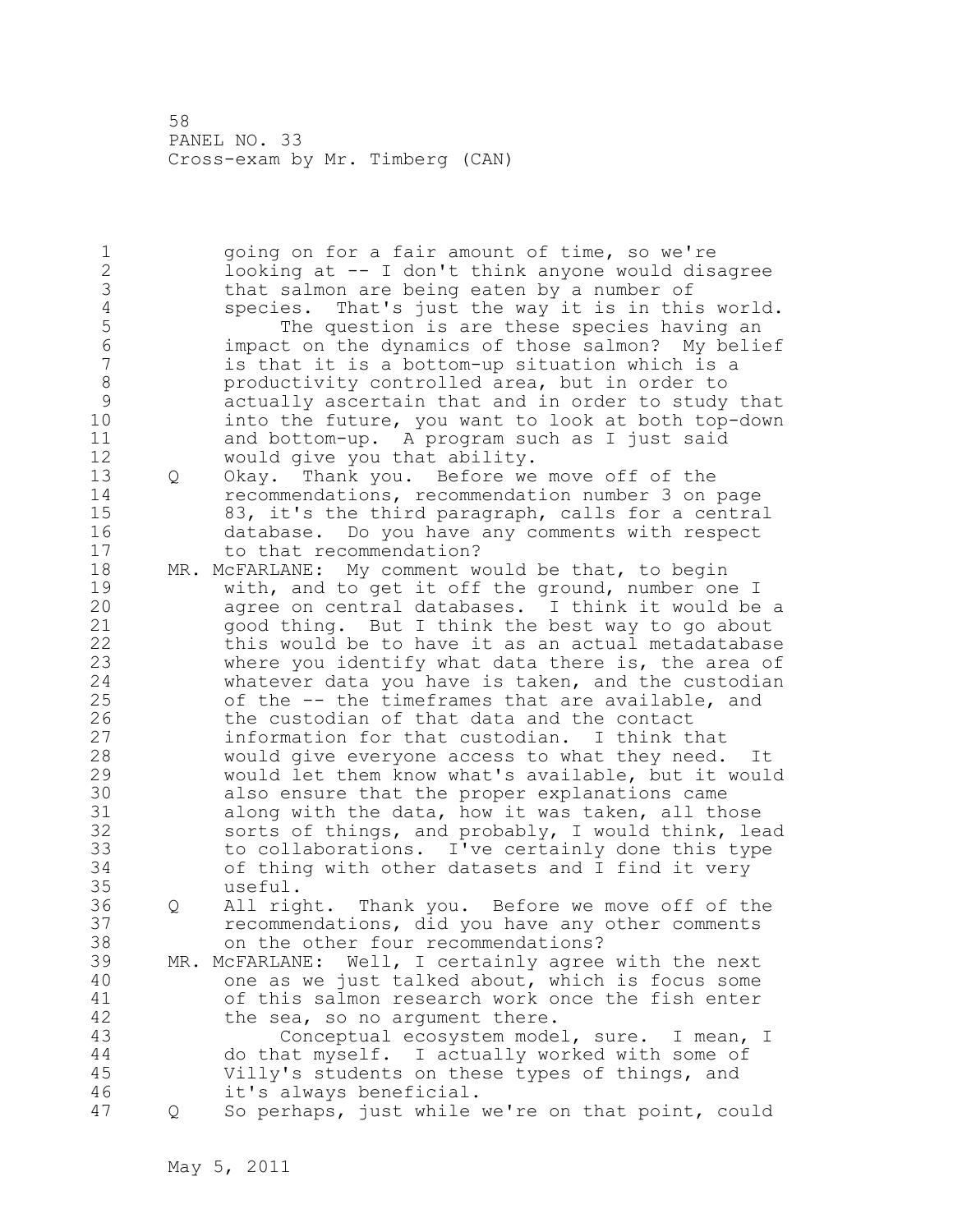1 you describe some of your work using ecosystem 2 models? Is that something that's being utilized 3 by DFO?<br>4 MR. McFARLAN! 4 MR. McFARLANE: Ecosystem models are being utilized by<br>5 DFO, yes. I've looked at -- I've participated in 5 DFO, yes. I've looked at -- I've participated in<br>6 Studies using ecopath with ecosim which is the 6 studies using ecopath with ecosim which is the model that is recommended here. 8 MR. TIMBERG: And perhaps we could turn then, Mr.<br>9 Registrar, to Tab 20 of Canada's list of 9 Registrar, to Tab 20 of Canada's list of documents. 11 MR. McFARLANE: What's Tab 20? 12 MR. TIMBERG: 13 Q Who is Ian Perry and Diane Masson? 14 MR. McFARLANE: Dr. Perry and Dr. Masson are both co-15 chairs of the Strait of Georgia ecosystem studies 16 initiative. 17 Q And could we turn to the abstract at page 3? And 18 this abstract, perhaps you could just tell us what 19 this document is first, just in general. I note 20 it's a draft document. What's your understanding 21 of what this CSAS document is intended to do? 22 MR. McFARLANE: Could you show me the title again, 23 sorry, so I can tell you what it is? Framework 24 for the -- oh, okay. This is the actual working 25 paper for the Strait of Georgia ERI, building the 26 framework for the ecosystem approach. This --<br>27 0 So perhaps we could turn to page 3 of the 27 Q So perhaps we could turn to page 3 of the 28 abstract. It might help. So this, as I 29 understand it, this document is summarizing the 30 ERI project that recently concluded; is that...?<br>31 MR. McFARLANE: This document would be -- ves, this  $MR.$  McFARLANE: This document would be  $-$  yes, this 32 would be basically -- because the ERI project 33 isn't actually concluding for another -- or I 34 guess it just concluded in the past month -- that 35 this would have included all the information up to 36 that point on the various programs that were going 37 on at the time. I believe it also will provide a 38 series of recommendations and that sort of thing 39 in establishing and providing an actual framework 40 for future work. 41 MR. TIMBERG: Okay. If this could be marked as the 42 next exhibit, please. 43 THE REGISTRAR: Exhibit 811. 44 45 46 47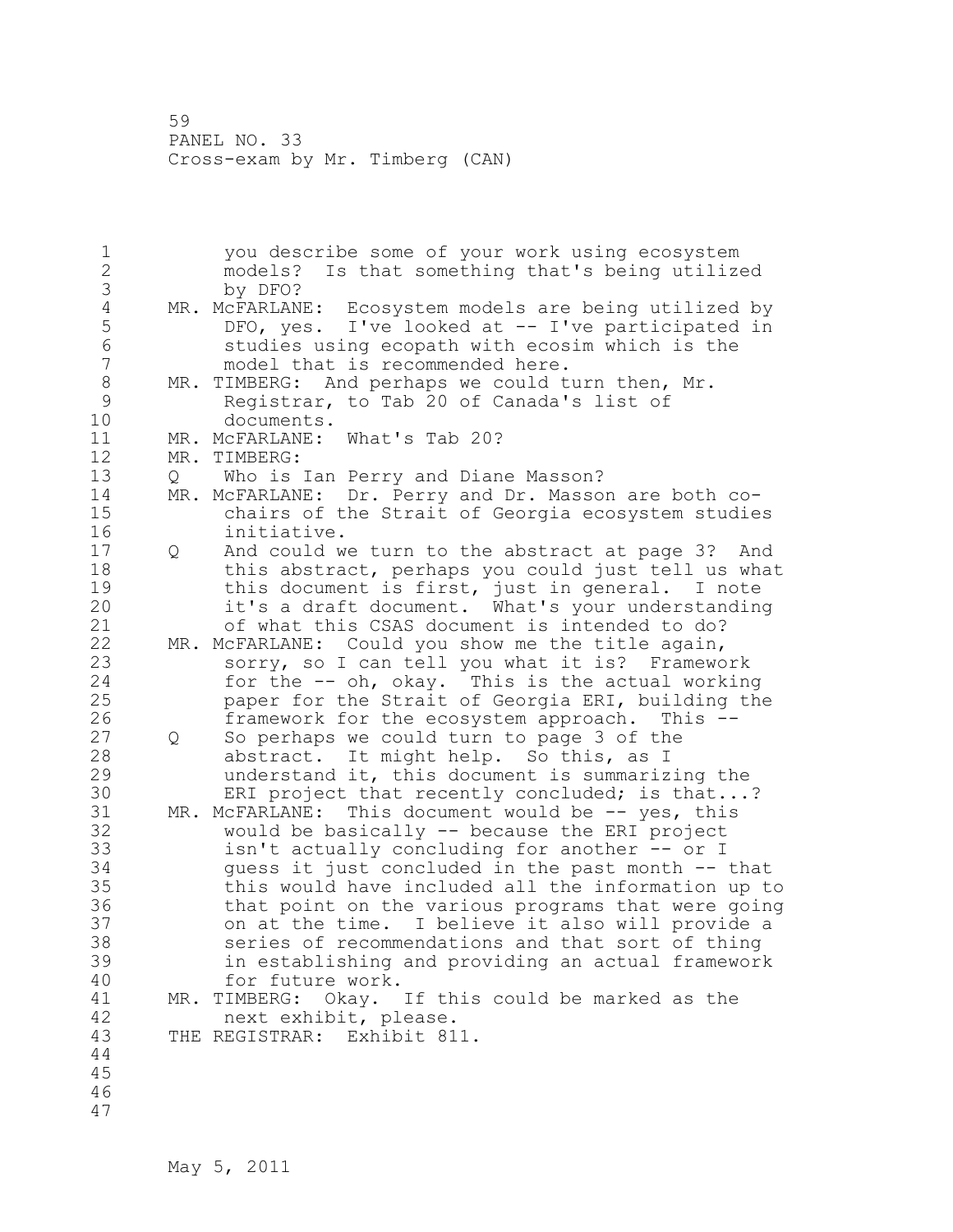1 EXHIBIT 811: DFO document entitled, "A<br>2 framework for an ecosystem-based approa framework for an ecosystem-based approach to 3 managing the Strait of Georgia" by Ian Perry and Diane Masson 5 6 MR. TIMBERG: And if we could then turn to Tab 19 of<br>7 Canada's list of documents. Canada's list of documents. 8 Q I understand this is like an Executive Summary of<br>9 that document: is that correct? 9 that document; is that correct?<br>10 MR. McFARLANE: Yeah, this is a Scie MR. McFARLANE: Yeah, this is a Science Advisory Report 11 which basically pulls what the subcommittee that 12 reviewed the previous document would consider the 13 major points that should go into a document for 14 easy access for everyone, not just Science people. 15 Q Okay. 16 MR. McFARLANE: So it gets rid of a lot of the science 17 and concentrates on the actual conclusions and 18 recommendations. 19 MR. TIMBERG: And if we could then have this marked as the next exhibit. the next exhibit. 21 THE REGISTRAR: Exhibit 812. 22 23 EXHIBIT 812: Executive Summary of Exhibit 24 811, Science Advisory Report 25 26 MR. TIMBERG:<br>27 0 If we c 27 Q If we could turn to page 8 of this document and<br>28 T'd like you to comment on the knowledge gaps I'd like you to comment on the knowledge gaps 29 identified by DFO in the Executive Summary. 30 MR. McFARLANE: Okay. Yup, those are knowledge gaps. 31 Q All right. And if we could then turn to the next<br>32 bage to "Conclusions and Advice". So these are page to "Conclusions and Advice". So these are 33 the -- maybe we'll just let the document speak for 34 itself in the interest of time. I just note at 35 the next page, at the bottom of the page, has 36 recommendations. I'm not sure if you've had an 37 opportunity to review the recommendations? 38 MR. McFARLANE: Yes, I have. I would say that in the 39 previous part that you just skipped over, there's 40 a timeline there that I think is very important. 41 Q Okay. If we could perhaps go to that, then.<br>42 MR. McFARLANE: It goes from short-term to mid-te MR. McFARLANE: It goes from short-term to mid-term to 43 longer term research type approaches. I think it 44 highlights a pretty reasonable approach to trying 45 to determine what we can expect might happen in 46 the Strait of Georgia over the next number of 47 years. I do agree with some people who suggest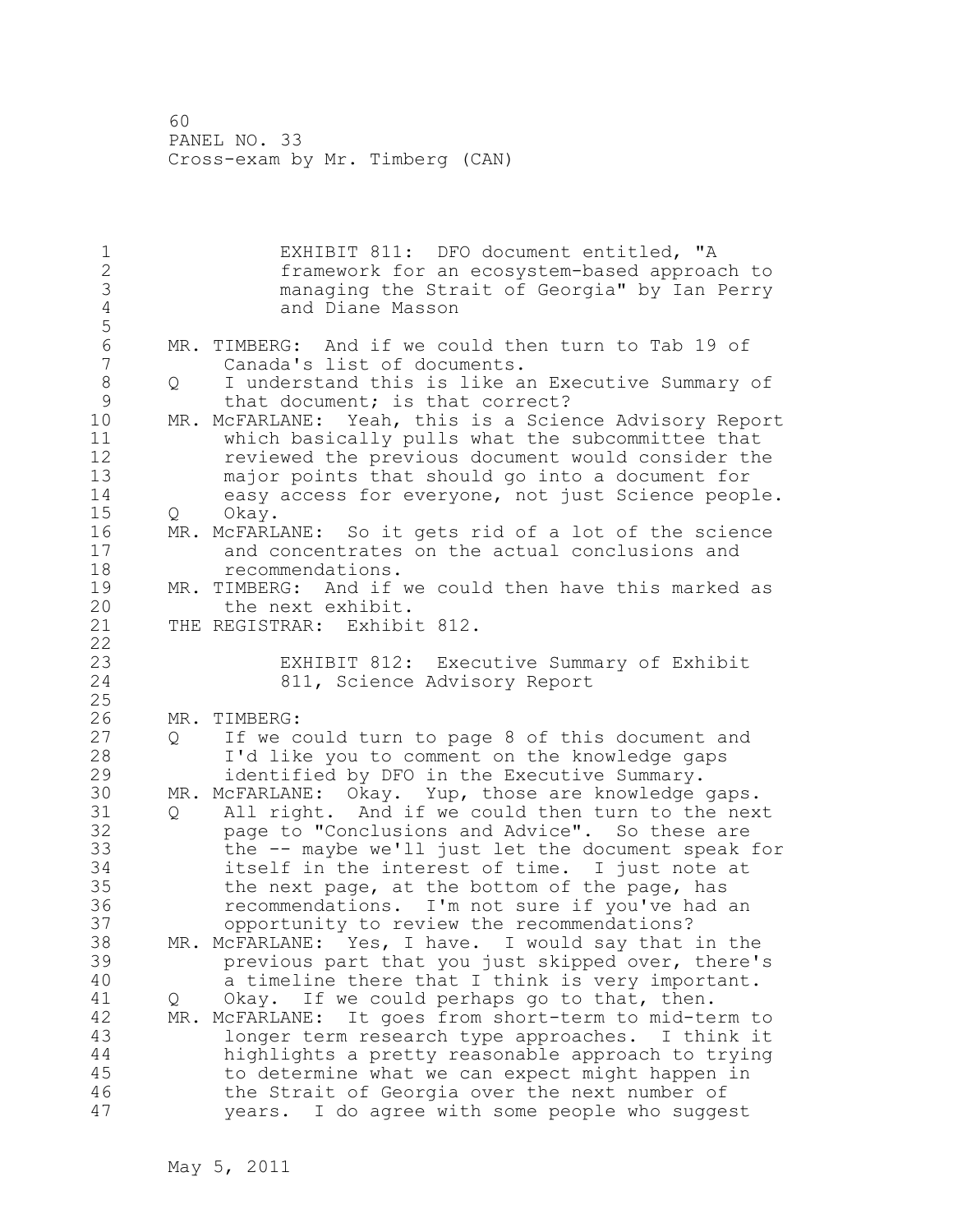1 that this is -- that possibly DFO has not been 2 putting enough effort -- and by "effort", I don't 3 mean of individuals; I mean of money.<br>4 Q So this, then, is part of the Science 4 Q So this, then, is part of the Science's --<br>5 MR. McFARLANE: This is the Science operational 5 MR. McFARLANE: This is the Science operational plan,<br>6 basically. 6 basically.<br>7 0 Plan to mo Plan to move forward in the next five years. 8 MR. McFARLANE: Yes, that's right. Yes.<br>9 0 Okav. Thank you. 9 Q Okay. Thank you. MR. McFARLANE: Now the recommendations? 11 Q Yes, do you have any comments with respect to the 12 recommendations? 13 MR. McFARLANE: Well, I do in terms of I think they're 14 excellent recommendations. They seem to be in the 15 order that follows the previous plan, the 16 immediate, mid-term and longer term things that 17 should be worked on, and I particularly agree with 18 the recommendations 1 to 5, which is the 19 synthesizing of the results right now. But<br>20 basically to get into the selection and eva basically to get into the selection and evaluation 21 of indicators and monitoring programs, the 22 operationalize (sic) of collection of data, which 23 is always difficult to keep that sort of thing 24 going, and the development and evaluation of the 25 models developed under this initiative. That 26 includes linking these models together from the<br>27 bhysics right through to the higher trophic 27 physics right through to the higher trophic levels. 29 I think that will generally lead to the final 30 approach which would be to bring together the<br>31 appropriate people from all the different 31 appropriate people from all the different<br>32 stakeholders, and people who are interest stakeholders, and people who are interested in the 33 Strait, and you can then, from there, get their 34 ideas for setting out the objectives for how you 35 would actually build an ecosystem management 36 approach. 37 This is basically an ecosystem assessment 38 approach, not a management approach. So this is 39 the science that goes into the management, but it 40 does not incorporate the actual management 41 objectives or how it would be implemented.<br>42 MR. TIMBERG: Okay. Thank you. If we could th MR. TIMBERG: Okay. Thank you. If we could then turn 43 to Tab 37 of Canada's list of documents. 44 Q This is a document, a PICES scientific report 45 number 25. 46 MR. McFARLANE: Yes. 47 Q And it's an international program on climate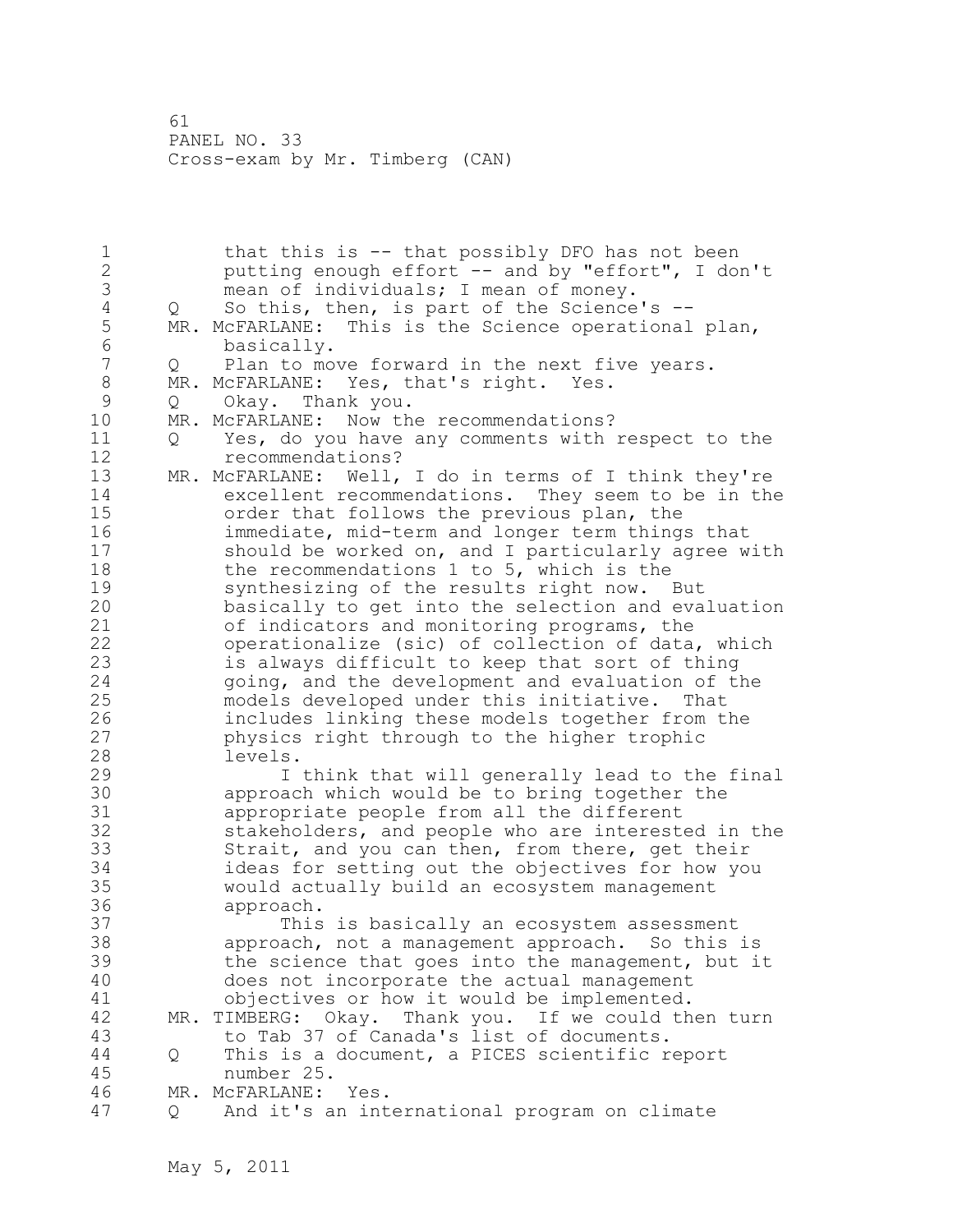1 change and carrying capacity. Were you a co-2 author of this work? 3 MR. McFARLANE: Yes, I was. 4 MR. TIMBERG: And if this could be marked as the next<br>5 exhibit. 5 exhibit.<br>6 THE REGISTRAR THE REGISTRAR: Exhibit 813. 7 8 EXHIBIT 813: PICES Scientific Report No. 25  $\begin{array}{c} 9 \\ 10 \end{array}$ MR. TIMBERG: 11 Q If we could turn to page 1, there's an 12 introduction here. For the assistance of the 13 Commissioner, can you -- first of all, can you 14 perhaps describe the larger work of which this 15 **paper, I understand, was part of. The larger** 16 work? 17 MR. McFARLANE: This is, basically, it was conducted by 18 a task team under the auspices of PICES. The task 19 team was called the Basin Studies, "Basin Scale<br>20 Studies" task team or BASS. It looks at the two Studies" task team or BASS. It looks at the two 21 North Pacific gyres, the eastern gyre and the 22 western gyre. Now, those fall within, you can 23 see, ESA and WSA on the map. 24 Q And this is work that's international; is that 25 correct? 26 MR. McFARLANE: Yes, it is. It's joint work between<br>27 the six PICES nations. the six PICES nations. 28 Q Okay. We can look those up. So just before we 29 get into the details of this, just -- 30 MR. McFARLANE: Yes.<br>31 0 So how do those 31 Q So how do those six nations work together on doing research? 33 MR. McFARLANE: The six nations get together and 34 discuss research, formulate plans on where the 35 most benefit might derive from, from doing certain 36 types of projects together. It doesn't really 37 support research itself. The individual countries 38 still continue to do their own research. This is 39 more of a guiding group that allows people to get 40 together to develop their thoughts and to actually 41 develop some joint programs for information<br>42 exchange and that type of thing. exchange and that type of thing. 43 Q All right. And so I'm just cognizant of time, but 44 if you just give a quick overview of the intent of 45 the project and then we're going to jump to the 46 conclusions. 47 MR. McFARLANE: Okay. The project was set up because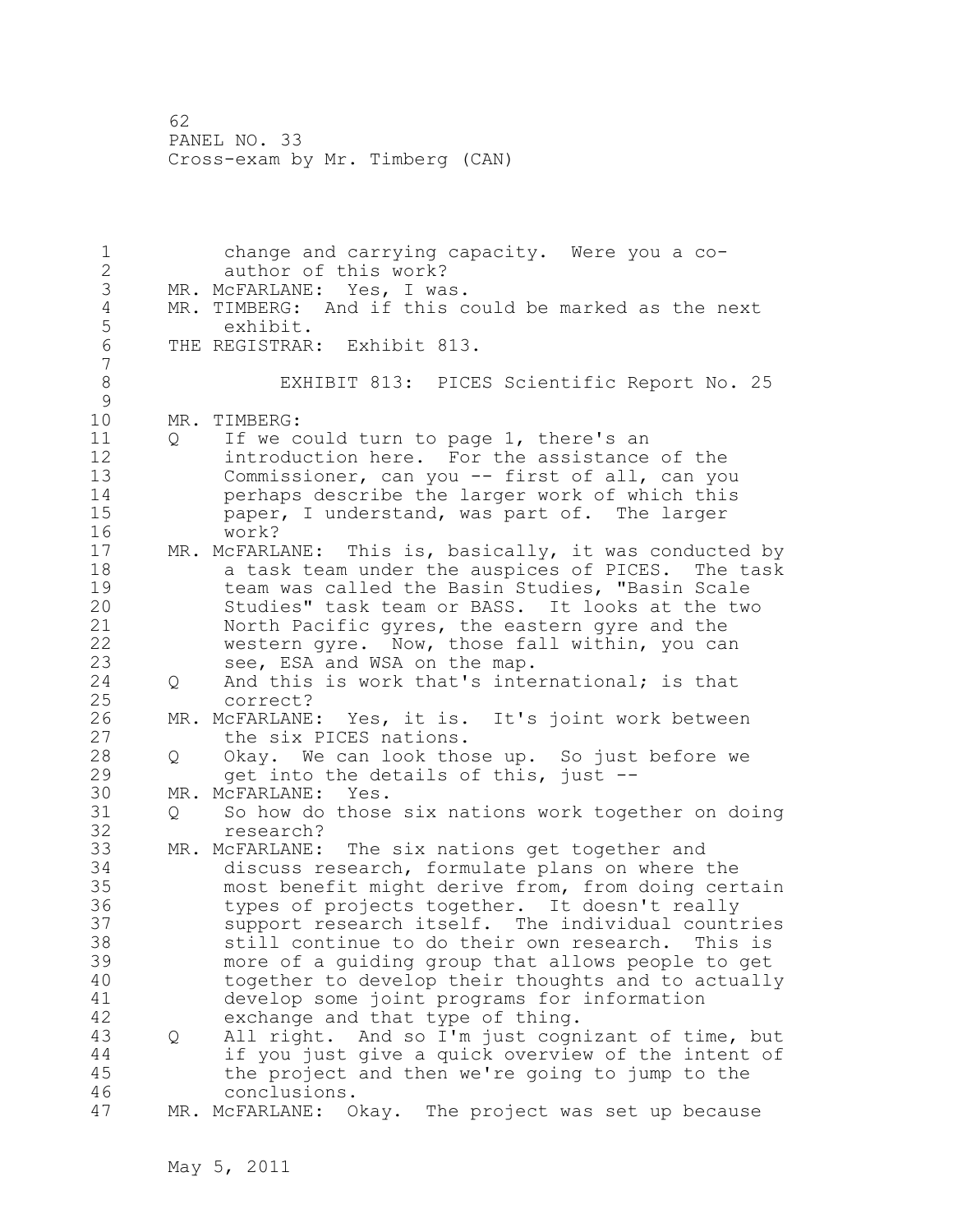1 it was recognized by the six nations of PICES that 2 a lot of things were going on in the two gyres, 3 the eastern gyre and the western gyre. So why<br>4 don't I just skip to the eastern gyre right now 4 don't I just skip to the eastern gyre right now<br>5 because you can use all the same stuff for the 5 because you can use all the same stuff for the 6 western.<br>7 It' It's very productive areas in the open ocean. 8 It's a tremendously important rearing ground, or<br>9 whatever type of ground you want to call it, for 9 whatever type of ground you want to call it, for salmon. And it seems to respond to the same 11 decadal scale type shifts or regime shifts that 12 the coastal areas respond to. The people sitting 13 on the BASS task team felt that it would be very 14 useful to bring together as much information as we 15 could on those gyres to build some conceptual 16 models and then to take it one step further and 17 try and build an ecopath with ecosim, ecotrophic 18 model of the gyres with the hope that we would 19 begin to understand how these gyres might<br>20 influence coast systems because they're a influence coast systems because they're almost 21 certainly linked. 22 Q All right. 23 MR. McFARLANE: That was the intent. 24 Q Okay. If we could then turn to page 37 of the 25 document, and if we could look at that. What was 26 the conclusion as it relates to predation, and<br>27 specifically with salmon, in this report. specifically with salmon, in this report. 28 MR. McFARLANE: Well, the conclusions were fairly 29 similar to the conclusions in Technical Report 30 mumber 8 here, in that the -- there's a lot of<br>31 information that is required still to ensure w information that is required still to ensure we 32 have an understanding of the system, that there 33 should be some directed studies on specific 34 aspects of species that were out of the modelling 35 exercise that appeared to be possibly of quite a 36 bit of importance, and that the improvements to 37 the models require that type of information, both 38 diet information and abundance information. 39 Q All right. And I note there in the first 40 paragraph, it says we need better data on biomass 41 trends for as many species as possible, especially<br>42 competitors and predators of salmon such as flving competitors and predators of salmon such as flying 43 squid, pomfret and sharks. 44 MR. McFARLANE: Right. 45 Q Okay. And then over the page, it references a 46 table at Table B-4 which is at page 56. This is 47 where they recommend additional species that need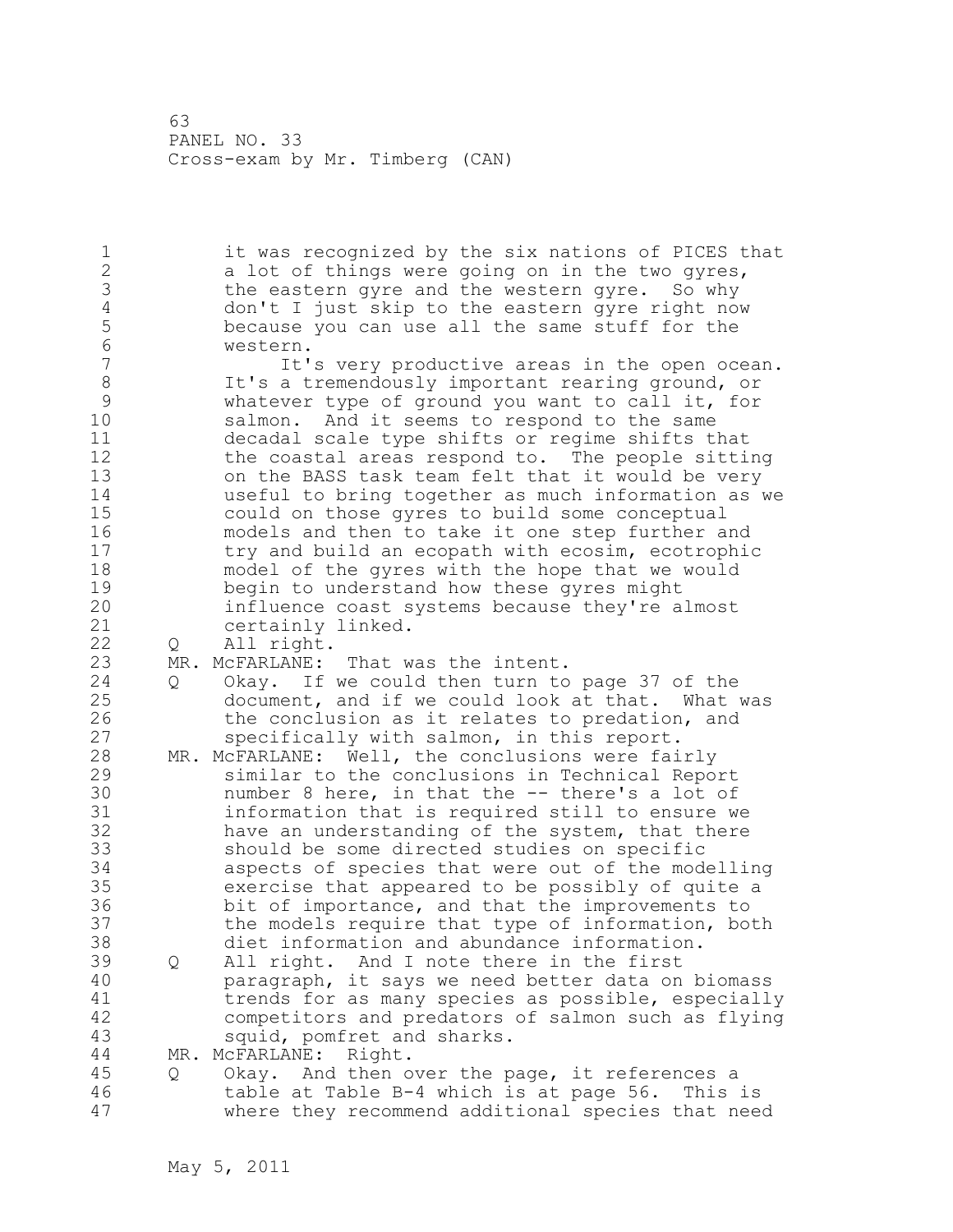64 PANEL NO. 33 Cross-exam by Mr. Timberg (CAN) Cross-exam by Mr. Leadem (CONSERV)

1 more data. Perhaps you can just briefly tell us 2 what this table tells us. 3 MR. McFARLANE: This is simply the groups of species or<br>4 the species or groups of species that were used in 4 the species or groups of species that were used in<br>5 the model. It is the table indicating the data 5 the model. It is the table indicating the data<br>6 quality as we determined it to be using the data 6 quality as we determined it to be using the data 7 pedigree model which is basically assigning a 8 number to it that says we either think the data is<br>9 very good or very poor. 9 very good or very poor. In this case, the colours represent how we 11 felt about that data ranging from very poor, which 12 is red, and excellent, which is green. 13 MR. TIMBERG: Thank you. In the interest of time, 14 those are all my questions. 15 MR. WALLACE: B.C. was on the list but has no 16 questions. Mr. Leadem, thank you. 17 MR. LEADEM: For the record, Leadem, initial T., 18 appearing for the Conservation Coalition.  $\frac{19}{20}$ CROSS-EXAMINATION BY MR. LEADEM: 21 22 Q In the limited time that I have available to me, I 23 wanted to focus upon ecosystem-based management 24 and talk about how that can be achieved. I 25 realize that we're supposed to be talking about 26 predation, but we seem to be talking more at<br>27 eeneralities when we're talking about ecosys generalities when we're talking about ecosystem-28 based management. So I want to focus on that 29 because I found the discussion in Project 8, 30 particularly at pages 77, 78 and 79 to be very<br>31 informative. 31 informative.<br>32 And so, And so, Dr. Christensen, I'm probably going 33 to start with you and then get some other comments 34 from the other scientists on the panel. I think 35 it's important for us to understand the "why". 36 Why should management be focused upon the 37 ecosystem and not just simply managing the sockeye 38 from a sustainable aspect? 39 DR. CHRISTENSEN: Well, first of all, thank you for the 40 question. I was wondering whether I would get  $41$  any.<br> $42$ Management should also focus on 43 sustainability aspect of it, that's clear. That 44 is where we have our traditions for -- that's 45 where we have tradition for emphasizing. But it's 46 also quite clear that that cannot answer what has 47 happened to Fraser River sockeye over the last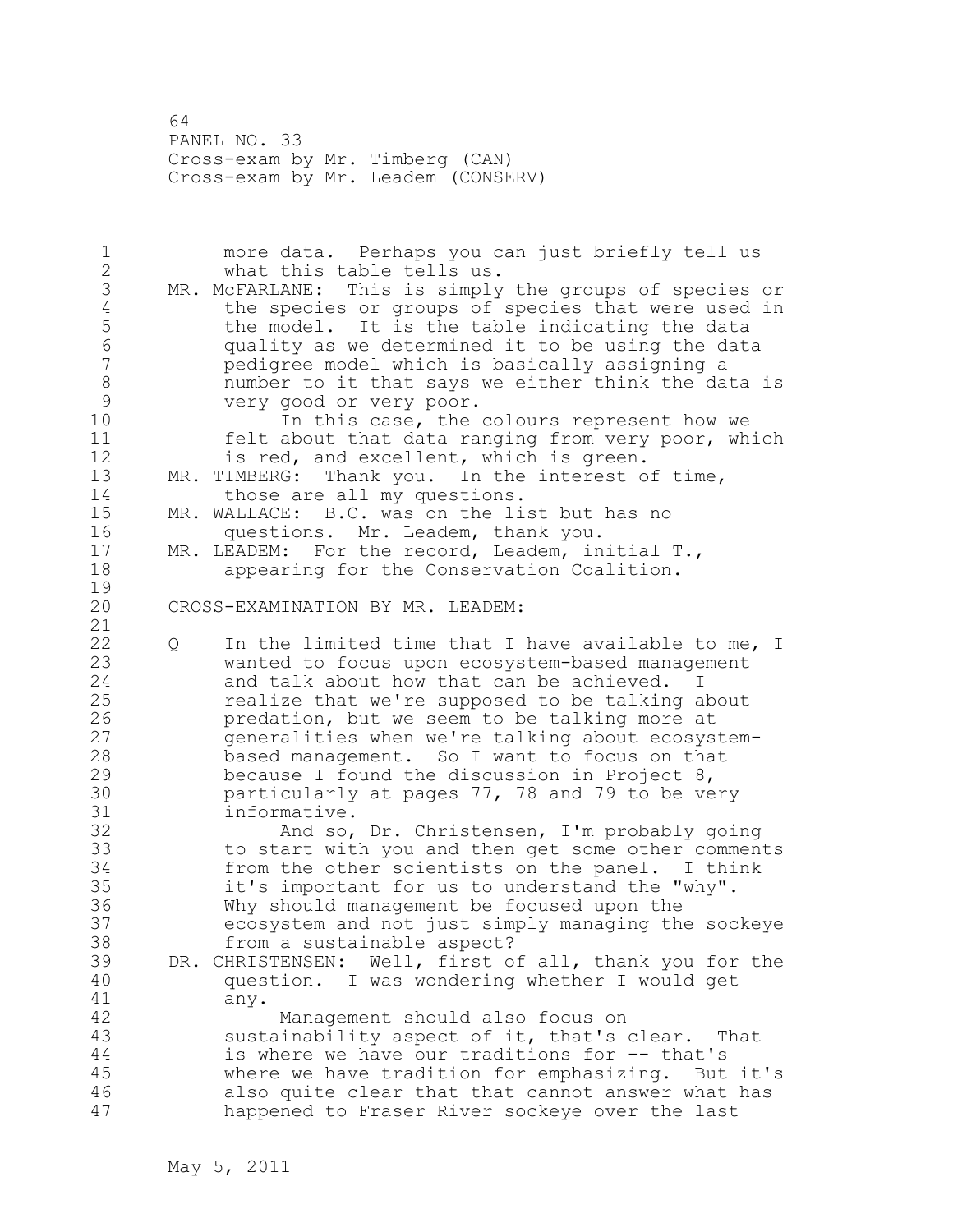65 PANEL NO. 33 Cross-exam by Mr. Leadem (CONSERV)

1 decade or two decades. All indications are that 2 marine survival has been declining. That's what 3 we've heard here. We are in want of good<br>4 explanations for that. 4 explanations for that.<br>5 That, by itself, 5 That, by itself, is a good reason for looking<br>6 at what happens at the ecosystem level. So it's 6 at what happens at the ecosystem level. So it's really to try to understand that and also to see 8 what management actions might be taken. To me, 9 that's important reasons.<br>10 0 And I suppose the questio 10 Q And I suppose the question comes down to this: Do 11 we know enough about the ecosystem to allow 12 management decisions to be based upon our 13 knowledge of ecosystems? Are we still in the 14 learning phase about the ecosystems or do we know 15 sufficient amount so as to enable managers to 16 start to incorporate ecosystem knowledge and 17 values into the decision-making processes. 18 DR. CHRISTENSEN: Well, if you look at how this has 19 19 progressed in Canada, it certainly looks like we<br>20 10 don't know enough. I compare to other countries don't know enough. I compare to other countries 21 and I see Canada not being a leader, to be very 22 diplomatic. Rather, Canada has provided intention 23 that is going to take that direction, but not 24 follow suit as far as I can see. 25 We need to try. We need to start. We need 26 to start doing it. We need to start making the<br>27 analysis at the ecosystem level. Certainly a le analysis at the ecosystem level. Certainly a lot 28 of work has been done on this. By doing this, we 29 become better at it. We ask the right questions, 30 we find out what kind of research is needed, what<br>31 kind of data is needed. We can't just wait until kind of data is needed. We can't just wait until 32 it's perfect. That means it will never happen. 33 Q Right. I'm looking at your report at page 79, Dr. 34 Christensen, and the next to the last paragraph 35 that begins [as read]: 36 37 Overall Canada has not moved very far towards 38 ecosystem-based management. 39 40 And then you go and draw some comparisons between 41 U.S. and Canada, and then you further then go on<br>42 to sav, at the very end of that paragraph: to say, at the very end of that paragraph: 43 44 Australia is possibly leading on 45 implementation of ecosystem-based management 46 and has done so by initially "letting the 47 policies move ahead of the science".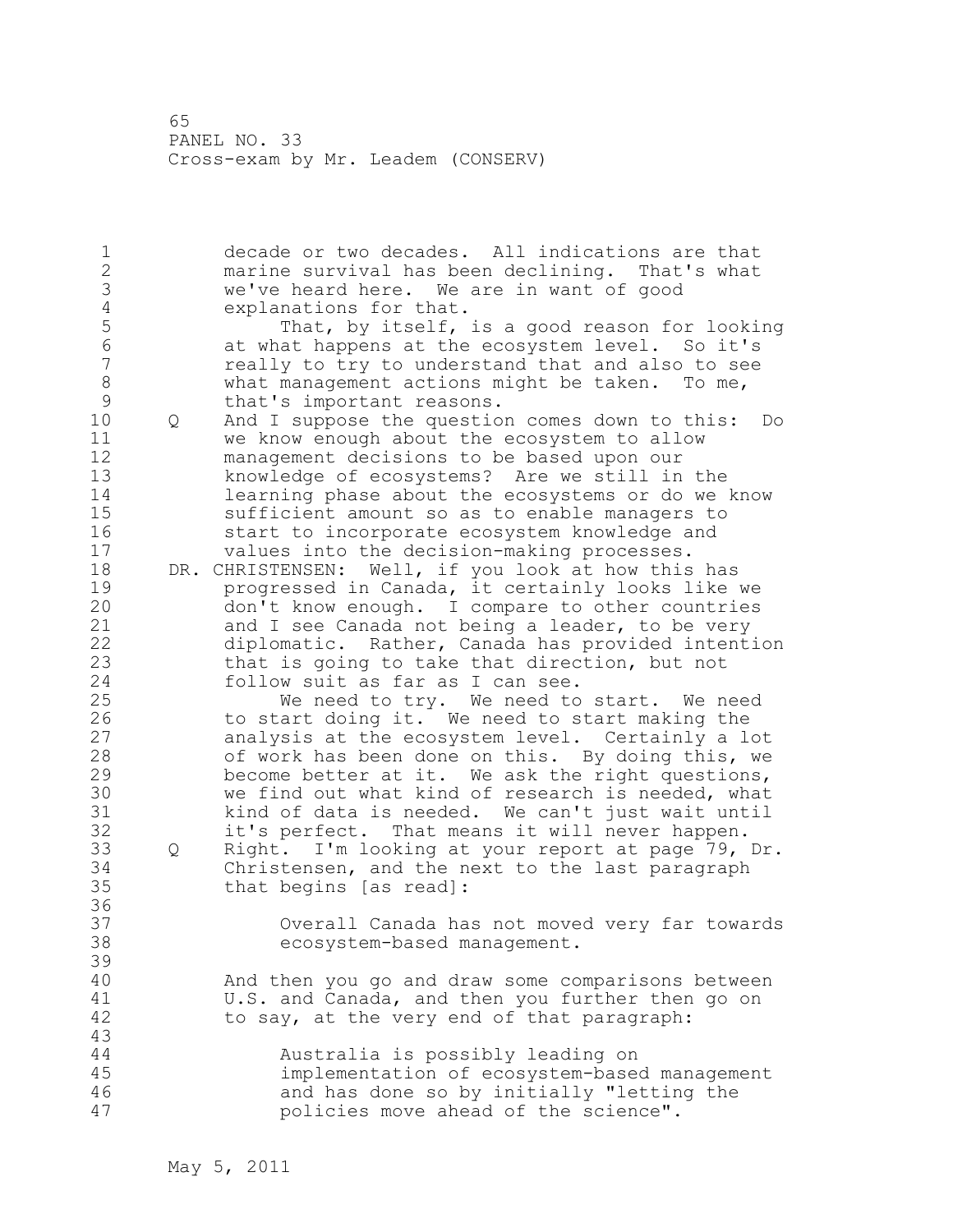1 I really find that interesting and I'm going to 2 see if I can get some understanding of what you 3 mean, or what Mr. Smith meant when he communicated<br>4 those words to you of letting the policies move 4 those words to you of letting the policies move<br>5 ahead of the science. 5 ahead of the science.<br>6 and let me tell 6 And let me tell you why. Because in my mind<br>7 - and mavbe I have this all wrong - we have the - and maybe I have this all wrong - we have the 8 Wild Salmon Policy which says that there will be<br>9 ecosystem indicators, Strategy 3 of the Wild 9 ecosystem indicators, Strategy 3 of the Wild Salmon Policy deals specifically with ecosystem 11 values and indicators, and so it seems like we 12 have the words and the policy but we don't seem to 13 be moving ahead. 14 Okay. So with that background, maybe you can 15 explain how you let the policies move ahead of the 16 science. 17 DR. CHRISTENSEN: What happened in Australia was that a 18 senior colleague, a scientist called Keith 19 Sainsbury, was quite influential in impacting the<br>20 policy there. He talked to people, he explained policy there. He talked to people, he explained 21 what is involved in what he'll call integrate 22 management (sic), so multi-sectoral management of 23 the oceans. The politicians listened to him and 24 they basically made policies that implemented 25 this. 26 Then the scientists were really forced to<br>27 move very, very quickly. They had to adopt qu move very, very quickly. They had to adopt quick 28 approaches for guiding the actual implementation. 29 They asked much better questions after this 30 happened. They had to take a number of shortcuts and they burnt their fingers a few times, but the 32 outcome was quite clear that they are now a leader 33 in this field. I'm sorry...? 34 Q But if I can draw back, now, to a discussion about 35 Canada and the Wild Salmon Policy because -- 36 you're familiar with the Wild Salmon Policy, are 37 you not, Dr. Christensen? 38 DR. CHRISTENSEN: Not in details, but I have looked 39 through it and I have an idea about what it 40 covers, but I -- 41 Q Right. And you're aware that it sets out<br>42 mechanisms for determining benchmarks and mechanisms for determining benchmarks and 43 conservation units in order to preserve 44 biodiversity of the salmonid species, and then 45 goes further and talks about habitat and how you 46 need to have habitat factored into the Wild Salmon 47 Policy.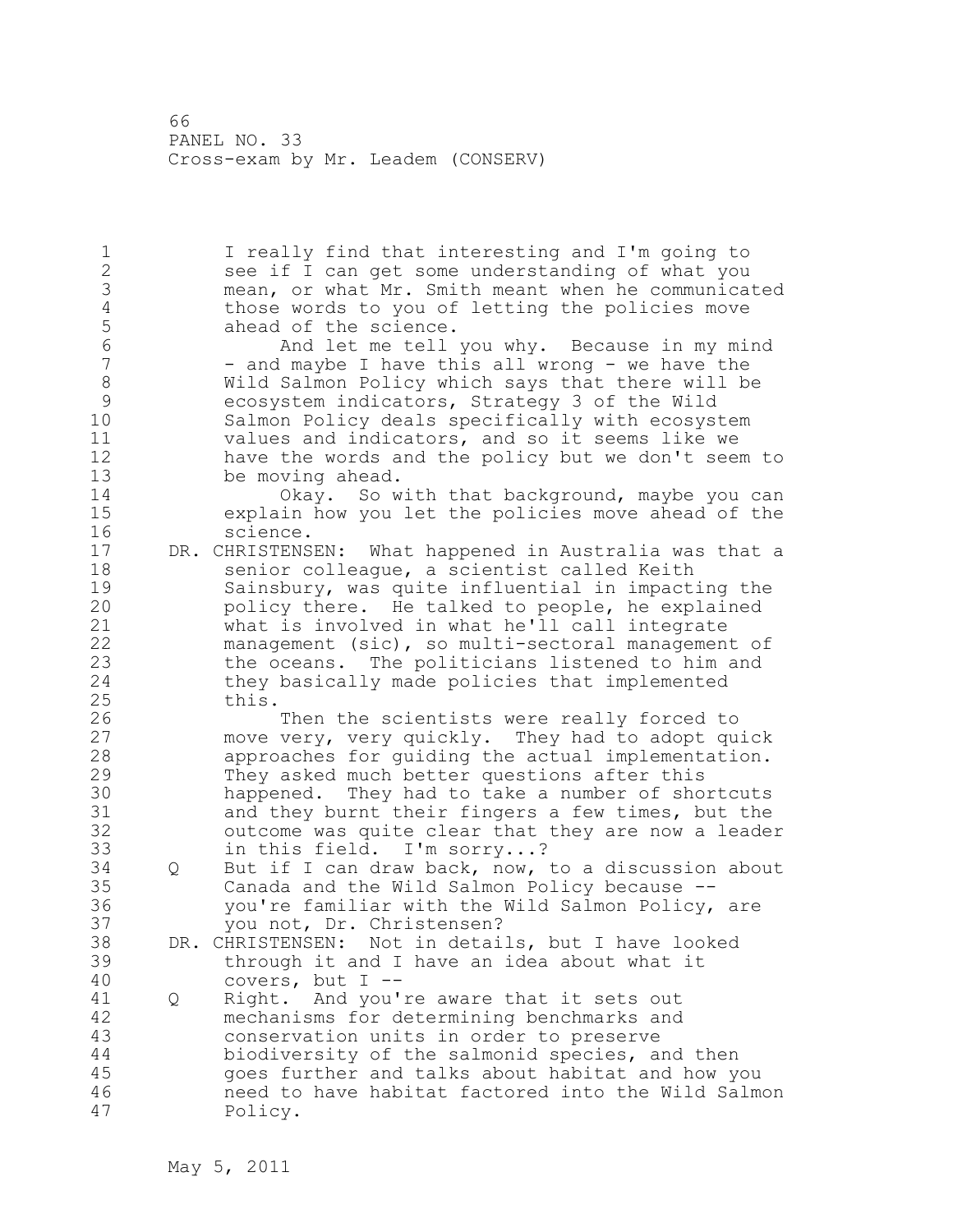1 It goes a step further to Strategy 3 which 2 talks about the need to incorporate ecosystem 3 values, so you're not just looking at the salmonid 4 species, but you're looking at them in the context<br>5 of the entire ecosystem. 5 of the entire ecosystem.<br>6 all right. So if y 6 All right. So if you can accept that that's a very brief synopsis of the Wild Salmon Policy, 8 and we have that in place in Canada, how do you<br>9 see us falling flat because, you know, we seem 9 see us falling flat because, you know, we seem to<br>10 have a policy in place, and yet at the same time have a policy in place, and yet at the same time 11 we don't seem to be making much progress on it. 12 DR. CHRISTENSEN: Ecosystem-based management is not a 13 question of measuring the temperature and adding 14 an indicator and saying we are considering the 15 ecosystem. It's much more a question of how do 16 you deal with trade-offs? These trade-offs 17 involved interest groups with some going beyond 18 what we normally look at. It's not just a 19 question of the traditional way of making<br>20 management. management. 21 Trade-offs involve that you have to make 22 choices. You need to make clear objectives for 23 the management. You need to consider how you 24 evaluate different stakeholder groups, different 25 interest groups, that there would be conflicting 26 outcome of this. It has to be much wider, and<br>27 these things have to be explicitly considered. these things have to be explicitly considered. 28 The interest groups have to be clearly involved in 29 the definition of how you do this -- how you set 30 the objectives, how you deal with trade-offs.<br>31 That needs to go in, and that's hardly scratc That needs to go in, and that's hardly scratched. 32 As I read the Wild Salmon Policy, the surface is 33 hardly scratched. 34 Q Okay. I'm going to allow the other panel members 35 to comment on any of the discussion so far. Mr. 36 McFarlane, do you want to add anything about how 37 do we move forward in terms of developing 38 ecosystem-based management for the salmonid 39 species, particularly Fraser River sockeye in 40 Canada. 41 MR. McFARLANE: Well, in terms of ecosystem-based<br>42 management, I would have comments. In terms management, I would have comments. In terms of 43 how we do it in relation to Fraser River salmon, I 44 probably would bow to people who actually study 45 those types of things, although I did outline how 46 I would look at it from a science perspective. 47 Q Yes.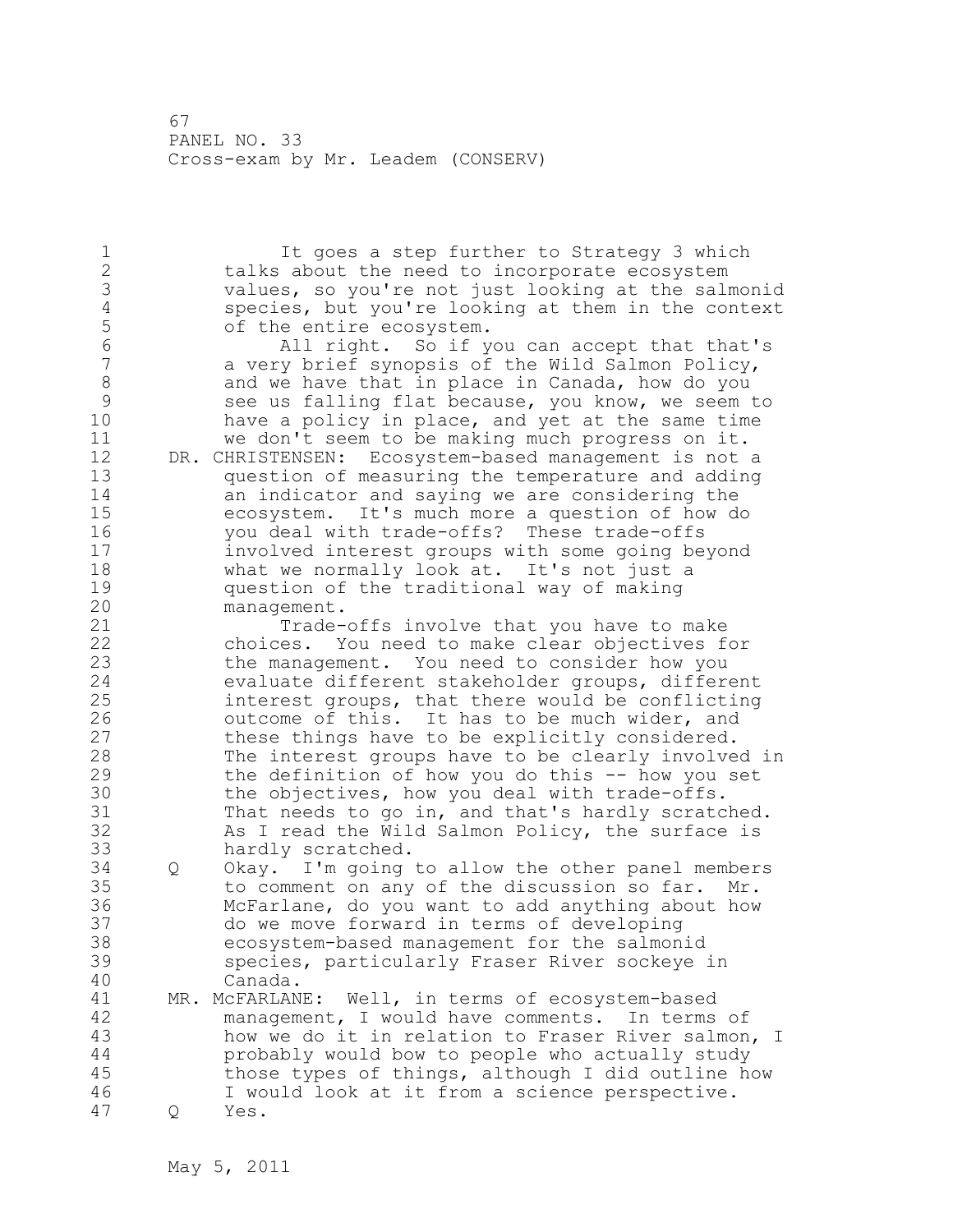1 MR. McFARLANE: I agree with what Dr. Christensen just 2 said in terms of ecosystem assessment versus 3 ecosystem management. They are basically two 4 different disciplines. Ecosystem assessment is<br>5 the science part of trying to understand how th 5 the science part of trying to understand how the<br>6 ecosystem works, the functional aspects of it, 6 ecosystem works, the functional aspects of it, whereas ecosystem management is the  $-$ - how you 8 protect the resilience of that ecosystem given the 9 various demands made on that ecosystem by various groups. 11 So, as he said, the trade-offs are really the 12 bread and butter of how you manage the ecosystem, 13 and it requires the -- you know, people really 14 wanting to work together to do that. So you have 15 to have the right people in the room. They have 16 to really be serious about trying to come to a 17 consensus on what trade-offs are reasonable in 18 order for everyone to benefit, as well as for the 19 Strait of Georgia to maintain its resilience.<br>20 So we're not there yet. We're not even So we're not there yet. We're not even close 21 to ecosystem management. Fisheries -- you know, 22 ecosystem fisheries management, we're progressing 23 on a little bit, but ecosystem management, we're 24 very far away from that. 25 Q Are we somewhere along the track towards 26 developing knowledge of ecosystem assessment?<br>27 MR. McFARLANE: Yes. MR. McFARLANE: Yes. 28 Q You make the point of bifurcating ecosystem 29 assessment and ecosystem management. 30 MR. McFARLANE: Yes, I do.<br>31 0 Surely we're somewher 31 Q Surely we're somewhere along the line or the track 32 of determining what the ecosystem is like, even 33 though it may be very complex. We can do energy 34 analyses, we can do water fluxes, we can do all 35 kinds of things that are crucial to our 36 understanding of the trophic levels in ecosystems, 37 so somewhere we're along that pathway. 38 MR. McFARLANE: Yes. 39 Q So have we advanced sufficiently to enable 40 managers to then take the next step and to start 41 to incorporate that knowledge into developing<br>42 these trade-offs as you call it? these trade-offs as you call it? 43 MR. McFARLANE: In my opinion, yes, we're progressing 44 nicely along that line. Again, if you're thinking 45 managers as fisheries managers, that's only one 46 component. There's many other components to land 47 use and --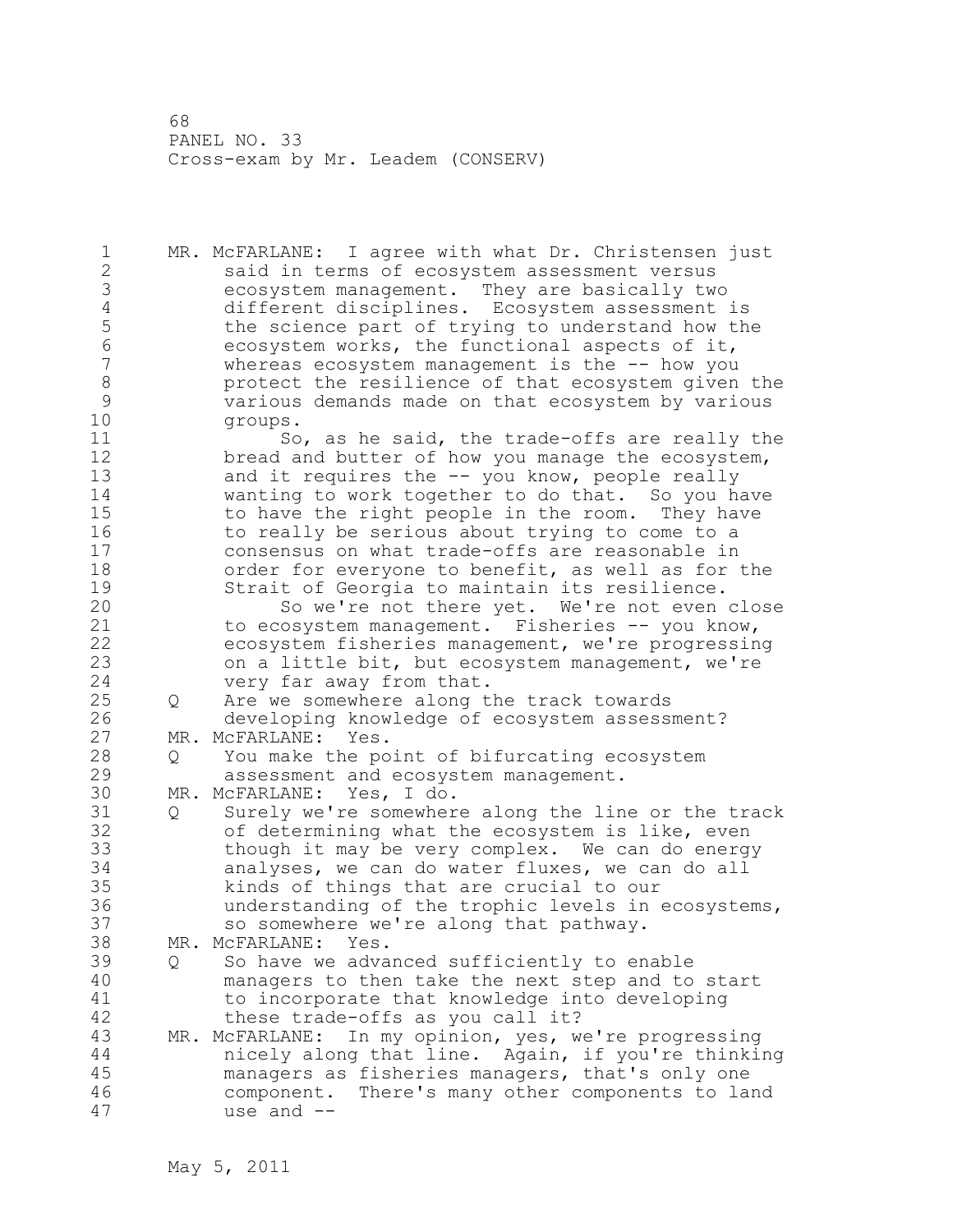1 Q Right. 2 MR. McFARLANE: -- those types of things that have to 3 be incorporated into those decisions.<br>4 Setting up a marine protected are 4 Setting up a marine protected area, or a<br>5 The marine park or terrestrial park on the shores 5 marine park or terrestrial park on the shores of 6 any of these systems requires a whole different group of people to come in and start being part of 8 the whole dynamic. 9 Q So doesn't it come down to this, is that the<br>10 oroblem is that we're really isolating Frase problem is that we're really isolating Fraser 11 River sockeye and we're saying, well, if we're 12 just simply going to focus on Fraser River 13 sockeye, we'll manage it in this way, but you're 14 telling me that you can't just take the fish out 15 of the water, because if you do that, you know, 16 you take the fish out of the water, it's going to 17 wriggle around for a while but then you're going 18 to lose whatever value the fish might have. So 19 you really need to put it all together. Is that<br>20 what you're saying? what you're saying? 21 MR. McFARLANE: I don't remember that, actually. 22 Sorry, I'm maybe -- the fish out of the water part 23 is where you started to lose me. 24 Q Okay. Well, forget my analogy then. 25 MR. McFARLANE: Okay. 26 Q Just drop my analogy.<br>27 MR. McFARLANE: All right. MR. McFARLANE: All right. 28 Q It was probably a weak analogy to begin with. I 29 was just trying to strive for just some way to 30 describe the fact that if we simply focus upon the<br>31 Fraser River sockeye as a single aspect, we're Fraser River sockeye as a single aspect, we're 32 going to be missing a great component and that's 33 all the ecosystem-based values that you know 34 about. 35 MR. McFARLANE: Yes, in terms of if you're going to use 36 just the Fraser River sockeye as your basis for 37 managing all of the Strait of Georgia. That, I 38 don't think, would be anyone's intent. 39 But if you're looking at answering very 40 specific questions, you can design programs 41 incorporating the ecosystem assessment and 42 eventually the ecosystem management approach to 43 answer very specific questions, but there would 44 also be a total approach for the Strait of 45 Georgia. 46 People have talked about the spatial 47 components of these things, setting up marine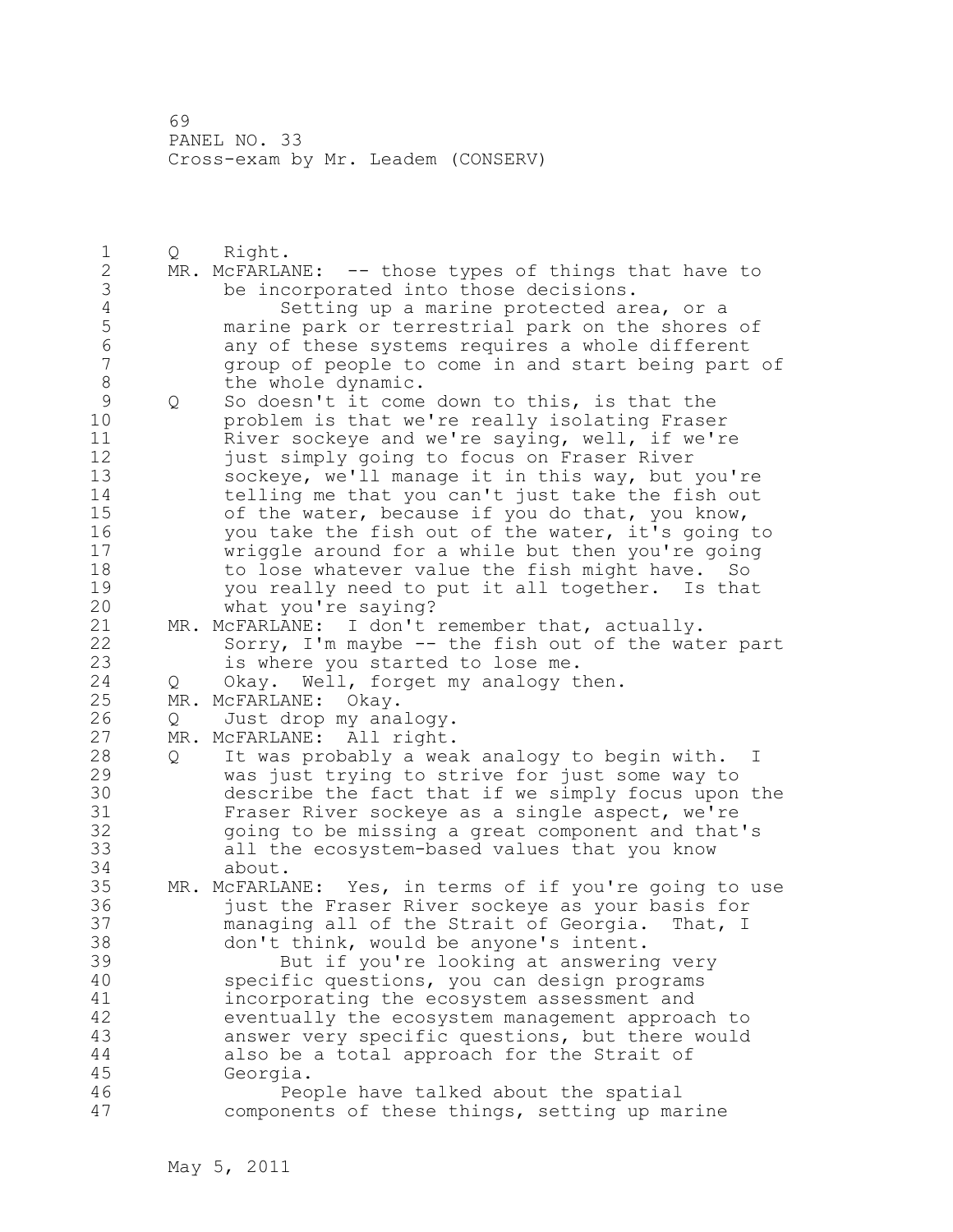1 reserves and things. Where do you place log 2 booms? Where do you place aquaculture sites? 3 Those are all components of ecosystem management,<br>4 but they have to be based on some knowledge of 4 but they have to be based on some knowledge of<br>5 those areas. In this particular case, we've b 5 those areas. In this particular case, we've been<br>6 talking about the Strait of Georgia and the Frase: 6 talking about the Strait of Georgia and the Fraser River sockeye, so you would try and use that 8 information -- develop information bases for those<br>9 things. 9 things.<br>10 Fo For other questions, which are also part of 11 the ecosystem approach to managing the Strait of 12 Georgia, you would require information on those 13 types of things also, absolutely. 14 Q Mm-hmm. Dr. Christensen, do you have any other 15 comments? I know I'm running late on time. Dr. 16 Christensen, just one last comment from you. 17 You've heard the discussion around ecosystem 18 assessment, ecosystem-based management. Where are 19 we along that paradigm in your view? Are we very<br>20 far advanced? far advanced? 21 DR. CHRISTENSEN: In Canada in general, or with regard 22 to Fraser River sockeye or both? 23 Q With regards to Fraser River sockeye, because 24 that's the question in the room. 25 DR. CHRISTENSEN: May I step back and just make an 26 observation? Based on the experience I've got<br>27 from this work that I'm engaged in here, I sta from this work that I'm engaged in here, I started 28 out here -- I was definitely not a salmon expert. 29 I know how to work with food webs, that's where my 30 experience is, how to evaluate numbers. So I 31 basically had to review what's known about Fraser 32 River sockeye all the way from spawning till they 33 come back again, the whole process. In doing so, 34 I came across a quote from David Starr Jordan who 35 was the first president of Stanford University 36 more than 100 years ago. He was also an eminent 37 scientist and he was quoted for saying that to 38 evaluate the knowledge about sockeye Fraser (sic), 39 the sockeye leaves the fresh water and they go ten 40 miles offshore and they stay there for two years 41 until they come back again.<br>42 This was pointed out d This was pointed out during this process here 43 as illustrating how far we have moved in 100 years 44 with regards to knowledge about sockeye salmon in 45 general. However, when going through the material 46 that's available, looking for data about numbers, 47 predation, what we know about that whole life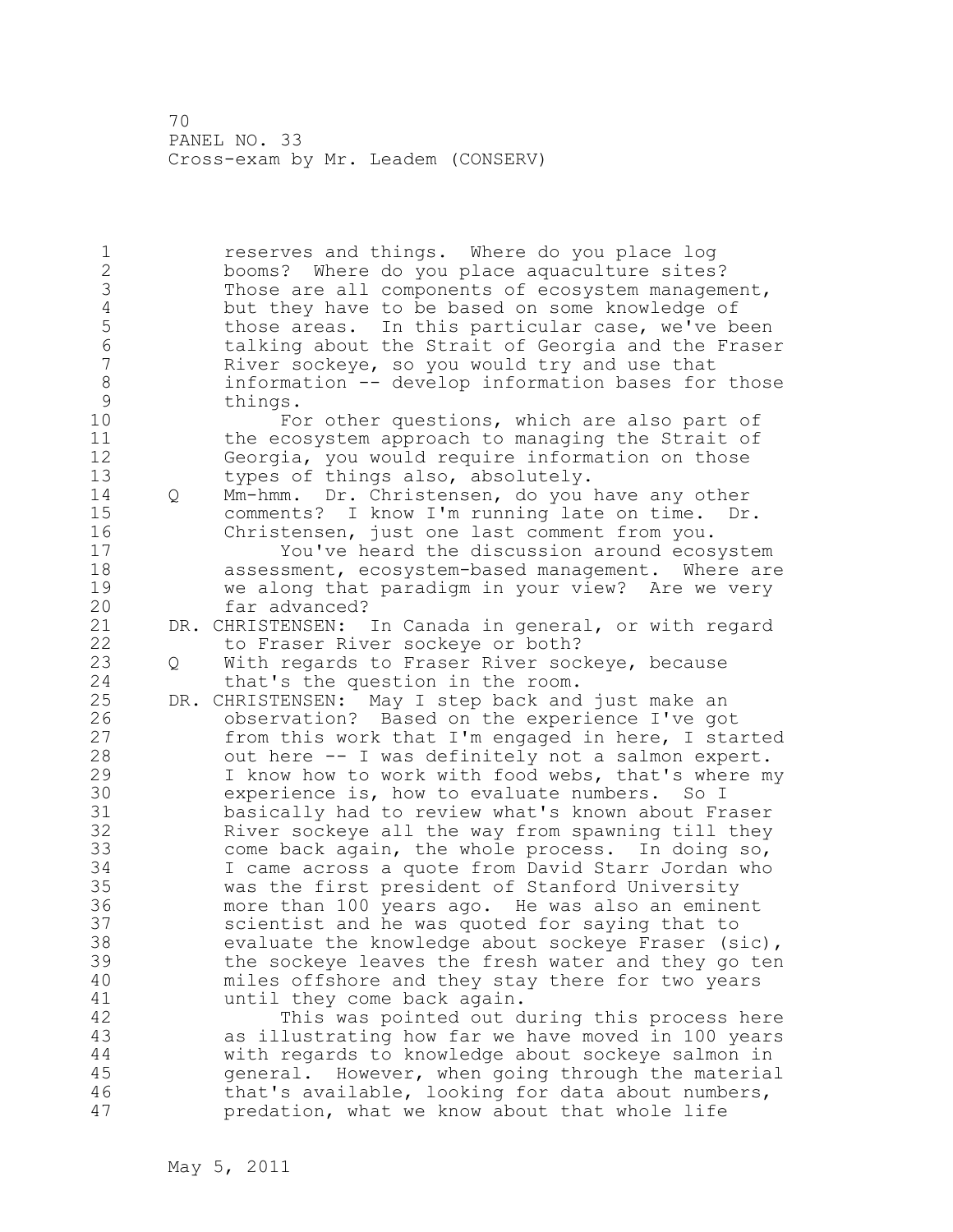1 cycle, I really got to question whether we have 2 moved very far beyond what David Starr Jordan 3 described more than 100 years ago.<br>4 The questions we heard from t 4 The questions we heard from the counsel for<br>5 Canada all dealt with fresh water and coastal 5 Canada all dealt with fresh water and coastal 6 zone, but the two years they spend offshore were<br>7 and even touched upon apart from the study, the not even touched upon apart from the study, the 8 BASS study which, however, didn't produce numbers<br>9 that were useful in this context here; that was 9 that were useful in this context here; that was<br>10 ont the focus. not the focus. 11 So if we are going towards ecosystem-based 12 management with regards to understanding the 13 ecosystem of which the Fraser River sockeye salmon 14 are an important part, we need to look at the<br>15 whole life cycle, including the ocean phase. whole life cycle, including the ocean phase. We 16 need to know much more about what's happening 17 there, and we need to also make it very clear what 18 it is we know about that. I would say we have not 19 moved very far.<br>20 Mormally, Normally, I make models which are quantified 21 with data. I tried to do that here as well, but 22 there were just too many unknowns, too many 23 unknowns for me to want to stand here today and 24 defend those numbers. That's why I didn't do it. 25 I tried. So I don't think we have moved that far 26 in this 100 years.<br>27 MR. LEADEM: Thank you. MR. LEADEM: Thank you. I could carry on all afternoon 28 in this kind of discussion, Mr. Commissioner, but 29 unfortunately my time is limited so I will have to 30 leave the podium.<br>31 THE COMMISSIONER: Tha THE COMMISSIONER: Thank you very much, Mr. Leadem. 32 MR. WALLACE: Thank you, Mr. Leadem. Would this be a 33 convenient time to take the afternoon break? 34 THE COMMISSIONER: Yes, please. 35 THE REGISTRAR: The hearing will now recess for 15 36 minutes. 37<br>38 38 (PROCEEDINGS ADJOURNED FOR AFTERNOON RECESS) 39 (PROCEEDINGS RECONVENED) 40 41 THE REGISTRAR: Order. The hearing is now resumed.<br>42 MR. HARVEY: Yes, Mr. Commissioner, I think I'm up MR. HARVEY: Yes, Mr. Commissioner, I think I'm up 43 next. It's Chris Harvey, for the Area G Trollers 44 and the United Fishermen Allied Workers Union. 45 46 47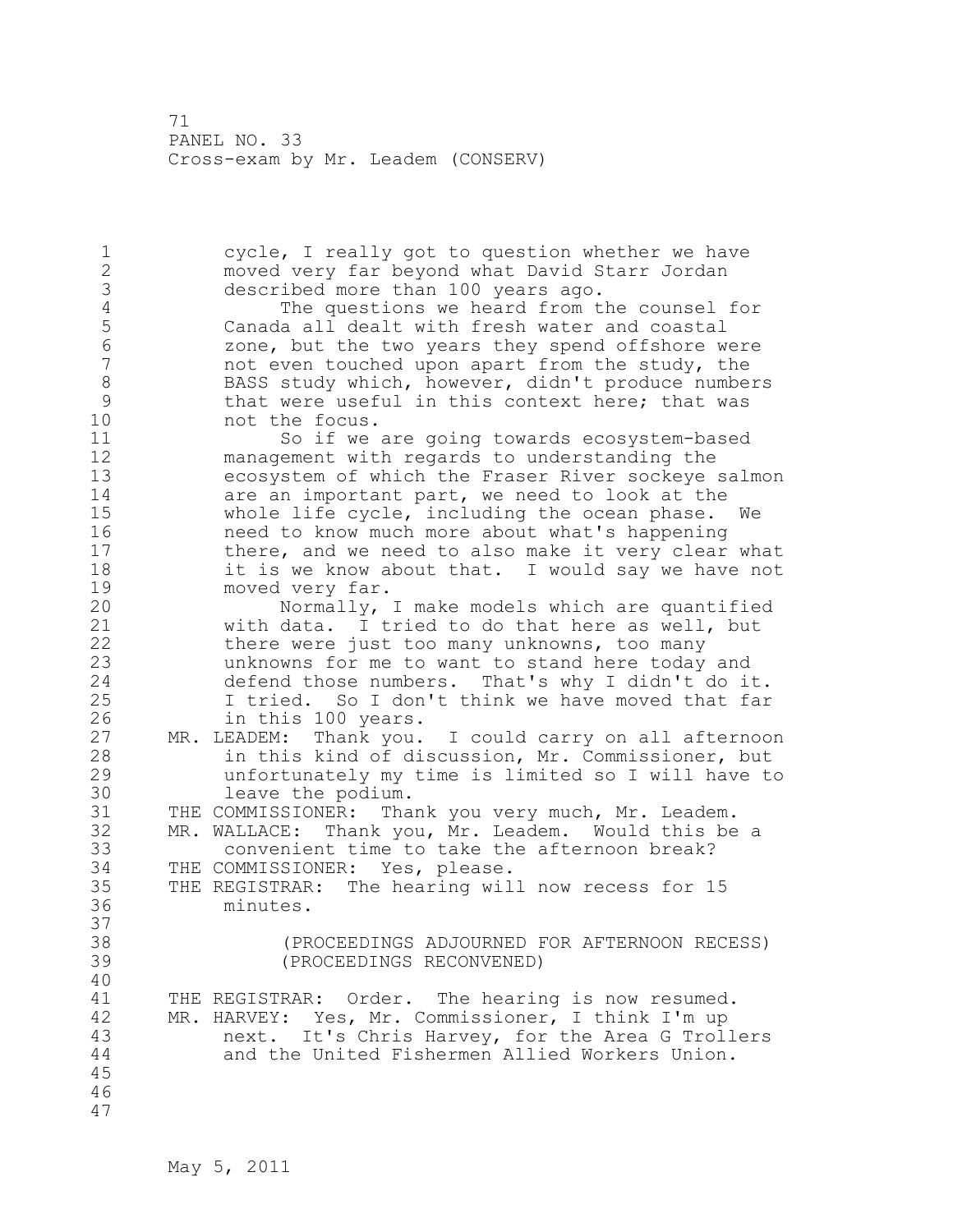1 CROSS-EXAMINATION BY MR. HARVEY: 2 3 Q Gentlemen, I'd like to start at page 79 of the 4 report, technical report number 8, because the<br>5 authors there, and Dr. Christensen, you're one 5 authors there, and Dr. Christensen, you're one of<br>6 the joint authors, sav, firstly, about halfway 6 the joint authors, say, firstly, about halfway<br>7 down, at the end of a paragraph: down, at the end of a paragraph: 8 9 Concepts such as predation, prey, or food<br>10 webs are not even mentioned. webs are not even mentioned. 11 12 These are comments made about the Wild Salmon 13 Policy. Then the next paragraph, it's stated 14 there:  $\frac{15}{16}$ 16 There are no indications from the PSC website<br>17 and publications...that ecosystem-based and publications...that ecosystem-based 18 management or food web considerations are 19 factored into the advice they give. 20 21 Then on the bottom of the page, you say: 22 23 The focus of fisheries management on short-24 term tactical advice and setting annual 25 quotas, while ignoring the longer-term 26 31 strategic decisions that are fundamental for<br>27 simplementation of ecosystem based management 27 implementation of ecosystem based management,<br>28 appears to be a global problem that has not appears to be a global problem that has not 29 capitalized on the progress made in 30 developing the science needed to support<br>31 decosystem based management... Notably, 31 ecosystem based management... Notably,<br>32 ecosystem-based management calls for ecosystem-based management calls for 33 evaluating trade-offs, which may be severe, 34 and which in turn have socio-economic 35 consequences. Such trade-offs are seemingly 36 ignored in the Wild Salmon Policy. 37 38 Dr. Christensen, you and Dr. Trites make some very 39 significant points here, and I don't want to deal 40 with the absence of a socioeconomic analysis 41 discussion, because we've canvassed that with<br>42 other panels, but what I did find most intere other panels, but what I did find most interesting 43 and what confirmed an impression I had from other 44 panels, was your conclusion that ecosystem-based 45 management or food web considerations are not 46 being factored into fisheries decision-making, and 47 I take it that you've come to the conclusion that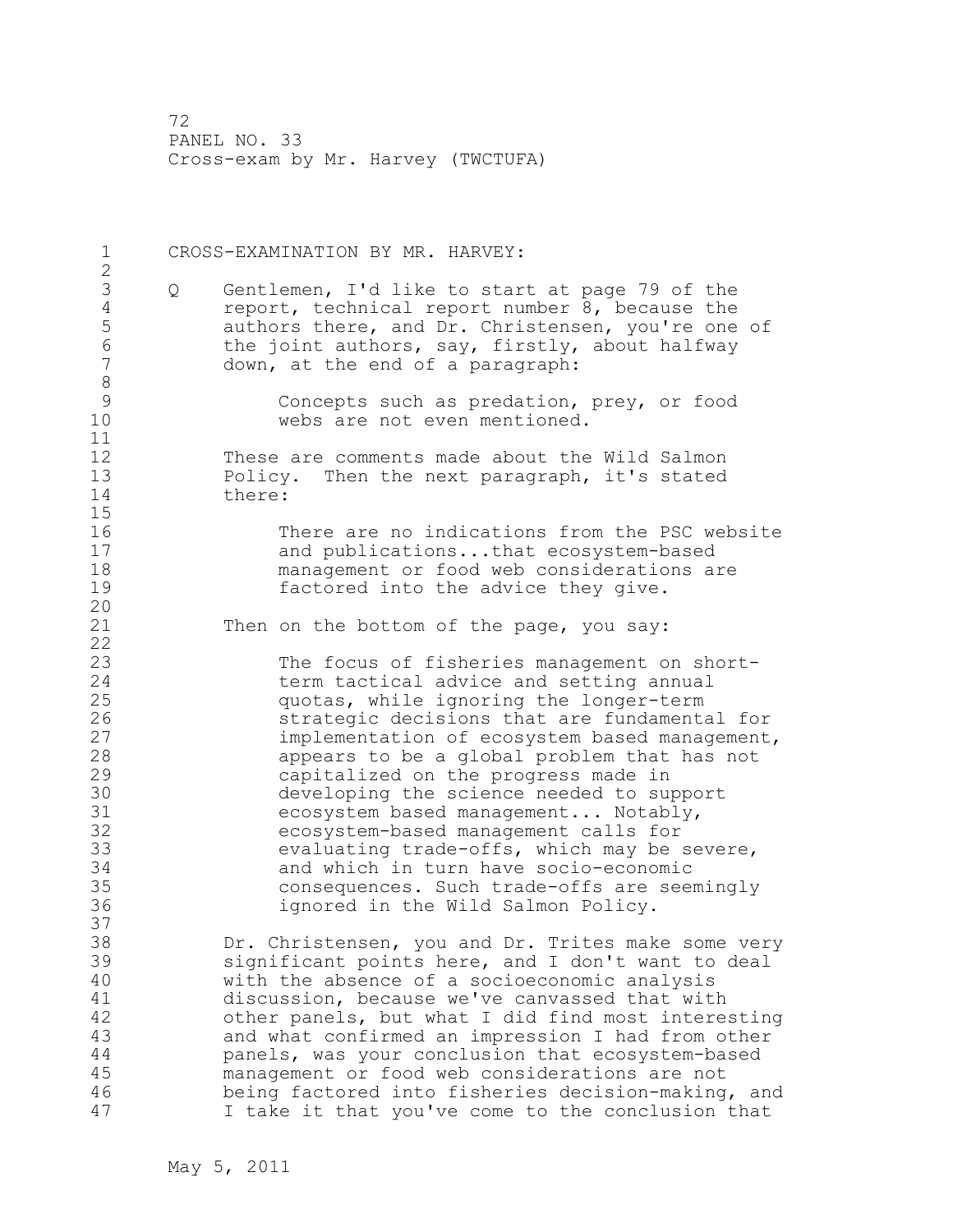1 DFO in its fishery management decisions is failing 2 to properly take into account the broader 3 ecosystem effects of their decisions on -- such as 4 effects on predation, prey and food webs. Does<br>5 that basically capture the gist of your comment 5 that basically capture the gist of your comment?<br>6 DR. CHRISTENSEN: Well, as an academic, sometimes you 6 DR. CHRISTENSEN: Well, as an academic, sometimes you can get carried away with what you're writing and 8 not be 100 percent fair. But I think overall, as 9 you expressed, it captures what it was we intended, yes. 11 Q Yes. And you've mentioned a lack of data, but I 12 wonder if it's not just a lack of data, but in 13 some areas there, there may be good data, but the 14 ecosystem data tends not to be factored into the 15 decision-making process. 16 DR. CHRISTENSEN: Typically, the decision-making 17 process calls for information about the species 18 that is being managed locally in that area, with 19 that management, based on not factoring in other<br>20 parts of the ecosystem, and the consequences tha parts of the ecosystem, and the consequences that 21 the actions may have on other parts of the 22 ecosystem. In general, yes, that is the status in 23 Canada. 24 Q Yes. And I'm wondering if that's a structural 25 problem within DFO in the sense that there's no 26 scientist in chief, as it were, drawing together<br>27 all the different scientific data as it exists a all the different scientific data as it exists and 28 collating it? 29 DR. CHRISTENSEN: There are activities within DFO that 30 30 assembles that information, but it is minor<br>31 activities and it's not within, you know, the activities and it's not within, you know, the core 32 of what's happening there. In principle, DFO has 33 embraced ecosystem-based management through its 34 implemented management, but from what I can read 35 and hear about this, it's only in principle. The 36 actual implementation seems to be wanting or 37 lacking far behind. It's not moving very fast. 38 Q Yes. 39 DR. CHRISTENSEN: We heard that also, even on the -- 40 from a previous question here on this panel, from 41 what's up there, now, on the screen with how the 42 PICES 2010 report on components of integrated 43 multi-sector ecosystem-based management where 44 Canada only scores on its policy for the SARA 45 acts, and I may note, by the way, that this 46 conclusion is written, actually, by DFO 47 scientists, the contribution to the PICES report,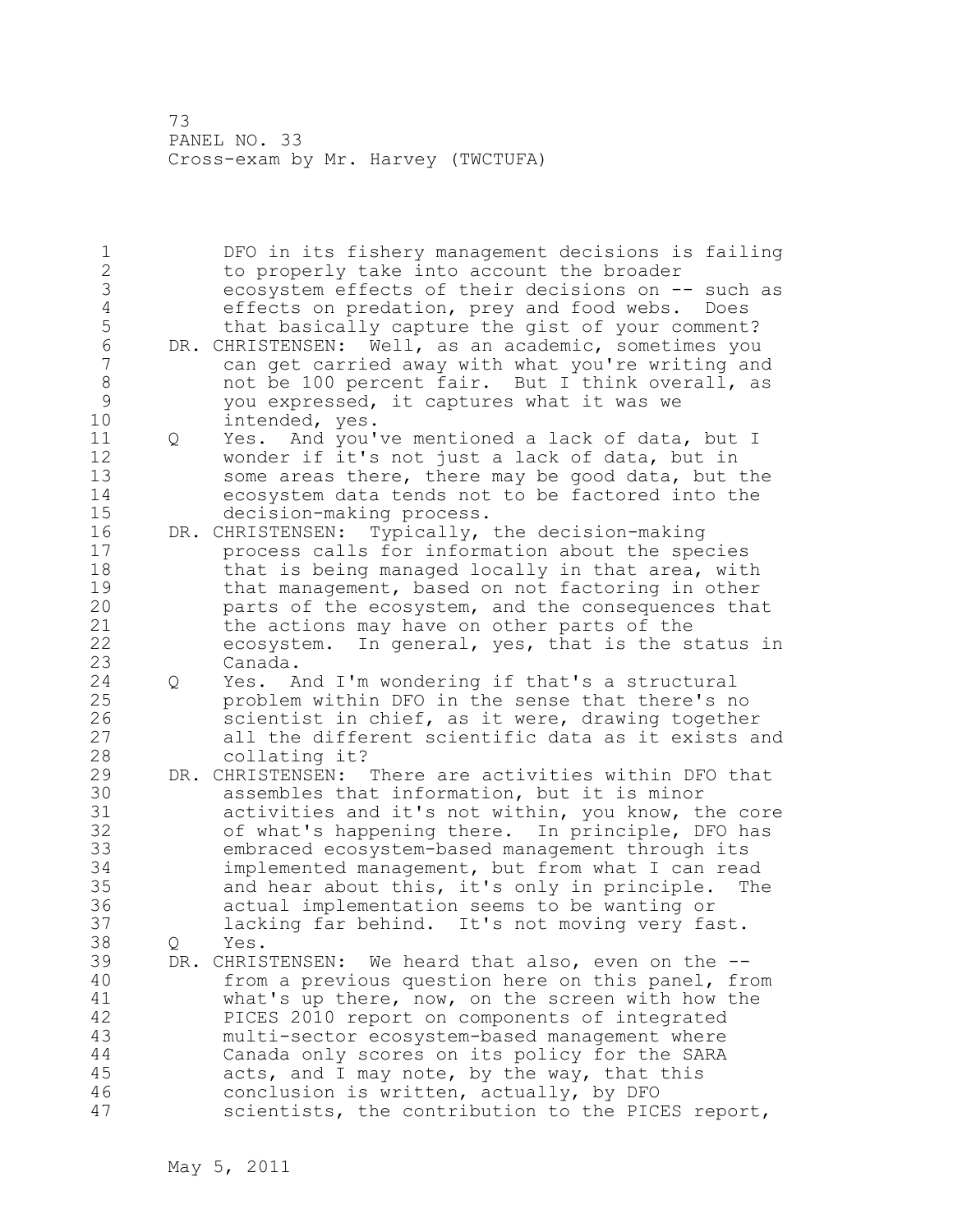1 it's not just an academic exercise.<br>2 0 The gentleman in Australia who you 2 Q The gentleman in Australia who you mentioned who 3 got the system going there to a pretty high level,<br>4 was he a scientist? 4 was he a scientist?<br>5 DR. CHRISTENSEN: The pe 5 DR. CHRISTENSEN: The person who suggested this was a 6 very senior scientist. He had actually just been awarded the Japan prize, a very prestigious prize, 8 but he was talking about policies and impacting 9 policies. So he was suggesting it, but it was the politicians who moved on it and who actually made 11 it law, even though science was not ready. 12 Q Yes. All right. Now, the general comment of 13 yours is that -- as set out on page 79 that we've 14 been discussing, is meant to apply as much to 15 freshwater ecosystems, I think, as marine 16 ecosystems; is that right? 17 DR. CHRISTENSEN: Yes, though I must admit I know less 18 about freshwater ecosystems than I do about 19 marine.<br>20 Q I see. 20 Q I see. 21 DR. CHRISTENSEN: But I have seen nothing that 22 indicates that freshwater ecosystem management in 23 Canada has moved any further than the marine has.<br>24 O Yes. Q Yes. 25 DR. CHRISTENSEN: And actually, it probably have moved 26 less --<br>27 0 Yes. Q Yes. 28 DR. CHRISTENSEN: -- with regards to ecosystem-based 29 management. 30 Q Do you think it's possible that this problem that 31 you've identified may have something to do with DFO's inability to reverse the long-term decline 33 of Fraser River sockeye? 34 DR. CHRISTENSEN: I certainly don't think that that is 35 what's driving DFO, but I do not consider DFO to 36 be very proactive, I should say, on moving on 37 these aspects. It is a big bureaucracy and 38 there's a lot of inertia in such a big system. 39 Q Yes. All right. 40 DR. CHRISTENSEN: And I do not -- I cannot blame them 41 for what happens to Fraser River sockeye, but I<br>42 can say that we know surprisingly little about can say that we know surprisingly little about why 43 there has been 10, 15, 20 years declining in 44 Fraser River sockeye. 45 Q Yes. And you would expect, with all of the 46 scientific knowledge available, that there would 47 be a better understanding of the reasons for the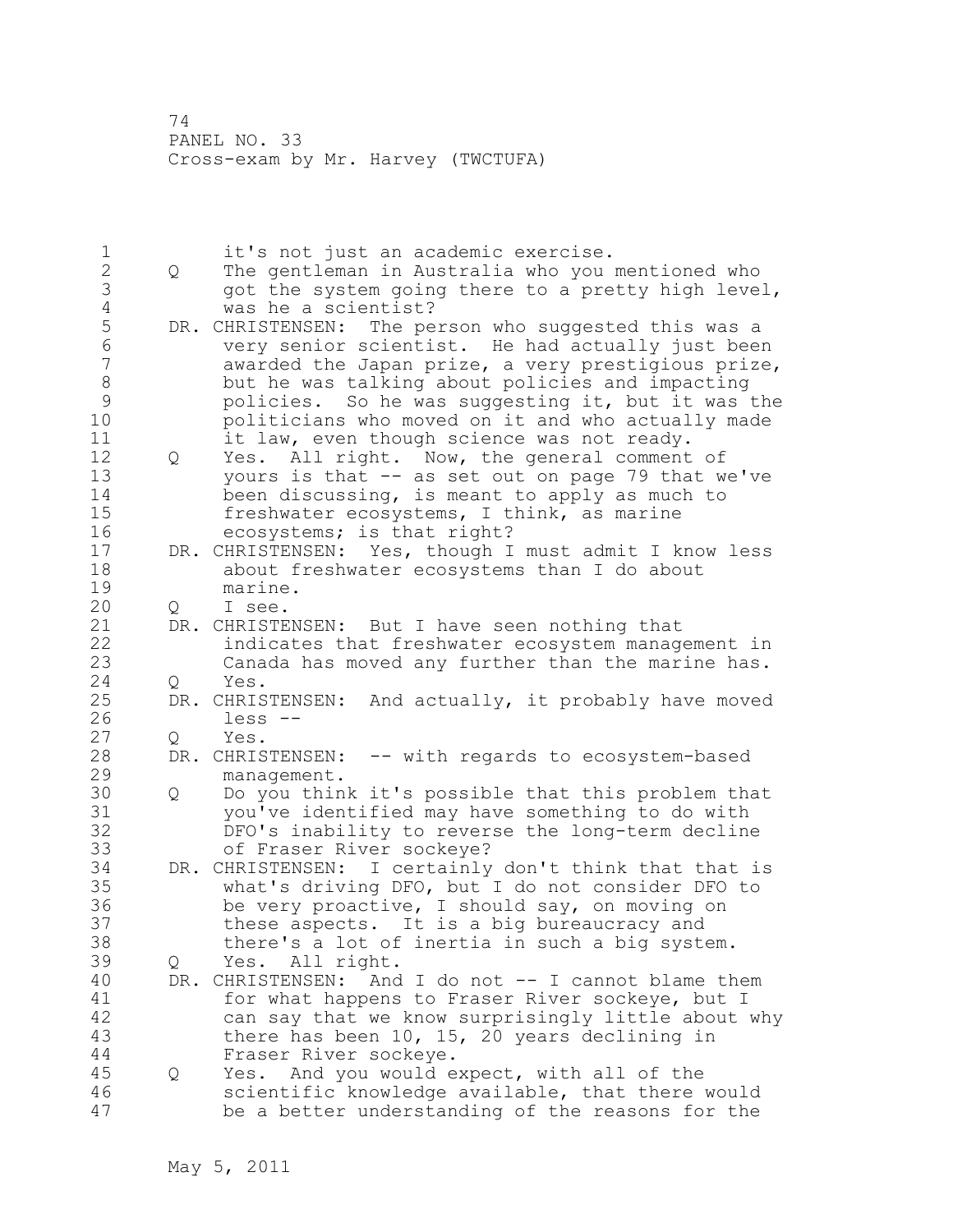1 decline; is that consistent with your views? 2 DR. CHRISTENSEN: When I accepted to write the report 3 and was looking forward to this big task of<br>4 summarizing what is known about salmon, I 4 summarizing what is known about salmon, I<br>5 certainly realized that -- I certainly kn 5 certainly realized that -- I certainly knew that a 6 very large part of the DFO body is spent on salmon research, and so I had certainly expected that 8 there would be more information about the 9 environment in which they live, and by<br>10 **Provironment"** I'm not just talking about "environment" I'm not just talking about 11 freshwater habitat. 12 Q Yes. Freshwater and ocean environment? 13 DR. CHRISTENSEN: And not just habitat, but also the 14 ecosystems -- 15 Q Yes, yes, right. 16 DR. CHRISTENSEN: -- in general, but the important 17 parts I found very little information about who 18 are they together and what is the importance of 19 this.<br>20 Q Yes. 20 Q Yes. At page 76 of your report you discuss the 21 role of predation in dominance cycles - that's the 22 four-year cycle that we're familiar with - and you 23 say that in spite of considerable work - this is 24 the second paragraph - in spite of considerable 25 work that has been done by the previous fisheries 26 commission, there's -- no clear answer is evident<br>27 as to the causes of the dominant cycle. I wonder as to the causes of the dominant cycle. I wonder 28 if, by clear answer, you mean proven beyond any 29 doubt, or proven beyond reasonable doubt? I'm 30 using terms that lawyers are familiar with perhaps 31 more than scientists.<br>32 Because if you l Because if you looked at the question on a 33 balance of probabilities, you could say what 34 probably caused -- or science could say what 35 probably causes the dominant cycle, could it not? 36 DR. CHRISTENSEN: No, I cannot -- I'm not an expert in 37 this area and I should not answer it. 38 Q Yes, all right. But you would expect the answer 39 to be found in the ecosystem interactions 40 involving the food web, predators, diseases, 41 parasites, and that sort of thing, would you not?<br>42 DR. CHRISTENSEN: As an ecologist, I'm fascinated with DR. CHRISTENSEN: As an ecologist, I'm fascinated with 43 the lifecycle of sockeye, how they seem to move, 44 how they do move through many different habitats 45 and how they minimize the risks faced throughout 46 the whole lifecycle. It's something that seems to 47 be -- it's an incredibly fascinating aspect we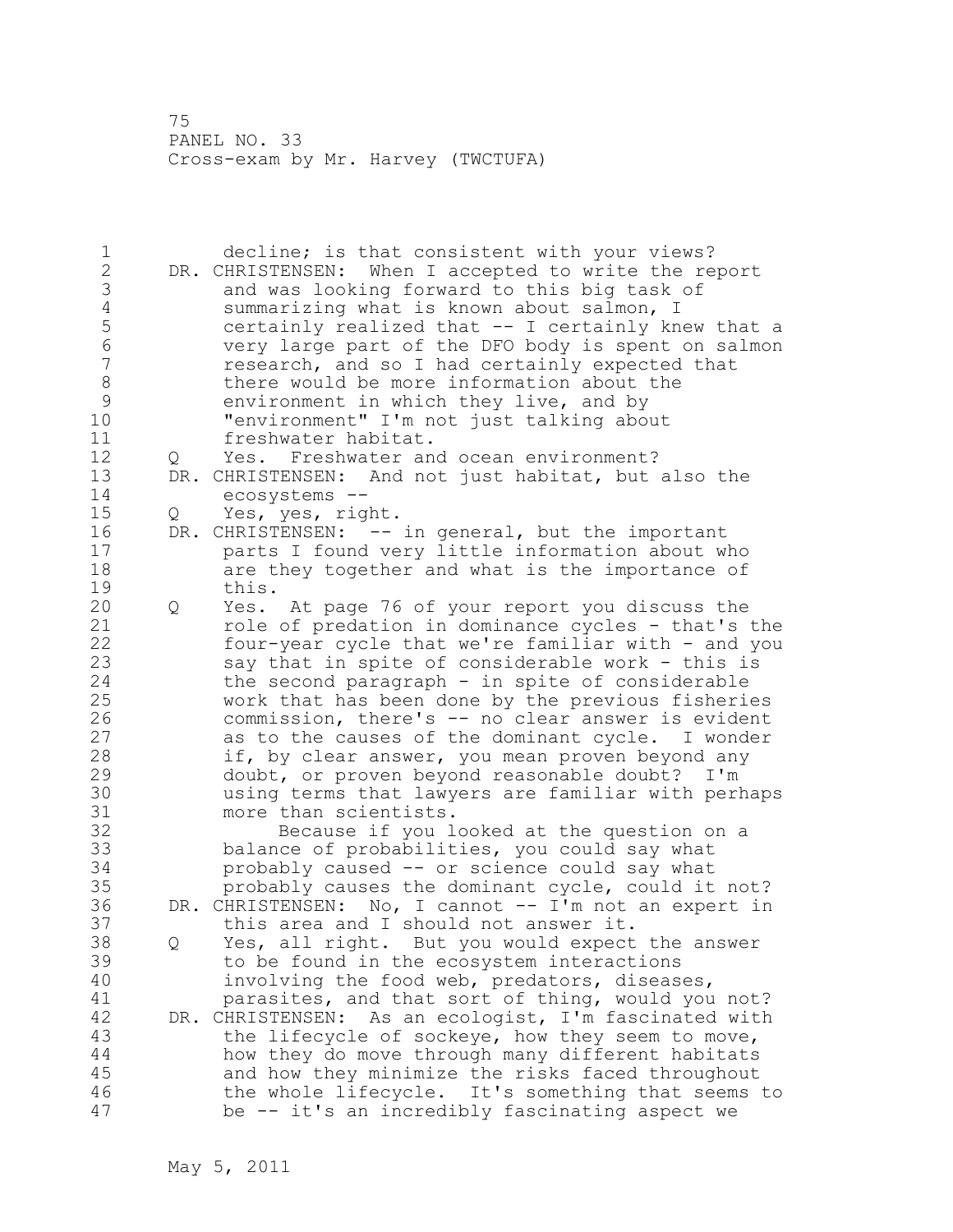1 have here. They spawn in nutrient-poor areas, 2 they grow up in lakes where there are probably 3 about as little nutrients, few predators, they<br>4 move through the whole ocean, following 4 move through the whole ocean, following<br>5 production, only showing up in big numb 5 production, only showing up in big numbers every<br>6 6 four years, so they can really confuse predators 6 four years, so they can really confuse predators.<br>7 The It's an amazing strategy. It's an amazing strategy. 8 Q Yes. 9 DR. CHRISTENSEN: So I'm fascinated by this. But now<br>10 I've talked myself completely out of answering I've talked myself completely out of answering 11 your question, sorry. 12 Q Well, no, that's helpful. The dominance cycle is 13 one of the fascinating things about sockeye, isn't 14 it; one very large year, then a subdominant year? 15 DR. CHRISTENSEN: Sure. 16 Q And obviously that results from something in the 17 freshwater system, because it's a different cycle 18 for different stocks, correct? If it were caused 19 by something in the ocean environment, it would be<br>20 the same throughout for all different stocks; the same throughout for all different stocks; 21 you'd accept that, I expect; is that correct? 22 DR. CHRISTENSEN: Yes, I will, and I also -- the 23 samples I've seen of where attempts have been made 24 to break those cycles have not been very 25 promising. 26 Q Yes.<br>27 DR. CHRIS DR. CHRISTENSEN: More disastrous than promising. 28 Q Yes. 29 DR. CHRISTENSEN: But, really, this is an area where 30 I'm not an expert.<br>31 0 All right. But vo 31 Q All right. But you would expect that an understanding of the ecosystem interactions that 33 cause cyclic dominance to be quite essential to 34 sound fishery management decisions? 35 DR. CHRISTENSEN: Yeah, in the terminology we're using 36 here, I would consider this a prime suspect, that 37 it has to do with predation as well, yes. 38 Q All right. This Commission is mandated to make 39 findings of fact regarding the causes of the 40 decline of the Fraser River sockeye, and I wonder 41 if you consider it to be possible that the cause,<br>42 or at least one of the causes or factors for the or at least one of the causes or factors for the 43 decline may be found in the ecosystem interactions 44 taking place in the freshwater stage of the 45 sockeye? 46 DR. CHRISTENSEN: I have seen no clear indications that 47 it should be in the freshwater stage. What I have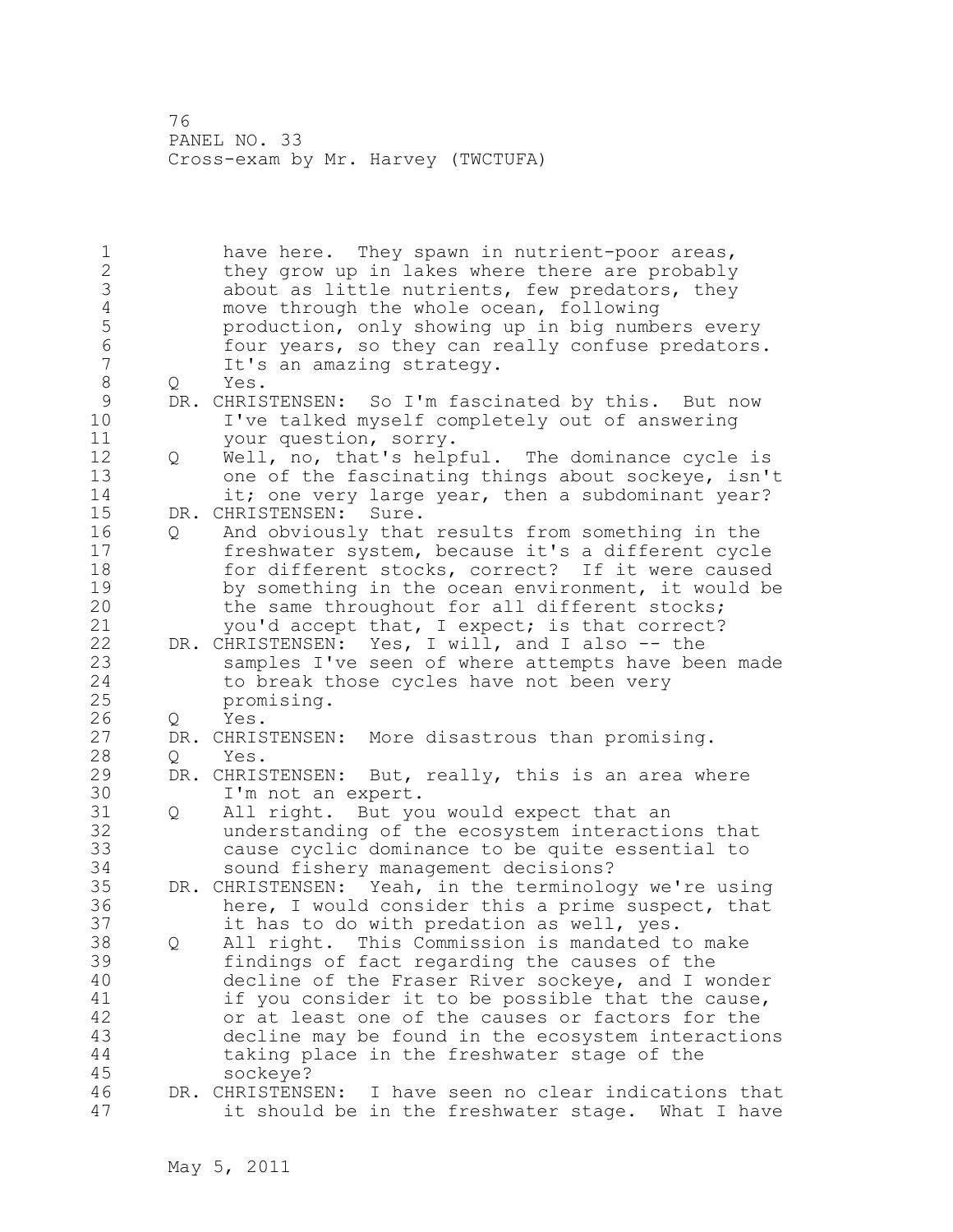| $\mathbf 1$    |   | heard is it's likely to be a question of reduced       |
|----------------|---|--------------------------------------------------------|
| $\mathbf{2}$   |   | marine survival.                                       |
| 3              | Q | All right.                                             |
| $\overline{4}$ |   | DR. CHRISTENSEN: Though it should always be clear, as  |
| 5              |   | pointed out in the panel this morning, that we         |
| $6\,$          |   | know very little of what happens from the period       |
| $\overline{7}$ |   | they leave the rearing lakes until they come back      |
| $\,8\,$        |   | again.                                                 |
| $\mathsf{S}$   | Q | Yes.                                                   |
| 10             |   | DR. CHRISTENSEN: So it could also be the outward       |
| 11             |   | migration, the early life stage in the ocean, that     |
| 12             |   | is the critical aspect.                                |
| 13             |   |                                                        |
|                | Q | But Dr. Christensen, we know a great deal more         |
| 14             |   | about what happens in the freshwater system than       |
| 15             |   | in the ocean, and yet we can't explain the causes      |
| 16             |   | of cyclic dominance.                                   |
| 17             |   | DR. CHRISTENSEN: To me it looks like research has been |
| 18             |   | focused under the street light, really, where it's     |
| 19             |   | easy to do the research. By that I mean in             |
| 20             |   | freshwater and focused on habitats --                  |
| 21             | Q | Yes.                                                   |
| 22             |   | DR. CHRISTENSEN: -- and not in the ocean. So yes,      |
| 23             |   | you're right.                                          |
| 24             | Q | But your inference that the cause is in the ocean      |
| 25             |   | seems to be somewhat at odds with your -- with         |
| 26             |   | what we have -- somewhat at odds with our              |
| 27             |   | inability to understand what causes cyclic             |
| 28             |   | dominance, and that obviously takes place in the       |
| 29             |   | freshwater.                                            |
| 30             |   | DR. CHRISTENSEN: That is a good point, yes.            |
| 31             | Q | At page 73 of your report - there's a graph, Mr.       |
| 32             |   | Lunn - of the increased spawner abundance in the       |
| 33             |   | last two decades, quite a dramatic increase.<br>This   |
| 34             |   | is, of course, in the freshwater system. And at        |
| 35             |   | the bottom of that graph, figure 36, you pose a        |
| 36             |   | question - "you" I'm talking about you and your        |
| 37             |   | join author:                                           |
| 38             |   |                                                        |
| 39             |   | Number of effective spawners of Fraser River           |
| 40             |   | sockeye salmon. The number of spawners has             |
| 41             |   | increased in recent decades. Has this lead to          |
| 42             |   | more, but smaller smolts in poor feeding               |
| 43             |   | condition that will be more susceptible to             |
| 44             |   |                                                        |
| 45             |   | predation.                                             |
|                |   |                                                        |
| 46             |   | And I don't think you answer that question; is         |
| 47             |   | that right?                                            |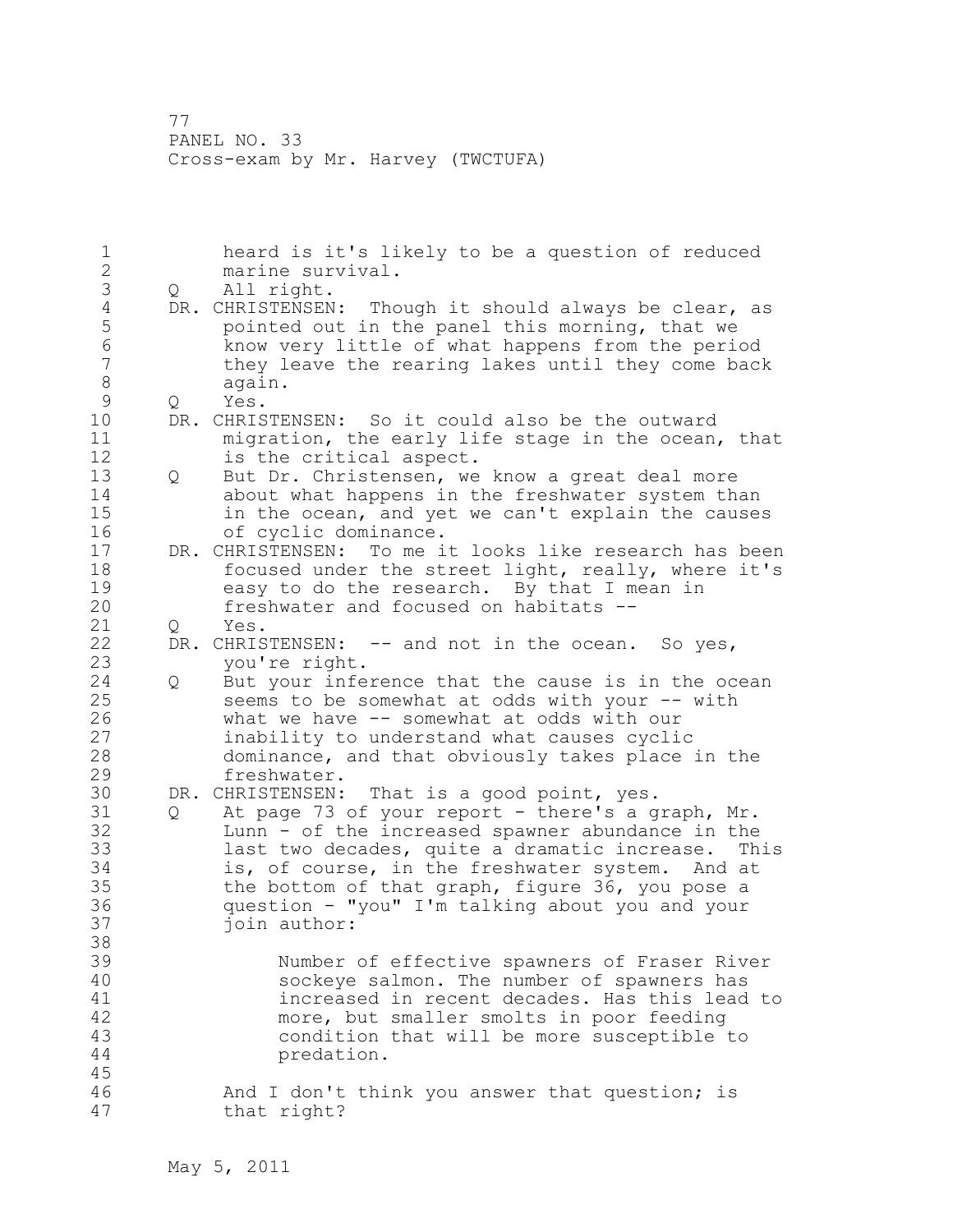1 DR. CHRISTENSEN: No, we do not answer that. It is 2 well-known that smaller smolt will have a higher 3 mortality rate, so we can expect -- and we've seen 4 that from in Richmond experiments in freshwater,<br>5 that there is a correlation between the size and 5 that there is a correlation between the size and<br>6 the survival rates. 6 the survival rates.<br>7 0 Yes. Q Yes. 8 DR. CHRISTENSEN: We've also heard, including this<br>9 morning from Dr. McFarlane, that indications 9 morning from Dr. McFarlane, that indications are<br>10 that productivity has been decreasing in Strait that productivity has been decreasing in Strait of 11 Georgia -- actually, also in the Queen Charlotte 12 Sound, I know. So the '90s have been a poor 13 period out there as well. 14 So I can certainly easily imagine that we 15 have a combination of effects here which could 16 include smaller smolt, because there are more, and 17 also poor ocean conditions. 18 Q And the smaller smolts, because there are more, as 19 you say, would necessarily involve smolts that are<br>20 less capable of withstanding poorer ocean less capable of withstanding poorer ocean 21 conditions? 22 DR. CHRISTENSEN: The mortality rate for smaller smolts 23 can be expected to be higher. 24 Q Yes. 25 DR. CHRISTENSEN: We do have to see that in the context 26 that there are always more of them.<br>27 Q Yes. Q Yes. 28 DR. CHRISTENSEN: So that is a balance there. 29 Q All right. You say that -- 30 DR. CHRISTENSEN: For which we need calculations.<br>31 0 Yes. On the next page, 74, there's an inter 31 Q Yes. On the next page, 74, there's an interesting<br>32 baragraph under that graph. You sav: paragraph under that graph. You say: 33 34 Related to this is that the Fraser River 35 sockeye may have become the unwitting victims 36 of their own success. As shown in Figure 36, 37 the numbers of effective spawners of Fraser 38 River sockeye salmon have increased in recent 39 decades, which in turn may have increased 40 intraspecific competition and exposed smolts 41 to higher rates of mortality. Previous<br>42 studies have shown that increased socke studies have shown that increased sockeye fry 43 abundance leads to lower average weight of 44 smolts, and that the total biomass of a smolt 45 year class may decrease with increasing 46 number of spawners... The implication of this 47 is that increased escapement may lead to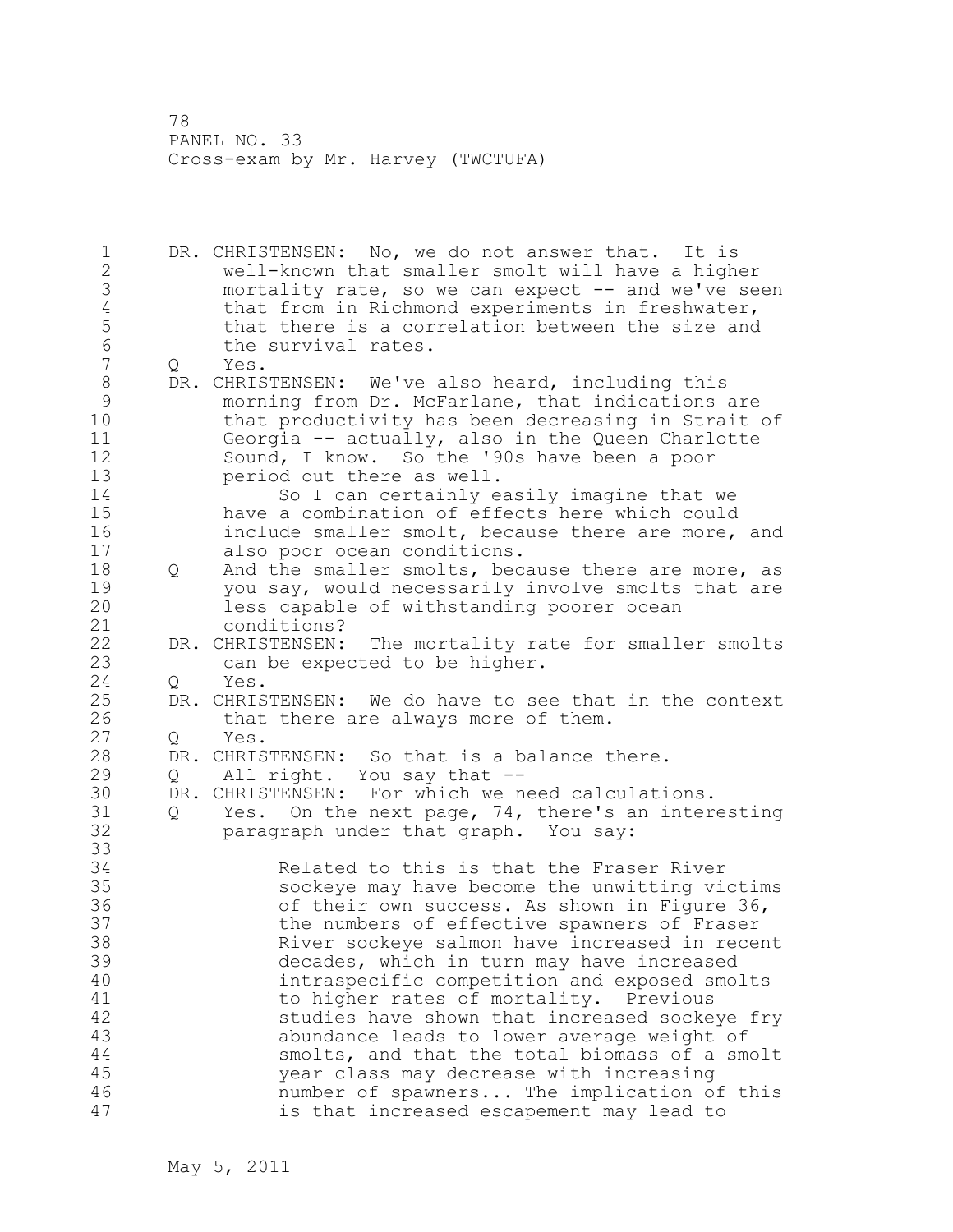| 1<br>$\sqrt{2}$<br>3<br>$\sqrt{4}$           |                   | higher predation mortality in the ocean where<br>there is a strong positive correlation<br>between size and survival                                                                                                                                                                                                                                    |
|----------------------------------------------|-------------------|---------------------------------------------------------------------------------------------------------------------------------------------------------------------------------------------------------------------------------------------------------------------------------------------------------------------------------------------------------|
| 5<br>$\sqrt{6}$<br>$\overline{7}$<br>$\,8\,$ |                   | So this phenomenon of increased escapement may<br>lead to smaller smolts with less energy reserves,<br>and also smolts of a size that are more<br>susceptible to marine predation; is that right?                                                                                                                                                       |
| 9<br>10<br>11<br>12<br>13<br>14<br>15        |                   | DR. CHRISTENSEN: Yes, see how you see the academic<br>getting carried away in writing. I did write<br>this. This is suddenly an interesting hypothesis<br>that's formulated here. It's one for which I can<br>put the forwards but I do not have clearer<br>evidence that says that this is the smoking gun or<br>something that looks like this.       |
| 16<br>17<br>18<br>19                         | $Q \qquad \qquad$ | Yes. All right.<br>DR. CHRISTENSEN: But I certainly would not rule out<br>what's here. I think it's an interesting thing<br>for consideration.                                                                                                                                                                                                          |
| 20<br>21<br>22<br>23<br>24<br>25<br>26       | Q                 | Yes. Now, I asked some written questions. I<br>think probably it's Mr. Hume who will have the<br>answer to this. I asked some written -- questions<br>in writing to Mr. Ryall. I don't think we've put<br>them in as an exhibit yet, but one of those<br>questions I asked [as read]:                                                                   |
| 27<br>28<br>29<br>30<br>31<br>32<br>33       |                   | Do you, or does DFO generally accept that in<br>Quesnel Lake fall fry collected in the fall<br>of 2002 and 2003 were among the smallest ever<br>recorded, 2.7 grams and 1.9 grams,<br>respectively, from Quesnel Lake, as noted in<br>Exhibit 417, page 28.                                                                                             |
| 34<br>35<br>36                               |                   | And the answer I got from Dr. Ryall was that [as<br>read]:                                                                                                                                                                                                                                                                                              |
| 37<br>38<br>39                               |                   | This question is best addressed by DFO stock<br>assessment staff and PSC biological staff.                                                                                                                                                                                                                                                              |
| 40<br>41<br>42<br>43<br>44<br>45<br>46<br>47 |                   | I think I would like to take the opportunity of<br>having Mr. Hume on this panel, to ask whether he<br>can confirm that data.<br>MR. HUME: The 2002 brood year of smolts were the<br>smallest -- or fall fry were the smallest we've<br>ever observed. 2001 brood year, fry were small,<br>but were not outside the expected range for that<br>density. |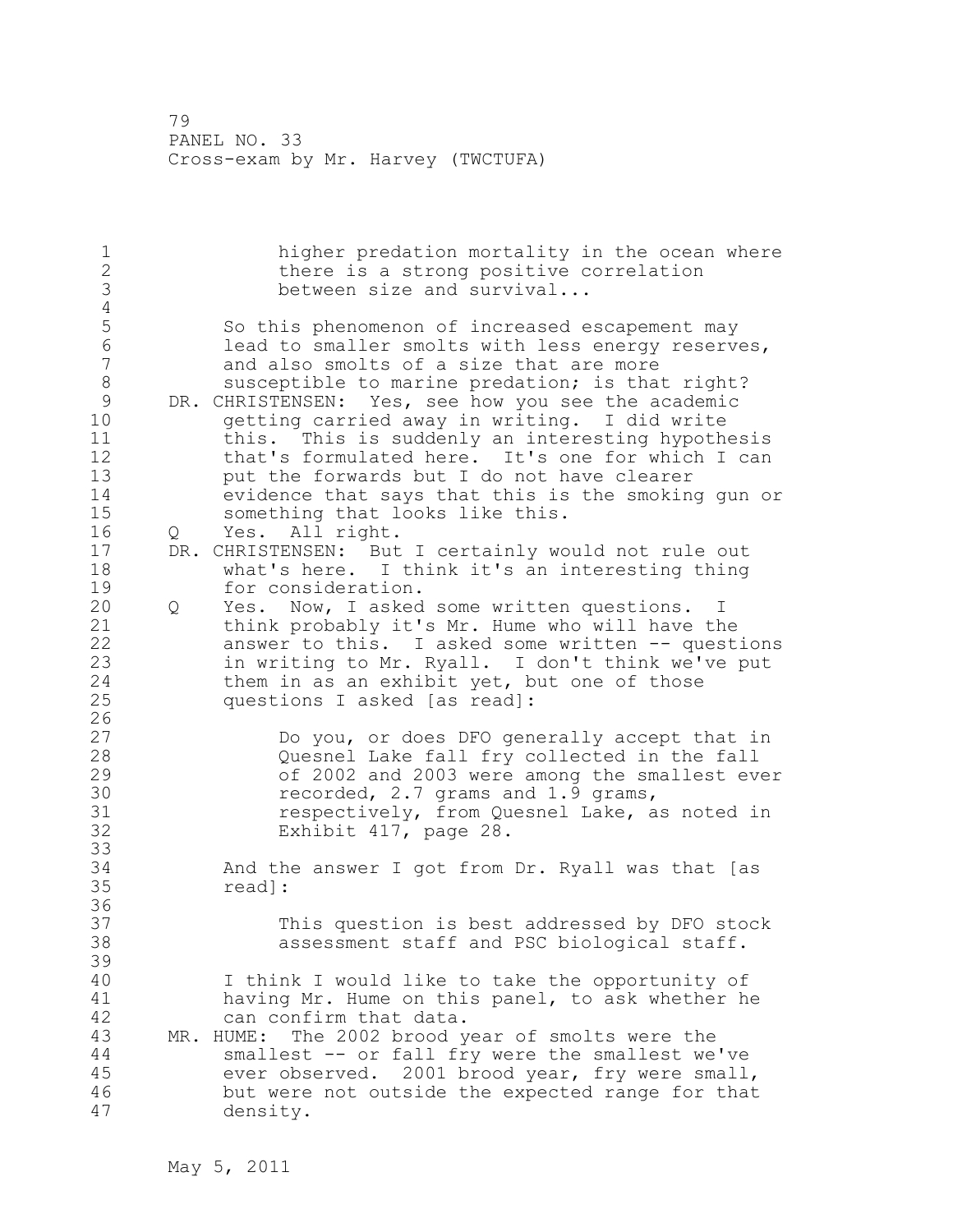1 Q All right. Well, we'll take the 2002 brood year, 2 then, fry. Is the size that you determined an 3 indication of ecosystem interactions?<br>4 MR. HUME: Sorry, I don't understand the q 4 MR. HUME: Sorry, I don't understand the question.<br>5 0 Well, is the fact that the fry are smaller, i 5 Q Well, is the fact that the fry are smaller, it<br>6 seems obvious to me, but vou can correct me if 6 seems obvious to me, but you can correct me if I'm wrong, the fry were smaller because the food web 8 was depleted by the extremely large number of 9 sockeye fry; would that be a fair inference to draw? 11 MR. HUME: In 2001 and 2002 we had the highest 12 escapement to Quesnel Lake that had ever been 13 observed, and we did not do any limnological 14 sampling in 2001, but we did in 2002. Nutrient 15 levels that increased in the lake in 2002, as 16 fully expected from fertilization from the 17 carcasses, but we -- but the phytoplankton that 18 was produced by that nutrient was unusual in that 19 it produced a large bloom of phytoplankton, called<br>20 tabellaria, it's a diatom called tabellaria, which tabellaria, it's a diatom called tabellaria, which 21 was a colonial diatom, and the evidence is a 22 little unclear, but it's unlikely to be a 23 preferred prey item for daphnia so that much of 24 the nutrients produced by the carcasses were 25 diverted into a trophic trap, I guess you could 26 call it, where the food -- the nutrients didn't<br>27 work their way up the food chain to the sockeye work their way up the food chain to the sockeye 28 fry. So we're speculating that the fry grew 29 poorly that year because of the high -- because of 30 this tabellaria that -- there was an extremely<br>31 1arqe amount of tabellaria that was in the lake large amount of tabellaria that was in the lake 32 and, I think, unprecedented from anything we've 33 ever seen before. 34 Q All right. There's a graph in the material I 35 produced, at Tab 11, that I think comes from your 36 data collection work. This was sent to me by Dr. 37 Walters, Carl Walters, and I think he said that it 38 came from your analysis. Can you confirm that? 39 MR. WALLACE: Have the witnesses seen this document? 40 MR. HARVEY: Yes. Yes, he has. 41 MR. HUME: I have seen this.<br>42 MR. HARVEY: It's Tab 11 in MR. HARVEY: It's Tab 11 in my production. 43 MR. HUME: Dr. Walters presented this at a small 44 meeting we had about four years ago. I really 45 haven't had a chance to discuss it with him, at 46 that time, even, or since. I do recognize the 47 data.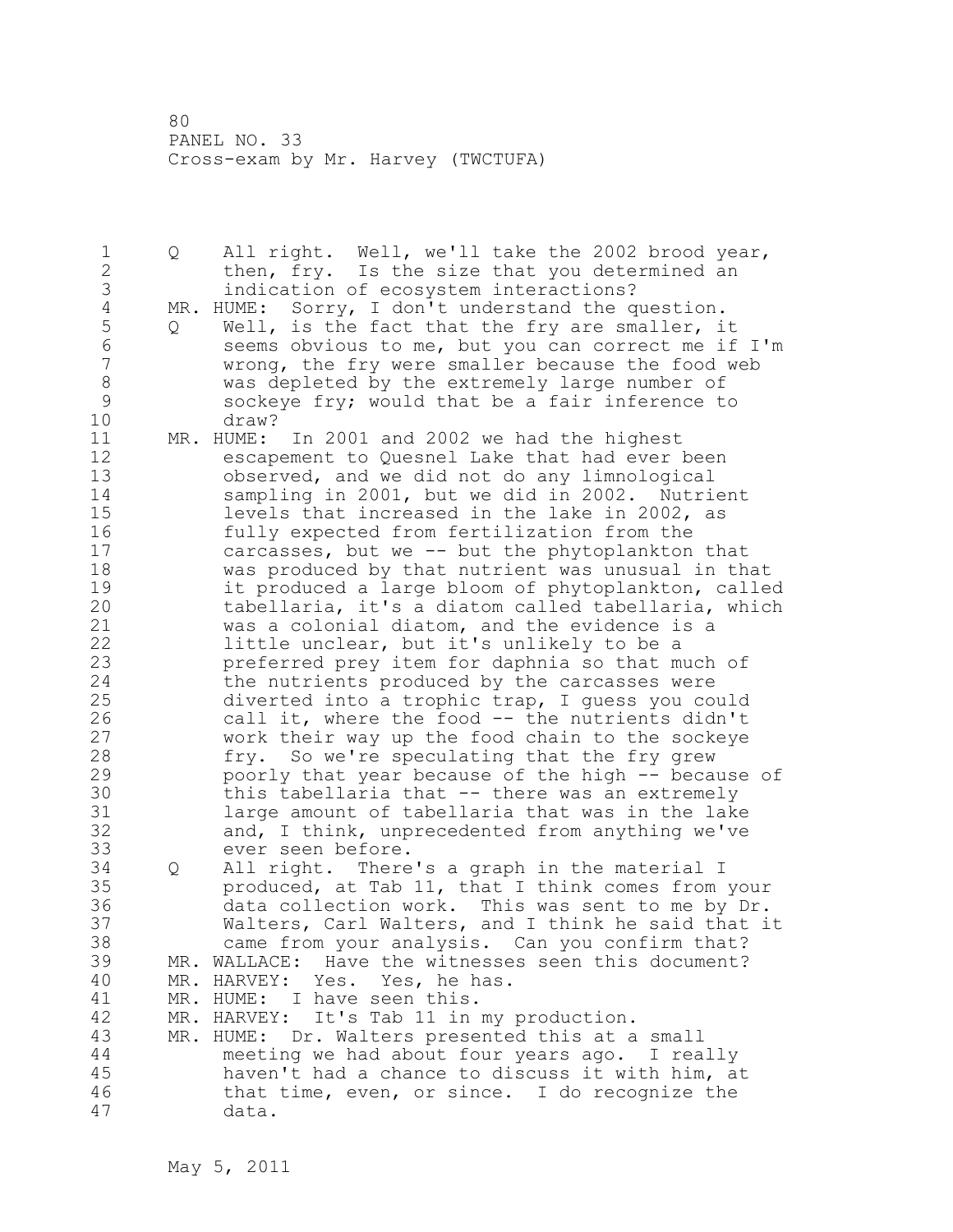1 Q Yes. You recognize the data, and I think you were 2 involved in the collection of that data, were you 3 not?<br>4 MR. HUME: 4 MR. HUME: Yes.<br>5 Q Okay. Q Okay. 6 MR. HUME: My program was -- collected most of the daphnia and that. 8 Q Yes. What this seems to show, it's got, if we 9 look right to the bottom of the page, the day of<br>10 the year, starting at zero through to 360. So the year, starting at zero through to 360. So 11 this is a time sequence. And if we look at the 12 top graph, of course, the fall fry time would be 13 towards the right-hand side of the graph; is that 14 right? When we talk about fall fry, do we mean -- 15 MR. HUME: No. This is the graph of daphnia biomass. 16 Q Oh, daphnia biomass. So this is the food web, one 17 of the -- 18 MR. HUME: This is the primary food item that sockeye 19 fry feed upon.<br>20 0 Daphnia, is th 20 Q Daphnia, is that a kind of a fly? 21 MR. HUME: Sorry? 22 Q Is a daphnia -- 23 MR. HUME: Daphnia is -- it's commonly called a water 24 flea, but it's a cladoceran zooplankter, which 25 doesn't look at all like a flea. 26 Q All right. So I won't try to tie it on my gear.<br>27 MR. HUME: I could draw you a picture, but... MR. HUME: I could draw you a picture, but... 28 Q I'm always looking for fishing advice. And then 29 you write, this is one of the principle food 30 sources of sockeye fry?<br>31 MR. HUME: It's their favour MR. HUME: It's their favourite food, and if it's 32 present they'll feed on it -- 33 Q Yes. 34 MR. HUME: -- in exclusion of others. 35 Q If these lines in the graph are right, they seem 36 to show the daphnia are in the top graph, at any 37 rate, which is the dominant year run, shows the 38 daphnia dropping off quite dramatically in the 39 fall? 40 MR. HUME: Yeah, well, I mean, without really 41 understanding the origin of everything in this<br>42 oraph, the big, brown points that extend from graph, the big, brown points that extend from one 43 edge of the graph to the other, I believe are 44 probably a model that Dr. Walters put together to 45 mimic what's going on in the graph. I don't know 46 of -- I'm not even sure that they're the same line 47 in each graph.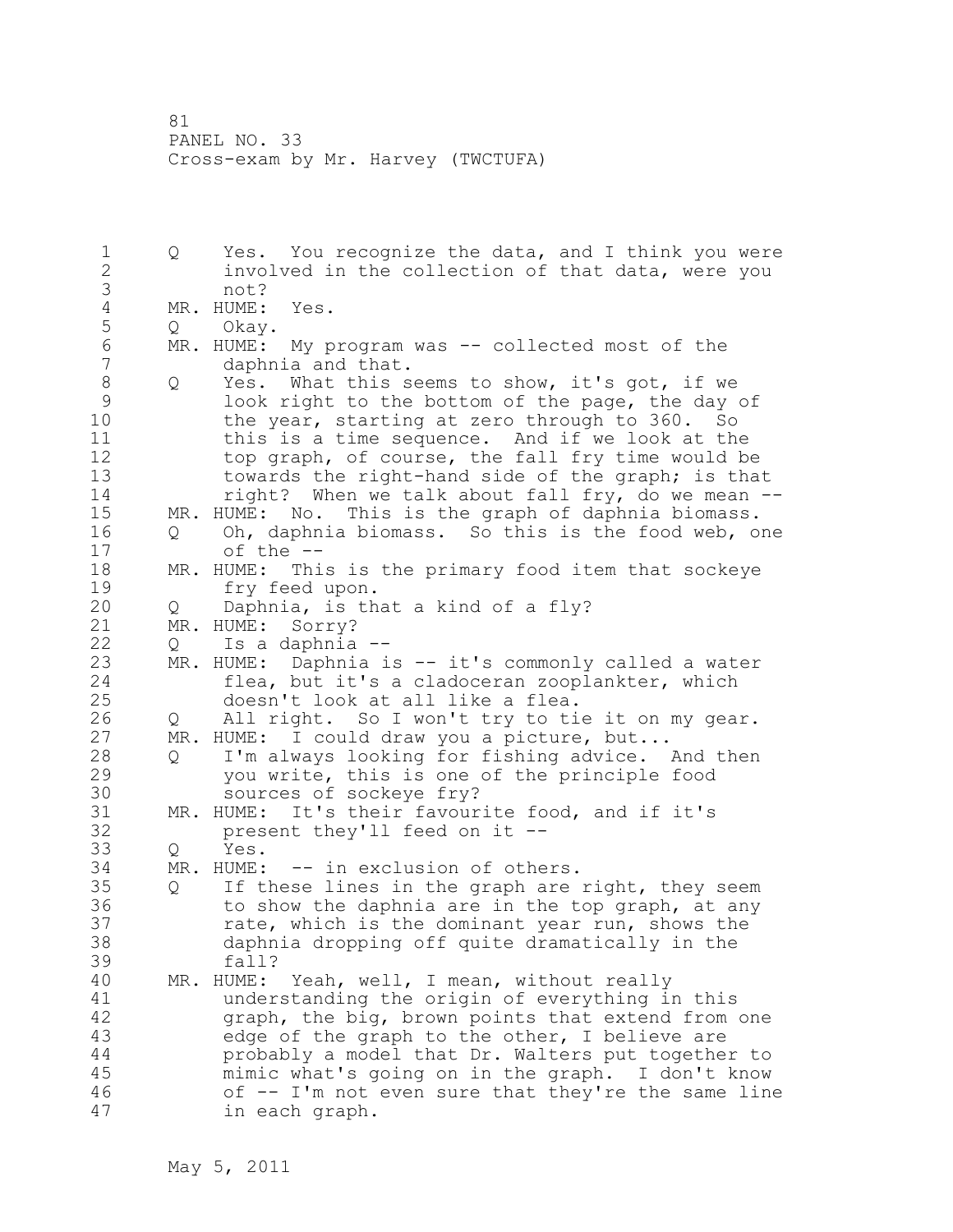1 Q Well, let me just ask you the question. Did your 2 research determine that the daphnia biomass 3 dropped off in the fall in the dominant run years<br>4 when there was a lot of fry on the --4 when there was a lot of fry on the --<br>5 MR. HUME: Yes, that's true. It drops off 5 MR. HUME: Yes, that's true. It drops off quicker in<br>6 the fall. 6 the fall.<br>7 0 Yeah. Th 0 Yeah. That's sometimes called "overgrazing", I 8 think, the overgrazing effect; is that right?<br>9 MR. HUME: It's certainly a grazing effect. 9 MR. HUME: It's certainly a grazing effect.<br>10 0 Yeah. And does it mean that the fry q 10 Q Yeah. And does it mean that the fry going into 11 the winter have depleted energy reserves? 12 MR. HUME: Not necessarily. There is still -- I mean, 13 there's still -- it looks like there was a 14 considerable amount of daphnia present in the lake 15 at that time, so you have -- that's one of the 16 reasons we measure fry size, weight and length. 17 We should also be looking at energy content, 18 itself, which is something we haven't done to 19 date.<br>20 0 All r 20 Q All right. 21 MR. HUME: And in fact, I would say that fall fry in 22 the dominant years, in general, tend not to be 23 smaller than in the other years; in fact, they're 24 probably a little bit larger than in other years. 25 Q Well, let me ask you to explain the document that 26 Mr. Timberg put in. It's Exhibit 810. Because<br>27 vou may be the only -- I'm sure you're the -you may be the only  $--$  I'm sure you're the  $--$ 28 MR. HUME: One of the responses so you can get high 29 densities instead of low growth is higher 30 mortality, and so this graph, here, shows that,<br>31 that we're done... that we're done... 32 Q But what is causing the mortality? Because if I 33 interpret this graph correctly, we have the effect 34 of female spawners across the bottom -- 35 MR. HUME: Mm-hmm. 36 Q -- and up the -- in the Y axis, the fall fry in 37 the millions, and the top most amount of fall fry, 38 there's one towards the left right up near the 39 top, and one way off on the right up near the top 40 at the same level. And I think you mentioned a 41 levelling off effect. So with the effect of<br>42 female spawner abundance increasing, you get female spawner abundance increasing, you get an 43 increasing number of eggs and an increasing number 44 of hatching fry -- 45 MR. HUME: That's fine. 46 Q -- why don't you get an increasing number of fall 47 fry?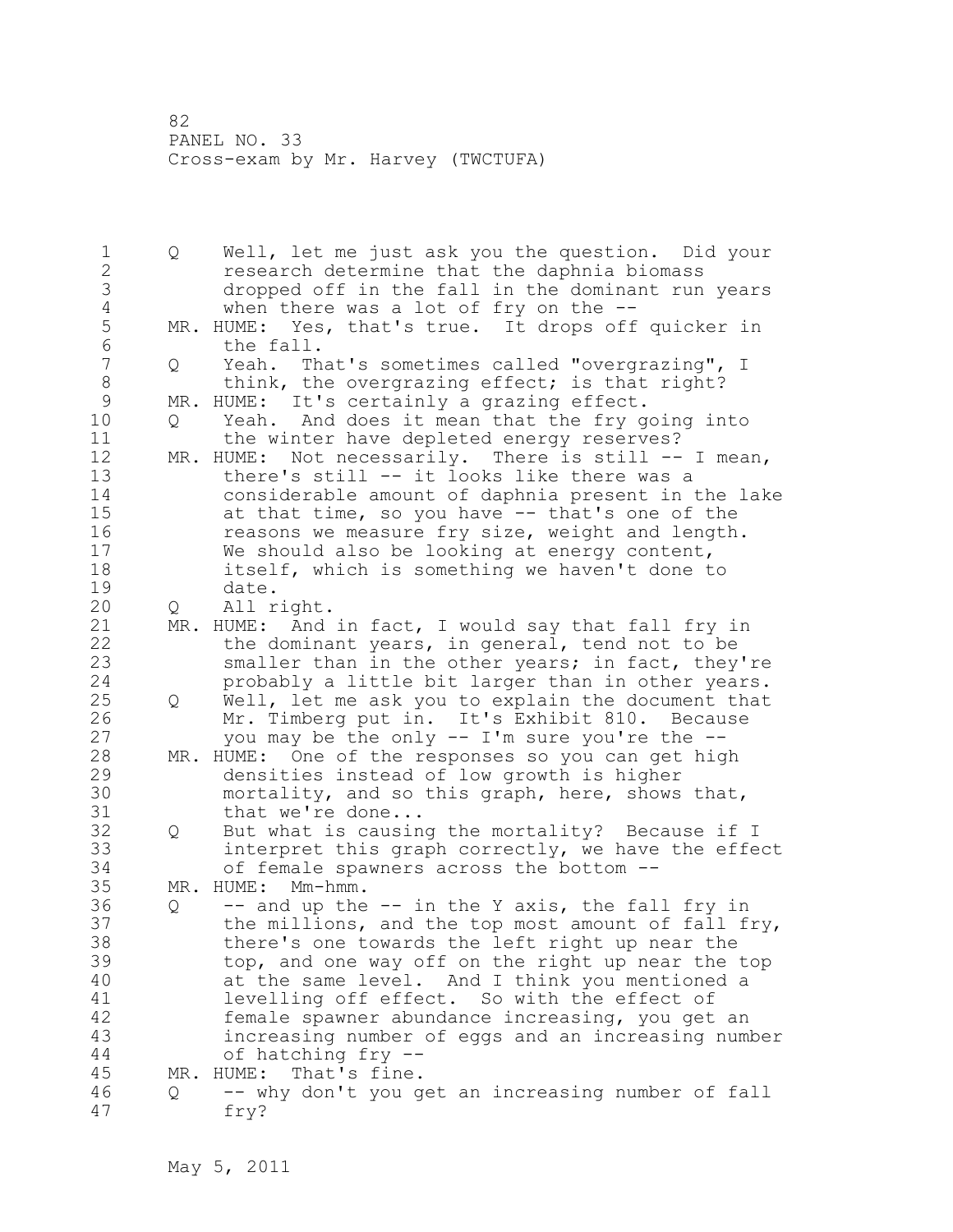1 MR. HUME: Because mortality also increases with 2 density. Actually, in the predation report, 3 Figure 1 in the predation report shows the<br>4 Felationship here quite well and that mort 4 relationship here quite well and that mortality<br>5 increases with density. 5 increases with density.<br>6 0 Before we leave this on 6 Q Before we leave this one --<br>7 MR. HUME: And but growth doesn' MR. HUME: And but growth doesn't. 8 Q What causes the mortality? That's what I'm 9 getting after.<br>10 MR. HUME: Well, as MR. HUME: Well, as I think I explained earlier, we 11 don't have a definite smoking gun. We assume that 12 they probably are growing slower, and so the 13 smaller fry are probably preyed upon at a higher 14 rate than -- 15 Q But food web interactions may have a role to play 16 as well, correct? 17 MR. HUME: Yes, it's all food web interactions, yes. 18 Q In other words, there's a limit to the amount of 19 food that a lake system can carry; is that 20 correct? 21 MR. HUME: That's right. 22 Q And this limit is reached and shown by the 23 levelling off of the -- 24 MR. HUME: Well, what we're seeing is that the sockeye 25 fry respond -- or the sockeye fry population 26 responds by increasing mortality but maintaining a<br>27 more or less constant size at high densities. more or less constant size at high densities. 28 Q But the ones that manage not to die, I would 29 expect they would be weaker than -- 30 MR. HUME: On average they're about -- and so, say,<br>31 fish from -- on this graph here, fish from, sa 31 fish from -- on this graph here, fish from, say, a<br>32 million to 1.8 million effective female spawners, million to  $1.8$  million effective female spawners, 33 so the right-hand side of the graph they're all 34 approximately the same size. 35 Q Same size, but -- 36 MR. HUME: On average.  $37$  Q  $-$  if there's  $-$ 38 MR. HUME: At the time of sampling. 39 Q If there's a higher mortality occurring as you 40 expand along the X axis, surely the ones -- 41 MR. HUME: The smaller --<br>42 0 -- that survive are 42 Q -- that survive are not as strong as they would 43 otherwise be, if they were near the left-hand end 44 of the axis? 45 MR. HUME: Well, I mean, all we -- the only information 46 we have on their strength, as such, is their 47 weight.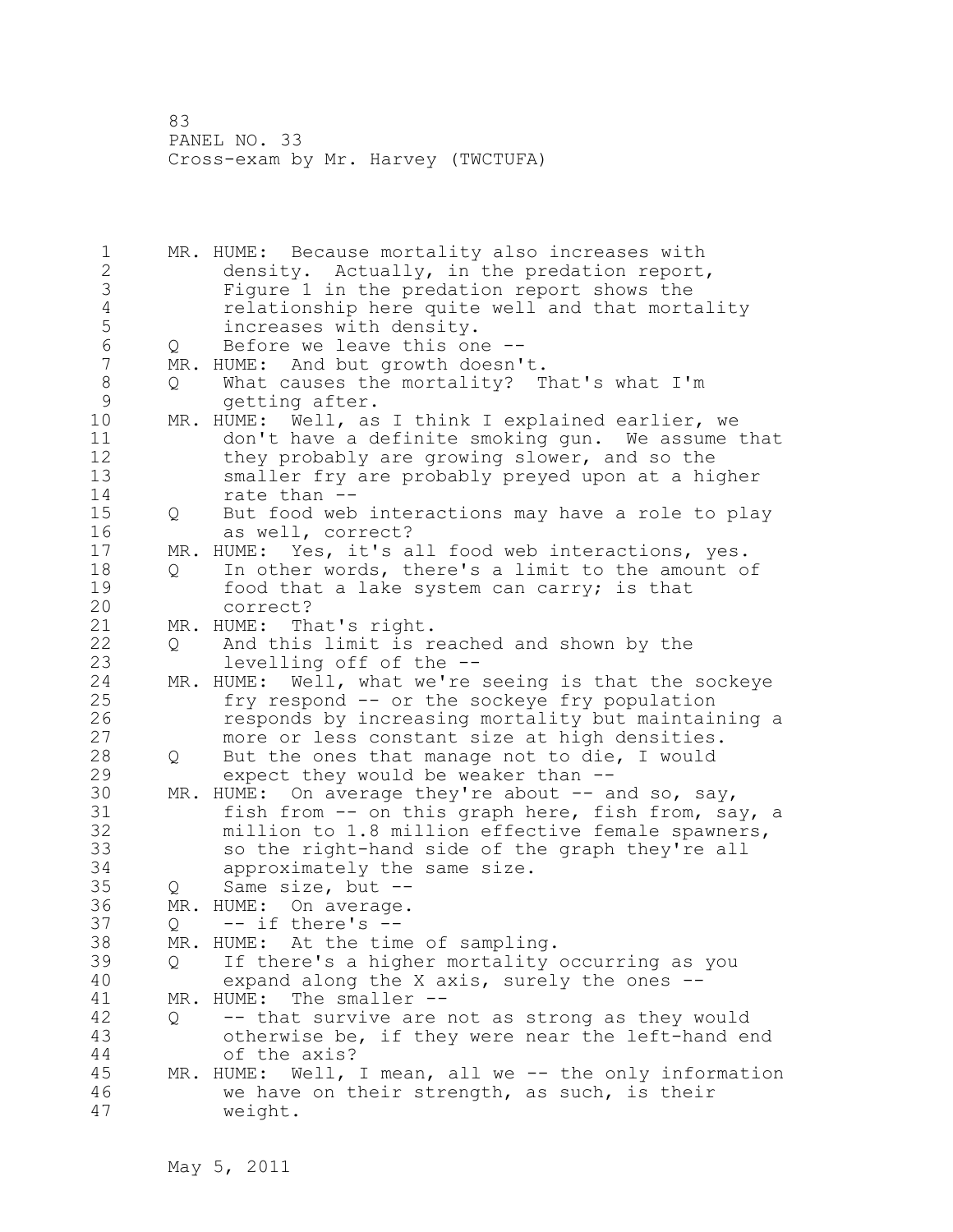1 Q Dr. McFarlane mentioned the smolts reaching the 2 gulf being - he used the terminology - robustness 3 and fatness, no doubt trying to give us something<br>4 we could understand, but is there a difference in 4 we could understand, but is there a difference in<br>5 the -- how do you assess robustness in a fry? Is 5 the -- how do you assess robustness in a fry? Is<br>6 that energy levels? 6 that energy levels?<br>7 MR. HUME: Well, it is e MR. HUME: Well, it is energy levels, which we don't 8 measure, but we measure, instead of energy levels, 9 we measure their weight and their length, and from<br>10 that you get a ratio of those two and you can do that you get a ratio of those two and you can do 11 something called "condition factor", which is a 12 crude measure of energy content. 13 THE COMMISSIONER: Mr. Harvey, I think Dr. Christensen 14 wanted to say something. 15 MR. HARVEY: Oh, yes. 16 Q Dr. Christensen, did you want to say something? 17 DR. CHRISTENSEN: If I can just answer your previous 18 question, looking at the daphnia graph we had 19 before, to me it certainly indicates that in the<br>20 higher cycle -- in the dominant years the higher cycle -- in the dominant years the 21 abundance of daphnia in the autumn would be one to 22 two orders of magnitude lower than in the off 23 cycle years. That seems to be the clear 24 conclusion from that. You asked that specific 25 question. This is all I can see from -- this is 26 what this graph indicates. And that means<br>27 depletion of the food resource in the domi depletion of the food resource in the dominant 28 year, as indicated from these results. 29 Q Yes. And that would be a normal ecosystem 30 consequence of greater abundance of the predators on that food web? 32 DR. CHRISTENSEN: This is what we would expect would 33 happen, yes. 34 Q Yes. 35 MR. HUME: In Quesnel Lake we have the dominant and the 36 subdominant years overlapping in escapement 37 numbers, so that for the same density of -- or 38 same escapement level or approximate same 39 escapement level you can -- we can have -- we have 40 fry from the same -- we have measures of fry from 41 the same escapement size, but in two -- in a<br>42 dominant and subdominant year, and in general dominant and subdominant year, and in general we 43 find that the fry in the dominant years are as 44 large as, if not larger, than the fry in the 45 subdominant years. And again, or as well, they're 46 also -- it's not such a good overlap, but in the 47 two following non-dominant years the fry are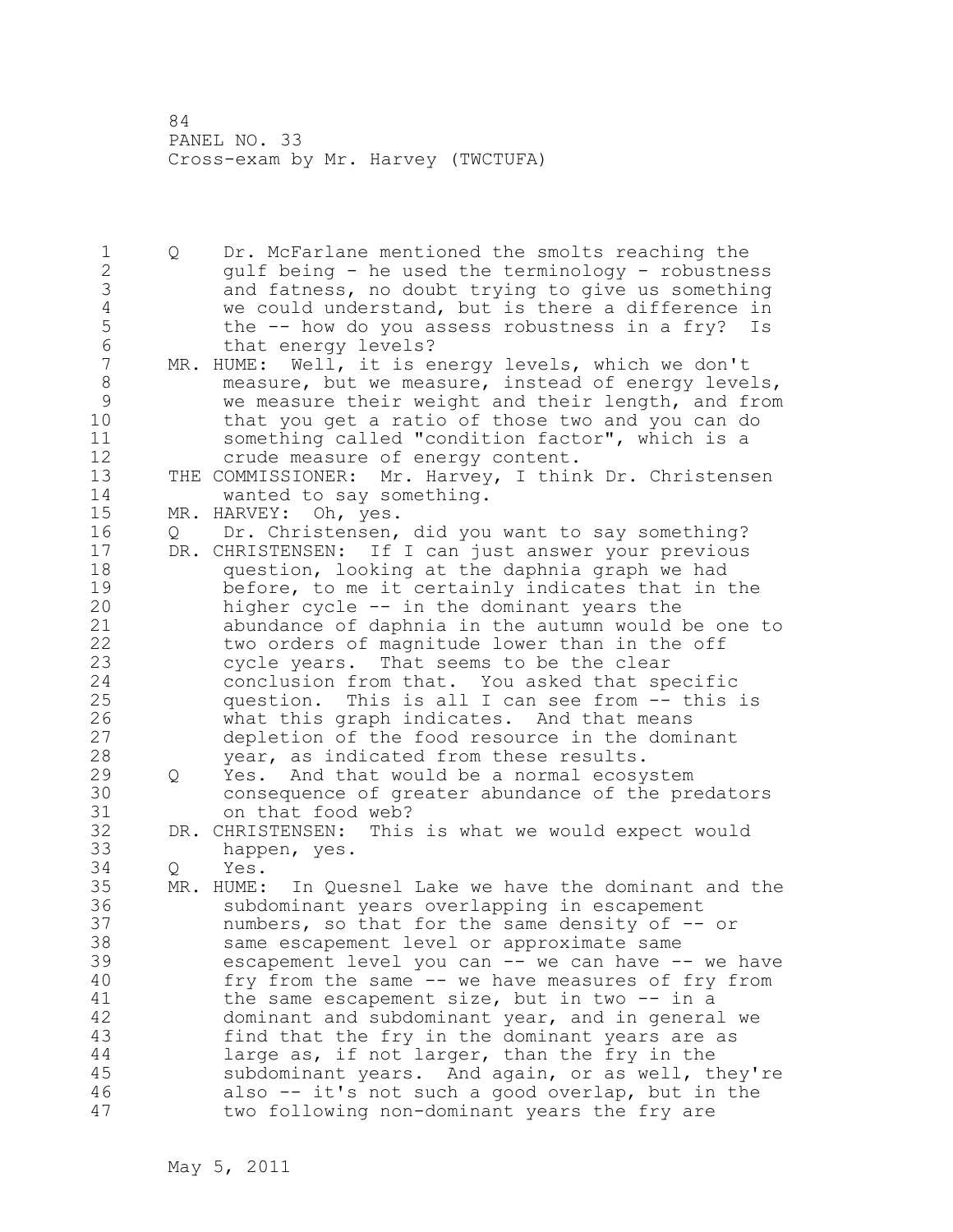1 smaller again.<br>2 0 So there must 2 Q So there must be some ecosystem carryover that -- 3 MR. HUME: We're speculating. This is possibly shown<br>4 by what you're seeing in these graphs here. I'm 4 by what you're seeing in these graphs here. I'm<br>5 quite hesitant to put a lot of faith into these 5 quite hesitant to put a lot of faith into these<br>6 (oraphs, seeing as this data has not been review 6 graphs, seeing as this data has not been reviewed by yourselves. It is my data, but it was an 8 exercise that we were doing with Dr. Walters.<br>9 0 Have you never plotted your data onto a graph 9 Q Have you never plotted your data onto a graph such as this? 11 MR. HUME: Well, no. Well, no, I, personally, haven't. 12 This -- 13 Q All right. 14 MR. HUME: My program looks at two separate -- well, my 15 program has two biologists; one is a limnologist 16 who basically works with this dataset; and I work 17 with the fish, mainly. There's a bit of an 18 overlap in the status side here and we -- I mean, 19 I just -- I'm not confident, I'm not comfortable<br>20 in discussing this data in great detail without in discussing this data in great detail without 21 having actually reviewed it more thoroughly. 22 Q But you don't have a better graph than this? 23 MR. HUME: Not at the moment, no. 24 MR. HARVEY: I wonder, with those qualifications, if 25 this could be marked as the next exhibit? 26 THE REGISTRAR: Exhibit Number 814.  $\frac{27}{28}$ EXHIBIT 814: Daphnia biomass charts of 29 Quesnel Lake 30<br>31 MR. WALLACE: Mr. Commissioner, I see it's a little 32 after 4:00. Is this convenient, Mr. Harvey? 33 MR. HARVEY: Yes. 34 THE COMMISSIONER: What's the program for tomorrow, Mr. 35 Wallace? 36 MR. WALLACE: Mr. Commissioner, we have, following Mr. 37 Harvey, Ms. Gaertner, and Mr. Harvey estimated one 38 hour, and has now been at it for about half of 39 that, so he should be through by 10:30, and Ms. 40 Gaertner for an hour or so, so something around 41 11:30, quarter to 12:00 for the break.<br>42 THE COMMISSIONER: Thank you. THE COMMISSIONER: Thank you. 43 THE REGISTRAR: The hearing is now adjourned for the 44 day and will resume at ten o'clock tomorrow 45 morning. 46 (PROCEEDINGS ADJOURNED TO FRIDAY, MAY 6, 2011 47 AT 10:00 A.M.)